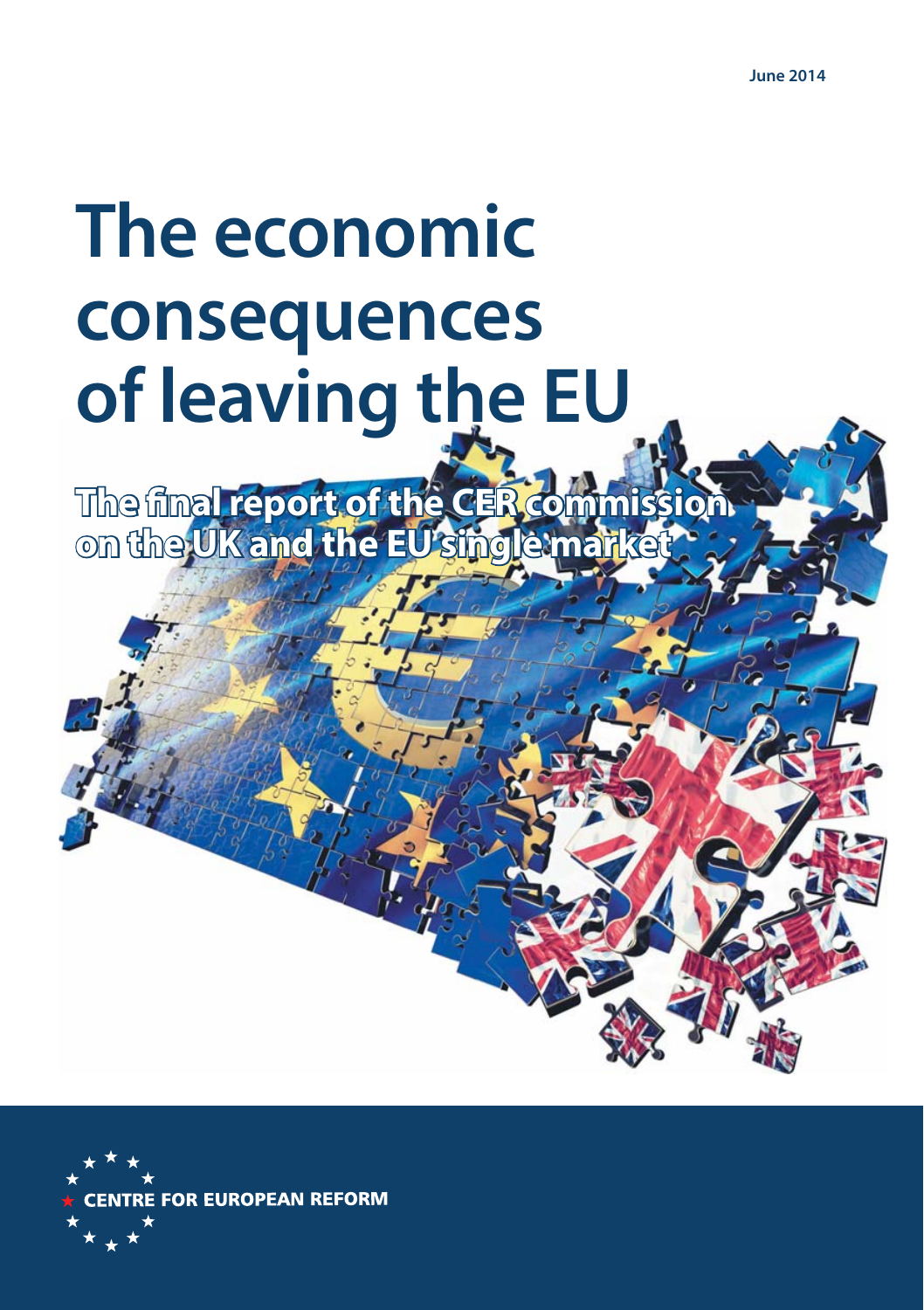# Advisory board

#### **Esko Aho** Senior Fellow, Harvard University, Consultative Partner for Nokia and former Finnish Prime Minister

**Nick Butler** Visiting Fellow and Chairman, King's Policy Institute Honorary President, Notre Europe, Jacques Delors at King's College London

**Tim Clark** Former Senior Partner, Slaughter & May

**Iain Conn** Managing Director and Chief Executive, Refining & Marketing, BP p.l.c.

#### **Sir Robert Cooper**

Special Adviser to the High Representative and former Counsellor, European External Action Service

#### **Stephanie Flanders**

Chief Market Strategist for the UK and Europe, J.P. Morgan Asset Management

**Timothy Garton Ash** Professor, European Studies, University of Oxford

**Heather Grabbe** Director, Open Society European Policy Institute Brussels and Director of EU Affairs, Soros Network

**Paul De Grauwe** John Paulson Chair in European Political Economy, London School of Economics

**Lord Hannay** Former Ambassador to the UN & the EU

**Lord Haskins** Former Chairman, Northern Foods

**François Heisbourg** Senior Adviser, Fondation pour la Recherche **Stratégique** 

**Simon Henry** Chief Financial Officer, Royal Dutch Shell plc

**Susan Hitch** Manager, Lord Sainsbury of Turville's pro bono projects

**Wolfgang Ischinger** Global Head, Government Affairs, Allianz

**Lord Kerr (Chair)** Deputy Chairman, ScottishPower

**Caio Koch-Weser** Vice Chairman, Deutsche Bank Group

#### **Sir Richard Lambert**

Chairman, British Museum, former Director-General, CBI and Editor, Financial Times

**Pascal Lamy** Institute and former Director General, WTO

**David Marsh** Chairman, OMFIF

**Dominique Moïsi** Senior Adviser, Institut Français des Relations Internationales

**Lord Monks** Former General Secretary, European Trade Union Confederation

**Christine Ockrent** Former CEO, Audiovisuel Extérieur de la France

**Michel Petite** Lawyer (of Counsel), Clifford Chance, Paris

**Stuart Popham** Vice Chairman, EMEA, Citi

**Lord Robertson** Deputy Chairman, TNK-BP and former Secretary General, NATO

**Roland Rudd** Chairman, Business for New Europe

**Kori Schake** Hoover Fellow and Distinguished Professor at West Point

**Sir Nigel Sheinwald** Director, Royal Dutch Shell plc and Visiting Professor, King's College London

**Lord Simon** Director, GDF Suez and former Minister for Trade and Competitiveness in Europe

**Lord Turner** Senior Fellow, Institute for New Economic Thinking and former Chairman of the FSA

**António Vitorino** President, Notre Europe, Jacques Delors Institute and former European Commissioner

**Sir Nigel Wicks** Chairman, British Bankers' Association

**Igor Yurgens** Chairman, Institute for Contemporary Development, Moscow

Published by the Centre for European Reform (CER), 14 Great College Street, London, SW1P 3RX Telephone +44 (0) 20 7233 1199, Facsimile +44 (0) 20 7233 1117, info@cer.org.uk, www.cer.org.uk © CER JUNE 2014 ISBN 978 1 907617 12 6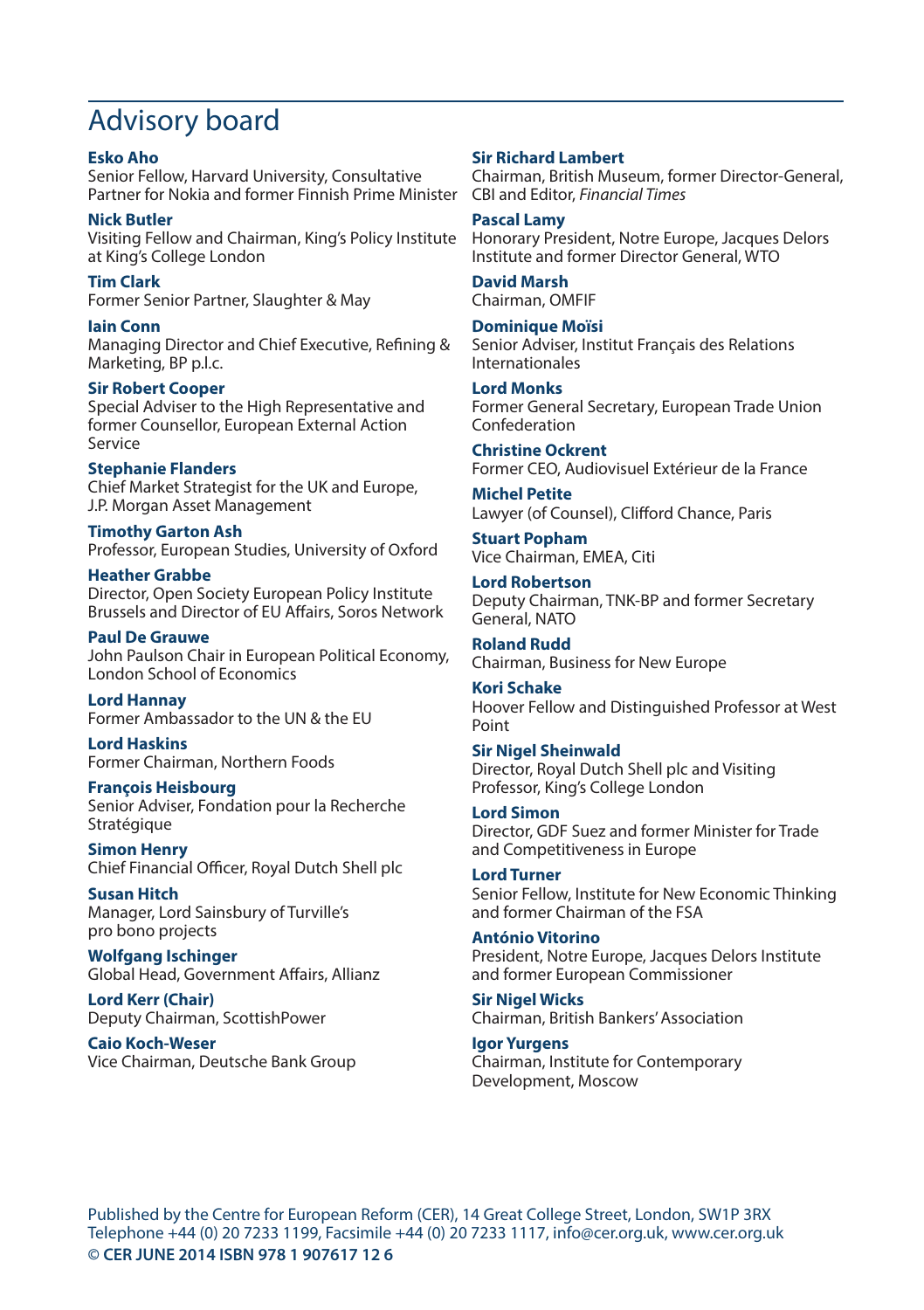# About the CER

The Centre for European Reform is a think-tank devoted to making the European Union work better and strengthening its role in the world. The CER is pro-European but not uncritical.

We regard European integration as largely beneficial but recognise that in many respects the Union does not work well. We also think that the EU should take on more responsibilities globally, on issues ranging from climate change to security. The CER aims to promote an open, outward-looking and effective European Union.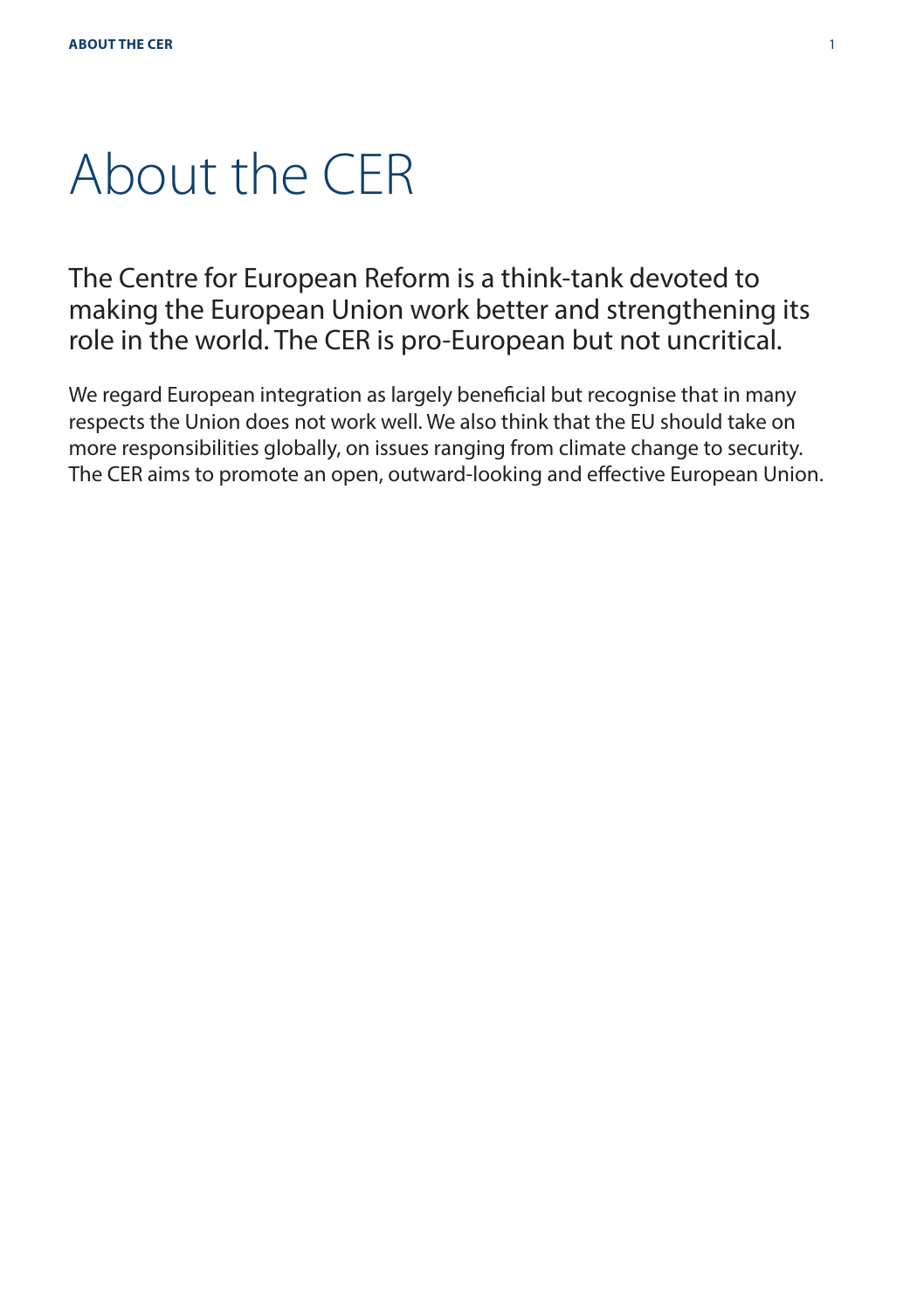# About the CER commission on the UK and the EU Single Market

The economic case for British membership of the EU has always rested on the country's participation in the single market. After British prime minister David Cameron pledged a referendum on the UK's continued membership of the EU, the CER invited leading economists, commentators, business people and EU experts to form a commission to consider the economic consequences of leaving the EU. Commissioners shared ideas and advice in a series of commission meetings, and commented on drafts of the final report.

# Report authors

**John Springford**  Senior Research Fellow, CER

**Simon Tilford** Deputy Director, CER

**Philip Whyte**  former Chief Economist, CER

# Commissioners

**Kate Barker** Former Member, Monetary Policy Committee, Bank of England

#### **Sir Brian Bender**

Former Permanent Secretary, UK Department of Business, Innovation and Skills

**Wendy Carlin** Professor of Economics, University College London

**Nicholas Crafts** Professor of Economics and Economic History, Warwick University

**Paul De Grauwe** John Paulson Professor of European Political Economy, London School of Economics

**Gérard Errera** Chairman, Blackstone Group France and former Secretary-General of the French Foreign Ministry

### **Martin Hatfull** Director of Government Relations, Diageo and former UK Ambassador to Indonesia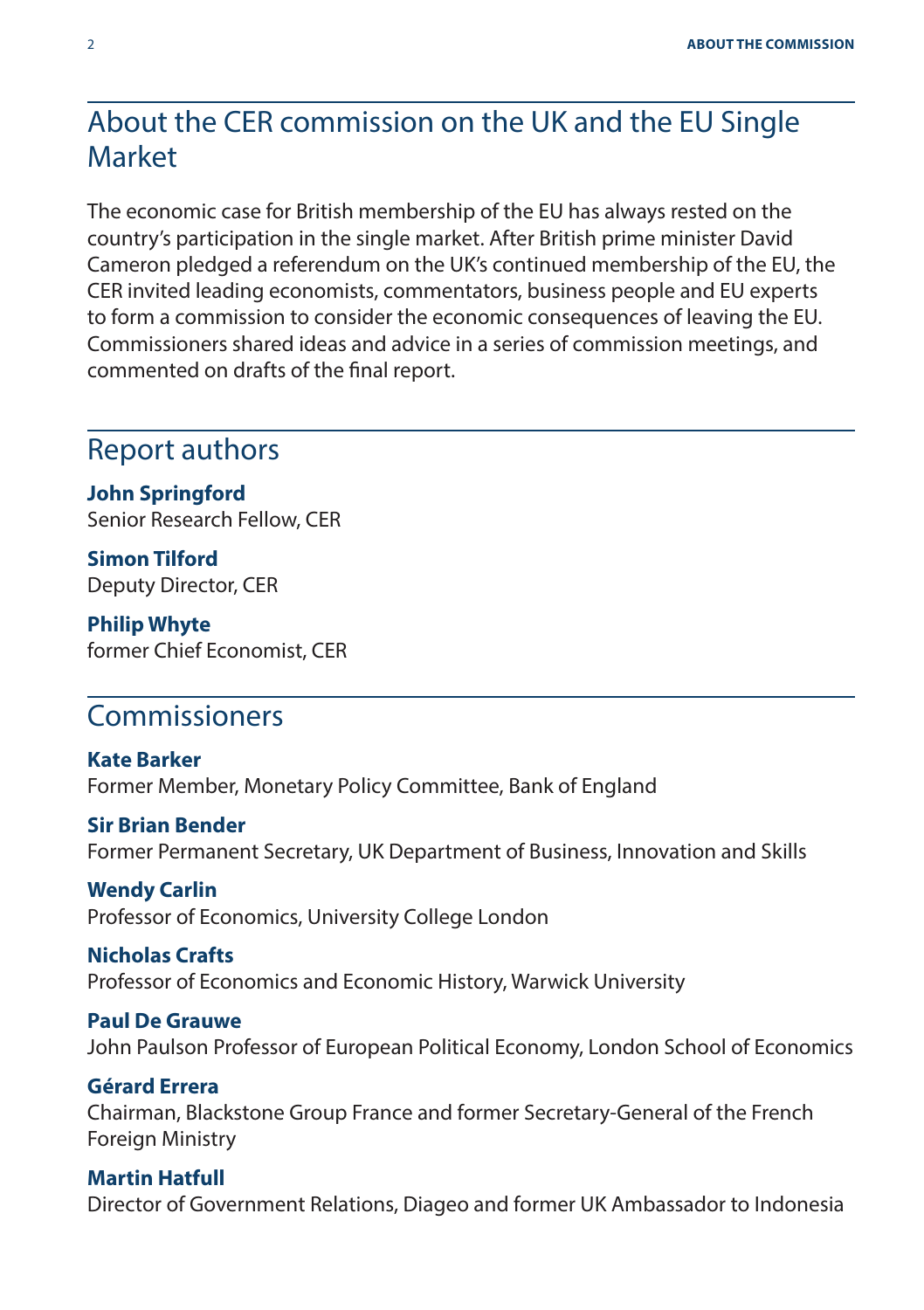#### **ABOUT THE COMMISSION** 3

**Sony Kapoor** Director, Re-Define

#### **Sir Richard Lambert**

Former Director, Confederation of British Industry and former Editor, Financial Times

#### **Lord Mandelson**

Former European Commissioner for Trade, and former Secretary of State for Business, Innovation and Skills

#### **Mariana Mazzucato**

RM Phillips Professor of Science and Technology, Sussex University

#### **Lord Monks**

Former General Secretary, Trades Union Congress and former General Secretary, European Trade Union Confederation

#### **Kevin O'Rourke**

Chichele Professor of Economic History, Oxford University

#### **Andrew Oswald**

Professor of Economics, Warwick University

#### **Christopher Padilla**

Vice-President, Governmental Programs, IBM and former Under-Secretary of Trade in the US Department of Commerce

#### **Jonathan Portes**

Director, National Insitute of Economic and Social Research

#### **Sir Michael Rake**

Chairman, BT and Confederation of British Industry

#### **André Sapir**

Senior Fellow, Bruegel and Professor of Economics, Université Libre de Bruxelles

**Simon Walker** Director, Institute of Directors

#### **Sir Nigel Wicks** Chairman, British Bankers' Association and former Chairman, EU Monetary Committee

**André Villeneuve** Advisory Council Member, TheCityUK

# **Martin Wolf**

Chief Economics Commentator, Financial Times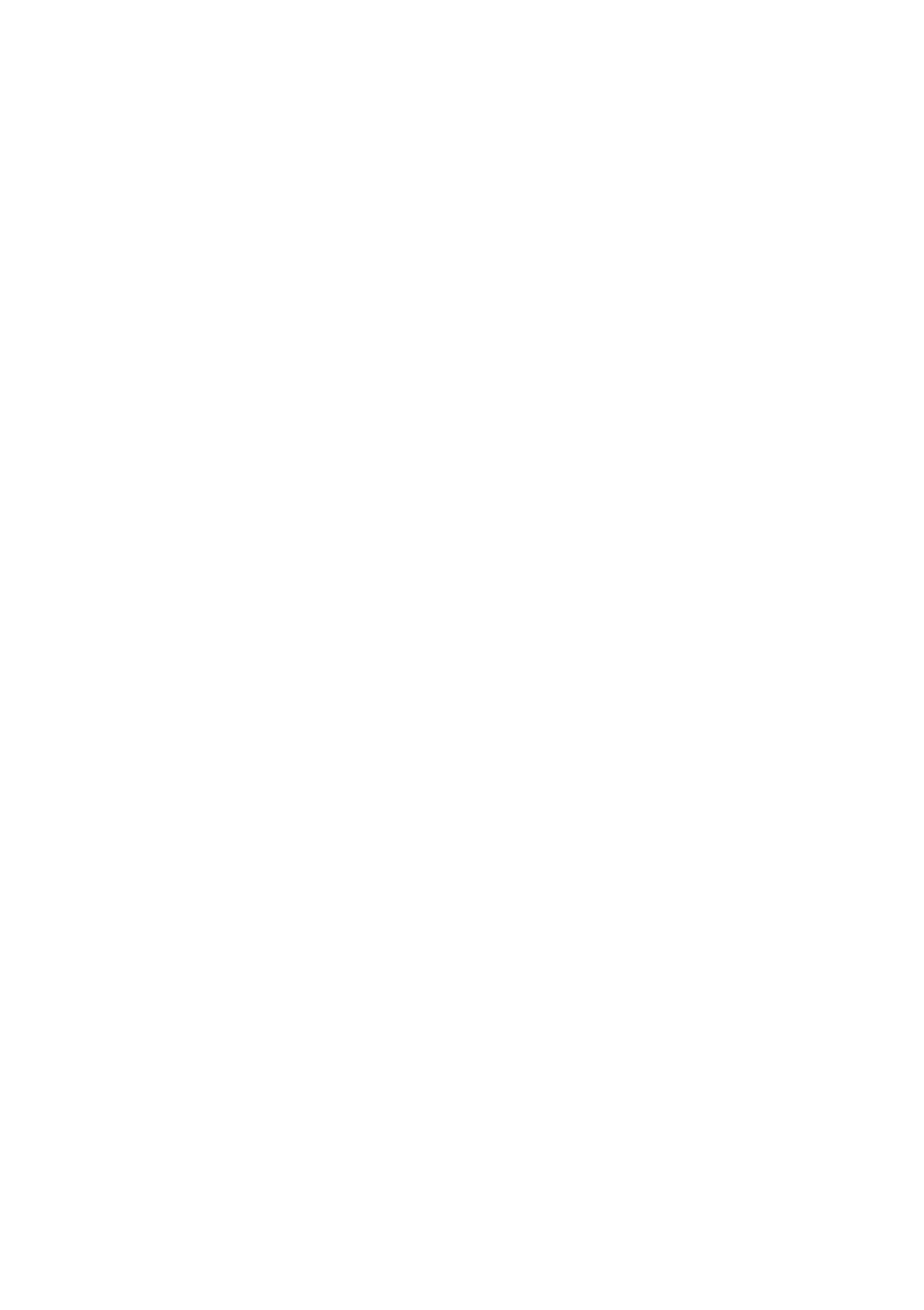# **The economic consequences**

The final report of The final report of the CER commission on the UK and the EU single market

# Acknowledgements

We would like to thank BT, TheCityUK, Diageo and IBM for supporting the Commission. We are also grateful to Wolfgang Münchau, Jim Rollo, Peter Holmes, Christian Dustmann, Stephen Woolcock and Hugo Dixon for providing evidence at commission meetings. Thanks to CER staff for comments on drafts and to Kate Mullineux and Garech Butler for layout and production.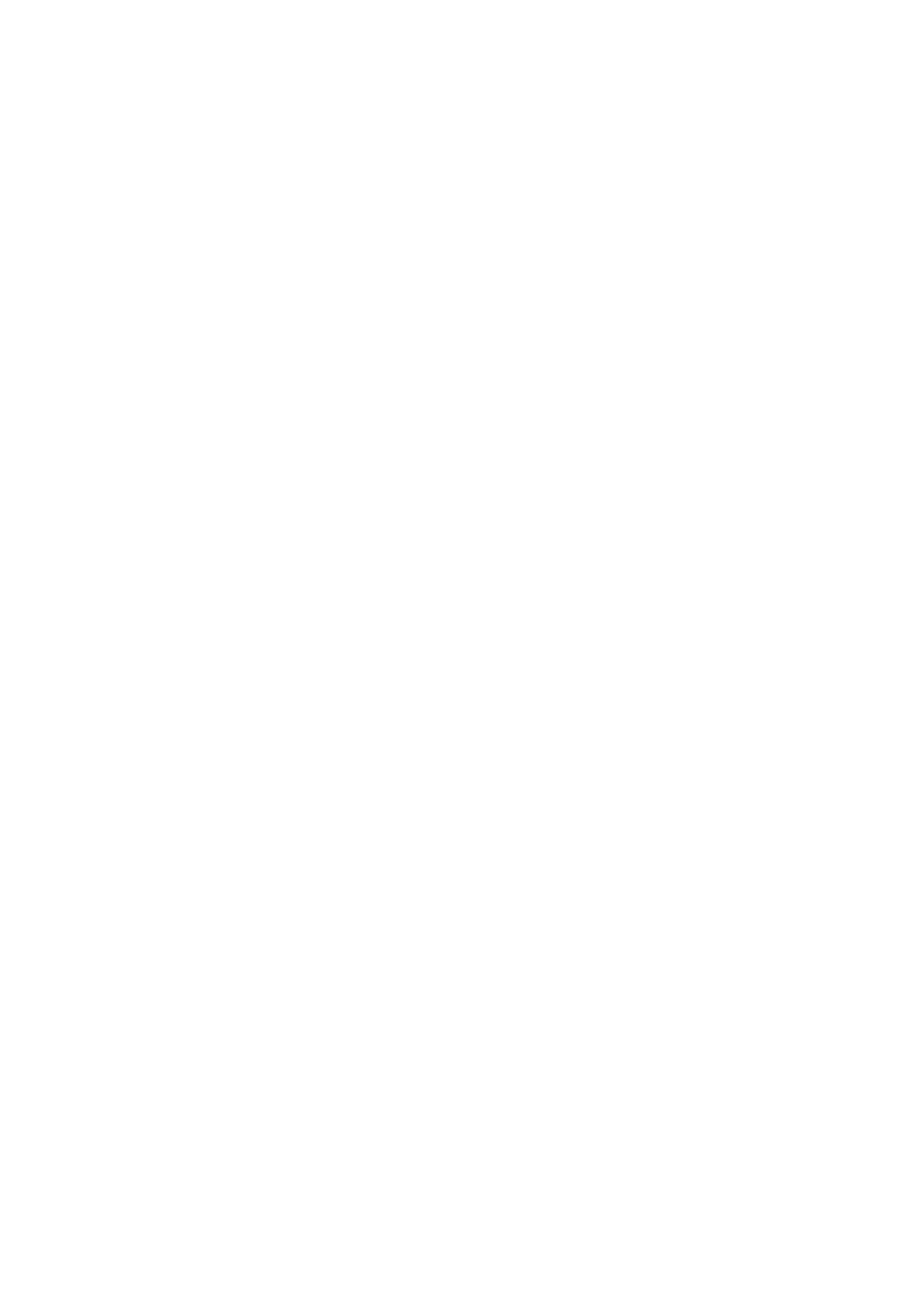# Contents

| <b>Summary</b>                                     | Page 9  |
|----------------------------------------------------|---------|
| Introduction                                       | Page 15 |
| <b>Chapter 1: Trade and investment</b>             | Page 19 |
| 1.1 The changing nature of global trade            | 20      |
| 1.2 The impact of EU membership on British trade   | 22      |
| 1.3 The consequences of exit for British trade     | 28      |
| 1.4 Alternative arrangements                       | 29      |
| 1.5 Trade negotiations with non-European countries | 34      |
| 1.6 The impact on investment                       | 35      |
| <b>Chapter 2: Regulation</b>                       | Page 39 |
| 2.1 Why the EU regulates                           | 41      |
| 2.2 The gains from 'de-Europeanising Britain'      | 43      |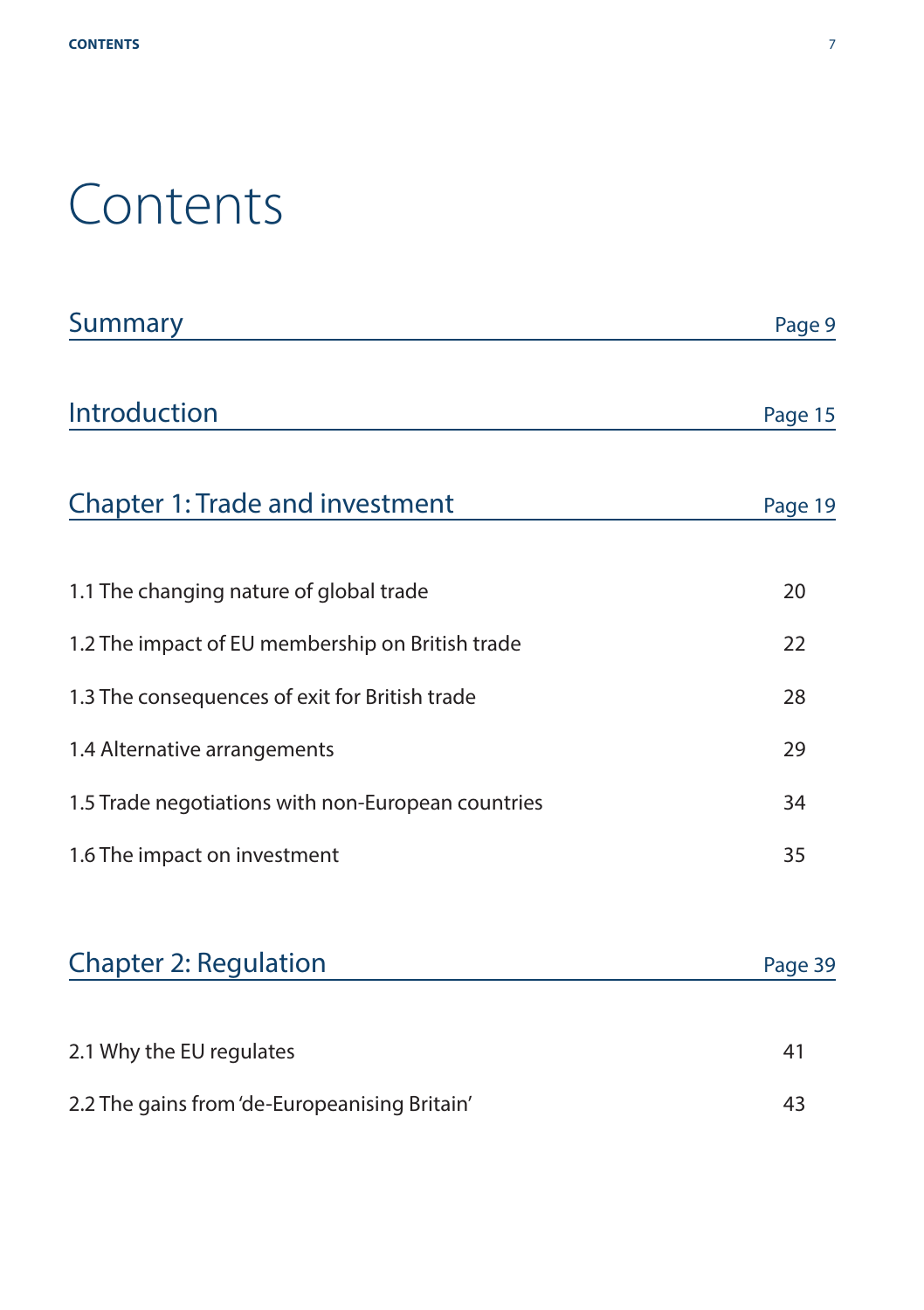| Chapter 3: The City of London                                         | Page 49 |
|-----------------------------------------------------------------------|---------|
|                                                                       |         |
| 3.1 How the City of London came together                              | 51      |
| 3.2 The City's role in the European financial system                  | 53      |
| 3.3 Britain and the banking union                                     | 57      |
| 3.4 The City and Brexit                                               | 61      |
|                                                                       |         |
| <b>Chapter 4: Migration</b>                                           | Page 67 |
|                                                                       |         |
| 4.1 EU migrants and Britons' employment prospects                     | 68      |
| 4.2 The changing shape of the UK labour market                        | 74      |
| 4.3 The impact of European immigration on housing and public services | 76      |
| 4.4 Closing the drawbridge                                            | 78      |
|                                                                       |         |
| Chapter 5: The EU budget                                              | Page 83 |
|                                                                       | 84      |
| 5.1 Ending British participation in the EU budget                     |         |
| 5.2 The regional impact of ending EU spending in Britain              | 86      |
| Conclusion                                                            | Page 89 |

Appendix: The CER's gravity model Page 91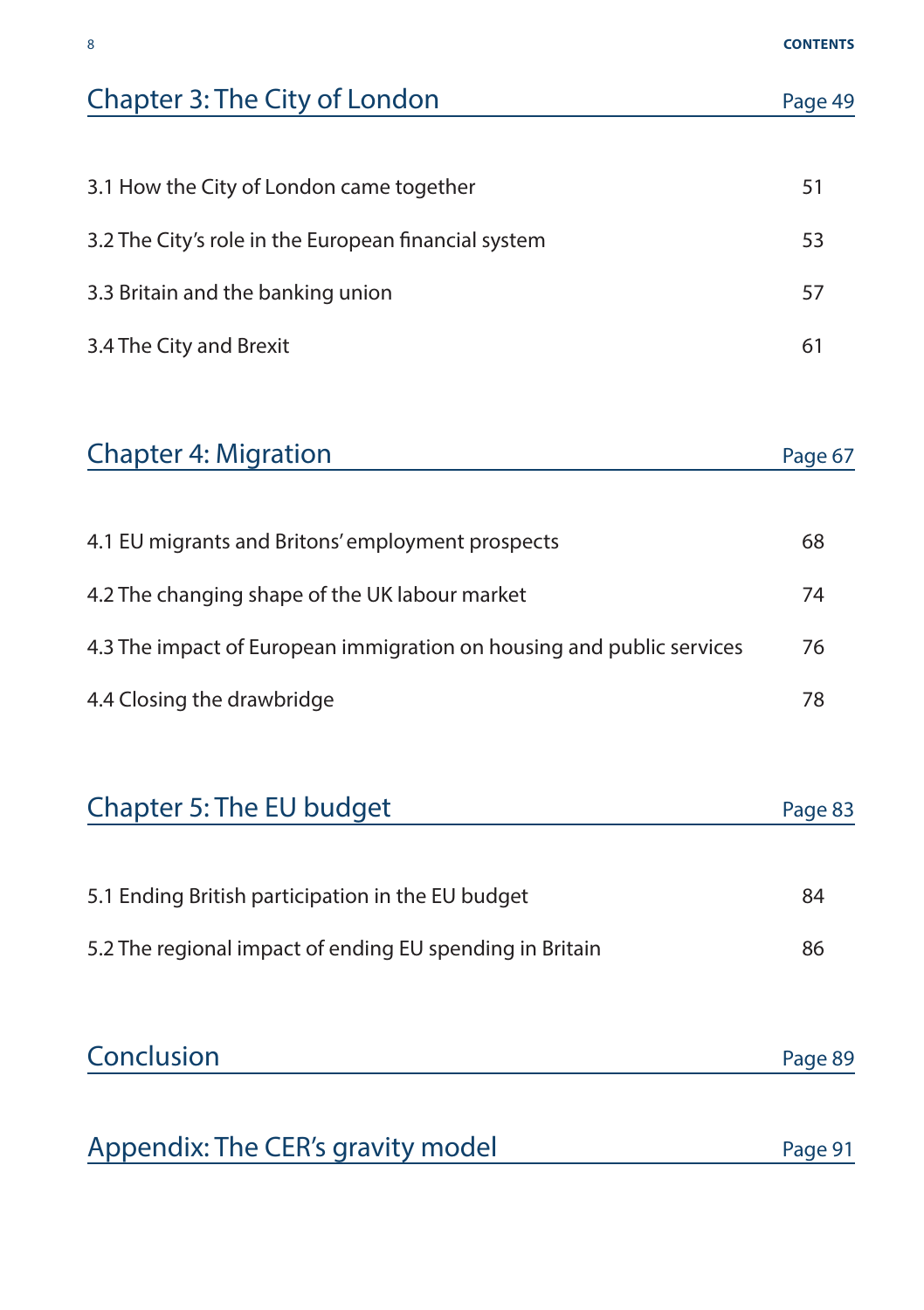# Summary

The Conservative party has promised a referendum in 2017 on the UK's membership of the EU. Opinion polls show that Britons are split on the issue – although recently, more have said they would vote to stay in than leave the Union.1 The possibility that Britain might quit the EU prompted the Centre for European Reform to invite leading economists, journalists, business people and EU experts to form a commission, to discuss the economic consequences of such a move. This is the commission's final report.

The standard critique of the UK's membership of the EU is this:

 $\star$  The EU does little to open markets on the continent, and so creates few opportunities for British exporters. It follows that leaving the EU would have little impact on Britain's European trade.

 $\star$  EU rules tie up the British economy in red tape, and constrain the UK's ability to tap faster-growing markets outside Europe. A British exit would boost output by reducing the burden of regulation on business, and by freeing Britain to sign more free trade agreements with countries outside Europe.

 $\star$  If Britain left the FU, it would win back its net contribution to the FU's budget, which the Treasury estimates will be 0.5 per cent of GDP per year between 2014 and 2020.

 $\star$  Immigration from the EU diminishes Britons' employment prospects, and requires the British taxpayer to subsidise public services and provide welfare benefits for newcomers.

There are four reasons why these claims are ill-founded, and are a poor rationale for leaving the Union. First, the level of economic integration between the UK and the rest of the EU is very high, so healthy doses of competition and investment from elsewhere in the EU help to raise British productivity. Second, EU rules do not place large burdens on the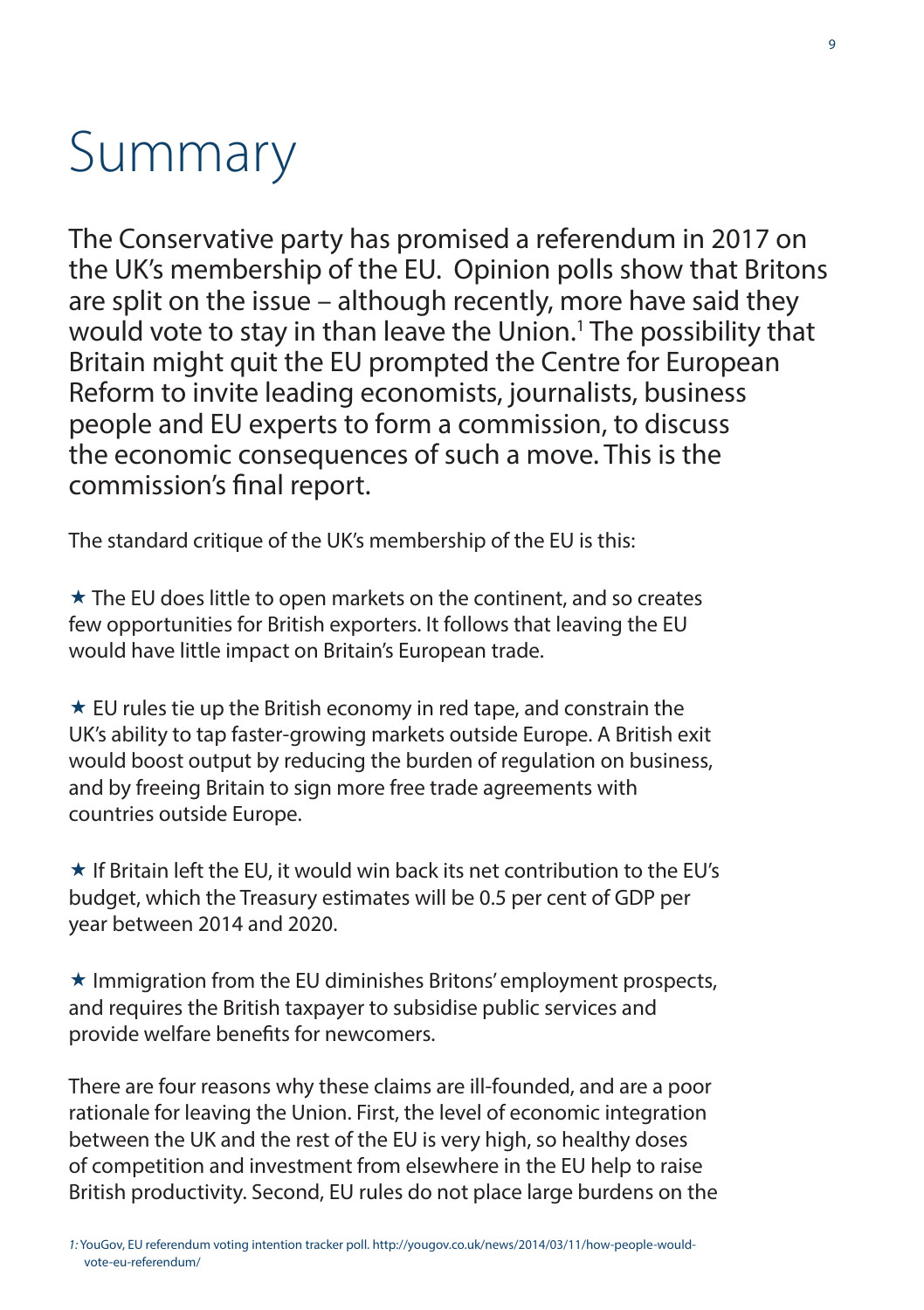British economy as a whole, or large constraints upon British exports to countries outside Europe: 'Brexit' would not be an economic liberation. Third, EU markets are of such importance to national prosperity that after a vote to leave, British negotiators would try to secure access to them. The experience of countries like Norway shows that this would involve accepting many of the rules of the single market, and a contribution to the EU's budget, but with little influence on EU decision-making. Fourth, there is little evidence that migrants from elsewhere in the EU reduce Britons' job prospects or their wages. A smaller proportion of EU immigrants receive benefits than do Britons, and EU migrants are net contributors to the public finances, helping to pay for the pensions and healthcare of an ageing society.

# The scale of UK-EU integration

The economic aim of the EU is to deepen integration between memberstates' economies. Since trade between EU member-states is tariff -free, the EU has focussed on the non-tariff barriers to trade that arise from 28 different sets of national regulations. (It has done so by creating common minimum standards and getting member-states to recognise each other's rules. For example, a British lawn-mower can now be sold across Europe, without having to comply with 28 different standards.)

Has this approach worked? Britain's trade with fast-growing emerging economies, such as China, has been increasing more rapidly than with the EU. But this does not tell us whether the single market programme has been effective. British exports to China have been growing faster than its exports to France simply because the Chinese economy has been growing more rapidly.

The only good way to evaluate the worth of the single market is to measure UK trade with countries inside the EU and outside, and then control for economic size and other factors that affect trade, such as geographic distance. It is then possible to assess whether British trade with other EU member-states is higher than one would expect, given the size of their economies and their proximity.

 $\star$  The CER constructed such an economic model. It shows that Britain's EU membership has boosted its trade in goods with other memberstates by 55 per cent. In 2013, Britain's goods trade with the EU was £364 billion, so this 'EU effect' amounted to around £130 billion.<sup>2</sup> By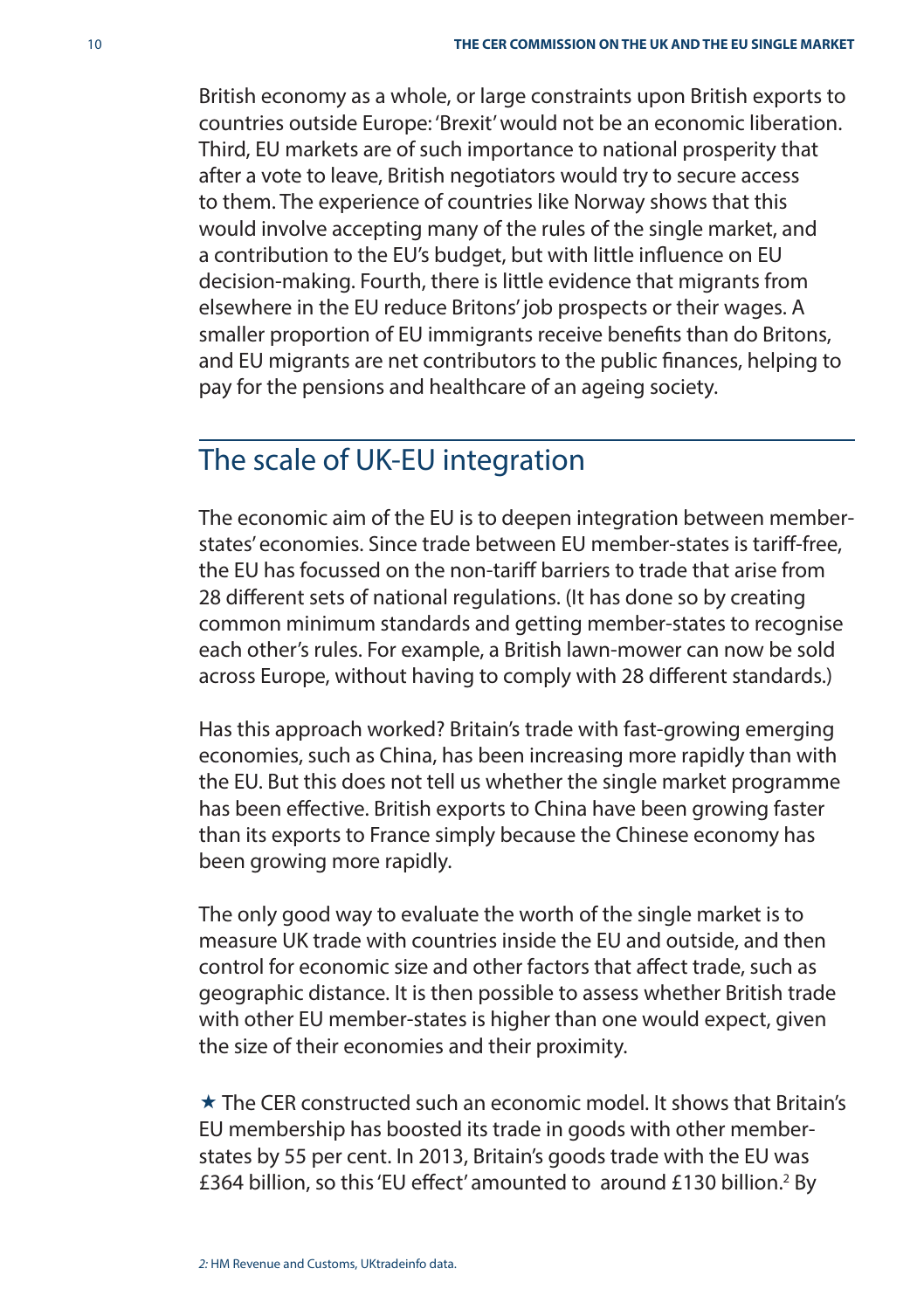comparison, the value of Britain's bilateral trade with China was £43 billion that year.

Britain is highly integrated with the rest of the EU's economy in other ways.

 $\star$  In 1997, other EU member-states accounted for 30 per cent of the accumulated stock of foreign direct investment (FDI) in Britain; this proportion had risen to 50 per cent in 2012.

 $\star$  In 2012 – at the height of the eurozone crisis – the value of UK banks' assets held in the eurozone was 70 per cent higher than their US assets, despite the eurozone's economy being only three-quarters the size of the US economy. The City of London has been a major beneficiary of the single market in financial services and the euro: the eurozone is a much larger market for lending originating in Britain than its economic size would suggest.

# Would Brexit liberate Britain?

There can be little doubt that some of the EU's regulations impose more costs than benefits. But many of its regulations are justified: there would be no single market without them. Moreover, European rules are not a major constraint upon Britain's economy.

 $\star$  According to OECD data. Britain has the second least regulated product markets in the developed world, after the Netherlands. Both are EU members.

 The OECD's labour market protection index shows that Britain has similar levels of labour market regulation to the US, Canada or Australia – and far lower than continental European countries. EU employment rules therefore do little to inhibit Britain's flexible labour market.

 $\star$  It follows that leaving the EU and 'de-Europeanising' British regulation would do little to boost its economy.

In any case, Britain would find it difficult to avoid EU regulation even if it left the club. Outside the Union, the UK would lose access to the single market unless it signed up to EU rules. Membership of the European Economic Area (EEA) would resolve little. This group, which includes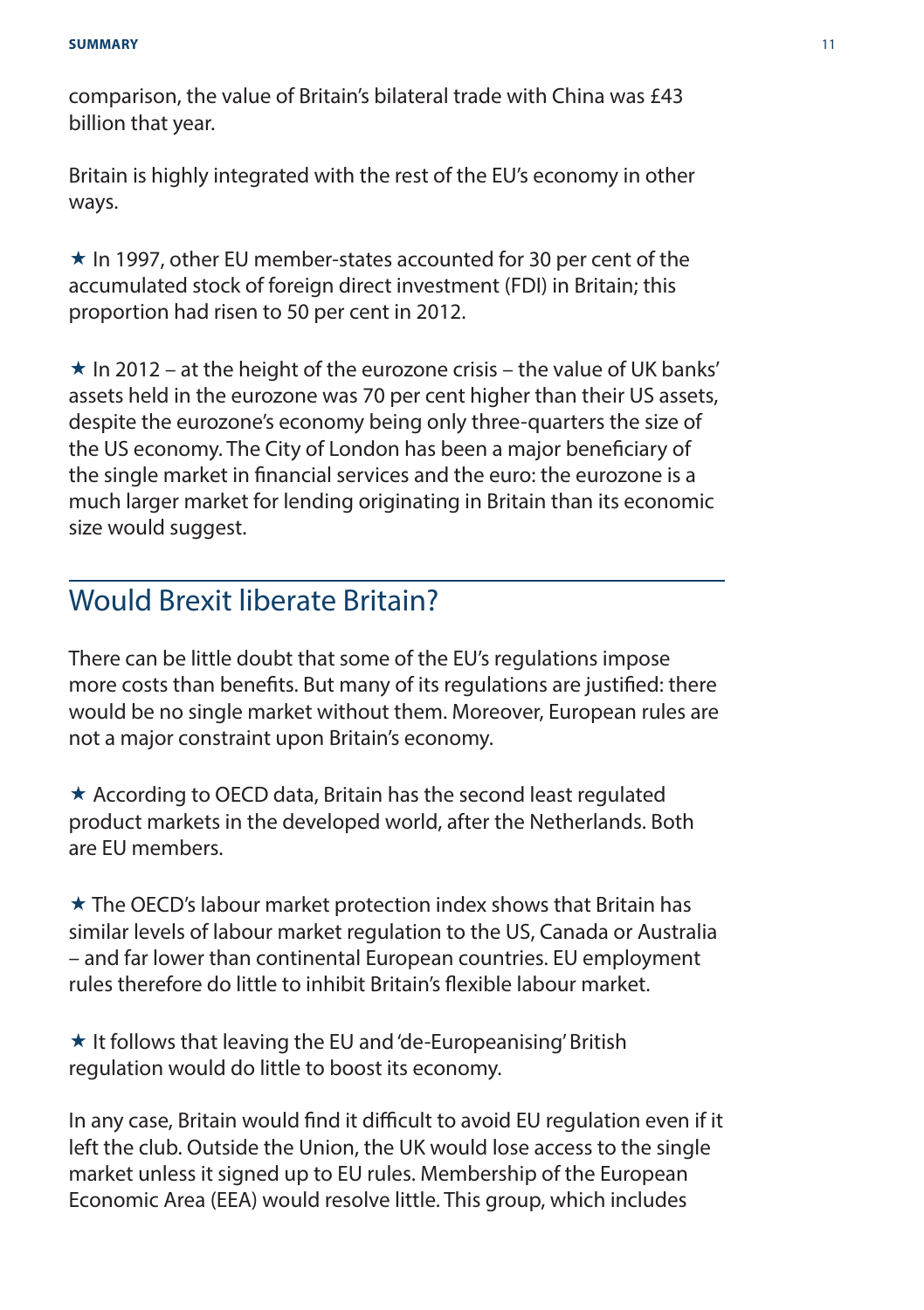Norway, Iceland and Liechtenstein, has full access to the single market, but must sign up to all of its rules despite having little say in their drafting. The Swiss relationship is not much better: while it has a set of bilateral accords to give it access to some parts of the single market, it must regularly update its standards to match those of the EU, or risk a suspension of access. Were Britain to sign a free trade agreement with the EU, the latter would insist that British exports to the continent met EU product standards. And Britain would only be given full access to EU financial services markets if it matched EU rules. As access to the single market is of critical importance, Britain might perversely be left in a position where it would have 'EU regulation without representation'.

Indeed, outside the EU, the UK could end up with little control over financial rules. The EU insists that non-members' regulations are equivalent to their own, in return for limited access to the single market. The City of London – the eurozone's largest wholesale financial centre – would be unlikely to enjoy unfettered access to eurozone financial markets if it were outside the Union. Eurozone authorities prefer wholesale activities – trading and lending between banks, rather than between banks and customers – to be conducted under their watch. The British government has taken the European Central Bank to the European Court of Justice over its attempt to make clearing houses specialising in euro-denominated trading relocate to the eurozone. If it left the EU, and did not join the EEA, the UK would have little recourse to institutions that police the single market. Banks, exchanges and private-equity and hedge funds would relocate some of their activities to Frankfurt or Paris.

But does the EU not hold back Britain's trade with non-European countries, by imposing tariffs on their goods, for example? The CER's trade model offers no evidence that Britain imports less from outside the EU because of EU protectionism. Nor does the EU constrain exporters: Germany's exports to China have grown so rapidly that China is now its third largest trading partner after the rest of the EU and the US. And as multilateral trade negotiations have broken down, bilateral 'free trade' agreements have grown in importance. In such agreements, economic size matters: it is difficult to imagine the US contemplating such a far-reaching agreement as the Transatlantic Trade and Investment Partnership, a major EU-US trade deal that is currently under negotiation, with Britain alone.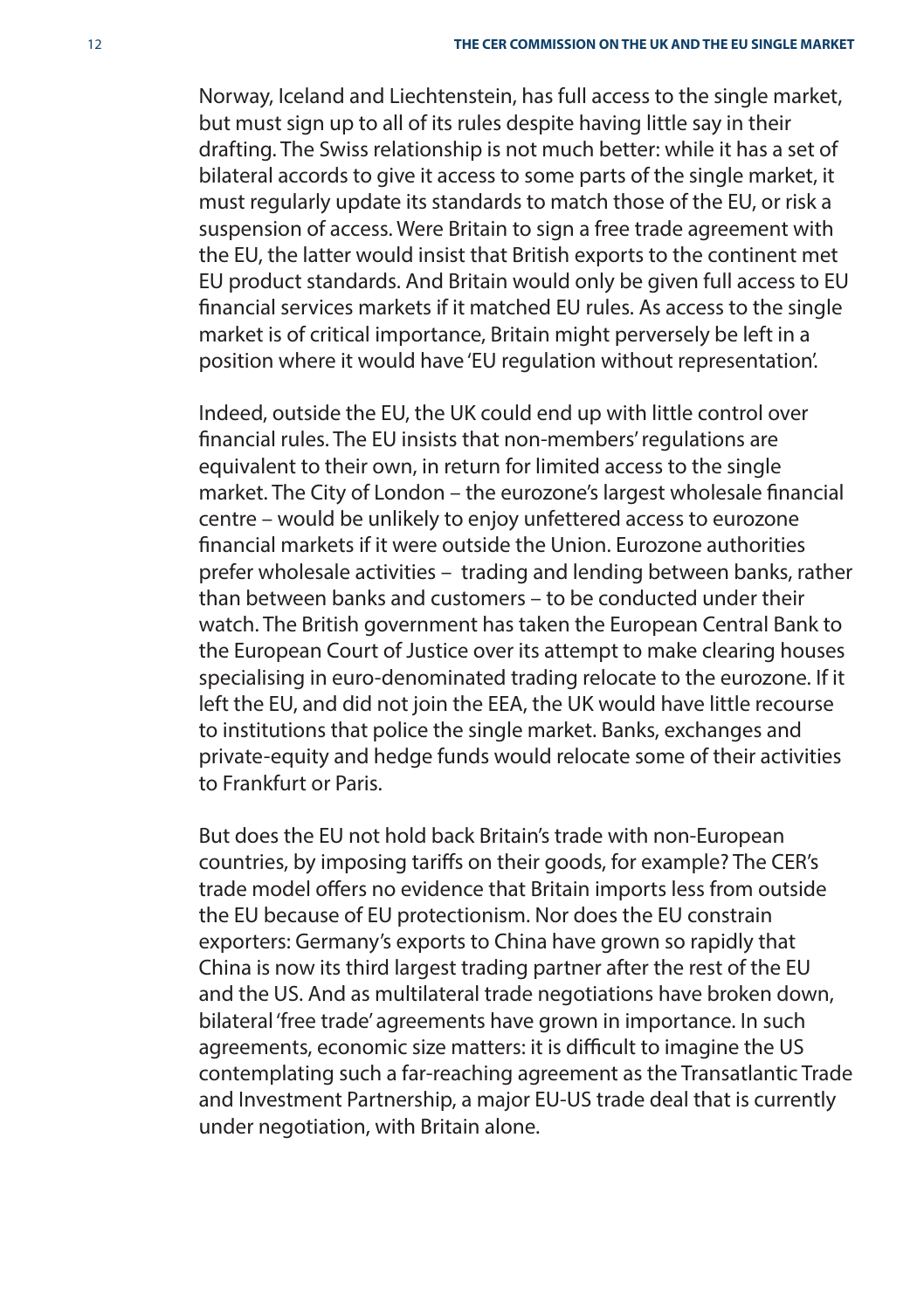# Fiscal gains?

Ending Britain's contribution to the EU budget is the most easily quantified benefit from leaving the Union. However, the same trade-off applies: the EU insists that the price of unfettered market access is a fiscal contribution to the FU. FFA members and Switzerland help to fund the economic development of the poorer eastern half of the Union, by paying for infrastructure, R&D and training projects. If the UK were to pay into the EU budget upon the same basis as the Norwegians or the Swiss, its net contribution would fall by 9 per cent or 55 per cent respectively.

By quitting the EU, the UK could also leave the Common Agricultural Policy, which through its tariffs and subsidies drives up the cost of food for British consumers. But it would find it difficult to slash agricultural subsidies to zero. Wales and Northern Ireland are net beneficiaries of the EU budget. Their economies, particularly in rural areas, would suffer from the loss of agricultural subsidies and regional development funds, and the British government would have to make up at least some of the shortfall.

# Free migration is a benefit for Britain

Alongside frustration at regulation from 'Brussels', high levels of immigration from Central and Eastern Europe are the other main cause of British dissatisfaction with EU membership. Many fear that Central and East Europeans are damaging the employment prospects of low-skilled Britons and driving down wages. There is very little evidence that this is the case. And many Britons forget that there are many high-skilled European immigrants in the UK, who raise British workers' productivity and hence their wages. But academic research shows that the combined impact of high- and low-skilled immigrants on British wages is small, and so immigration from the EU does not constitute a major reason to stay or to leave.

However, EU immigration is good for the public finances, as immigrants pay more in taxes than they receive in public spending. There are some costs that arise from higher demand for housing and public services. But current levels of immigration help Britain to deal with the costs of an ageing population, by replacing retiring workers, and by raising more taxes to pay for health and pension costs. Since hostility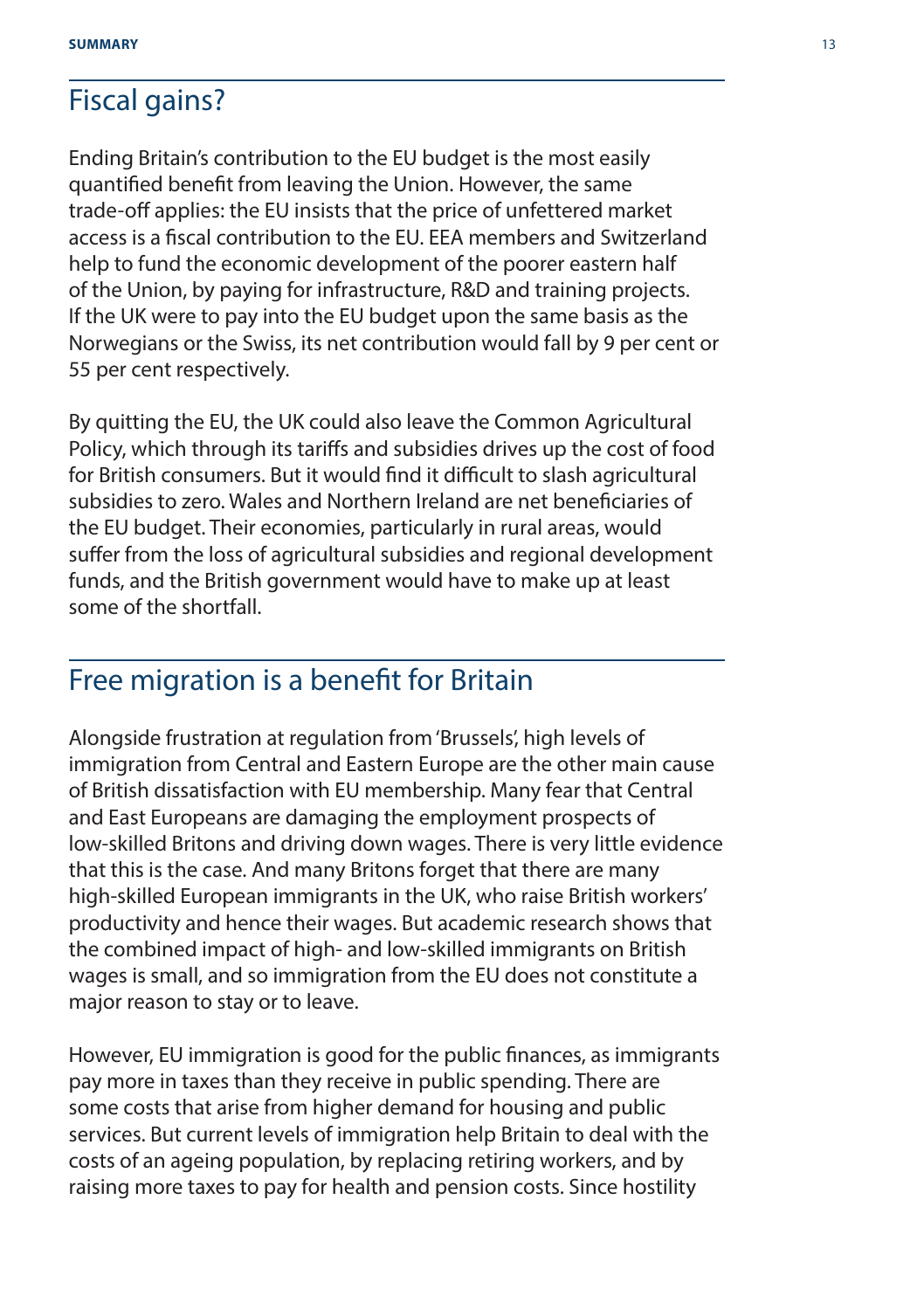to immigration is pushing Britain towards the exit door, it is likely that the UK would restrict immigration from the EU upon exit. This would require Britain to increase taxes or cut spending.

Moreover, British people can live freely elsewhere in the EU, and this is a major benefit for the 1.8 million people who do so. The EU's very large labour market gives Britons a bigger range of jobs to choose from. If their skills are in shorter supply in another member-state than they are in the UK, their income may be higher than if they stay put. And the rest of the EU – particularly France and Spain – is a major destination for British retirees: over 400,000 are living in other EU member-states.

In short, the high degree of economic integration between the UK and the EU will always require some system of shared governance. The EU will not allow the UK, upon leaving, to have the same level of access that it now has without paying a price. Britain will not be able to leave the EU and remain in the single market, unless it is willing to sign up to EU rules that it did not help to write.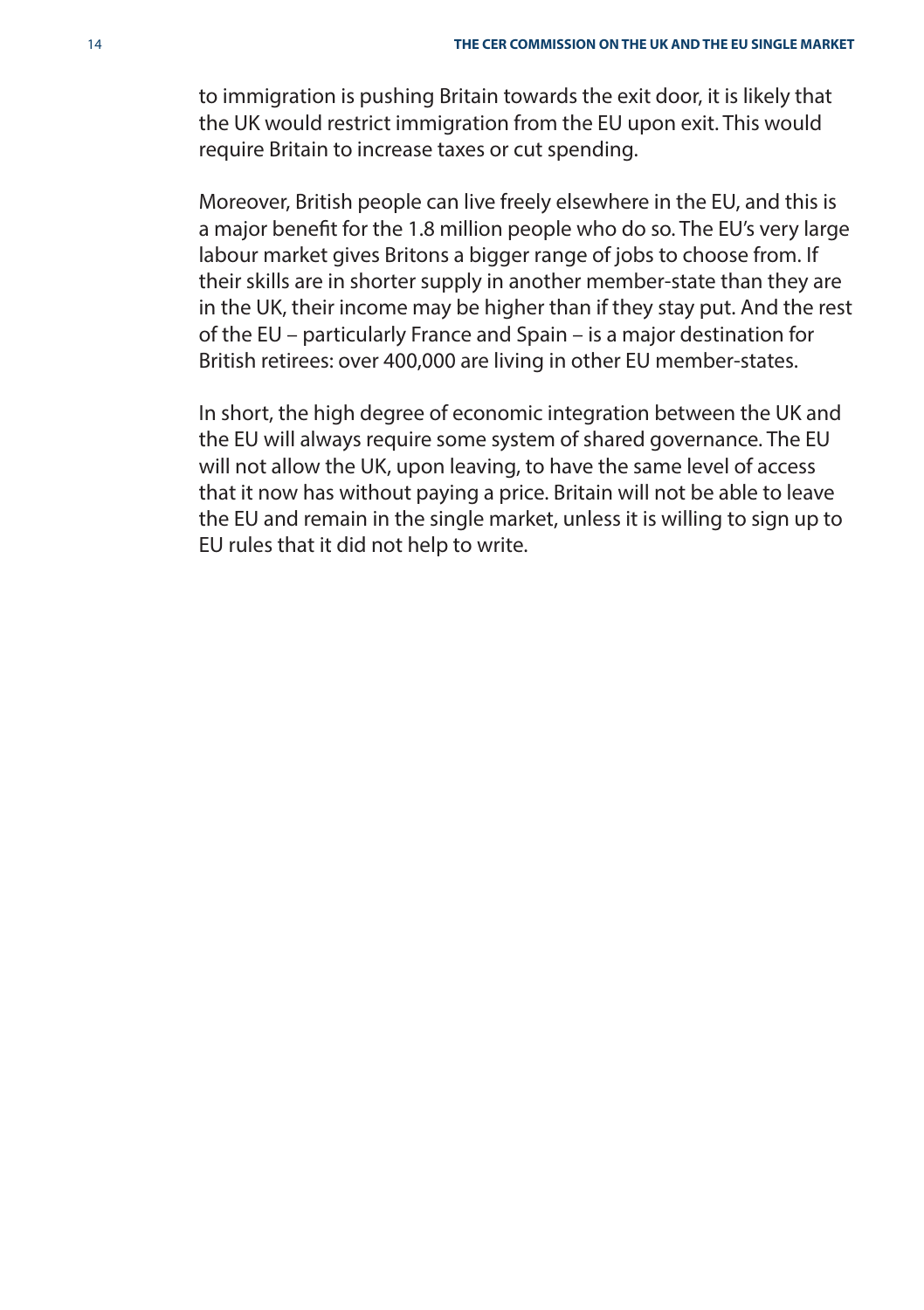# Introduction

Over the last few years, the probability that Britain may leave the EU has grown. In December 2011, British prime minister David Cameron refused to sign the EU's 'fiscal stability treaty', after other member-states rejected his demands for safeguards for the City of London. In October 2012, his government announced that Britain intended to opt out of many areas of European justice and home affairs co-operation. And in January 2013, Cameron offered the British public a referendum on EU membership in 2017, if the Conservatives win the 2015 general election. The UK Independence Party won the 2014 European Parliament election.

Membership of the EU cannot be weighed solely in pounds and pence. But any decision about membership will inevitably be shaped by the economic costs and benefits. Unfortunately, the British debate has lacked objective analysis of these, with both 'outs' and 'ins' using evidence selectively to make their case.

Reports of varying quality have attempted to calculate the costs or benefits of exit. Liberal Democrat politicians have repeatedly said that three million jobs are at risk if Britain leaves. This claim was made a decade ago in a paper that tried to establish how many Britons were employed by firms that exported to the rest of the EU, or were involved in those firms' supply chains.<sup>3</sup> Critics are right to point out that Britain would continue to export to the EU if it left, and so not all of these jobs would be lost. Indeed, in the long run employment levels would be largely unaffected: the number of jobs in an economy is mostly determined by the number of working-age people and how effectively the labour market matches workers and employers. However, if the consequence of a British exit were lower levels of British trade and foreign direct investment, this would reduce national income: British workers would be less productive.

Researchers who argue that Britain should leave the EU have, by and large, pursued a different method: add up the alleged regulatory costs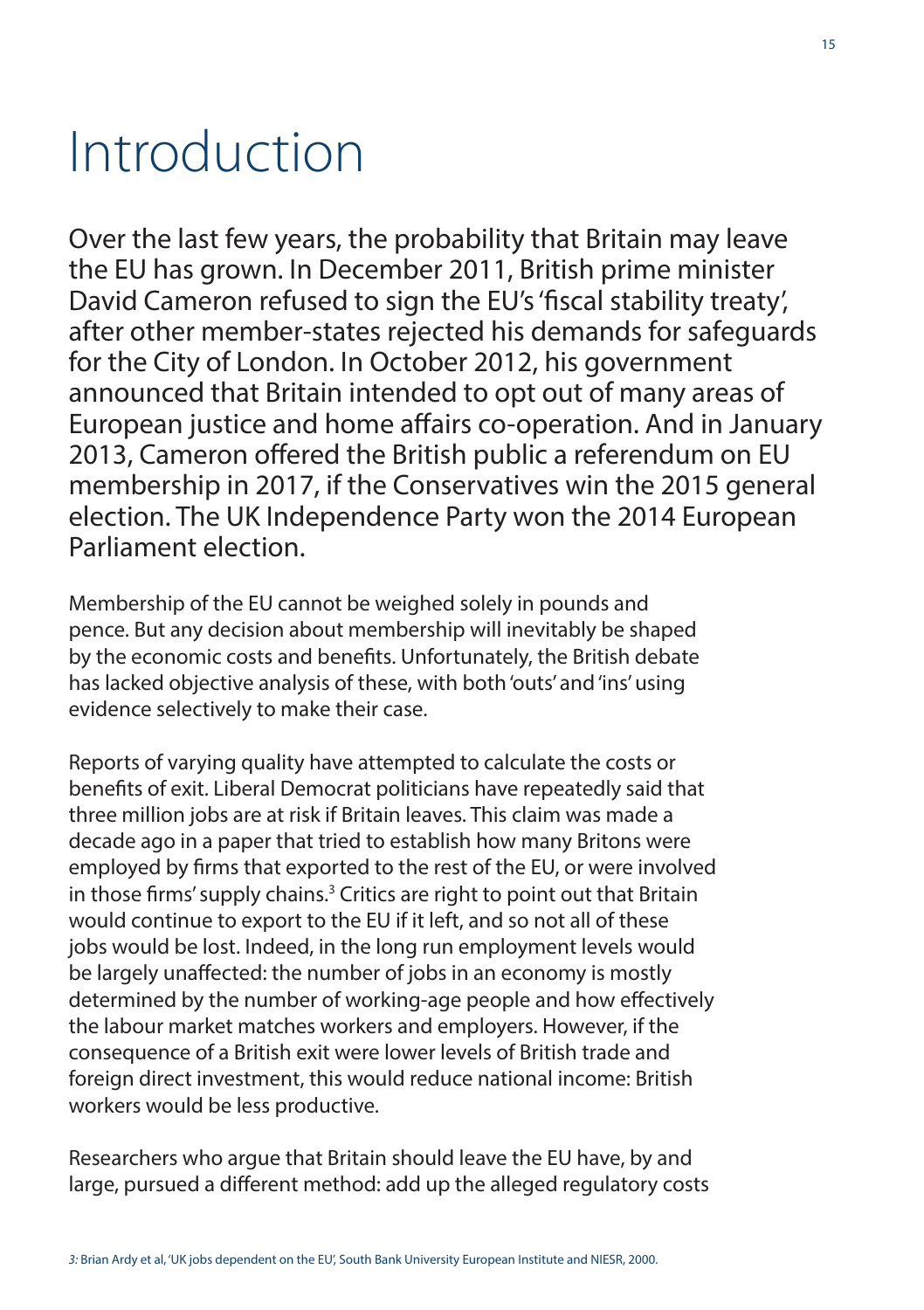of EU membership, the Common Agricultural Policy (CAP) and the UK's net contribution to the EU budget. Some add in the impact of the EU's tariff regime on British import prices. But they tend to ignore or dismiss any of the benefits, including the EU's main economic aim, which is to increase trade and investment flows between its member-states.<sup>4</sup>

More sophisticated researchers have used a macroeconomic model to try to calculate the impact of exit. Researchers at the National Institute of Economic and Social Research estimated that leaving the EU would permanently reduce UK GDP by 2¼ per cent, largely because of reduced foreign direct investment. $^5$  But as the authors said, "quantifying the impact of withdrawal from the EU on the UK economy is a very difficult task given the range of factors that need to be considered." And to come up with their figure, they assumed that the UK would leave the EU entirely and not sign a deal to secure some access to the single market, even if that were partial. Such a quantification will always be highly uncertain, as the UK would try to negotiate a deal after a vote to leave the EU, and it is not possible to know how comprehensive that deal would be.

Rather than trying to quantify the net cost or benefit of exit in a single number, the CER's commission on the UK and the EU single market has taken a different approach. It has focussed on the choices that Britain would face in negotiations after having voted to leave the Union.

The CER invited a group of politicians, economists, business people and economic commentators to consider what the implications of leaving the EU might be for:

- $\star$  British trade and investment
- $\star$  Migration
- ★ The City of London
- $\star$  Regulation
- $\star$  The EU budget

5: Garry Pain and Nigel Young, 'The macroeconomic impact of UK withdrawal from the EU', Economic Modelling, 2004.

<sup>4:</sup> Tim Congdon, 'How much does the European Union cost Britain?', UK Independence Party, 2012; Ian Milne, 'A cost too far? An analysis of the net economic costs and benefits for the UK of EU membership', Civitas, 2004; Patrick Minford et al, 'Should Britain leave the EU?', Institute of Economic Affairs, 2005; Iain Mansfield, 'A blueprint for Britain: Openness not isolation', Institute of Economic Affairs, 2014.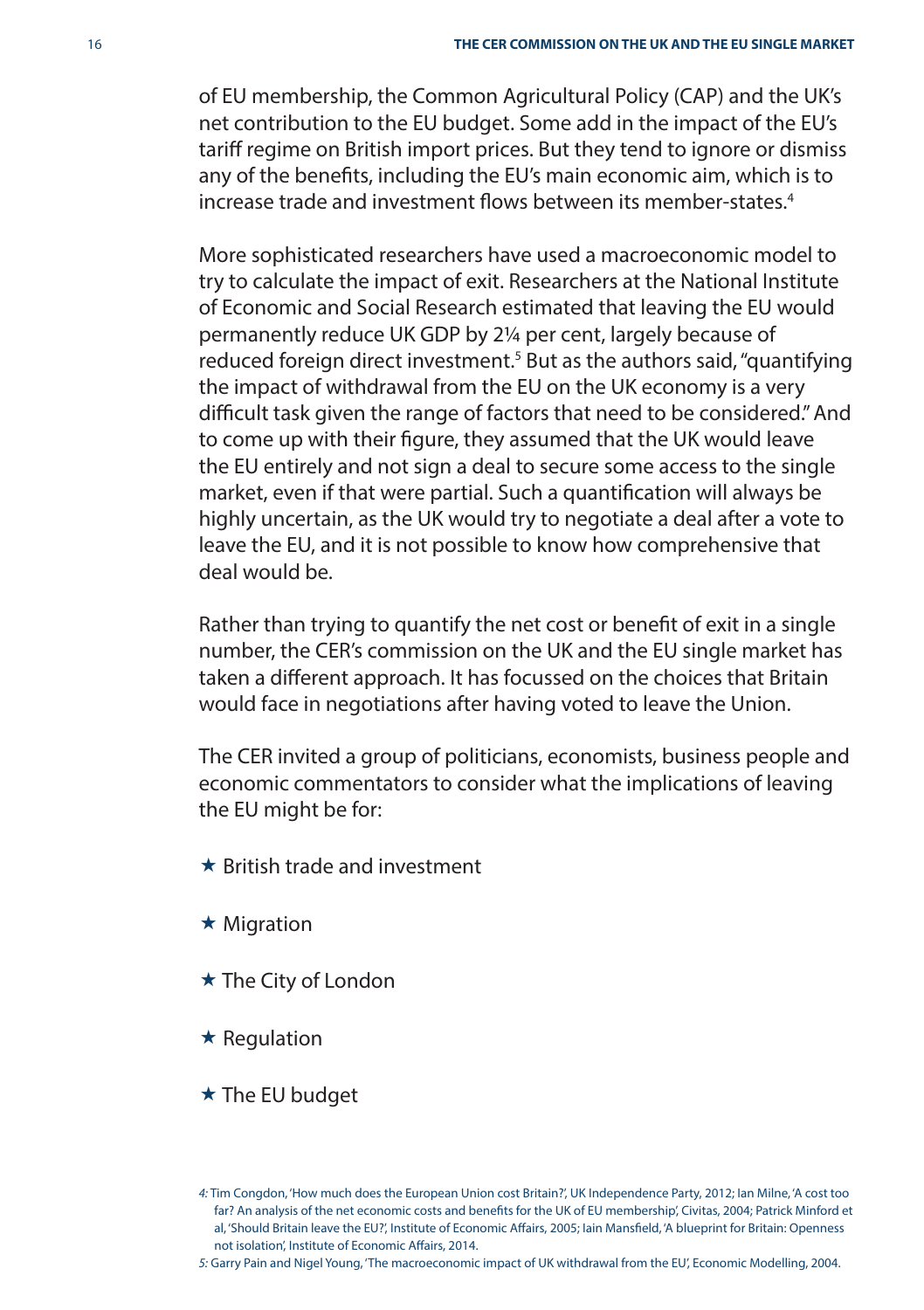The UK is part of the EU's single market – a programme to open national goods, services, financial and labour markets to competition. Britain's 'external' trade policy – commerce with countries outside the EU – is managed by the European Commission. Therefore Britain's trade, migration, international finance and regulatory policies are – at least in part – made in negotiation with other member-states.

Each chapter in this report provides evidence of the effects – positive and negative – of EU policies. But leaving the EU would not necessarily turn benefits into costs and vice versa. After a vote in favour of leaving, the UK and the EU would enter into negotiations. The British would be faced with a trade-off: regulatory sovereignty or unimpeded market access. The EU insists that 'third countries' outside the Union accept its regulations and help to pay for the development of the EU's poorer regions in return for unfettered access to the single market. The countries of the EEA – Norway, Iceland and Liechtenstein – accept all of the rules of the single market, while the Swiss have agreed to all of the rules of the single market for trade in goods (but not services).

The purpose of this report is to try to clarify the choices British negotiators would face upon exit: between escaping EU regulations and budgetary contributions, and maintaining access to the single market; between scrapping financial regulations and maintaining the City of London's status as Europe's largest financial centre; and between maintaining the rights of British migrants in the EU and curbing immigration from Europe.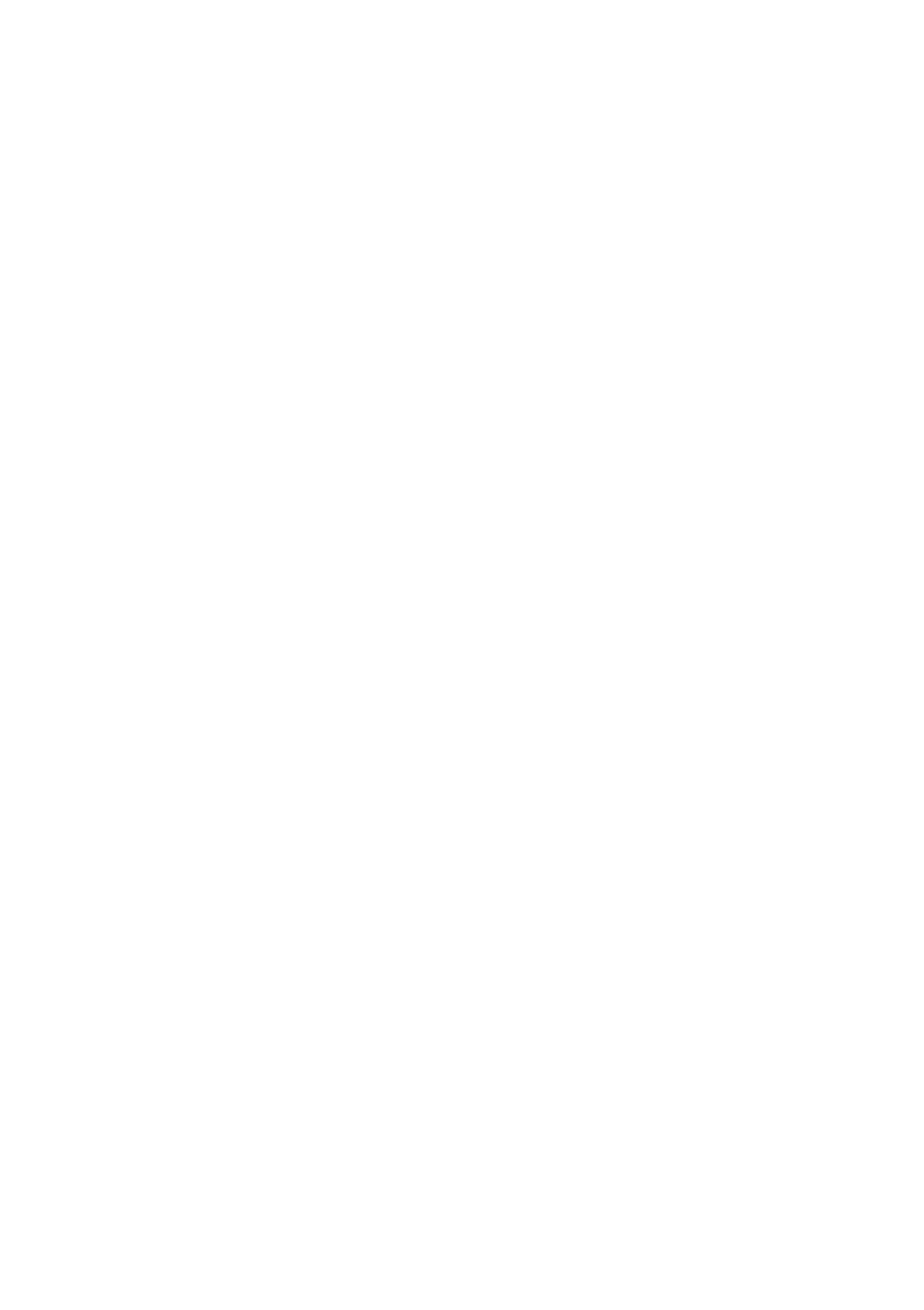# Chapter 1 Trade and investment

As the eurozone economy continues to stagnate, the proportion of British trade accounted for by the rest of the EU is falling, and non-European markets are becoming more important for British exporters.

But this is not a reason for the UK to leave the EU. Membership significantly increases Britain's trade with other member-states, while there is little evidence that it reduces trade with countries outside the Union. Britain is home to a larger stock of EU and US foreign direct investment (FDI) than any other EU economy and is the preferred location for investment from other leading markets. Some of this investment would be threatened by a UK exit from the EU.

If Britain were to leave the EU, it would face a difficult dilemma: having to negotiate access to the EU's single market in exchange for continued adherence to its rules – or losing access in return for regulatory sovereignty that would be largely illusory.

David Cameron's referendum promise has reignited the debate about the economics of Britain's membership of the EU. Much of this debate has revolved around the implications of an exit for British trade and investment. British politicians and commentators – and to a certain extent, the public – accept the value of freer trade. But they differ on whether Britain should prioritise trade with Europe or with the rest of the world – and on whether the country's EU membership constrains British firms' ability to expand into non-European markets. In 2012, British trade with the rest of the world overtook its trade with the EU, as the Union's economy remained depressed. As a result, it is legitimate to ask whether the UK's membership of the EU single market is any longer a matter of overriding national interest.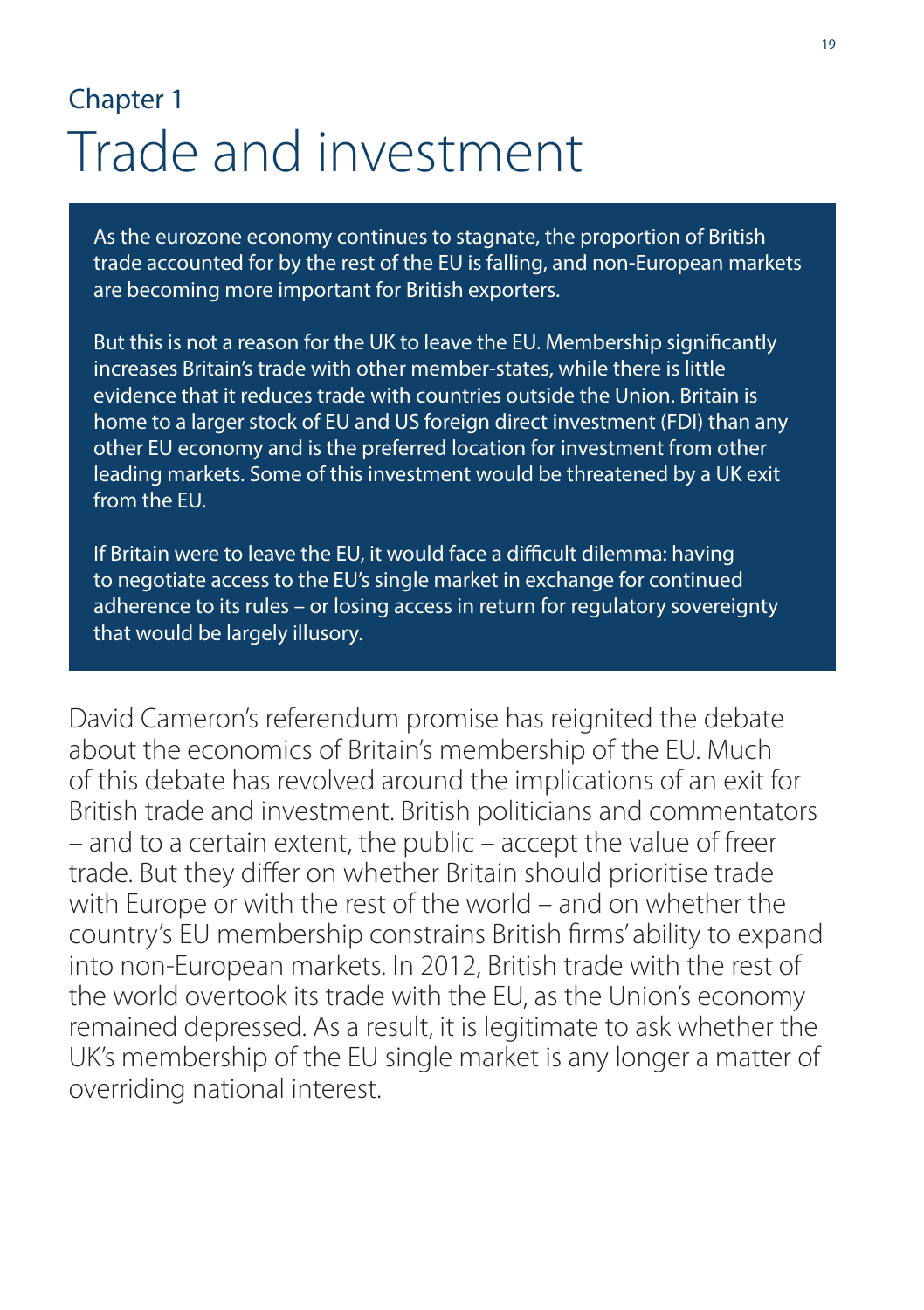This chapter provides a brief overview of the changing nature of global trade, and Britain's place within it. It then considers whether the single market has boosted Britain's trade and investment with the EU. Finally, it discusses the ramifications of leaving the Union for Britain's trade and its attractiveness as a location for investment.

## **1.1 The changing nature of global trade**

Since the end of World War II, global trade has grown much faster than global output – apart from a brief pause in the 1970s after the oil shocks and the breakdown of the Bretton Woods system. Between 1980 and 2007, world trade tripled, while world economic output only doubled.

Globalisation has several causes. The emergence of East Asia as a major manufacturing hub since the 1950s - first Japan, then South Korea and South-East Asia, and then China – brought hundreds of millions of consumers and workers into global markets. Transport costs and tariffs fell steadily, reducing the cost of trade. Governments have also reduced 'non-tariff barriers' to trade – the different national regulations, quotas and protections that make it difficult for exporters to penetrate foreign markets.

Trade has grown between rich countries, and between the developed and developing world. Comparative advantage has driven the growth in trade between the developed world and the emerging economies, as the former have specialised in high value-added production and the latter in labour-intensive manufacturing. And recently, some emerging economies have been moving into higher value markets.

Does the rise of emerging economies make Britain's EU membership less important? China's economy grew by ten per cent a year between 2002 and 2012, and its trade integration with the rest of the world expanded even faster. India managed growth of around seven per cent over this period. Emerging economies' growth has slowed since the crisis – and in all likelihood will be permanently lower – but they will continue to expand more rapidly than developed countries. Hence, the reasoning goes, the EU's single market is of declining value to the UK. It may even hold the country back from developing its trade with emerging economies, and a British exit could free the country to pursue more – and more comprehensive – trade agreements with emerging economies.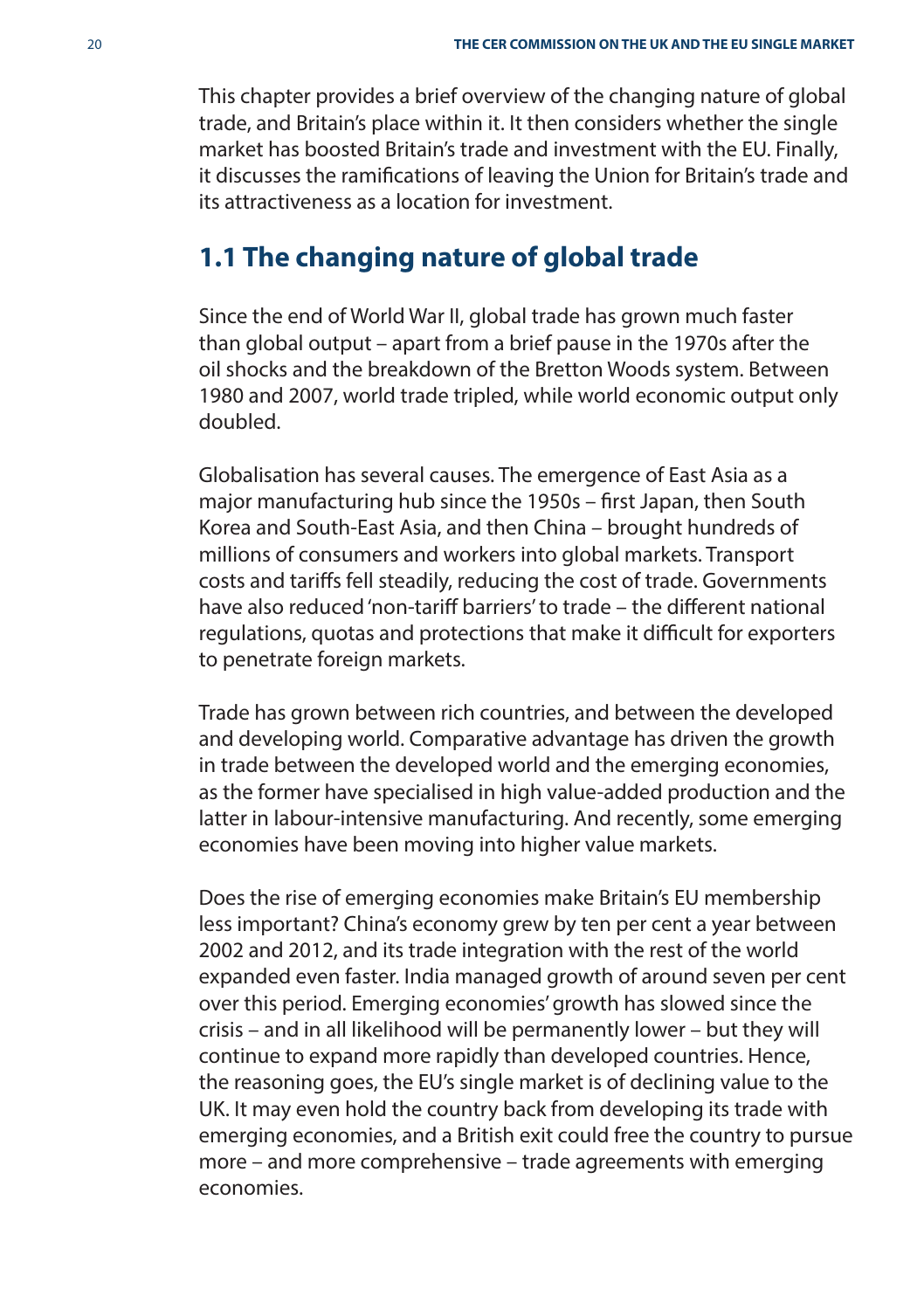This argument ignores the fact that trade has also grown swiftly between rich countries (it is of far higher value than developeddeveloping world trade, and will be for years to come). This suggests that comparative advantage is not the only cause of expanding global trade. Consumers in developed markets want choice – for instance, in the case of cars they want different designs and differing levels of quality. Only rich countries have the infrastructure, knowledge and capital to provide this variety. Emerging economies will only break into high value-added markets by creating more innovative, well-designed and carefully-branded products. This process took Japan 30 years after World War II and South Korea a similar period from around 1980. Both countries faced a far more benign international environment than now confronts China.

Europe has become a regional trading hub. Over three-fifths of EU member-states' trade in goods is conducted among themselves. Intra-EU trade expanded less rapidly than extra-EU trade over the last decade, but it still managed growth of 5.4 per cent a year, suggesting that European regional trade integration is far from exhausted (see Chart 1.1).

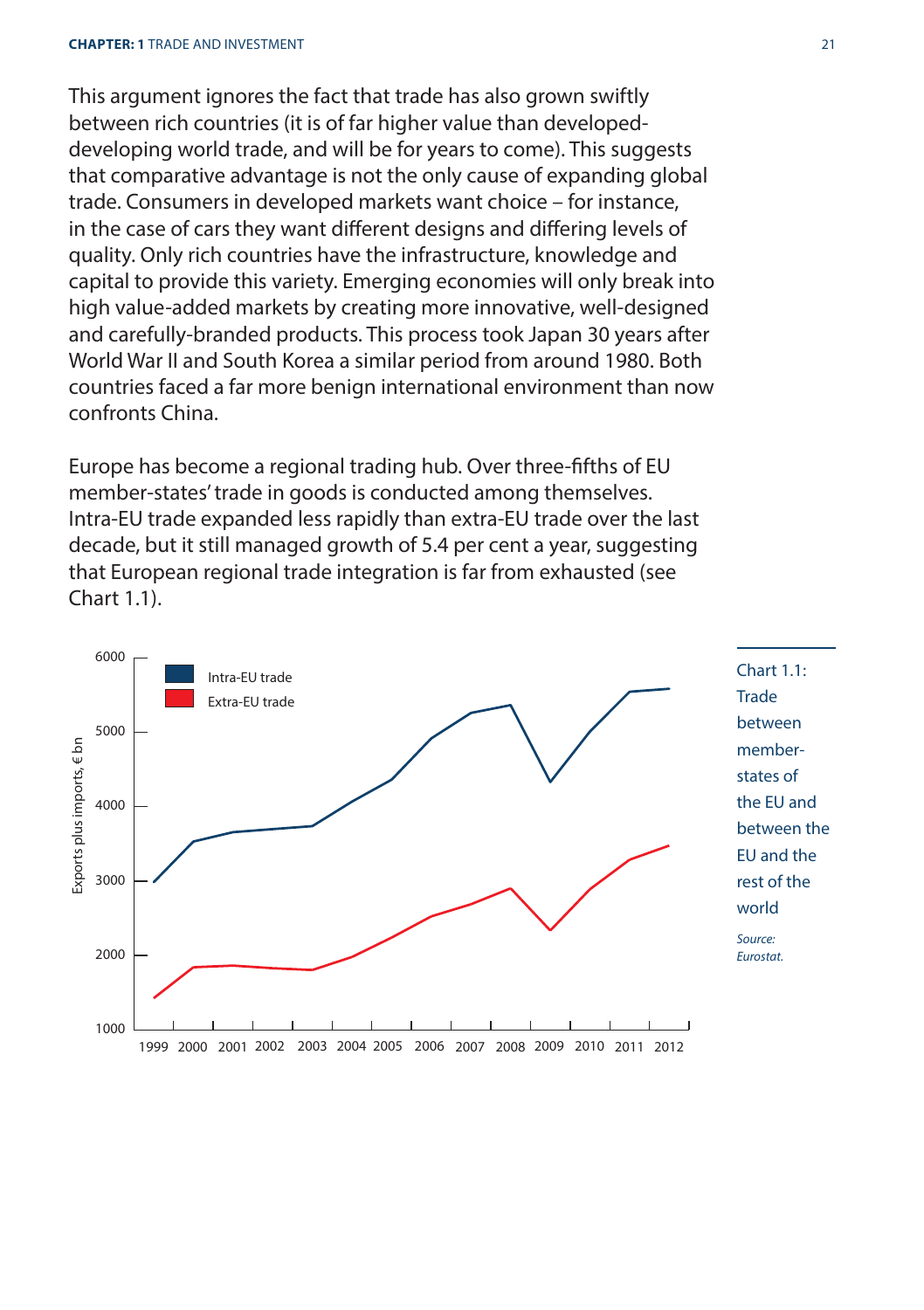These patterns of international trade prompt the question: has membership of the EU's single market increased Britain's trade, or merely diverted trade away from faster-growing non-European countries and towards Europe? Does the EU constrain Britain's ability to boost its trade with rich countries outside Europe and those developing countries that are reshaping the global economy?

## **1.2 The impact of EU membership on British trade**

The EU's single market employs three tools to boost trade. First, it eliminates tariffs on goods. Second, it establishes the right of companies and people to sell their goods, services or labour, or to invest, in other member-states – the so-called 'four freedoms'. Third, it reduces the cost of potential exporters having to comply with 28 different rule books. The EU creates minimum regulatory standards, and then requires all member-states to allow goods that comply with those standards to be sold unhindered across the single market. It also harmonises product regulations. This means that exporters no longer have to make 28 distinct products comply with differing national rules.

However, there are two ways in which the UK's membership of the single market may constrain its trade with non-European countries. The first is membership of the EU's customs union. Trade is tariff-free between member-states, but the EU sets tariffs on imports from outside the bloc. The second is the way in which the EU removes non-tariff barriers: in doing so, it may regulate at a European level in a way that makes trade with non-European countries more difficult. Together, these may divert British trade from lower cost producers outside the EU, to higher cost ones inside. If more trade is diverted than created, Britain would gain by leaving the single market.

Britain's trade with countries outside the EU is growing. Chart 1.2 shows the trends in UK trade with the 11 other member-states that made up the EU in 1986; the existing EU with 28 member-states; non-European OECD members; and emerging economies. After an initial expansion in the proportion of British trade conducted with the EU in the 1980s and 1990s, it levelled off. The proportion conducted with the EU-11 (and the OECD) fell over the last decade, as trade with emerging economies rose. However, faster emerging economy growth may be the cause, and Britain's ties to the EU may do nothing to constrain trade with the rest of the world.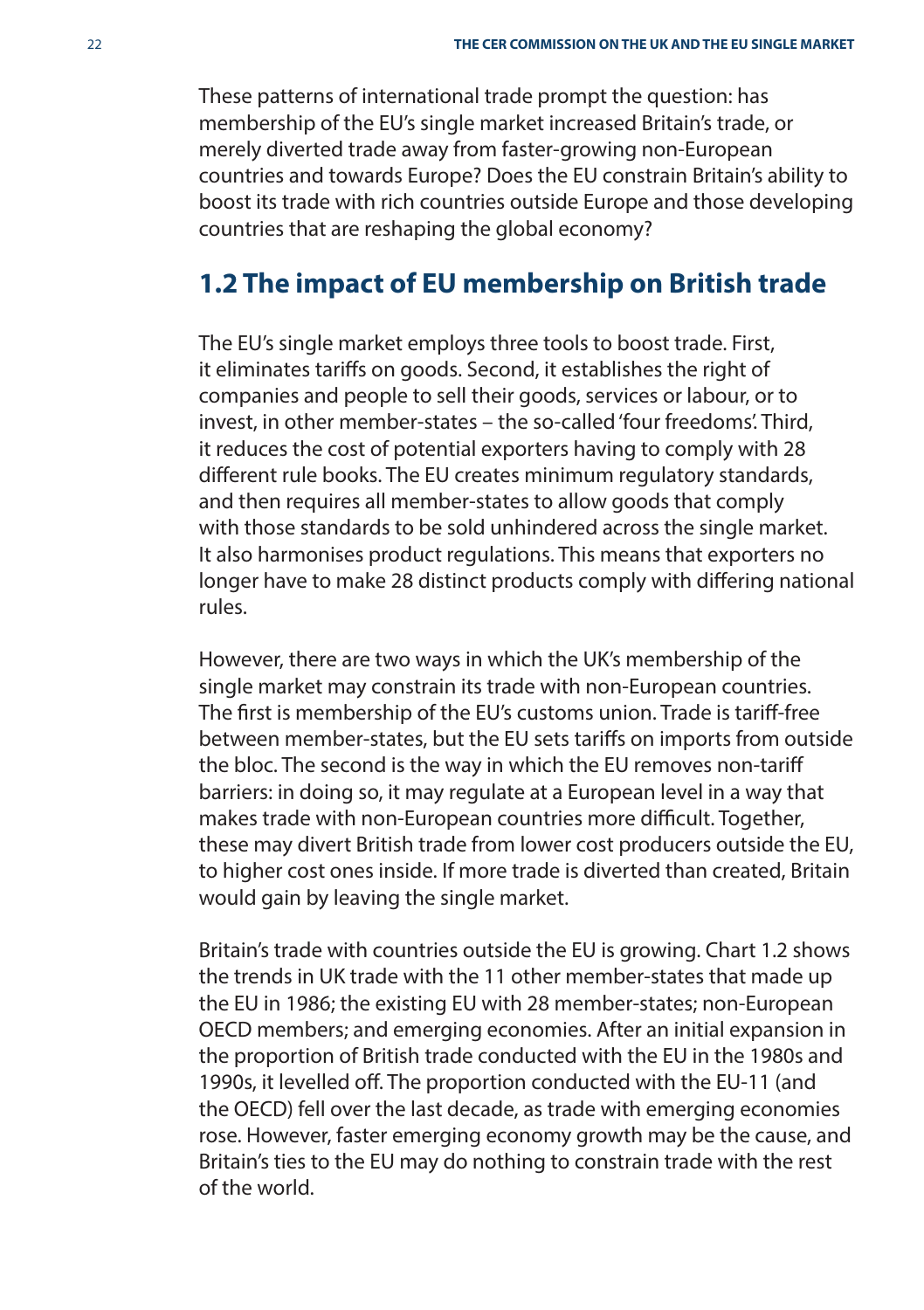

Chart 1.2: Trends in UK trade with the EU and the rest of the world

Source: International Monetary Fund, Direction of Trade **Statistics** 

Similarly, the fact that the EU remains the UK's largest trading partner might have nothing to do with Britain's EU membership. It is unsurprising that a large proportion of Britain's trade is conducted with the rest of the EU: the other members are rich countries on Britain's doorstep, so they would probably be its largest trading partners in the absence of the single market. These aggregate trade figures do not show the extent to which the single market has increased trade between Britain and other EU member-states by more than would be expected, given their proximity and developed economies. Nor do they show if EU membership has reduced Britain's trade with the rest of the world to a level lower than would be expected.

To capture the effect that membership of the EU has on UK trade, factors that determine the amount of trade between countries must be controlled for: economic size, distance from Britain, whether the trading partner's citizens speak English and so on. If these factors are held constant and Britain still trades more with the EU than with countries outside the bloc, then that additional trade is attributable to membership of the EU.

The CER has constructed a 'gravity' model to measure the EU's role in creating and diverting trade between Britain, the EU and its 30 largest trading partners that are not EU members. Together, these countries account for almost 90 per cent of Britain's trade. We took data on the total value of goods traded – exports and imports – between Britain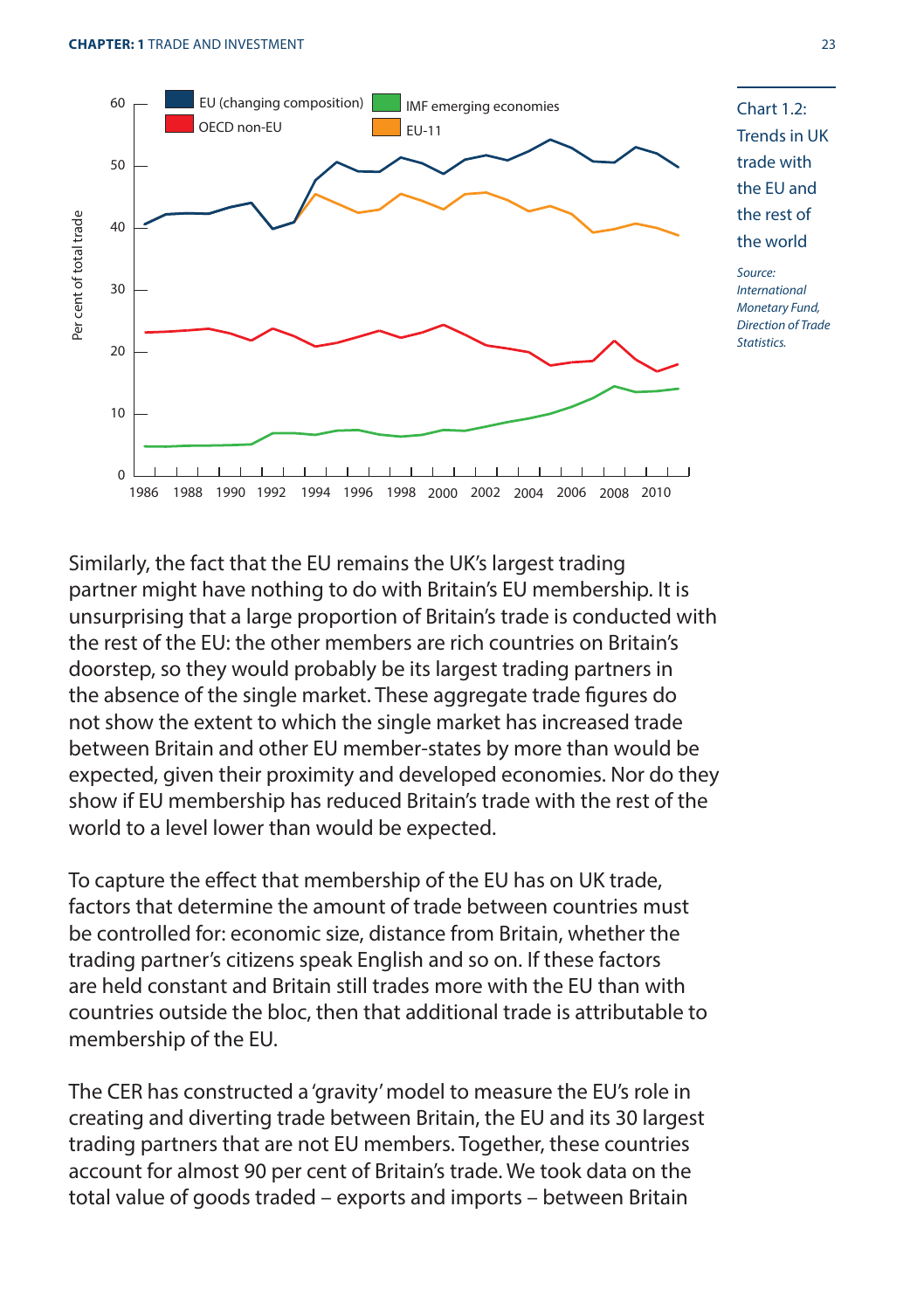and 181 countries between 1992 and 2010. We then took data on the countries' GDP and their real exchange rates, and by using a statistical technique called fixed effects, took into account other factors that affect trade, such as countries' populations, their distance from Britain and so on. Allowing for these factors, the UK's trade with the other EU members is 55 per cent higher than one would expect, given the size of these countries' economies and other controls (see Chart 1.3).<sup>6</sup> In 2013, Britain's bilateral goods trade with the EU was £364 billion, so this 'EU effect' amounted to around £130 billion.<sup>7</sup> By comparison, the value of Britain's bilateral trade with China was £43 billion that year.



But is this trade merely diverted from outside the EU? The EU's tariffs might reduce UK imports from outside Europe, by making them more expensive than imports from the EU. The second bar of Chart 1.3 shows that the model found no evidence that British trading patterns have been diverted from outside to inside the EU. If the UK traded less with its 30 largest non-EU trading partners than the size of their economies, their distance from the UK, and other factors would suggest, the result would have been negative. The model estimated that UK membership of the EU might increase its trade with its 30 largest non-EU trading partners, although this result was statistically insignificant.<sup>8</sup>

6: This result was statistically significant to the 0.0001 level, meaning that there was a 99.999 per cent chance that it was not zero. However, there are large confidence intervals which are shown by the error bars on Chart 1.3. Confidence intervals show how far the model could be sure that its estimations were accurate (the longer the error bar line, the less certain the estimation). See Appendix.

7: HM Revenue and Customs, UKtradeinfo data.

8: This means that the model could not be sure that the result was greater than zero.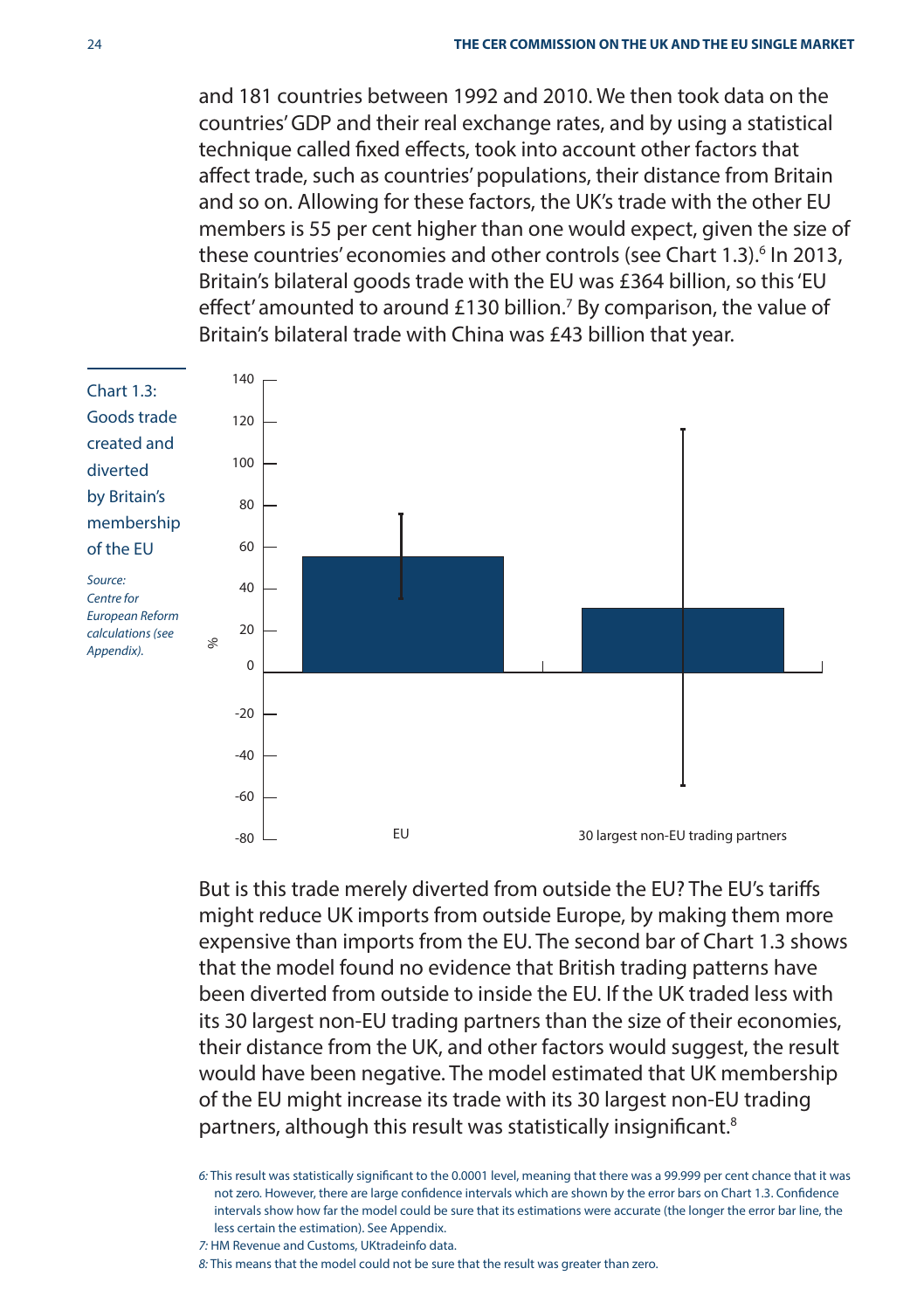However, the model lumps together many different types of goods. Trade in some goods – notably agricultural products – has certainly been diverted from outside the EU to within it. The Common Agricultural Policy (CAP) is clearly costly: several studies have found that trade in agricultural goods diverted by the CAP outweighs any trade created within the Union.9 While the EU has reduced average tariffs from 5 per cent in 1990 to 1 per cent in 2011, those on footwear and clothes remain high, which makes it difficult for more efficient producers outside Europe to export to the EU.10

Nonetheless, the evidence accords with the theory. Rich, large and neighbouring economies trade more than poor, small and distant ones. The EU's tariff and non-tariff barriers to trade reduce Britain's imports of some products from countries outside the Union – although there is no evidence that the EU diverts trade overall. But the benefits of reduced barriers to Britain's natural trading partners – the many mediumsized, rich economies on its doorstep – outweigh those costs. Britain's economic interest lies in reducing the costs of trade with its largest trading partners, which the CER's model shows that the EU has been effective in doing.

However, two-fifths of British trade is in services, which the CER's model does not account for. Is there any evidence that the EU has boosted Britain's services exports? The UK has a strong comparative advantage in the trade of services, with its leading exports being financial and related business services, such as accountancy, law and consulting. Free movement of capital and unrestricted trade in services constitute two of the four freedoms of the EU's single market, and the EU has made successive attempts to reduce barriers to trade in these areas. Have these attempts worked?

Britain's services trade with the EU has grown at slightly more than twice the rate of EU economic growth since 1998 (see Chart 1.4) – a faster rate than with most other countries and regions. (Since fastgrowing economies trade more with each other, the only way to tell whether efforts to free up trade are working is to compare the rates of growth in services trade and GDP.) Services trade with the US grew by a similar amount over this period (around 6 per cent per year), but this translated into only one-and-a-half times the rate of US growth. Britain's services trade with emerging economies rose rapidly between 1998 and 2012, but only in the case of Brazil did Britain's services exports grow significantly faster than the economy concerned.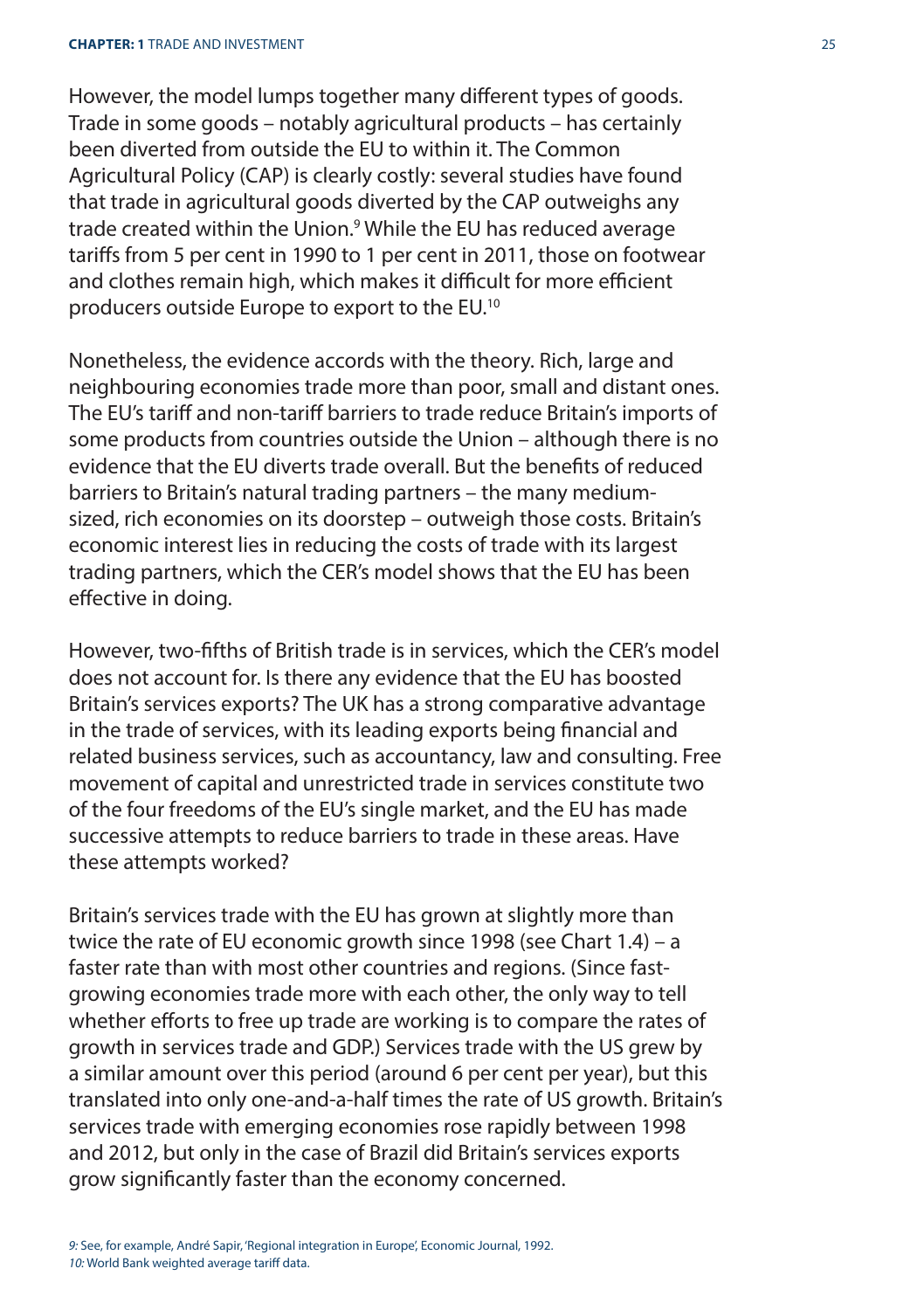

However, while Britain's services trade has grown faster with the EU than with any other region, it is not especially impressive. Given the EU's attempts to liberalise services, trade might be expected to be growing at a faster pace. While the EU has made some progress in lowering barriers to trade – the 2004 services directive reduced them by about one-third – there is more that could be done.<sup>11</sup>

The data for foreign direct investment (FDI) is more conclusive. Britain is by far the largest recipient of FDI in the EU. A large proportion of Europe's inward FDI is from US firms, and the UK is its principal host (see Chart 1.5). Britain has some advantages that have little to do with the EU. It is a very open economy, and it is easy for foreign investors to own or start up British businesses; it has deep capital markets and a large number of publicly-listed businesses; and its citizens speak English – all of which make it an attractive place to invest. But it is difficult to believe that it would receive so much inward investment were it not in the single market. After all, many firms from outside the EU are seeking a European base from which to distribute products without the barriers they face when conducting trade from their home markets. Market size is a major determinant of the size of FDI flows, and membership of the EU expands the UK market.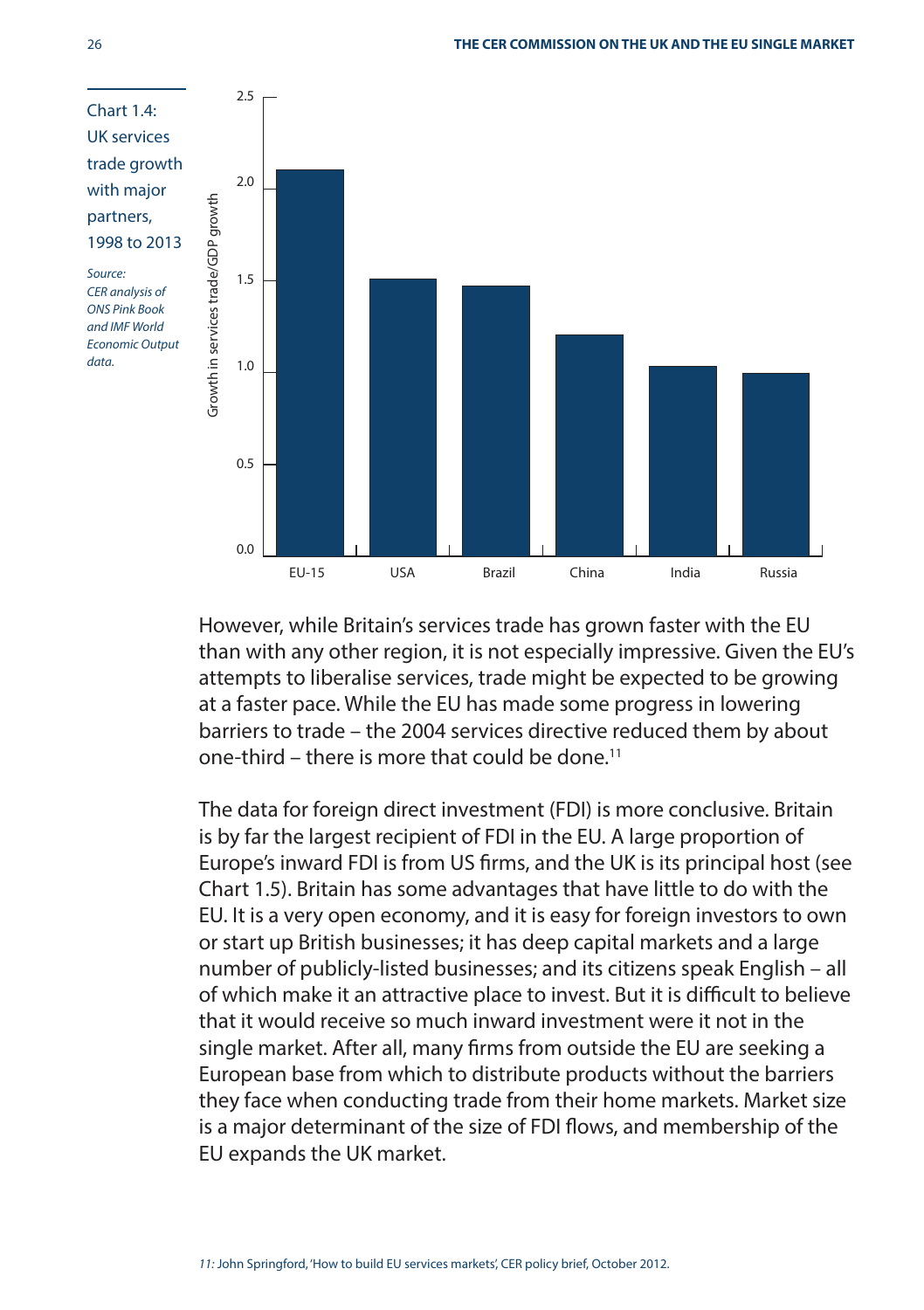

The bulk of this inward investment in the UK is in services, which received 60 per cent of all FDI over the last decade. And nearly half of all FDI in Britain's services sector is in banking – the services sector that the EU has most comprehensively liberalised.12 (See Chapter 3 for more details on this sector.) While the single market for services remains a work in progress, Britain has nonetheless been the largest EU beneficiary of the free movement of services and capital, as it has been the location of choice for foreign investors from the US and other EU member-states (see Chart 1.7 on page 35).

In summary, membership of the EU has boosted Britain's trade and investment. Far more trade in goods appears to have been created than diverted; and while services integration has been slow, the UK has been the largest beneficiary of foreign direct investment from outside the EU seeking a country within the single market as a base. But would a British exit from the EU mean that these gains would be lost?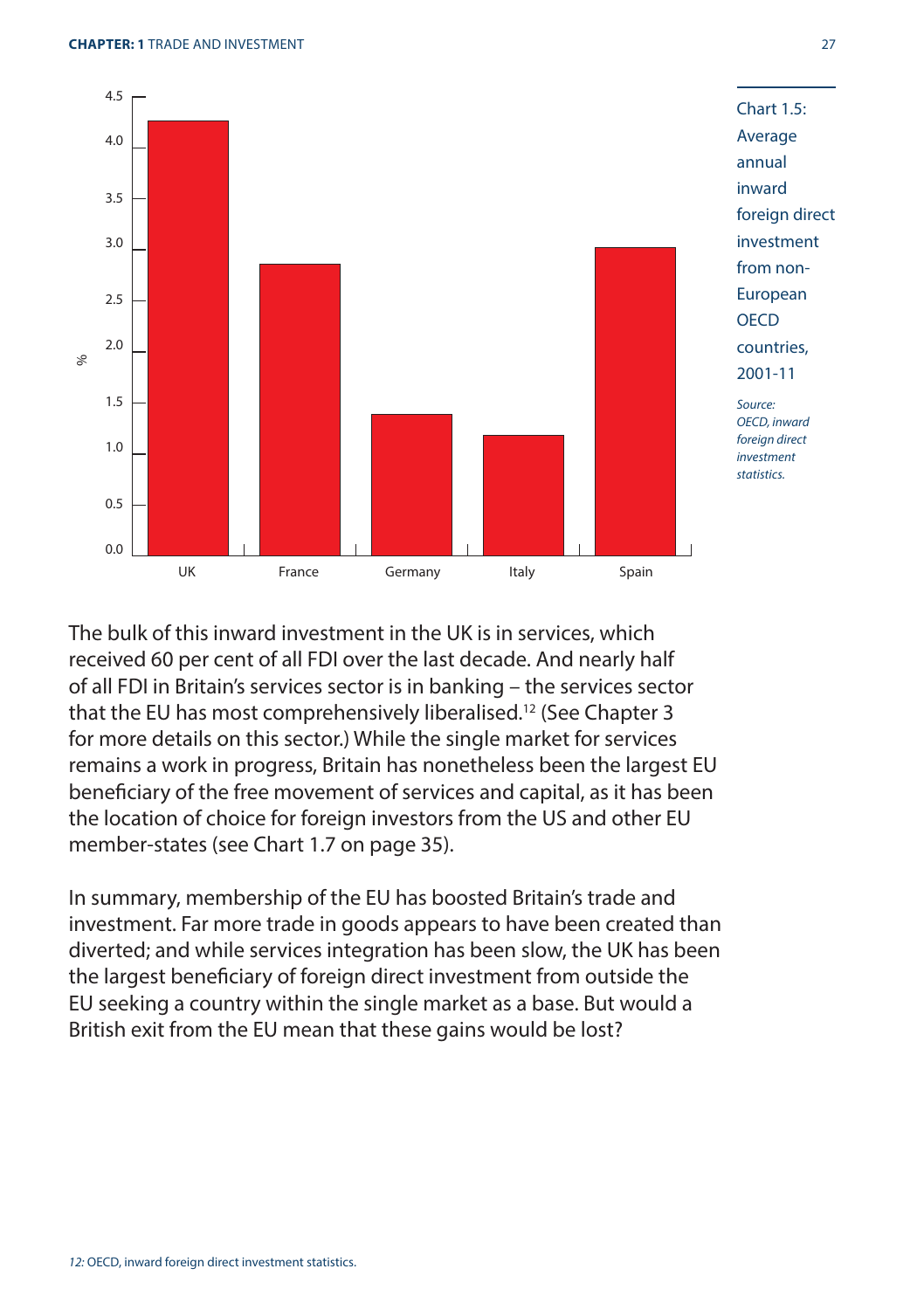## **1.3 The consequences of exit for British trade**

Advocates of 'Brexit' claim that Britain would have little trouble negotiating a free trade agreement with the EU once it left, because the UK has a large trade deficit with the rest of the Union: if trade barriers between Britain and the remaining member-states were erected upon exit, the EU would lose more exports earnings from Britain than vice versa. At the same time, the UK would be freed from the burdens of EU regulation and hence able to boost trade with faster growing parts of the world, by eliminating tariffs and signing trade agreements without the constraints of EU membership. Underpinning this assertion is the belief that the UK is a big enough economy to be an effective trade negotiator in its own right. These arguments are simplistic and misleading.

**"**The UK will not be able to dictate exit terms to the EU because it is running a trade deficit.

The EU is certainly a less important market for the UK than it was, and likely to remain so for as long as the eurozone fails to engineer a sustained economic recovery. The UK's trading relationship with the

EU is imbalanced. But the UK would be wrong to assume that it could dictate terms in any negotiation with the EU by virtue of the fact that it is running a trade deficit. First, the EU buys half of Britain's exports whereas the UK accounts for little over 10 per cent of exports from the rest of the EU, so the UK would be in a weak position to negotiate access on its terms. Second, half of the EU's trade surplus with the UK is accounted for by just two member-states: Germany and the Netherlands. Most EU member-states do not run substantial trade surpluses with the UK, and some run deficits with it. Any agreement would require the assent of the remaining 27 members, some of whom buy more from Britain than they sell to it.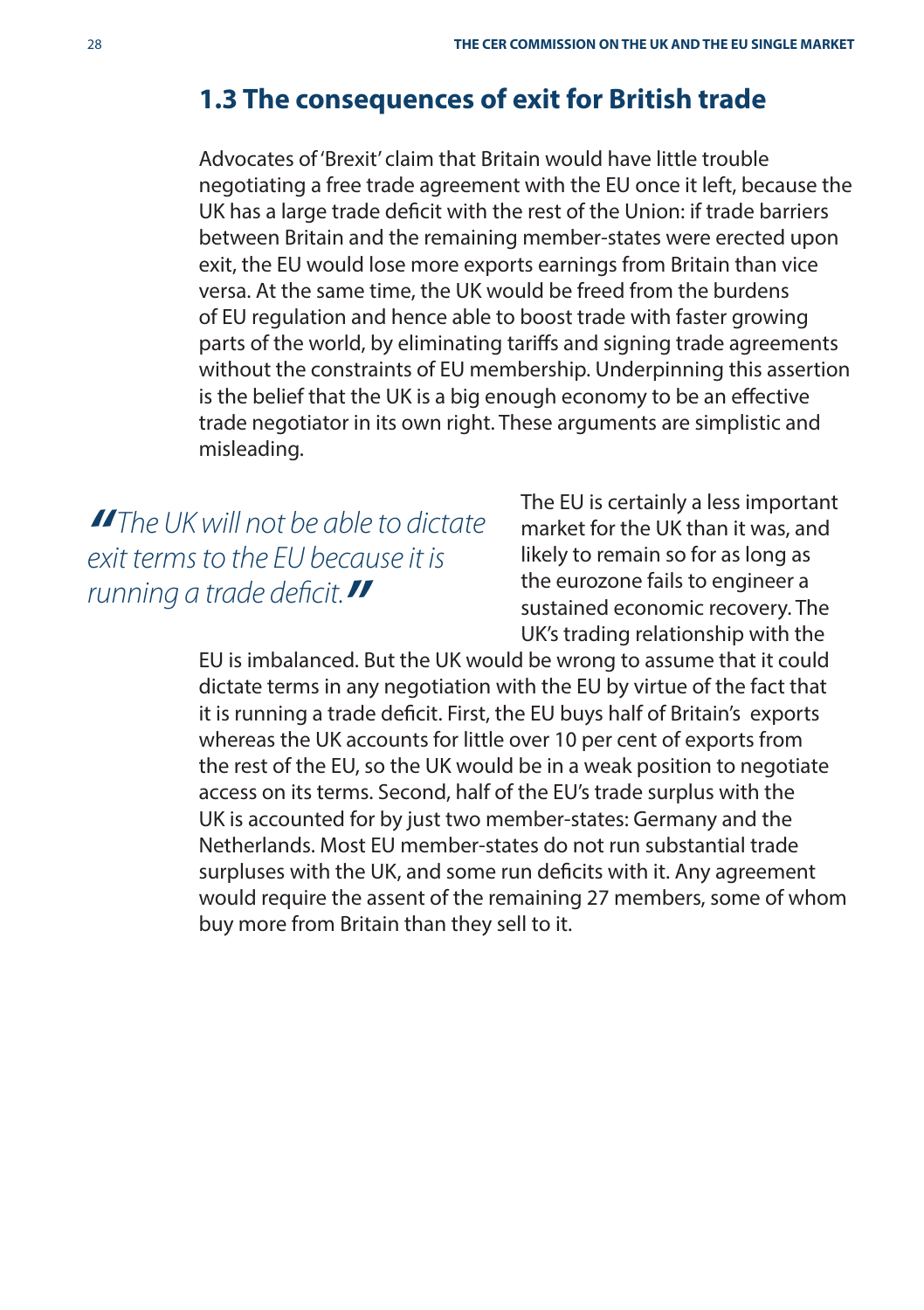

Chart 1.6: UK trade balance with the EU and the rest of the world, 1997-2012

Source: Office of National **Statistics** 

Moreover, the UK's access to non-EU markets is to a great degree determined by its membership of the EU, something that will only become more pronounced if, as looks likely, multilateral trade continues to recede in favour of bilateral and preferential trade agreements. The UK accounts for around 4 per cent of global exports of goods and services, a proportion that is falling steadily as emerging markets become increasingly integrated into the global economy. On its own, the UK would have much less bargaining power than the EU.

To consider what sort of EU trade agreement might realistically be on offer to Britain, an overview of current arrangements for non-EU countries is needed. It is clear that only one of these would be politically realistic for a post-EU Britain, and that it would have potentially farreaching implications for the country's trade and investment.

## **1.4 Alternative arrangements**

If Britain withdrew from full membership of the EU, there would be a number of potential options for managing its trading relationships: membership of the EEA (the Norway option); a customs union, similar to the one the EU has with Turkey; a basket of bilateral agreements such as that which exists between Switzerland and the EU; a so-called 'vanilla' free trade agreement such as the ones the EU has with countries ranging from South Korea to South Africa; and finally trade with the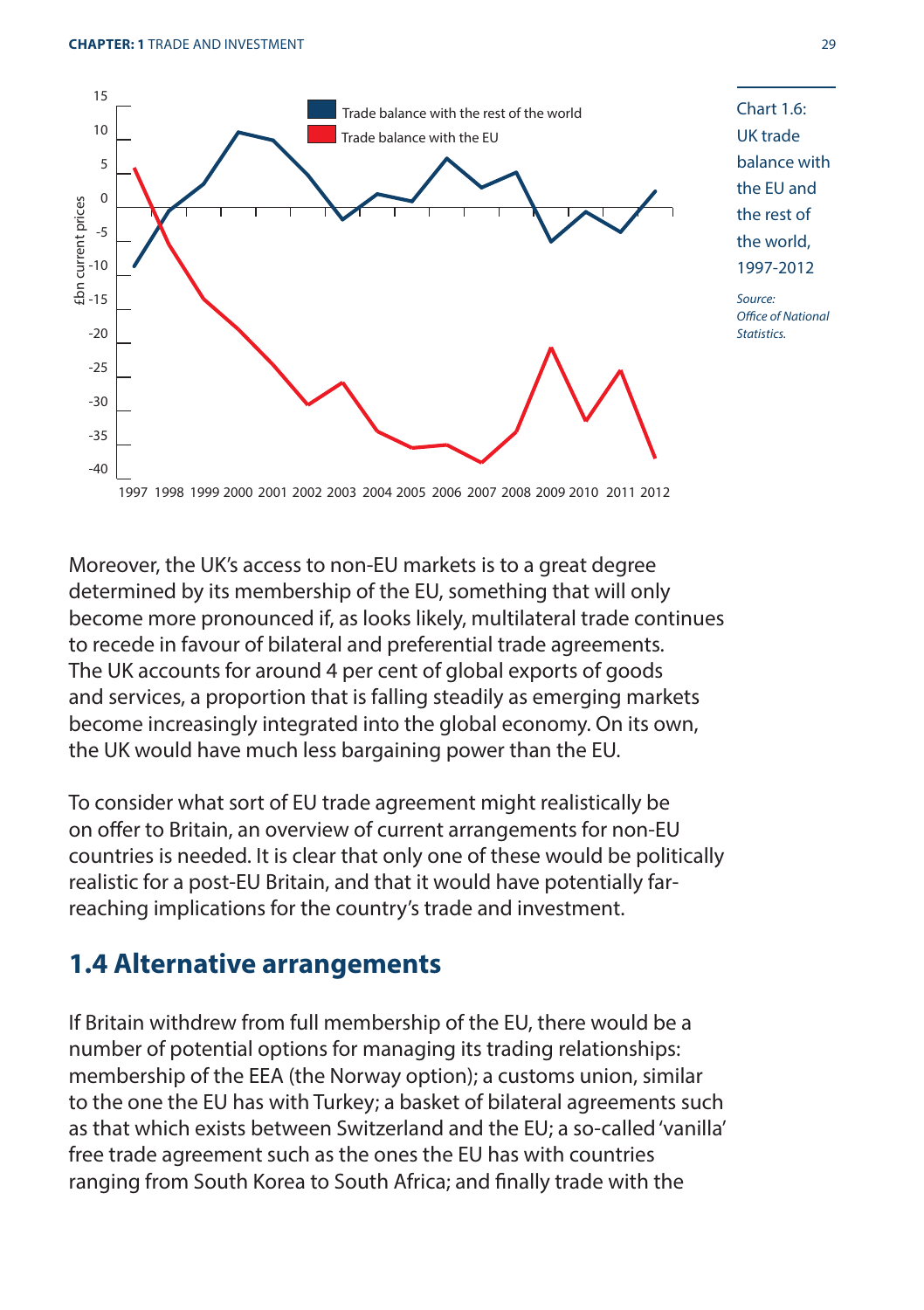EU under World Trade Organisation (WTO) rules. None of these options would be straightforward.

**EEA membership:** If Britain joined the EEA, British firms would have unimpeded access to the single market and would continue to benefit from the EU's trade deals with other countries. But Britain would have no say over EU trade policy, and in order to qualify for EEA membership, the UK would still have to abide by EU regulations while enjoying very little input into the drafting of those regulations. EEA memberstates largely experience 'regulation without representation'. And if an EEA member fails to implement a regulation, the EU can suspend its membership. Indeed, the UK could face increasing regulatory costs as a member of the EEA, because it would no longer be in a position to ensure that EU regulations were proportionate, and would have to abide by whatever the remaining EU members agreed between themselves. Furthermore, rules of origin<sup>13</sup> would apply to British exports to the EU, and the administrative costs of working out the tariff costs of extra-EU imports can be large. EEA states are not part of the CAP or the Common Fisheries Policy (CFP), but their agricultural exports to the EU face tariffs and can be subject to anti-dumping rules.

**Customs union:** An alternative to EEA membership would be a customs union of the kind that Turkey has with the EU. A customs union eliminates internal tariffs, but requires member-states to agree common tariffs with countries outside. But the EU-Turkey arrangement is not really a 'union', as tariffs are decided in Brussels, with no Turkish input. Turkey must also follow the EU's preferential agreements with non-European countries. The UK would have no input into EU trade policy but would have to comply with it. Not only would Britishbased manufacturers have to comply with EU product standards, but the UK would have to abide by large sections of the EU's acquis communautaire. Failure to do so could lead to the suspension of market access or the imposition of anti-dumping duties. Customs unions are intended as precursors to full EU membership, even if in Turkey's case progress has been very slow since the customs union entered into force in 1995. It is hard to see how this would be the best relationship for the UK upon quitting the EU.

**Swiss-style:** As irritation at 'Brussels interference' is at the heart of the case against EU membership, the UK would find it politically intolerable after leaving the EU to accept hand-me-down legislation as the Norwegians do in the EEA or the Turks do as part of their customs

13: Rules of origin are used to determine the country of origin of a product, and therefore how much import duty is payable.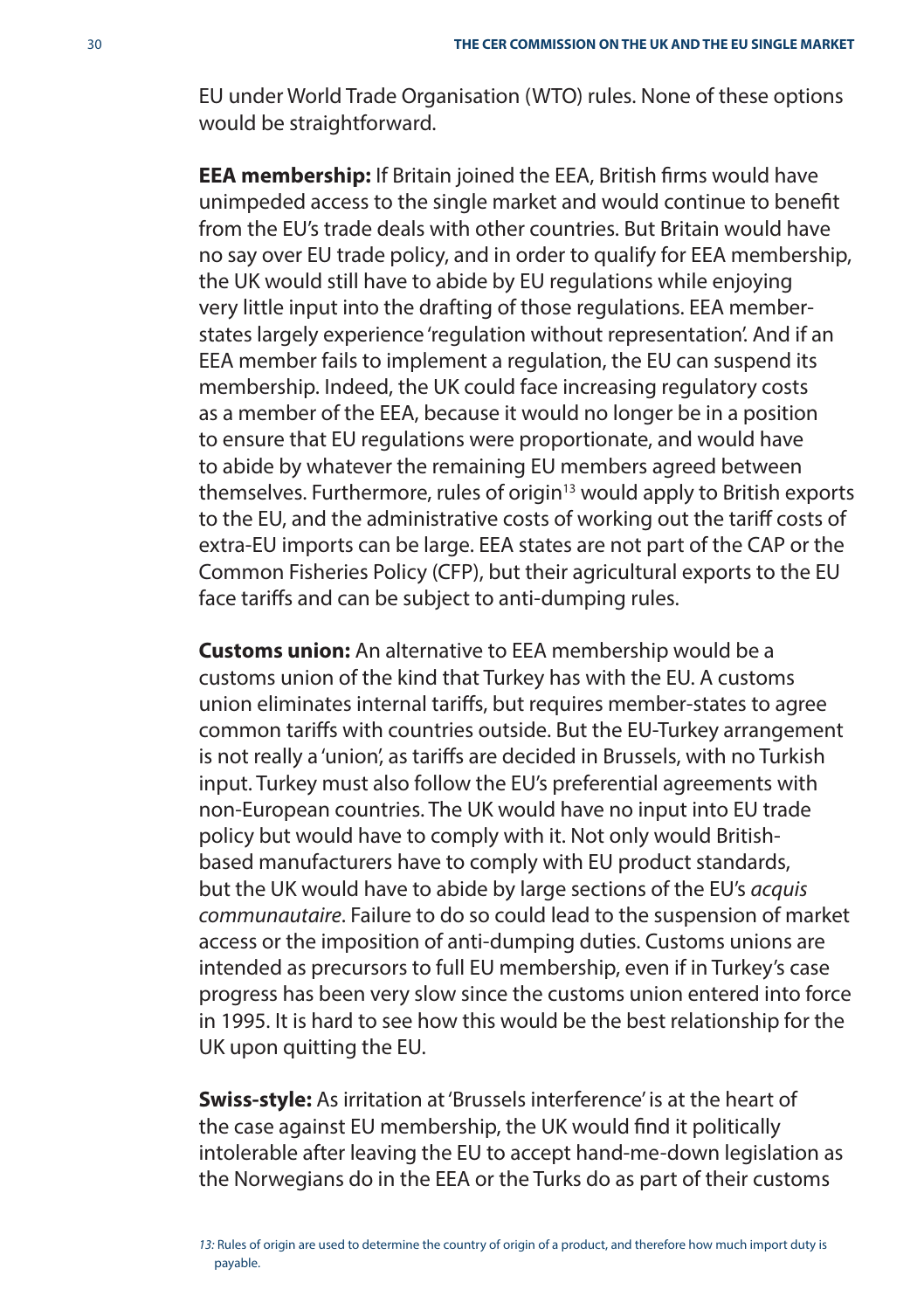union. A Swiss-style relationship based on bilateral negotiations and agreements would be more palatable. Switzerland's relationship with the EU rests on a series of bilateral sectoral agreements – 20 of them important, another 100 less so – and not all important sectors are covered. Switzerland has free trade in goods with the EU, but unlike the EEA it has no agreement with the EU on services. Swiss access is limited to those parts of the EU services market for which they have brokered sectoral agreements with the EU. The UK's financial services industry would face the same challenges as its Swiss counterpart; Switzerland has no accord with the EU on financial services, except for a 1989 agreement on non-life insurance.<sup>14</sup>

The Swiss develop their legislation with the EU in mind, because they want to gain reciprocal access to the single market on the basis that their legislation is equivalent to that of the EU. But Switzerland has no common institutions with the EU to guarantee such equivalence. The UK would be free to negotiate bilateral trade agreements with non-EU countries, but these could prove less of a benefit than they appear see 'Trade negotiations' below). Moreover, the Commission (and member-state governments) are increasingly frustrated with the Swiss arrangement, which involves constant renegotiation of bilateral agreements when EU legislation moves on. As a result, it might not even be possible for Britain to negotiate a comparable deal to the Swiss one.

**A free trade agreement (FTA):** The UK could leave the EU and sign a free trade agreement with it. Trade with the EU would be tariff -free, but Britain could set its own trade policies with non-European countries, unlike a customs union. Given the importance of the UK market to the eurozone, the UK would probably have little difficulty in negotiating an FTA. There is a good chance that the tariffs levied by the EU on British manufactured goods would be zero. However, an FTA with the EU would not leave Britain free to set its own regulations. As part of any deal with the EU to create an FTA, the EU would make demands on labour market rules and health and safety, and in all likelihood competition policy would be subject to mutual regulatory oversight. The deeper the trade agreement, the more EU regulation the UK would have to abide by. British manufacturers would certainly have to continue to comply with EU product standards and other technical specifications in order to sell their goods to other EU countries. In all likelihood, UK firms would continue to manufacture to only one set of product specifications determined by the EU, in order to avoid the costs associated with duplication. As with a customs union, the UK would still be subject to anti-dumping rules.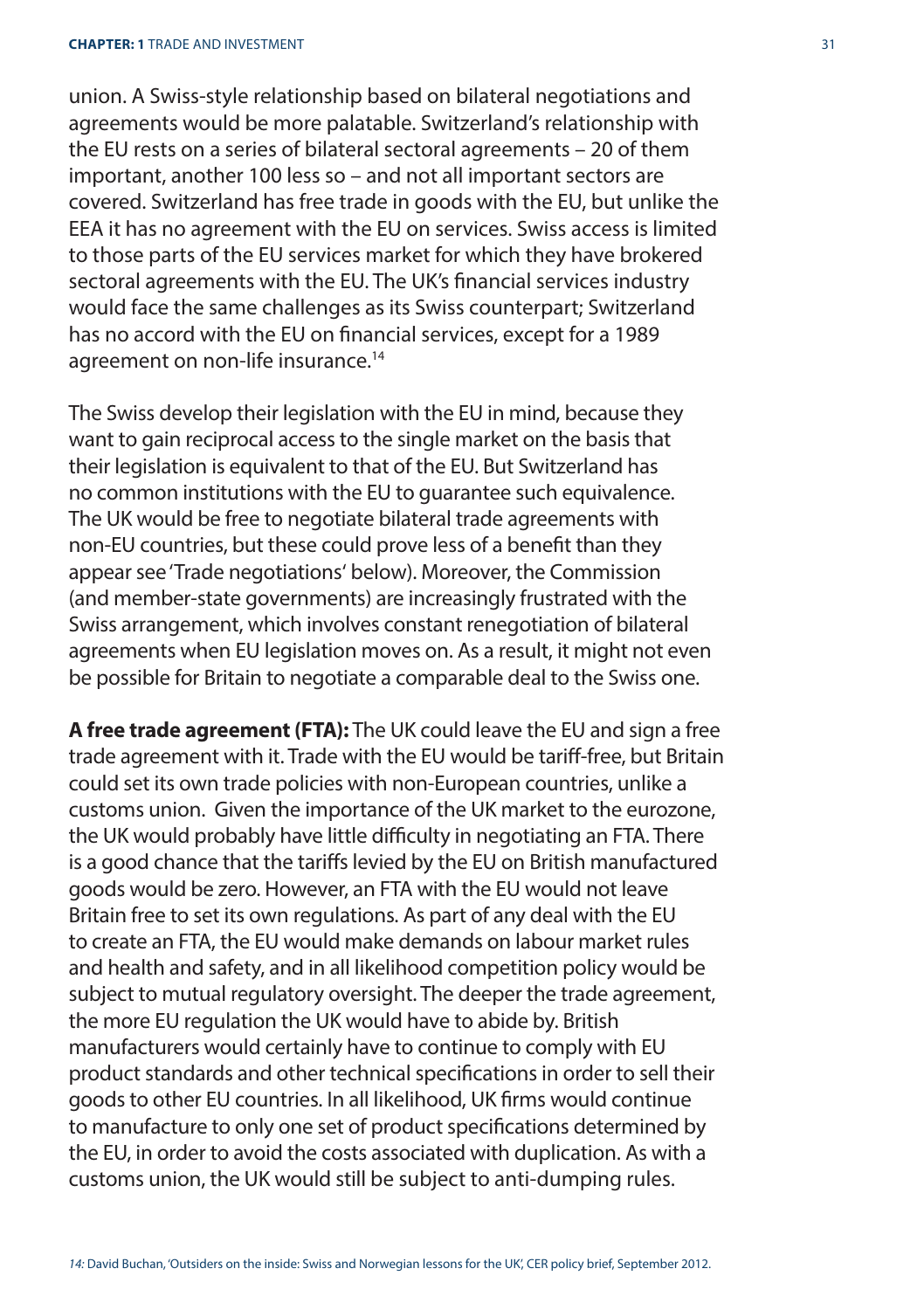The UK might succeed in ensuring that any FTA with the EU included access to EU services markets – but this would be difficult, given the UK's large surplus in services with the rest of the EU. At the very best, such an FTA would give Britain the same level of access that it currently enjoys; Britain would not be in a position to push for the further liberalisation of services trade. And without Britain pushing such liberalisation, progress within the EU would almost certainly be very slow. Services account for an unusually high proportion of total UK exports, so the country has much to gain from EU-wide liberalisation. (In 2013, exports of goods and services totalled £506 billion, of which £202 billion were services.15) The UK's trade in services with non-EU markets might also be impaired if leaving the EU undermined the attractiveness of the UK as a financial hub and as a centre for business consultancy, law and accounting. Britain's membership of the EU is important for many foreign investors in these sectors, but they also export to non-European markets from their UK operations (see Chapter 3 for more details).

What would be the potential benefits of Britain controlling its own trade policy? It is not always easy to find a consensus among 28 countries: some influential member-states are less enthusiastic freetraders than, say, the UK or the Netherlands. The European Parliament can exert some influence on the EU's FTAs, since a vote from MEPs is required to approve them, so EU trade agreements may on occasion be less liberal than the UK would like. Withdrawing from the EU altogether could potentially reduce the prices of imported goods from outside the EU, on the assumption that the UK reduced tariffs to below EU levels. Indeed, Britain might opt to have a unilateral free trade policy.

However, the EU has signed numerous FTAs that have been liberal and beneficial to the UK and there are reasons to believe that the UK would be less successful in brokering comparable agreements on its own (see 'Trade negotiations' below). Moreover, there is no guarantee that the UK would opt to reduce tariffs to zero if it quit the EU. The British government may well decide to protect its agricultural sector in an effort to maintain domestic production and provide for food security.

**Trade under WTO rules:** Finally, if the UK balked at the requirements of a free trade area, it could opt to trade with the EU under WTO rules. The UK would not have to comply with EU regulations, but it would face the EU's Common External Tariff (CET) and substantial non-tariff barriers to trade. For example, food imports are subject to an average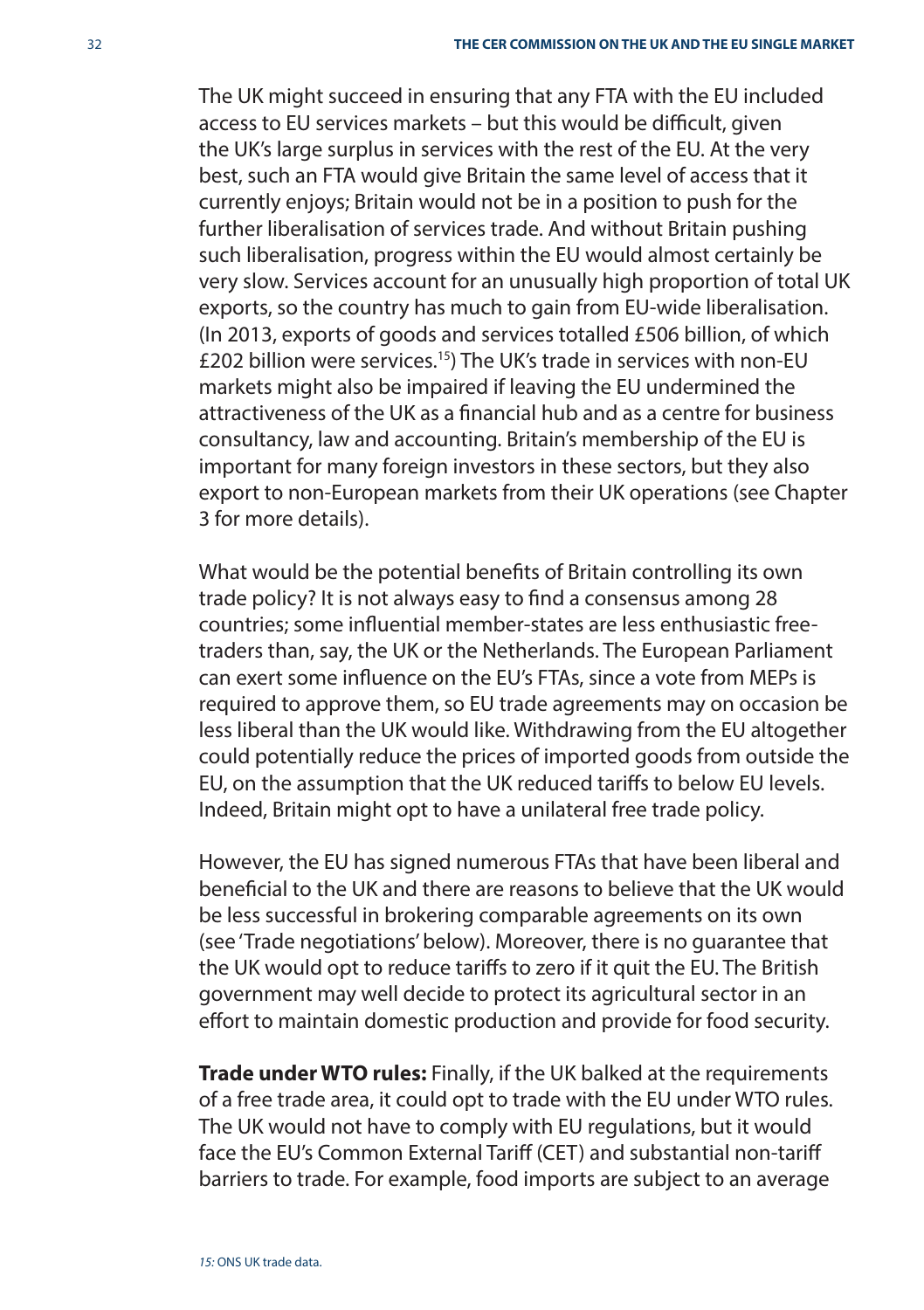EU tariff of 15 per cent, while car imports face a 10 per cent tariff, and car components, five per cent.

Under WTO rules, UK manufactured exports could be hit hard. For example, the EU is easily the biggest market for British car-makers, and the country's car components industry is fully integrated into pan-EU supply chains. Indeed, a much higher proportion of UK exports to the rest of the EU take the form of intermediate goods than is the case for Britain's exports to the rest of the world. Such goods would be less competitive within Europe if they faced tariffs. And UK goods exports to the EU would also be vulnerable to anti-dumping duties.<sup>16</sup>

The implications of relying on only WTO rules for Britain's tradable services industries could only be serious. The WTO has made little progress in freeing up trade in services, so British firms' access to the EU's services market would be limited. This scenario is much less likely than an FTA: very few trading relationships of the scale and complexity of the one between the UK and the EU are undertaken under mere WTO rules.

In summary, a Swiss-type arrangement, a customs union or EEA membership would not address the reason for the UK quitting the EU in the first place. The UK would still have to comply with the acquis communautaire in exchange for market access, but it would be powerless to influence the *acquis*.

In practice, the only option that would make any sense would be to go with as deep an FTA as possible with the EU, with all the constraints outlined above, and then try to sign as many bilateral trade agreements with non-EU countries as possible. This would be much harder than envisaged by Britain's eurosceptics. Much of the debate in the UK about the implications of a British exit from the EU for the country's trade and investment presupposes the existence of a flourishing multilateral trade system. The reality is rather different. Multilateral trade liberalisation has stalled since the Uruguay Round came into effect in 1995. Emerging economies have assumed greater importance in the trading system and they are less committed to multilateralism than the mid-sized OECD countries they have supplanted. Preferential trade areas have become more important than multilateral trade policy, and as a result reciprocity has assumed greater importance. Finally, tariffs are no longer as important as non-tariff barriers to trade. These trends have a strong bearing on how the UK would fare outside of the EU.

16: Anti-dumping duty is charged in addition to normal customs duty and is applied across the EU. It is designed to allow the European Commission to take action against imported goods that are sold at less than their normal value – that being defined as the price for 'like goods' sold in the exporter's home market.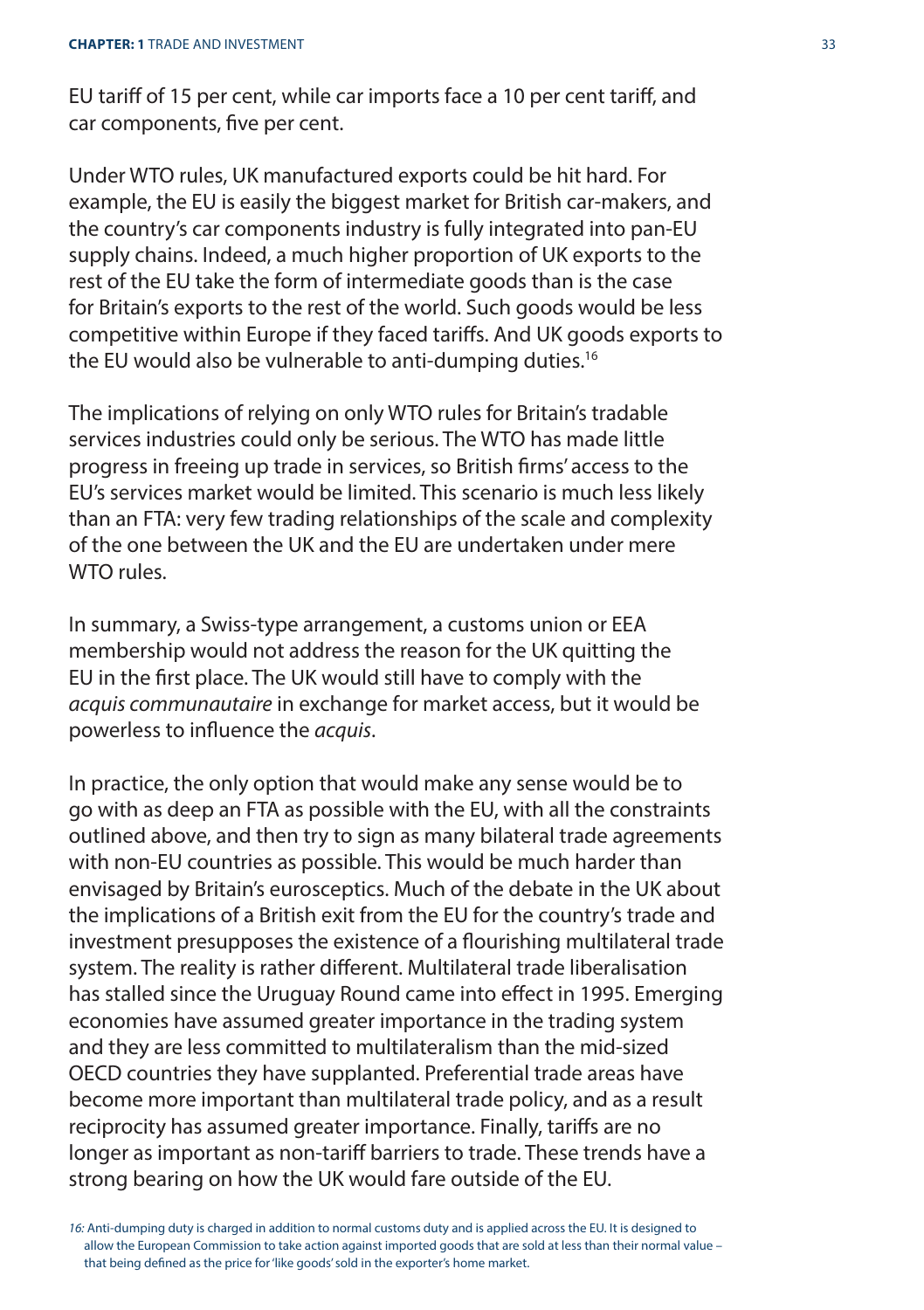# **1.5 Trade negotiations with non-European countries**

The EU has a plethora of FTAs with third countries and a complex system of unilateral trade preferences. If Britain leaves, it will not inherit the EU's bilateral trade agreements; it will have to renegotiate trade agreements with non-European countries from scratch. Renegotiating these would be far from straightforward. The process would be timeconsuming, leaving Britain's exporters facing higher barriers to trade and uncertainty over market access, which would reduce investment. For many countries, negotiating a free trade deal with the UK would not be as important as an FTA with the EU, given the difference in market size. Furthermore, the UK's administrative resources could be overstretched if it had to pursue several negotiations simultaneously.

Second, leverage is crucial to forcing open markets, and leverage is about concessions: what non-tariff barriers and tariffs a country is prepared to cut. An open economy such as the UK would enjoy little in the way of leverage. The EU's imports from China are seven times larger than the UK's. By virtue of its size (over a quarter of global output and a population of 500 million) the EU is in a strong position when it comes to trade negotiations: the bigger the domestic market, the greater an economy's negotiating power. If the EU was completely open it would have little leverage in trade negotiations.

Consider the Switzerland-China FTA, signed in 2013. It is not truly a free trade agreement. Switzerland has agreed to eliminate tariffs on the vast majority of Chinese imports immediately. China has promised to reduce tariffs on some goods over a five to 15 year period. For example, tariffs on Swiss wrist watches will be gradually reduced from the current rate of 11 per cent to a preferential rate of 4.4 per cent over ten years. The Chinese insisted that there be a review of the agreement every two years, which would allow them to change the terms of the deal.<sup>17</sup>

Is the EU's ability to use its heft undermined by its agricultural protectionism and the reluctance of its member-states to liberalise their services markets? Some argue that the UK would find it easier than the EU to negotiate deeper free trade agreements, including substantive service sector access, because of the openness of its own service sector, its commitment to free trade and its lack of agricultural protectionism. But the CAP is less of an obstacle to multilateral trade liberalisation than it once was because price supports have been phased out. And it is hard to believe that the UK would, for example, have had more success

17: Wenfei Attorneys-at-law, 'A practical guide to the new free trade agreement between Switzerland and China', December 2013.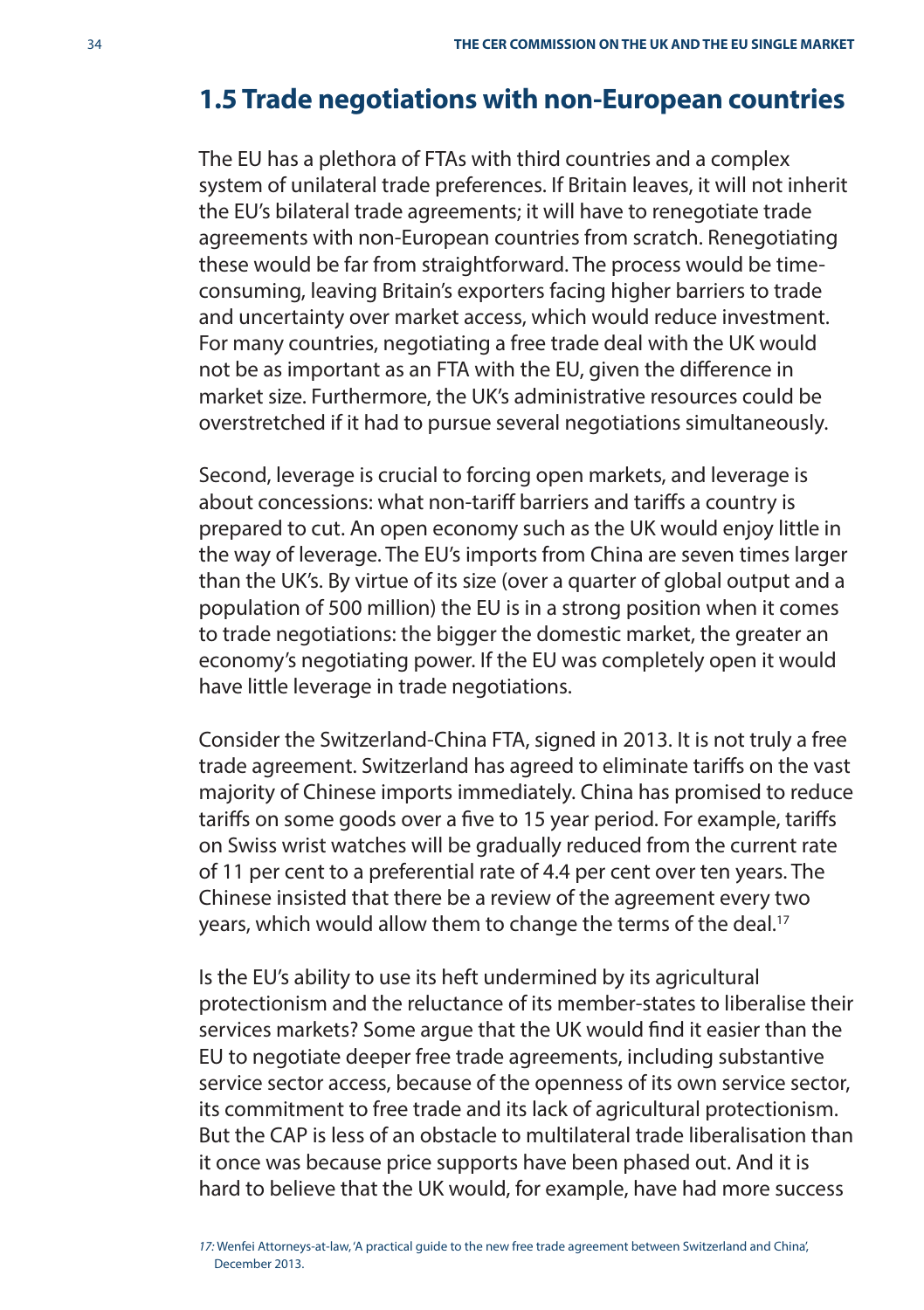in prising open India's services market on its own than as part of the EU. With the UK unable to offer much in exchange, would countries bother to negotiate with it?

## **1.6 The impact on investment**

The UK is successful at attracting foreign investment. It is home to a larger stock of EU and US FDI than any other EU member-state and is the preferred location for investment from the other markets. In absolute terms, investment from all sources has risen strongly, but it has increased much faster from the EU than from anywhere else. The rest of the EU has grown steadily in importance as a source of FDI for the UK: in 1997 EU countries accounted for 30 per cent of the accumulated stock of investment, but this proportion rose to 50 per cent in 2012 (see Chart 1.7) Over this period, the share accounted for by the US fell from 45 per cent to 28 per cent, and that of the rest of the world from 19 per cent to 14 per cent. (The stock of EU FDI is now equivalent to 30 per cent of UK GDP.)





Source: Office of National **Statistics**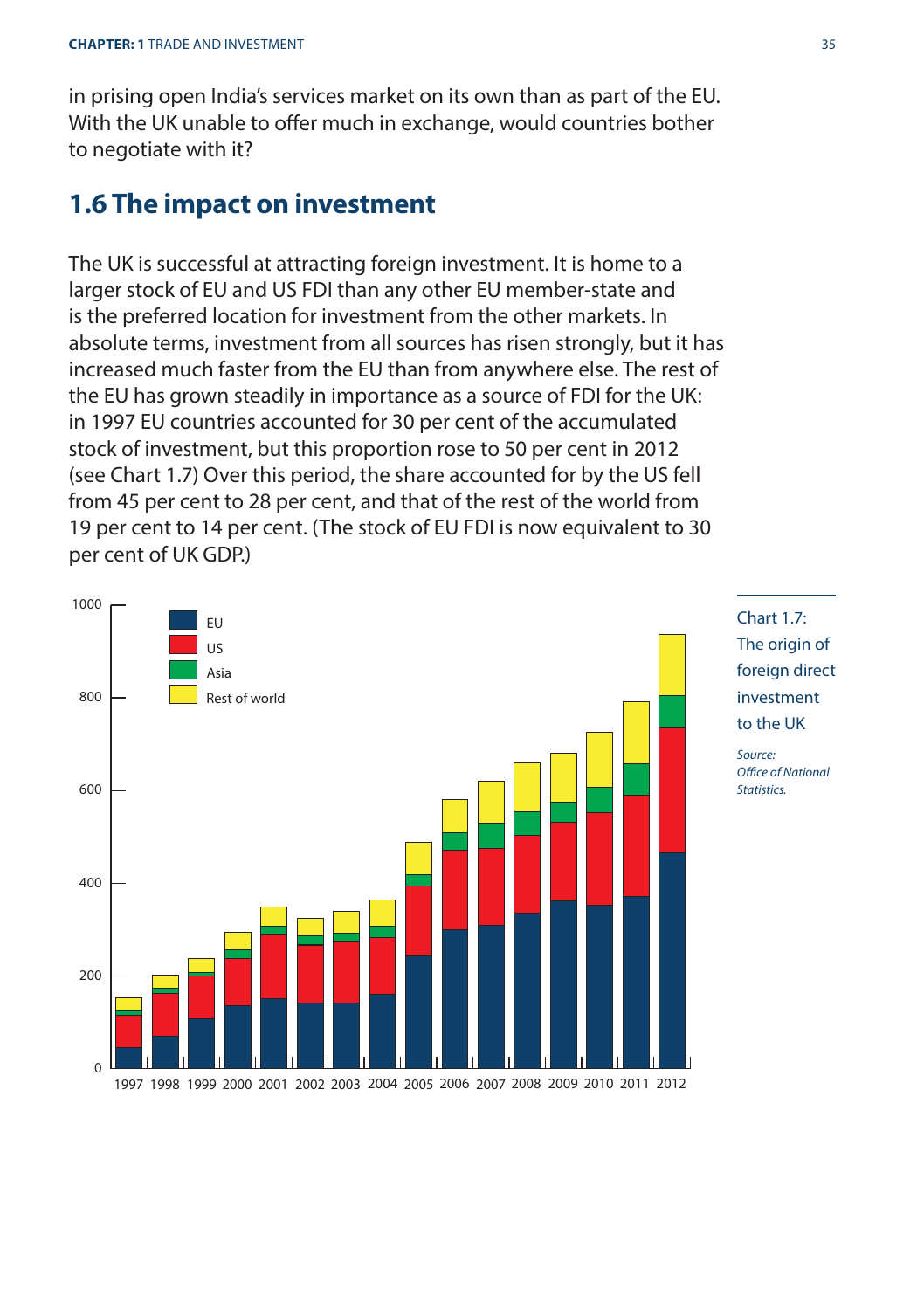The UK undoubtedly derives considerable benefits from its openness to foreign investment, but foreign capital is more mobile than domestic capital. Foreign-owned businesses are more likely to relocate activity if they disagree with the direction of government policy than locallyowned ones. It is difficult to quantify what proportion of the UK's stock of inward FDI in manufacturing and services depends on the country's membership of the EU. Many factors shape investment decisions: the quality of the legal system; the country's skills base; how quality of regulation; tax rates; and access to markets. But it is also hard to dispute that leaving the EU would make the UK a less attractive investment location for firms intending to sell to other EU markets from their UK facilities, even if the UK succeeded in agreeing a wide-ranging FTA with the EU. Faced with two potential locations with similar strengths, Britain's position outside the EU would be likely to count against it. After all, for some of these inward investors unrestricted access to the EU market is of pivotal importance.

**"**Brexit would make the UK less attractive to foreign firms that intend to sell to other EU markets.**"**

Which forms of FDI would be most vulnerable? Manufacturing capacity is relatively easier to relocate because it is more capital intensive than service sectors, where capital predominantly comes in human

form: people are harder to move than machines. Manufactured goods also tend to be tradable and hence market access is highly important. Perhaps the most vulnerable sector would be car manufacturing – the part of the UK's manufacturing industry that is growing most strongly, and one which is almost entirely in foreign ownership. Factories would not close overnight, but it would be harder for firms to justify new investment in their British plants, and component suppliers could opt against building up industrial capacity in the UK. Both Nissan and Jaguar Land Rover – the sector's two biggest investors – have already indicated that a UK exit would reduce the attractiveness of the UK as a manufacturing base. The food industry is also highly integrated into the rest of the EU economy and would be likely to suffer in a similar way.

Another major centre for foreign investment in the UK is the computer software industry. The factors which attracted foreign investors in this field to Britain, such as the availability of skilled labour and the English language, will remain if the UK leaves the EU. But would these firms continue to use the UK as a springboard to serve the wider pan-European market if they no longer enjoyed unrestricted access to that market?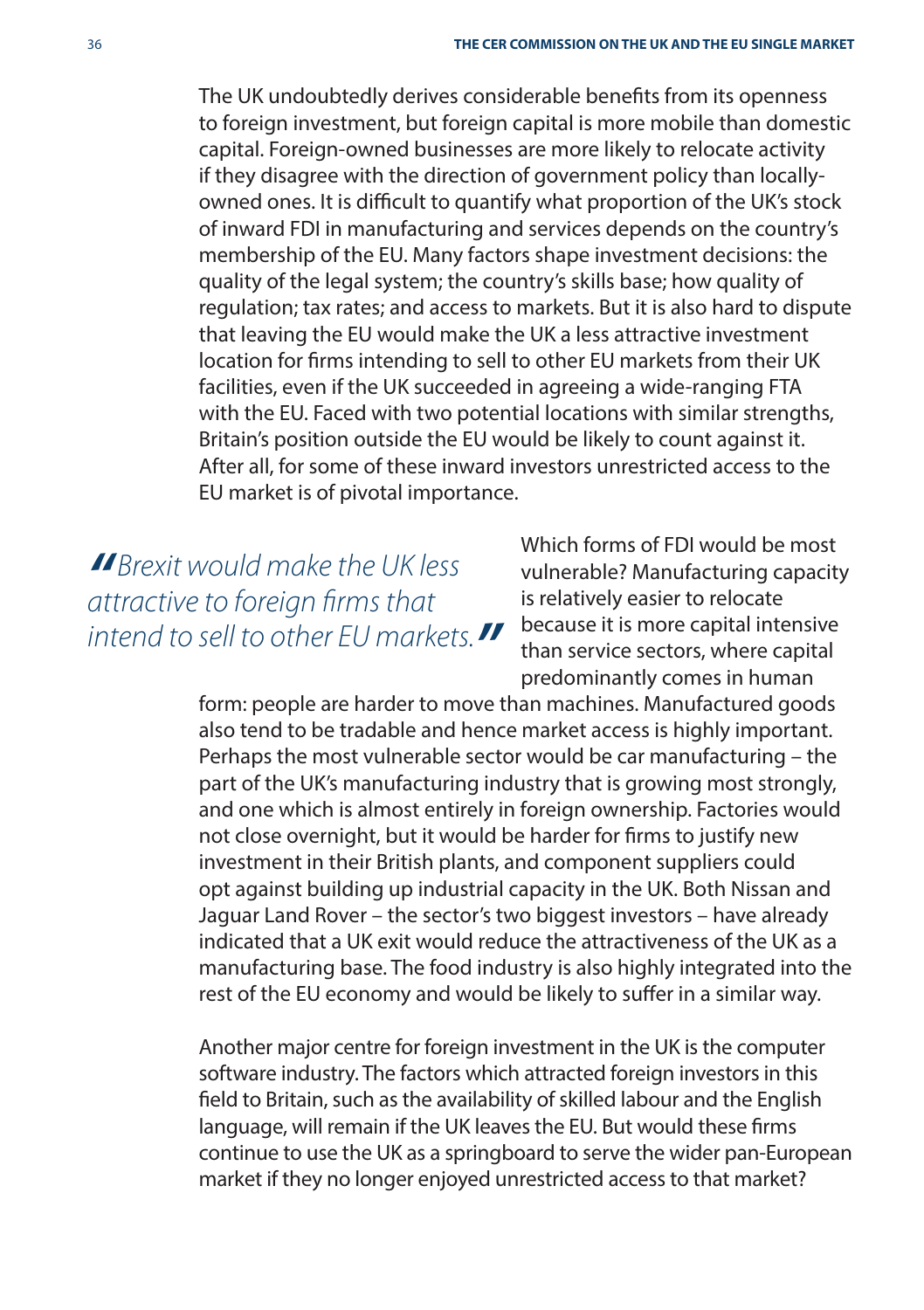The impact on the services sector would in all likelihood be less dramatic, not least because services as a whole are less tradable than manufactured goods. Foreign investment in service industries that serve the domestic market would be least affected. Firms in the tradable services sector would be less likely to leave the UK than those in manufacturing, because it relies on large concentrations of highly skilled people, who are expensive to recruit and difficult to move. Nevertheless, the UK would no doubt lose attractiveness as a location for these kinds of businesses, and some activity, particularly in the financial sector, would gradually relocate from the UK to elsewhere in the EU (see Chapter 3).

Finally, the UK would struggle to negotiate comprehensive international investment agreements for the same reason that it would struggle to broker favourable bilateral trade deals: the UK is already very open to foreign capital, so it would enjoy little leverage when it came to such negotiations. It might be able to come to an agreement with small, like-minded economies, but would struggle to gain better access to major emerging economies such as China and India.

In conclusion, Britain's interest lies in reducing the cost of trade with its largest trade partners – which the EU evidently does. The CER's model suggests that the country's membership of the EU's single market has boosted its trade in goods with the rest of the Union, and there is little evidence that trade overall has been diverted away from other major trading partners. While the single market for services has not been a great success, leaving the EU would not reduce barriers to services trade. It may increase them, unless the EU granted Britain the same level of access to its services markets that is currently available.

While it is impossible to know exactly what terms a departing Britain could negotiate, it seems unlikely that all those trade gains would disappear: Britain and the EU would probably negotiate an FTA, although it is impossible to know how comprehensive it would be. But life would be uncomfortable on the outside: the UK would be powerless to push for liberalisation of EU services markets; it would find that, in some sectors, inward investors would switch their money to countries inside the EU; and it would find it very difficult to negotiate trade agreements with non-EU countries as comprehensive as those that the EU regularly agrees.

The idea that the UK would be freer outside the EU is based on a series of misconceptions: that a medium-sized, open economy could hold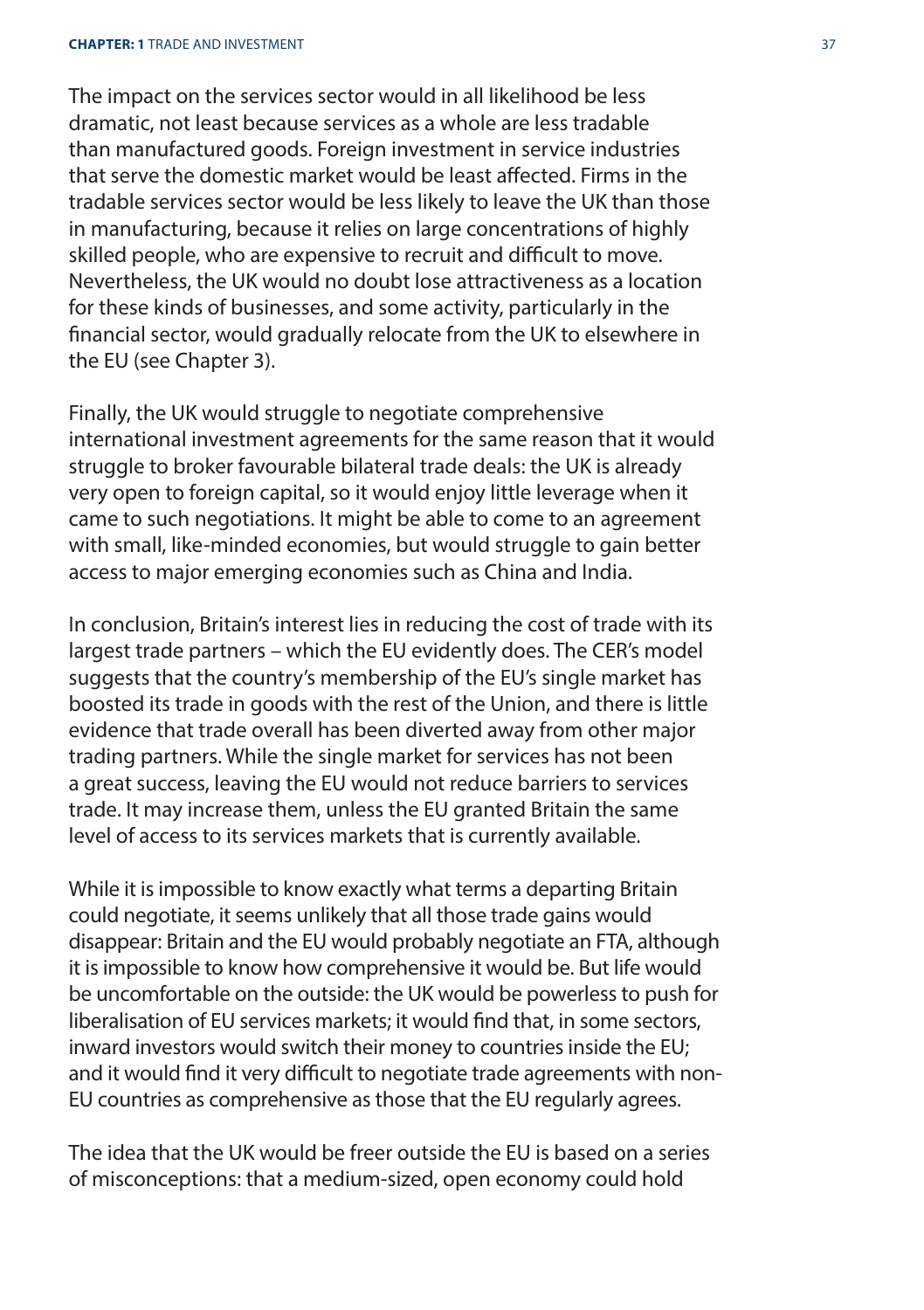sway in an increasingly fractured trading system, dominated by the US, the EU and China; that the EU makes it harder for Britain to penetrate emerging markets; and that foreign capital would be more attracted to Britain's economy if it were no longer a part of the single market.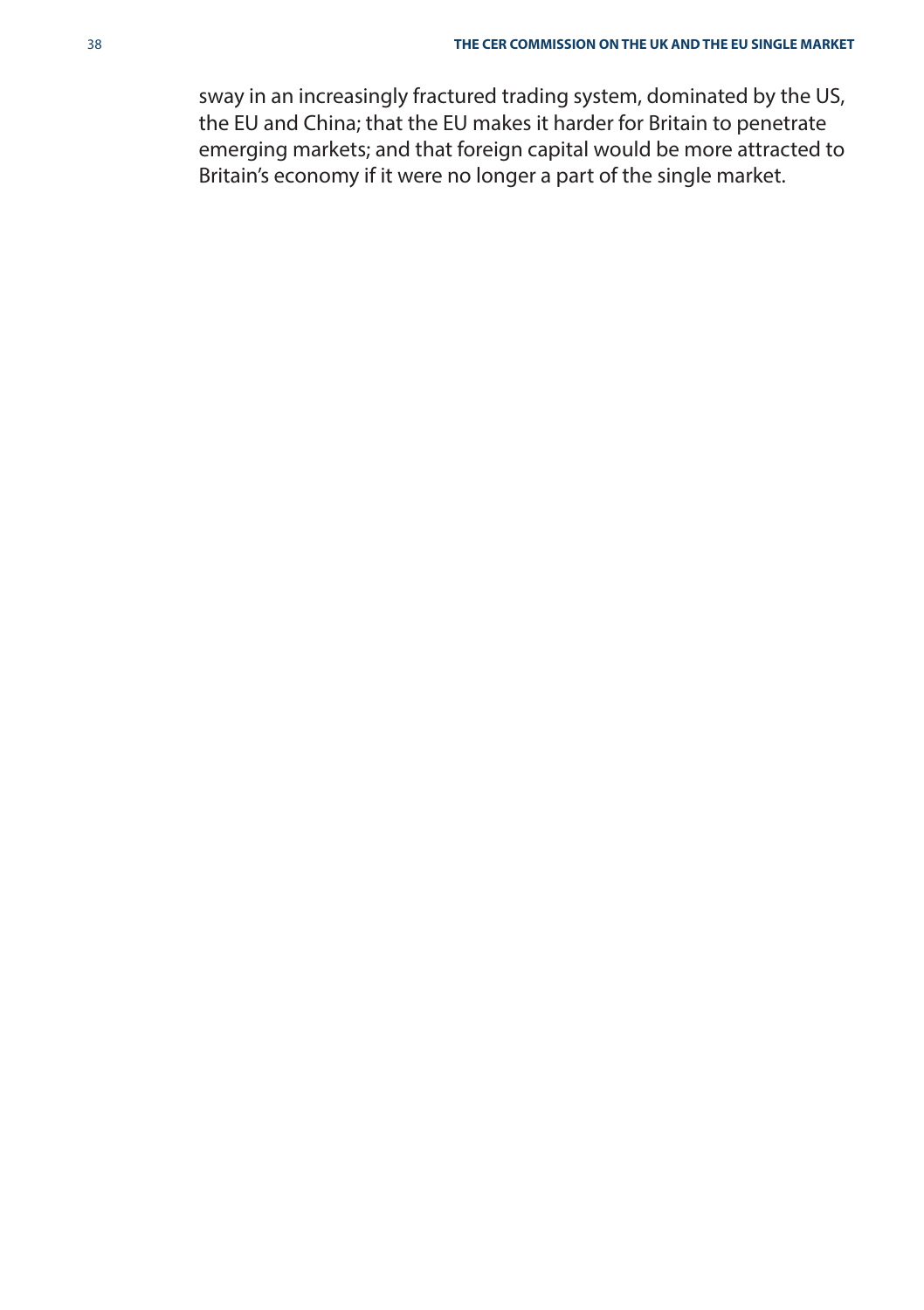## Chapter 2 Regulation

Some EU rules impose more costs than benefits on British businesses. But overall, European regulation does not prevent Britain from having one of the most lightly regulated economies in the OECD.

'De-Europeanising' British regulation would not therefore lead to large gains in economic output. And outside the EU, the government would find it difficult to repeal much EU environmental and social legislation, even if it wanted to.

EU regulation is intended to create a single market, so that exporters do not have to comply with 28 different standards. If Britain wanted to continue to export to the rest of the EU, its exports would have to match EU standards. And if the UK joined the European Economic Area, or persuaded the EU to give it an à la carte relationship with the single market, the government would have to continue to sign up to social and environmental rules.

Arguments over regulation are a central feature of the antagonistic British relationship with the EU. To many Britons, continental Europeans are more inclined to regulate markets than the UK, and as the EU itself has become so intrusive, the UK is subject to regulations that damage the economy by imposing large and mostly unnecessary burdens on British businesses. Some critics go further, arguing that the costs of regulation have become so great that they now outweigh the – as they see it – relatively modest benefits of single market membership.<sup>18</sup>

It is true that the EU is to a large extent in the business of regulation. It is also the case that some rules emanating from Brussels impose more costs than they confer benefits. The Commission, which proposes EU legislation, has made some progress on its 'better regulation' agenda, as the British government has acknowledged.19 Nevertheless, its impact assessments are not always up to standard, and a respectable case can be made that some of its proposals conflict with the principle of subsidiarity.<sup>20</sup>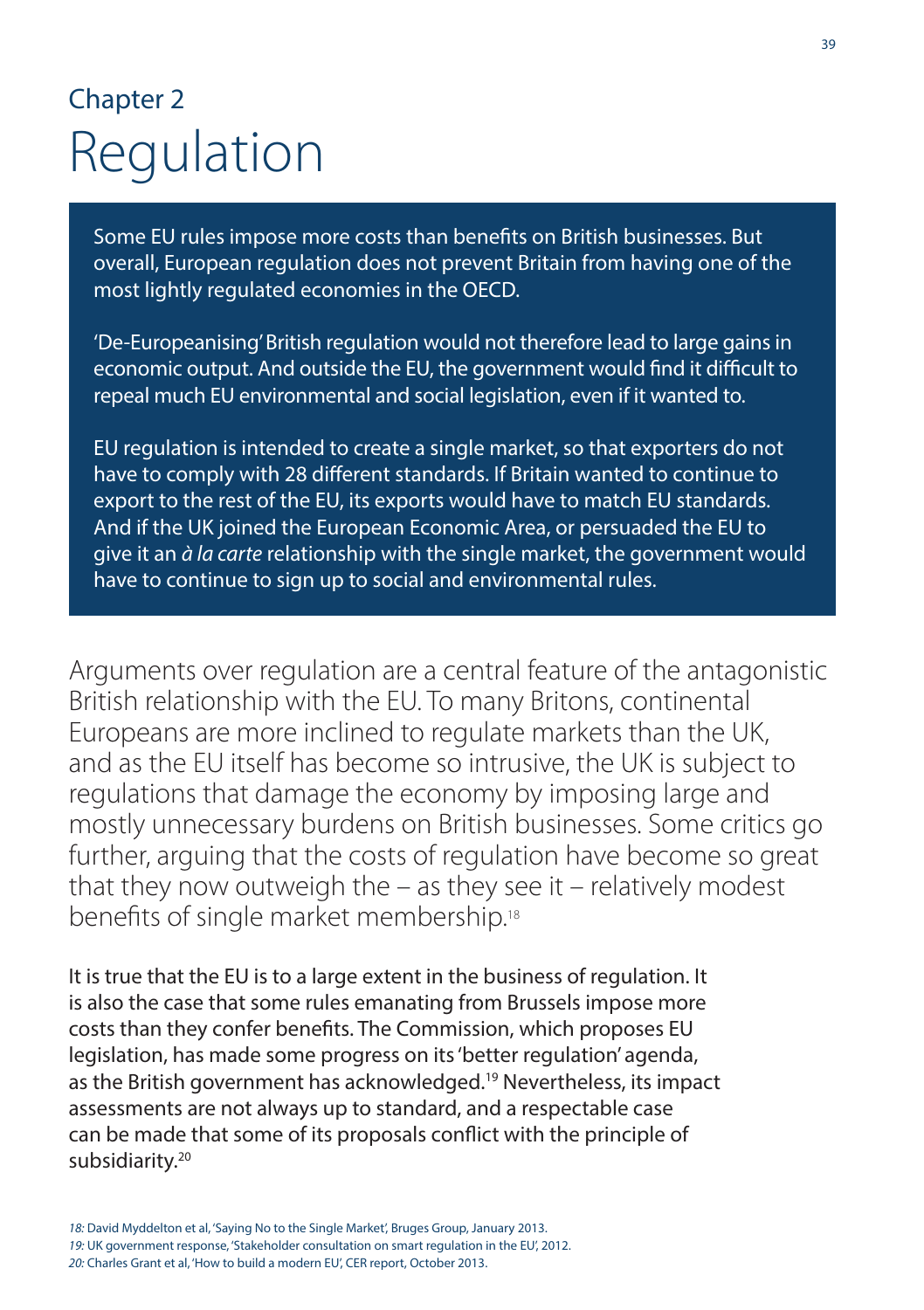Still, Britain has the power to shape the regulatory process. The Commission proposes regulations and directives; and British MEPs and government ministers amend and vote on them at the European Parliament and Council, alongside representatives of the other member-states. Hence, it is important to build alliances. The British government, alongside Ireland and the Netherlands, the Nordics and some member-states in Central and Eastern Europe, is comparatively economically liberal, and is a sceptical participant in the EU's regulatory process. But many EU member-states have a greater appetite for

*II* It is very difficult to calculate the 'net cost of Europe' by adding up the effects of EU rules.

regulating markets than the UK. The upshot is that the British government must sometimes implement EU rules that are more burdensome than those it would have chosen itself.

Some examples of recent directives and regulations that impose more costs than benefits include:

 $\star$  the 'agency workers directive', which gives temporary workers the same rights to equal pay and working conditions as permanent staff. According to the British government's impact assessment, this directive has a net cost of £490 million a year (in 2010 prices).<sup>21</sup>

 $\star$  the 'waste electrical and electronic equipment directive', which requires member-states to promote the recycling of electrical goods. The British government calculated this would have a net cost of between £161 and £227 million a year (in 2007 prices).<sup>22</sup> According to its impact assessment, the savings from recycled materials and the reduced use of landfill would not exceed the cost of collection.

However, it is an extremely difficult task to add together the economic effects of EU rules to calculate a 'net cost (or benefit) of Europe'. Some analysts have added up the costs and benefits of major EU regulations that can be found in UK impact assessments. Open Europe, for example, calculated that EU rules lead to marginally more benefits for the British economy than costs.<sup>23</sup> However, all impact assessments are highly uncertain estimations, and many do not calculate benefits, as these can be difficult to quantify.

22: UK Department of Trade and Industry, 'Partial regulatory impact assessment for the WEEE regulations', 2006. 23: Open Europe, 'Still out of control? Measuring eleven years of EU regulation', June 2010.

<sup>21:</sup> UK Department of Business, Innovation and Skills, 'Impact assessment: European Parliament and Council directive on working conditions for temporary workers', January 2010.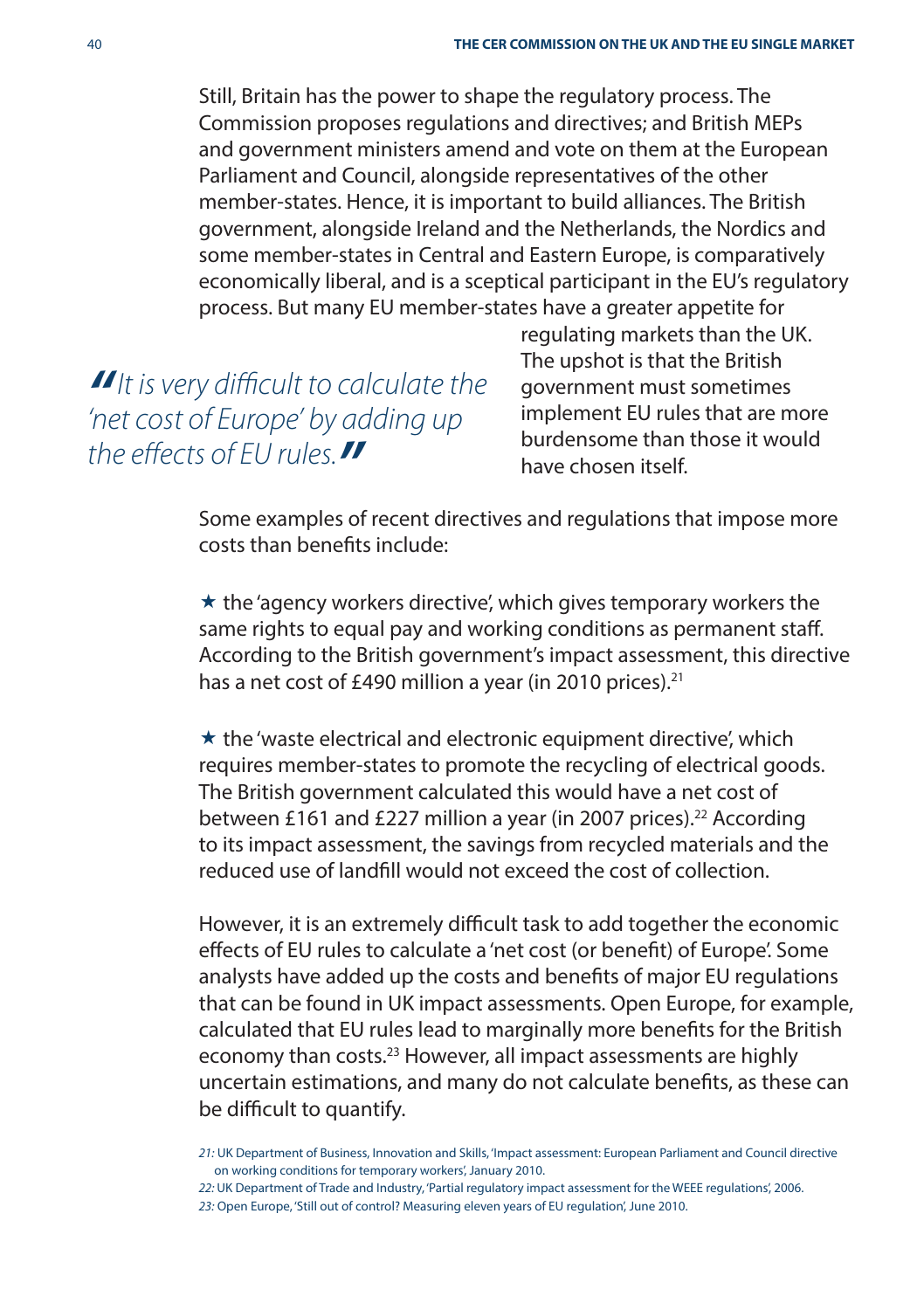Meanwhile, the method favoured by some critics can be crude: assign largely arbitrary, but invariably inflated, costs to regulations; then imply that the UK would face none of these costs if it quit the EU.<sup>24</sup> It is a method designed to produce conclusions that have been determined before the exercise has been carried out.

To understand whether an EU exit would liberate the supply side of the British economy, one must establish why regulations exist in the first place; appraise the extent to which the EU has a legitimate interest in regulation; honestly assess the effects of EU regulation on British economic performance; and consider whether the UK would escape all the regulatory costs attributed to membership if the country chose to leave the EU.

## **2.1 Why the EU regulates**

Regulations can and do impose costs on companies, and ultimately on consumers, because companies usually pass on these costs. When they are badly designed, such costs can be unnecessary and damaging. But there are legitimate reasons why governments regulate markets. One of these is that markets are not perfect: they sometimes fail, producing sub-optimal outcomes. An unregulated free market may, for example, generate 'negative externalities' (such as pollution or congestion) because the social costs of activities are not borne fully by those who engage in them. In such cases, governments have a responsibility to intervene to correct the failure. If the end result is that a firm is made to 'internalise' social costs which it had previously managed to 'externalise', the fact that its costs have risen is no bad thing.

The EU also has legitimate reasons to be interested in regulation. One is the single market. Since all 28 member-states regulate their markets, and conflicting regulations can act as barriers to trade, the EU sets the common minimum standards that are necessary for mutual recognition – the animating principle of the single market – to work.

This basic premise is largely absent from the British debate. For example, one recommendation of the British government's 'Business taskforce on EU red tape', which was asked to find regulations to scrap, was to push for the full implementation of the EU's services directive.<sup>25</sup> But a deepening of the EU market for services would be impossible without more EU regulation. Services markets tend to be more highly regulated than markets in goods. Consumers find it more difficult

<sup>24:</sup> Tim Congdon, 'How much does the EU cost Britain?', UK Independence Party, 2012 and Taxpayers' Alliance, 'The great European rip-off: a background note explaining the new estimated total cost of the EU', March 2009.

<sup>25:</sup> UK Department of Business, Innovation and Skills, 'Cut EU red tape: Report from the Business Taskforce', February 2014.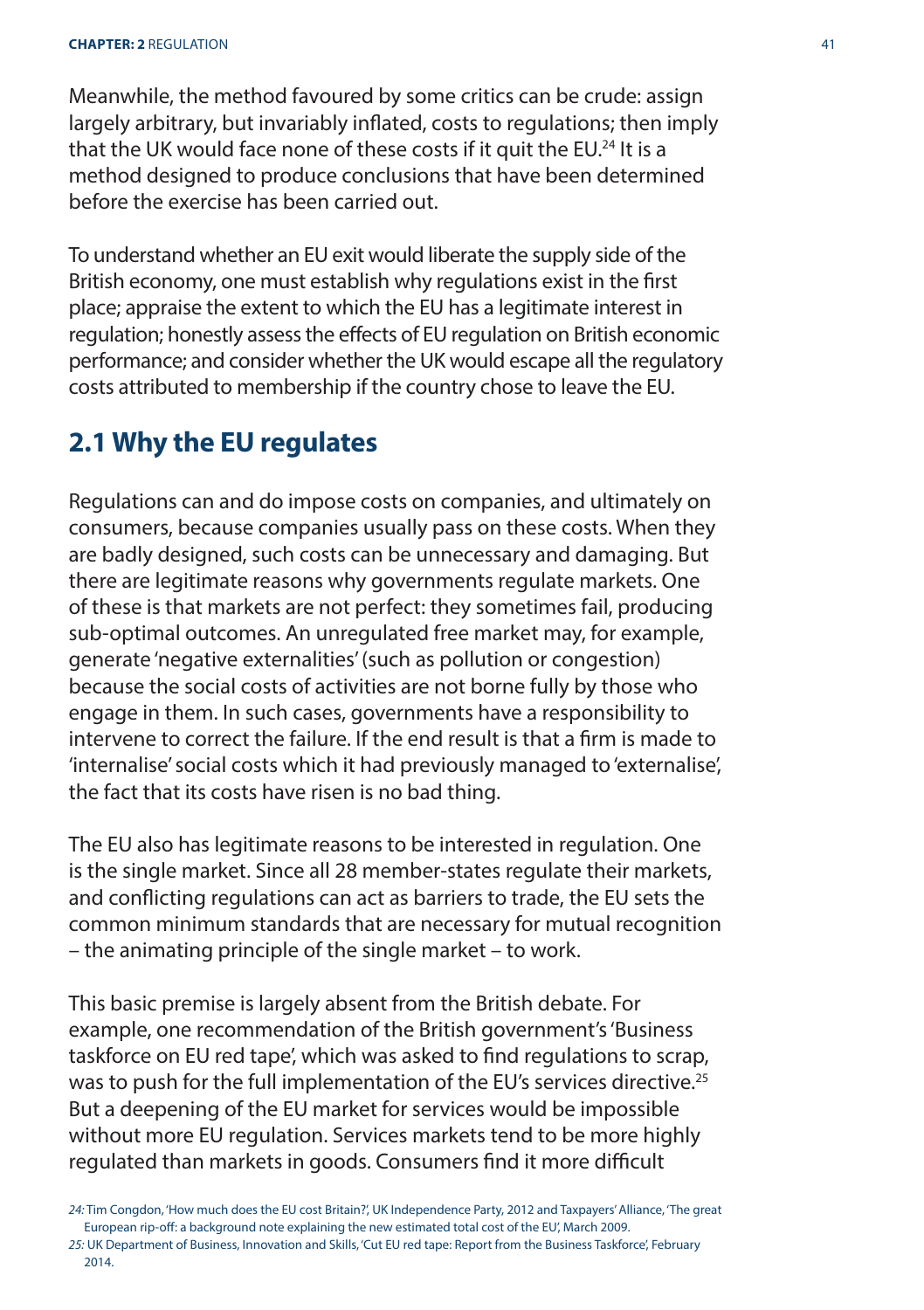to assess the quality of a lawyer than an apple before they make a purchase, so the state intervenes to ensure legal standards are high. Member-states would not allow foreign companies, operating under foreign regulation, to provide services to their citizens without some common standards.

Similarly, Business for Britain, a cross-party business campaign for a renegotiation of Britain's EU membership, has suggested that UK companies which do not export to the rest of the EU should be exempt from EU regulation. This would be unworkable: many UK firms who opt against exporting are still part of the single market because they compete with firms from elsewhere in the EU for British customers. Some companies do not export directly, but supply parts,

*"* The regulatory costs of EU legislation would not simply disappear if the UK left the EU.**"** components and services to firms that do. By exempting nonexporters from EU rules, the UK would effectively be withdrawing from the single market.<sup>26</sup>

Another reason why the EU has a legitimate interest in regulation is that there are times when collective action at a European level may produce better outcomes than countries acting independently at a national level. In policy areas like climate change, for example, collective action at an EU level should, in principle at least, produce superior outcomes by reducing the opportunity for individual member-states to 'free ride'.

Nonetheless, the EU's member-states retain broad powers to regulate their economies. Some of the costs that firms complain about arise when national legislatures impose regulatory burdens over and above those required by EU legislation (a practice known as 'gold-plating'). If the EU did not exist, member-states would have to make their own rules: it is misleading to imply that all the regulatory costs associated with EU legislation would simply disappear if the UK left the EU. British banks, for example, would not cease to be regulated. The regulatory burden on them might not even fall, because the era of 'light touch' financial regulation is over: UK standards are now often stricter than those required by the EU (see Chapter 3).<sup>27</sup>

In short, if a regulatory requirement in force in Britain is to count as a cost of EU membership, at least two conditions must be satisfied. First, it must be shown that its costs outweight its benefits. And second, it must be proved that the UK would have no such requirements if it left the EU.

<sup>26:</sup> Business for Britain, 'Setting out the British option: Liberating 95 per cent of UK businesses from EU red tape', January 2014.

<sup>27:</sup> Philip Whyte, 'Britain, Europe, the City of London: Can the triangle be managed?, CER essay, July 2012.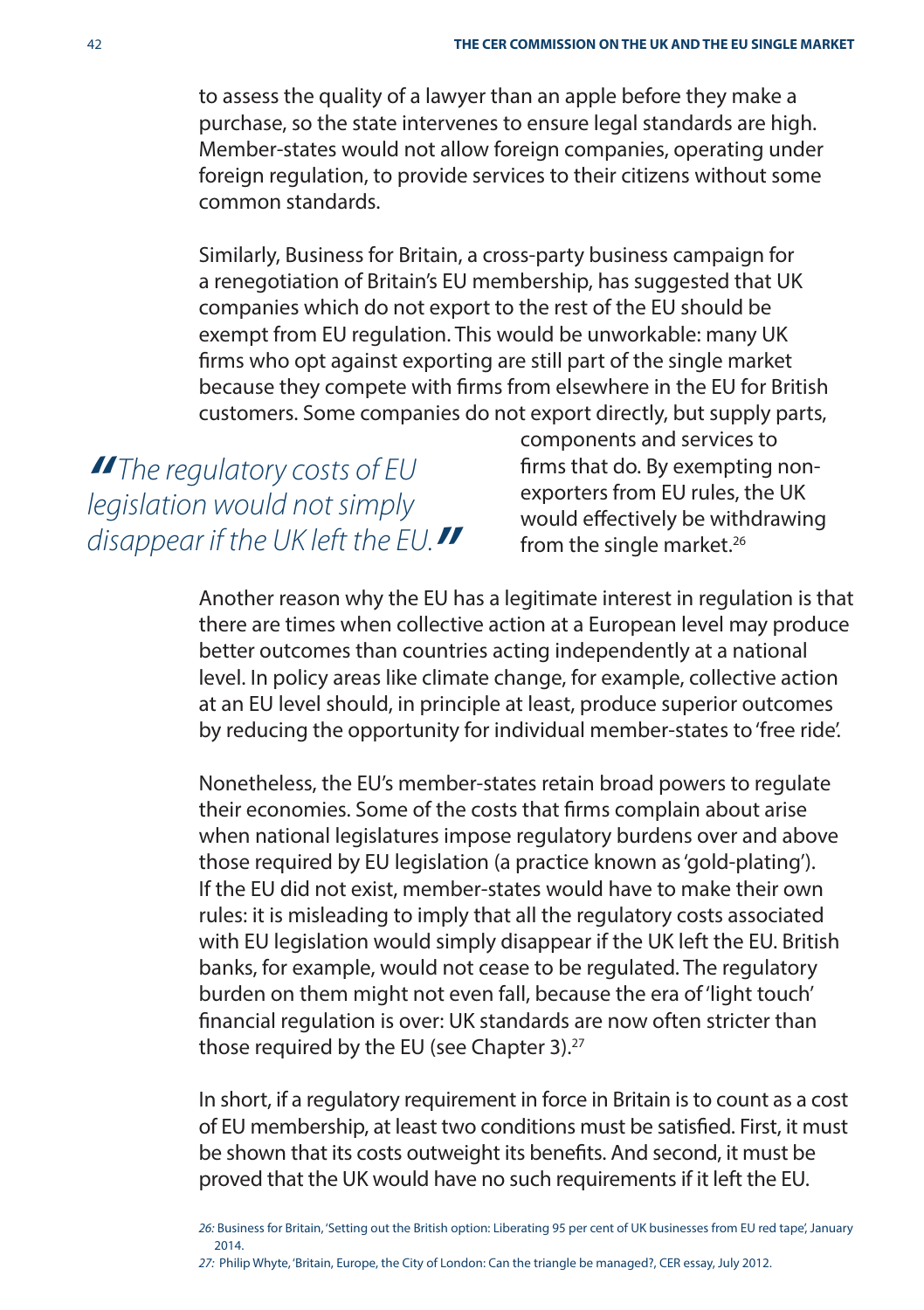## **2.2 The gains from 'de-Europeanising Britain'**

How large might the gains of 'de-Europeanising Britain' be? There are four reasons to believe that they would not be as large as critics of EU membership imply: the EU does not impose rigid harmonisation upon its member-states economies; some of its most iconic directives, such as the 'working time directive', are not as costly as its opponents argue; the largest supply-side constraints on the British economy are the result of domestic policy; and Britain, out of necessity, would be likely to retain many EU rules even if it left the Union.

If Britain leaves the EU, it could in theory be freed to regulate its own product and labour markets as it sees fit (although if it wanted to continue to export to the continent, its firms would have to match many European standards). There may be some benefits from less costly rules in some sectors. But the comparative indices of the Organisation for Economic Co-operation and Development (OECD) for product and labour market regulation show that British markets are among the least regulated in the developed world.

The first thing the OECD's indicators show is that EU membership does not entail rigid harmonisation across the bloc as a whole. The adoption of common minimum standards at the EU level still allows scope for huge variations in levels of product and labour market regulation at the national level. To state the obvious, Britain's business environment is not identical to France's. The second thing the OECD's indices show is that being a member of the EU has not turned Britain into a country with 'continental' levels of regulation. Indeed, despite EU membership, the UK's product and labour markets still look more Anglo-Saxon than continental.

Consider first the overall level of product market regulation (PMR) in the UK. According to the OECD's index, the UK's markets for goods and services are not just freer of red tape than elsewhere in the EU (see Chart 2.1). They are also freer and less regulated than in any of the developed liberal economies in the English-speaking world (Australia, Canada, Ireland, New Zealand, and the US). In other words, despite the constraints and burdens that supposedly flow from EU membership, Britain's product markets are still among the least regulated in the OECD.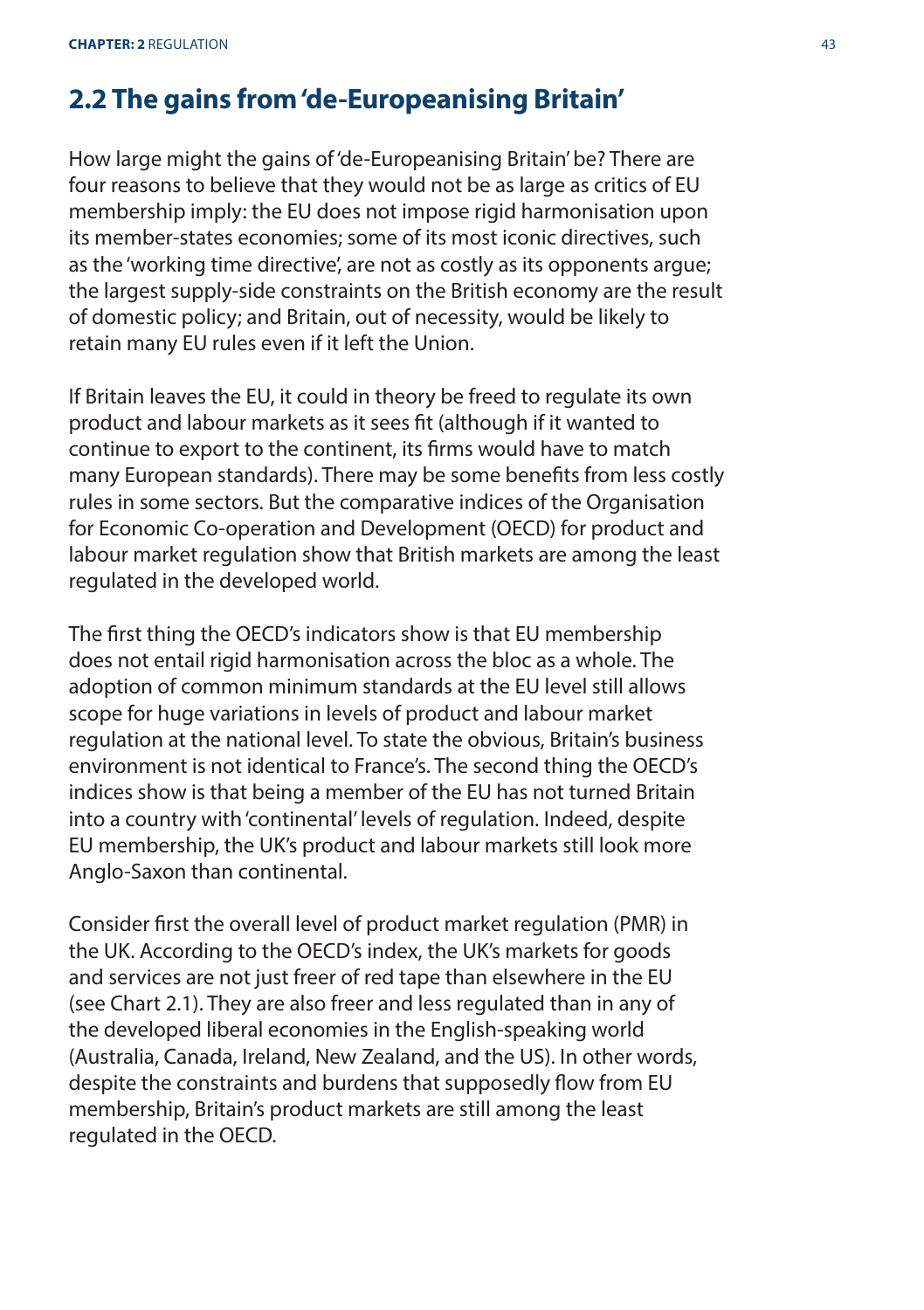

The same story broadly holds true for the labour market (see Chart 2.2). The OECD's indices of employment protection legislation show a greater level of dispersion among the countries surveyed, with continental European countries embracing markedly higher levels of employment protection than the English-speaking countries outside Europe. So where does this leave the UK? The answer is that being a member of the EU does not prevent the UK from belonging firmly to the Anglophone camp. According to the OECD's indices, employment protection legislation is only slightly more restrictive in the UK than it is in the US or Canada, and less so than in Australia. It is, of course, much less restrictive than in continental European countries like France or Spain. At a macroeconomic level, then, the gains from leaving the EU are likely to be limited: a bonfire of European rules would not transform Britain's economic prospects.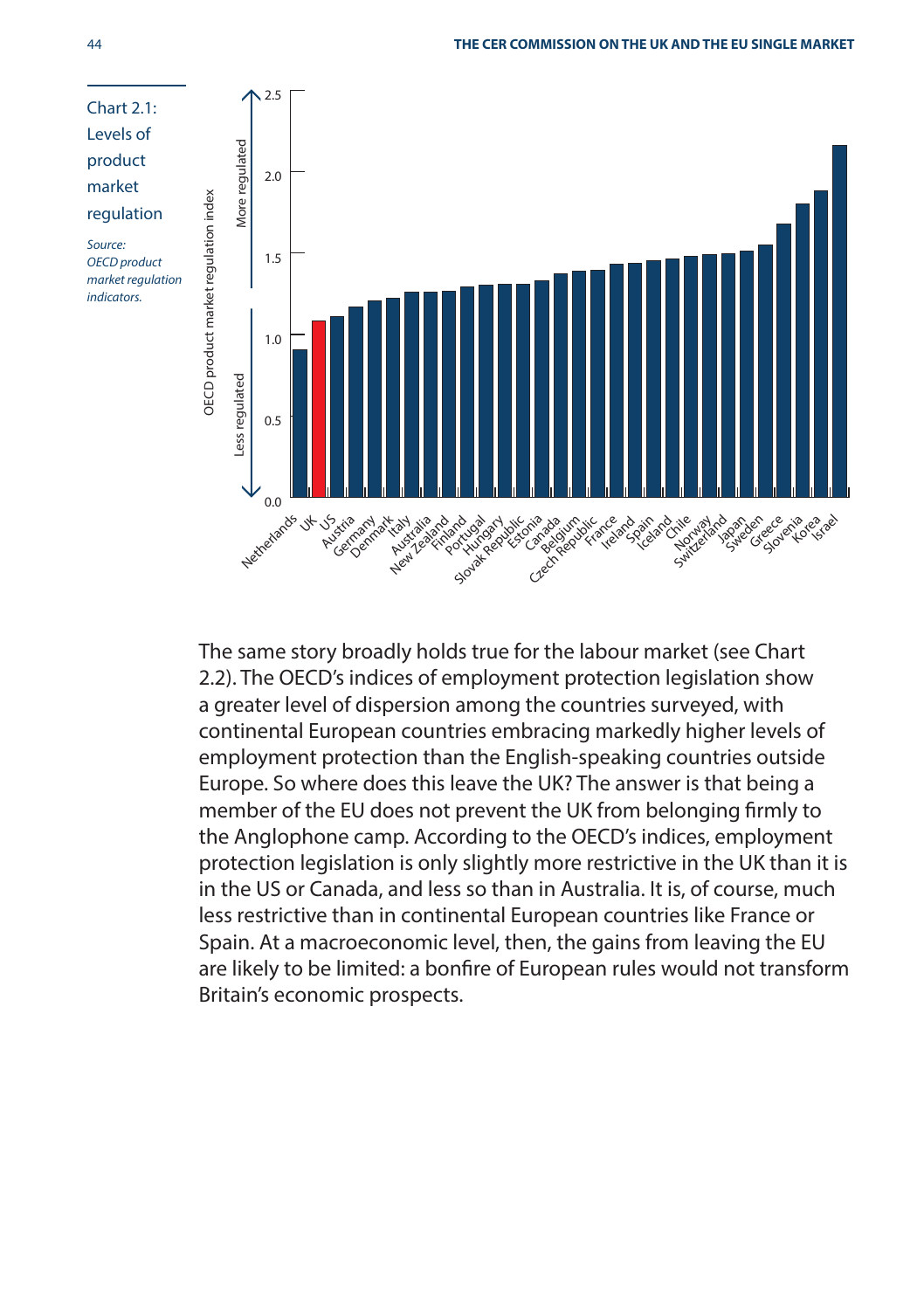

Some totemic EU rules, such as the 'working time directive', have a surprisingly limited impact. This directive violates the principle of subsidiarity: there is very little evidence that working hours or conditions have been made worse as a result of competition between EU member-states. (Working hours across the EU were in decline even before the introduction of the directive.)<sup>28</sup> There is therefore little reason for action at an EU level. Nonetheless, the working time directive's negative effects are marginal at best, not least because of the opt-outs the UK has negotiated.<sup>29</sup> Chart 2.3 shows how many British people work more than 40 hours per week. There is a spike at 40 hours: 14 per cent of British workers work 8 hours a day. There are further spikes at 45, 50, 55 hours and so on (because people tend to work 9, 10 or 11 hour days, five days a week). But there is also a spike at 48 hours – the working time limit under the directive. This is evidence that it has an impact on the labour market: there is no other reason why a larger proportion of people work 48 hours rather than 46. But the spike is small, making up only 1.5 per cent of workers. It follows that the gains in economic output that would flow from the abolition of the working time directive would be small: less than 1.5 per cent of British workers may work a few more hours a week (NHS workers might refuse to renegotiate contracts, for instance).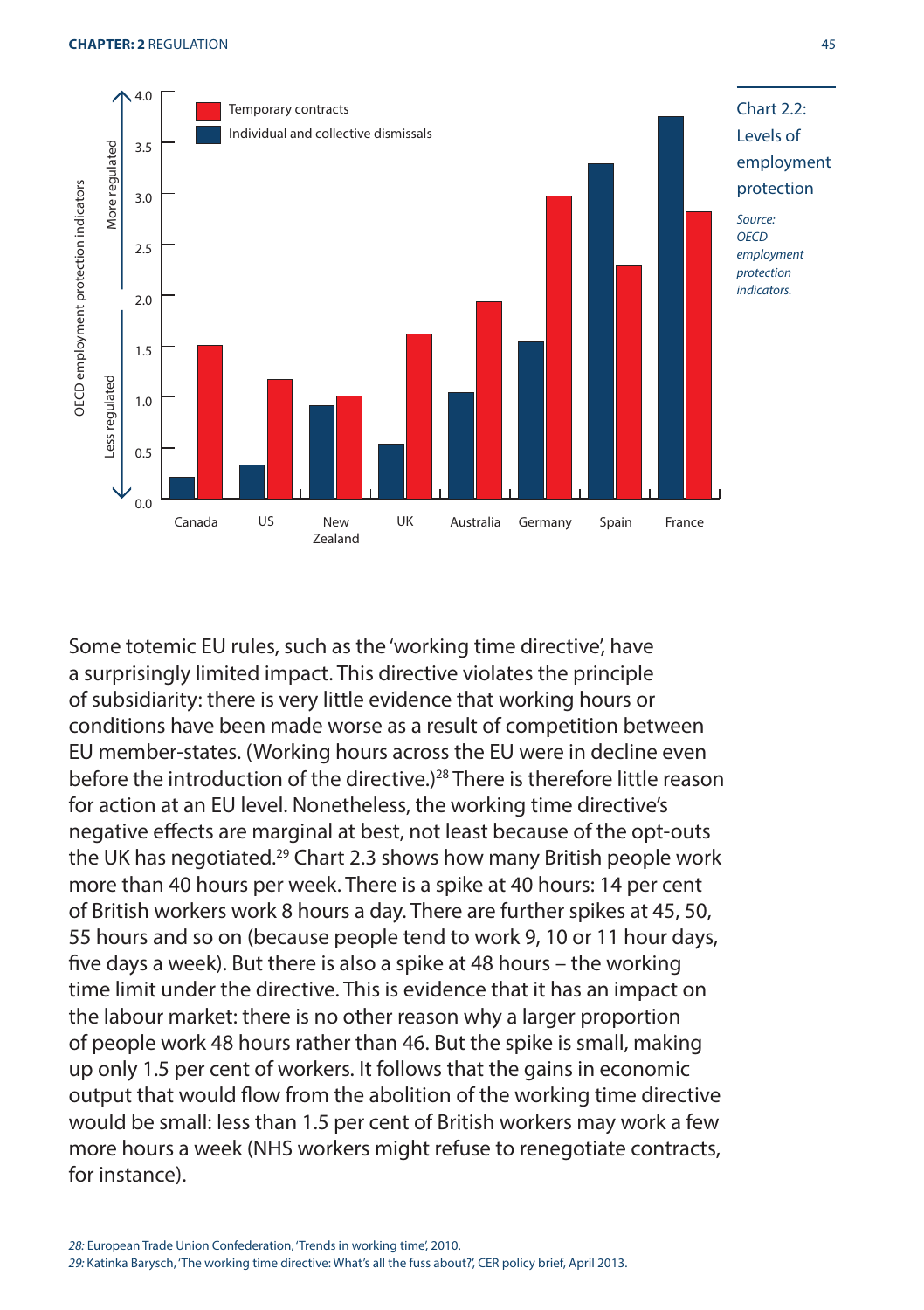

European rules, then, are not major supply-side constraints upon the British economy: according to the OECD, the largest of these constraints are the result of poor domestic policy.<sup>30</sup> The OECD is especially critical of Britain's rigid planning rules and its restrictions on making land available for development. These rules help to explain why, despite rapid growth in the population, housing construction is running at half the level of the 1960s; why the average size of new homes built is smaller than anywhere else in the EU; why office rents are the highest in the EU; and why Britain's transport infrastructure is so congested and expensive to build.<sup>31</sup>

The OECD also criticises Britain's education system, which is a vital public good, given the importance of human capital to economic prosperity. The UK's record in this area is patchy. It has assets, such as the best of its universities, which are world class. But its rates of literacy and numeracy at age 15 are only around the EU average, as are its rates of graduation from secondary education. Add to this the longstanding weaknesses in vocational training, and the result is that Britain has a comparatively large number of people with low skills – a failing that constrains Britain's labour supply to a far greater degree than EU employment rules.

Is it not possible that the UK could become more attractive as an investment location if it quit the EU? Outside the Union, would the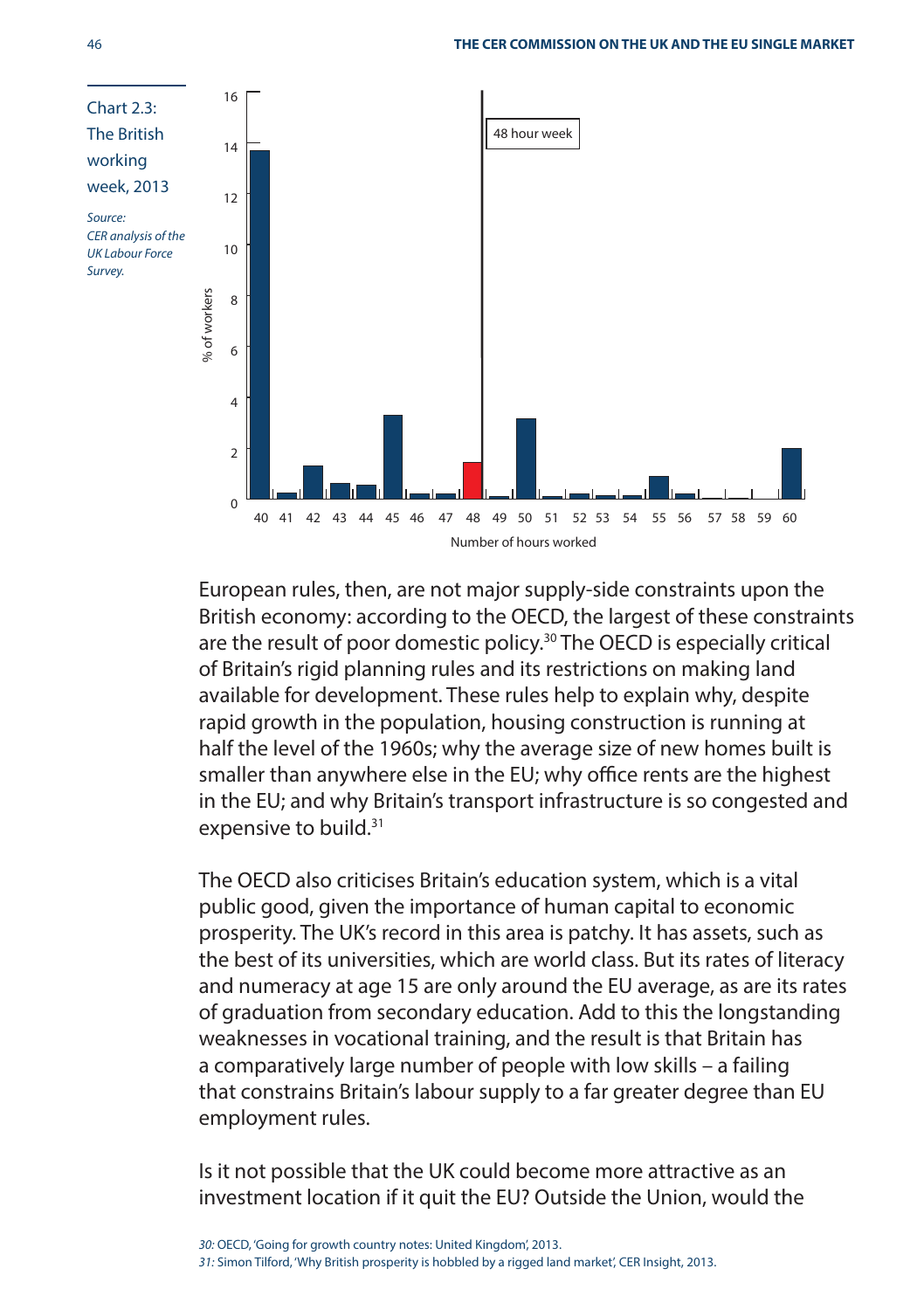British authorities not be free to reduce the cost of doing business in the UK, by lowering social and environmental standards, for example?

Britain would certainly be freer to introduce less onerous regulatory requirements for new technologies, such as nano-technologies, the life sciences, genetically modified agriculture, space vehicles and interactive robots. This could increase the attractiveness of the UK as an investment location for these sorts of activities<sup>32</sup>

There may, therefore, be some gains from more proportionate rules for particular sectors, especially in technologies that may drive up productivity. But any small benefits that arose from better regulation must be set against the costs incurred by British exporters and the loss of foreign investment that would result from leaving.

Besides, it is far from certain that Britain would reduce most environmental and social standards after an exit. After all, some environmental standards in the UK are more stringent than those required by the EU. Britain has, for example, introduced a far more ambitious system of carbon pricing than that countenanced by the EU as a whole. Furthermore, any UK government would face fierce domestic opposition to any further erosion of labour and social standards. It could, of course, choose to live without any equivalent to the EU's working time directive, but it would be a brave government that explained to Britons why they should lose their statutory right to four weeks' paid holiday a year.<sup>33</sup> And, as explained in more detail elsewhere in this report, in order to maintain access to EU markets, a Britain on the outside would have to sign up to many of the EU's rules. As a non-participant in the EU's institutions, it would have little say over the rules' drafting – and without the UK's liberal principles informing the regulation-setting process, EU rules may be more restrictive than they are now.

In short, the claim that leaving the EU would be a supply-side liberation for the economy is wishful thinking. The truth is that the factors that weaken Britain's long-term economic growth are overwhelmingly domestic, not European; that the impact on output from repealing European legislation would be minimal; and that the economy's supply side might be hurt if divergent regulations between the EU and the UK made trade more difficult.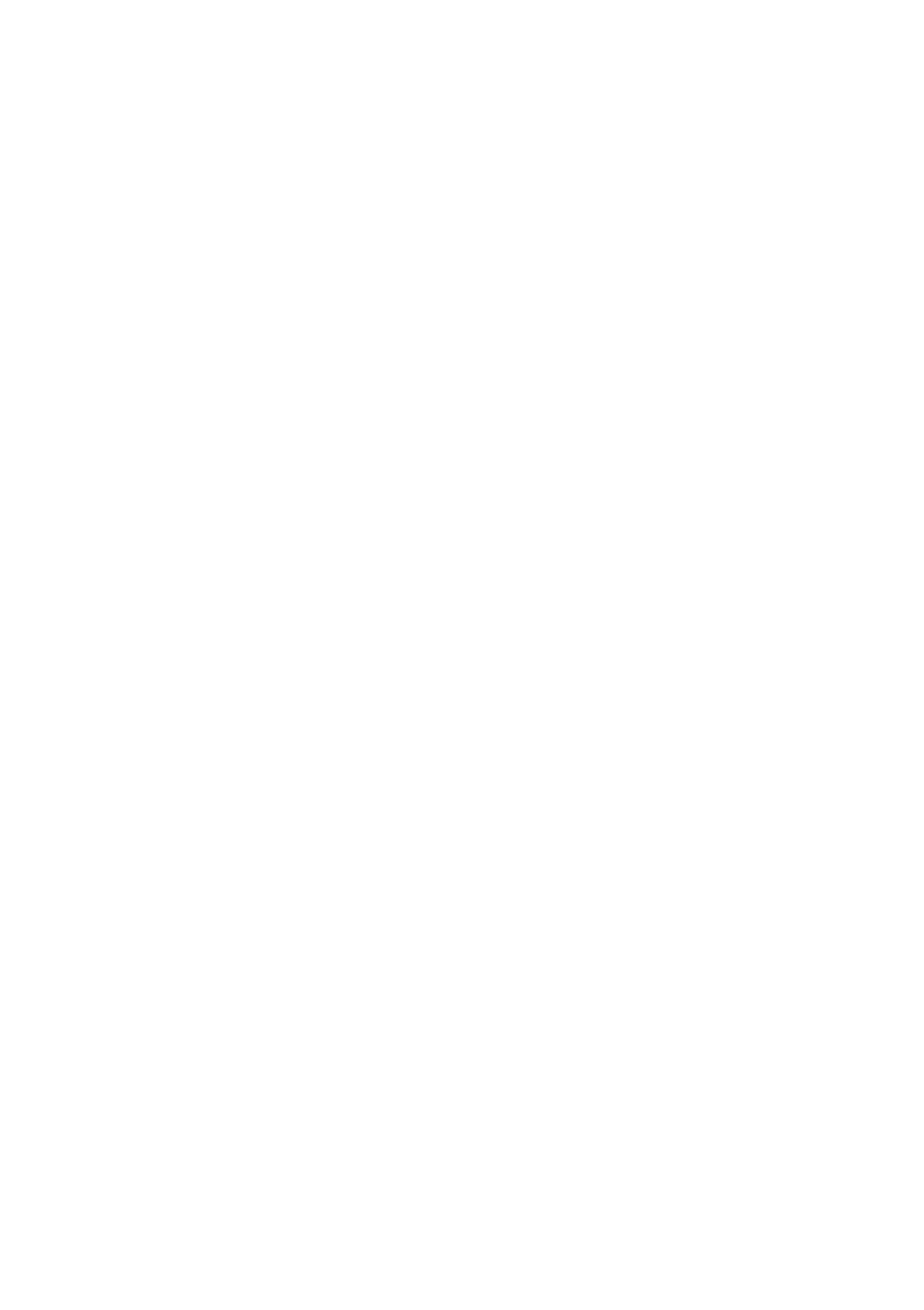## Chapter 3 The City of London

The UK is home to the largest financial centre in Europe. As the City of London was intimately involved in the financial crisis, the US and the rest of the EU have an interest in ensuring the City's financial stability, and vice versa. International regulation is being more closely co-ordinated to reflect the globalised nature of the financial system. A British exit would not give the UK wide latitude to regulate its financial factor as it saw fit.

The eurozone's banking union does not pose a threat to the City's European pre-eminence. British and continental regulation has moved in the same direction since the crisis – indeed, the UK has tightened regulation to a greater degree than other EU member-states. And if it remains a member of the EU, the UK can use the European Court of Justice to defend its single market rights.

If Britain leaves the EU, banks would shift some of their activities into the EU. The remaining member-states would insist that Britain sign up to many rules in exchange for more limited access to European markets than it currently enjoys. A British exit would damage the City, rather than setting it free.

The City of London's<sup>34</sup> pre-eminent position as a European financial centre pre-dated Britain's accession to the EU, and has only increased since the country joined. Until recently, EU membership was mostly perceived as a boon to the UK's financial services industry. Not only did it allow London to market itself as a bridgehead to non-EU financial institutions wanting to serve the wider European market; it also allowed continental European banks to concentrate most of their wholesale activities in London. (Wholesale finance consists of lending, borrowing and trading between financial institutions, rather than between banks and their customers.) Fears that the City of London's position as a financial centre would be gradually eroded if Britain did not join the eurozone have not materialised: to date, the City has thrived outside the currency union.

34: In this chapter, we use 'the City of London' as shorthand for UK financial services. A good deal of activity takes place outside the capital – although the great majority of wholesale finance, the main subject of this paper, is located in London.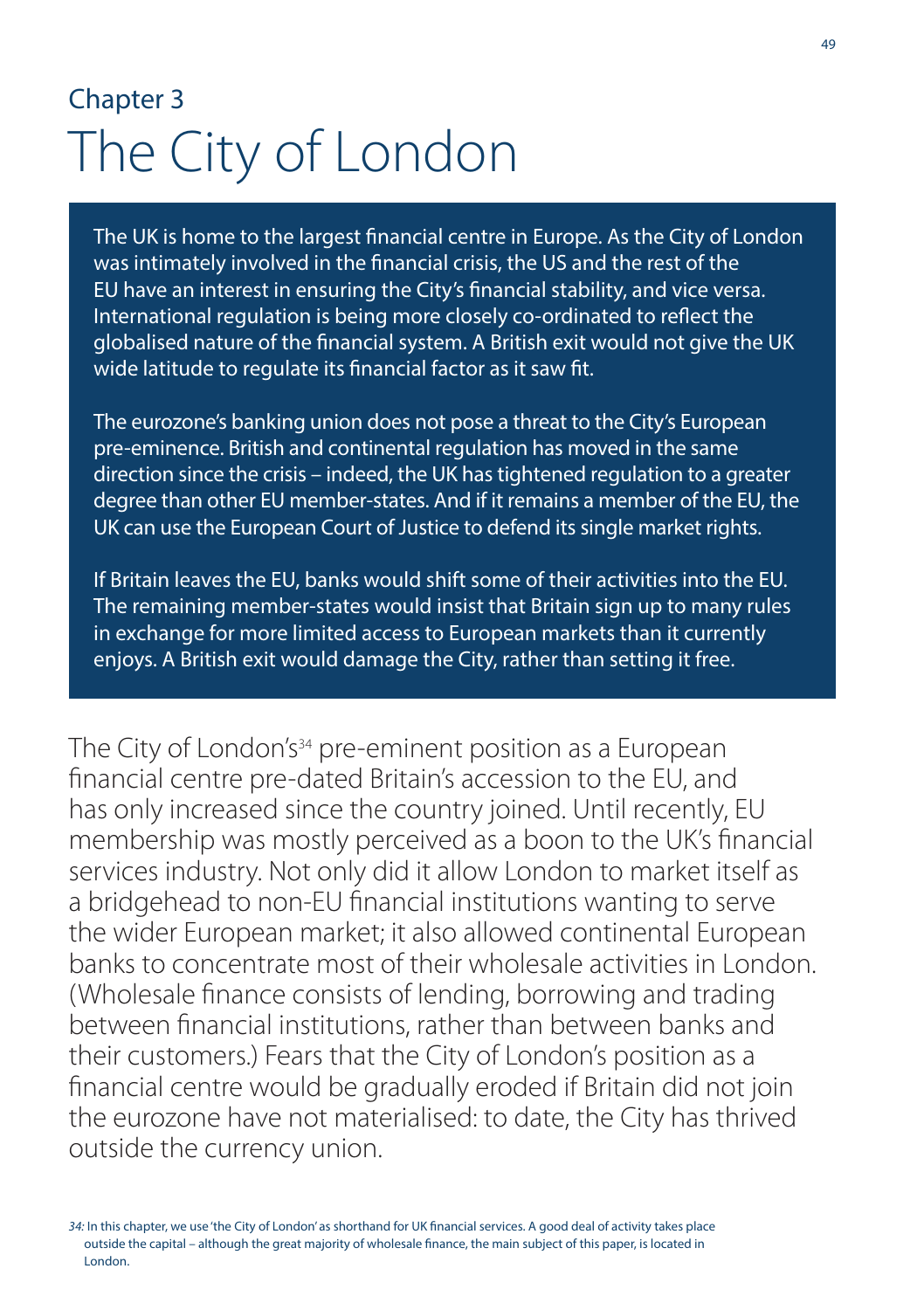Relations between Britain, the City of London and the EU have, however, become more complicated since the financial crisis. Before 2008, British governments could assume that what was good for the City was good for Britain and the rest of the EU. The EU's efforts to remove barriers to trade in financial services were supported by British governments and the City. And while some member-states resented the fact that Europe's largest financial centre was outside the eurozone, British governments could plausibly claim that the City was a European asset whose success was vital to continental European prosperity.<sup>35</sup>

*"* The British government, the City and the EU have had more tense relations since the financial crisis  $\blacksquare$ 

Since 2008, however, any sense of harmony has broken down. In the UK, public attitudes to the City have hardened. Traditional claims made on the City's behalf about its

contribution to British jobs, tax revenues and export earnings now have to be set against the costs imposed by the financial crisis, as well as the impact on the City's reputation for probity of repeated scandals (Libor rate-fixing and the mis-selling of financial products being the most infamous). Few people still believe that the interests of the British state and the City of London naturally coincide. Indeed, Britain has led the way in tightening the regulatory screws on finance.

In continental Europe, several factors have conspired to upset the previous balance. First, the financial crisis has generated pressure to regulate finance – particularly firms, products and practices considered to be typical of financial capitalism in its most unrestrained, 'Anglo-Saxon' form. Second, the design flaws exposed by the eurozone crisis are forcing deeper levels of integration in the currency union (potentially reducing British influence in shaping financial regulatory policy at the EU level). Third, the European Central Bank (ECB) has sought to force some eurodenominated business to be cleared in the eurozone, rather than London.

Against this backdrop, this chapter assesses the extent to which EU membership has been of benefit to the City, and how the eurozone's banking union or a British exit from the EU might imperil the City's position as a leading financial centre. First, it examines the drivers of the City of London's growth and its integration with the EU's financial system; it then provides an analysis of the implications of the eurozone's nascent banking union for London's status as Europe's dominant financial centre; and, finally, it specifies what forms of financial activity might be put at risk if Britain were to leave the EU.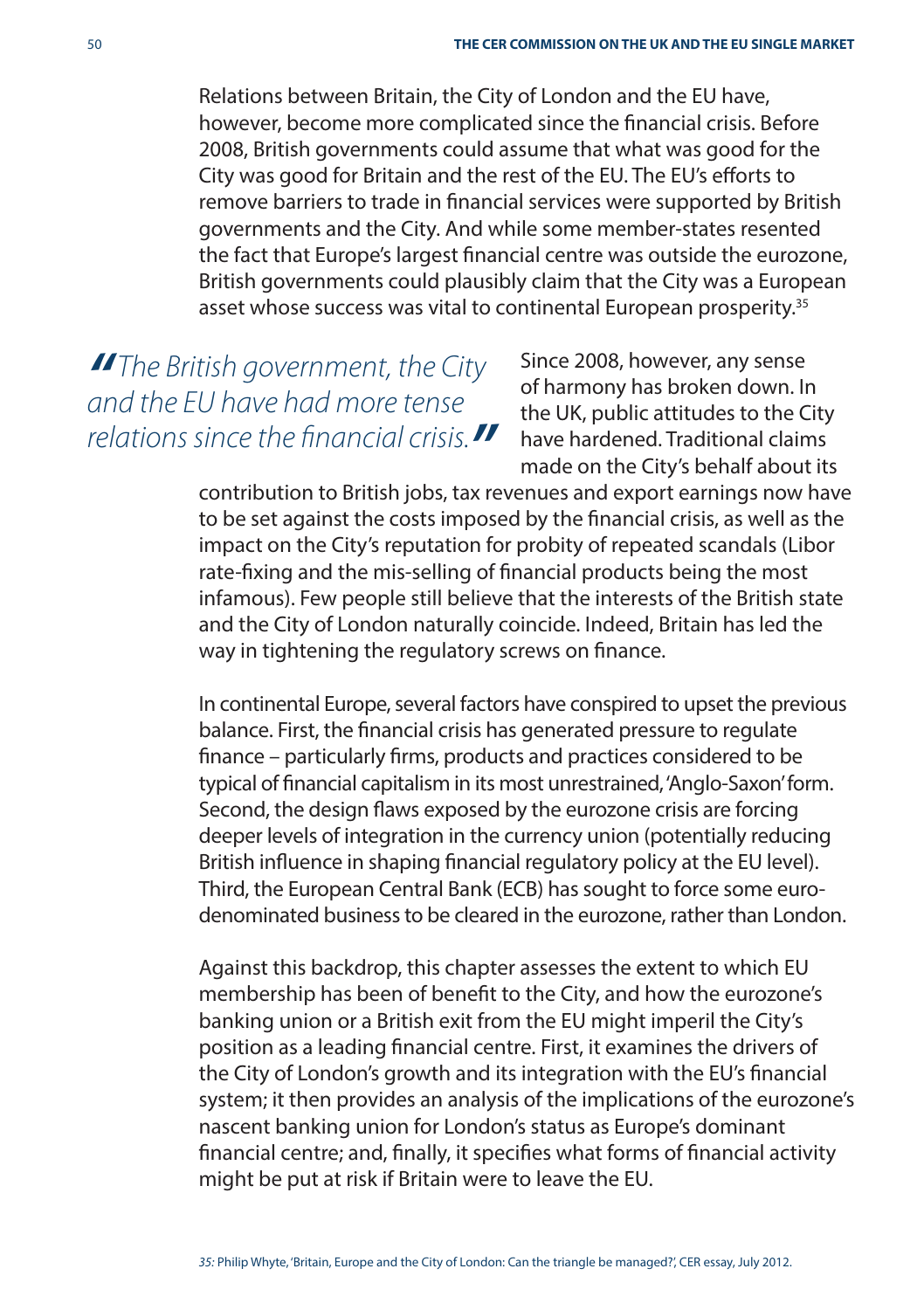## **3.1 How the City of London came together**

Declining transport and communication costs have driven globalisation. But their impact across economic sectors has not been uniform. In the manufacturing sector, for example, supply chains have displayed a tendency towards increased geographical dispersal across the globe. In the financial sector, by contrast, the reverse has often been the case: lower communications costs have coincided with financial services – and wholesale financial services in particular – becoming increasingly concentrated in a small number of 'global cities'.<sup>36</sup> The City of London has been one of the principal beneficiaries of this trend.

In the 1960s, the City of London was still predominantly an international clearing centre for sterling-based transactions. It has since evolved into a genuinely global financial centre, making markets in multiple currencies and providing the full gamut of financial services across borders – from securities and currency trading to bank lending, asset management, insurance, derivatives, trade and maritime finance, and so on. In so doing, the City has carved out for itself a special role in the European time-zone – not just as a hub between Europe, Asia and the US, but also as a provider of services not found elsewhere in Europe.

Although Britain's share of global GDP has declined to about 4 per cent, the City of London itself has become the location for a disproportionate share of financial activity. Globally, the UK accounts for 46 per cent of the market in over-the-counter (OTC) interest rate derivatives and 37 per cent of turnover in foreign exchange. In Europe, the City's size is even more marked: it boasts a higher share of euro-denominated foreign exchange trading than the eurozone, and accounts for 85 per cent of hedge fund assets under management, over 70 per cent of OTC derivatives traded, and 51 per cent of marine insurance premiums.<sup>37</sup> These markets are huge: in some cases annual turnover amounts to hundreds of trillions of US dollars.

Historically, a number of factors have attracted all this activity to the City of London. A non-exhaustive list would include, in no particular order, the following 'pull' factors:

- $\star$  The predictability of the legal system.
- $\star$  The international status of the English language.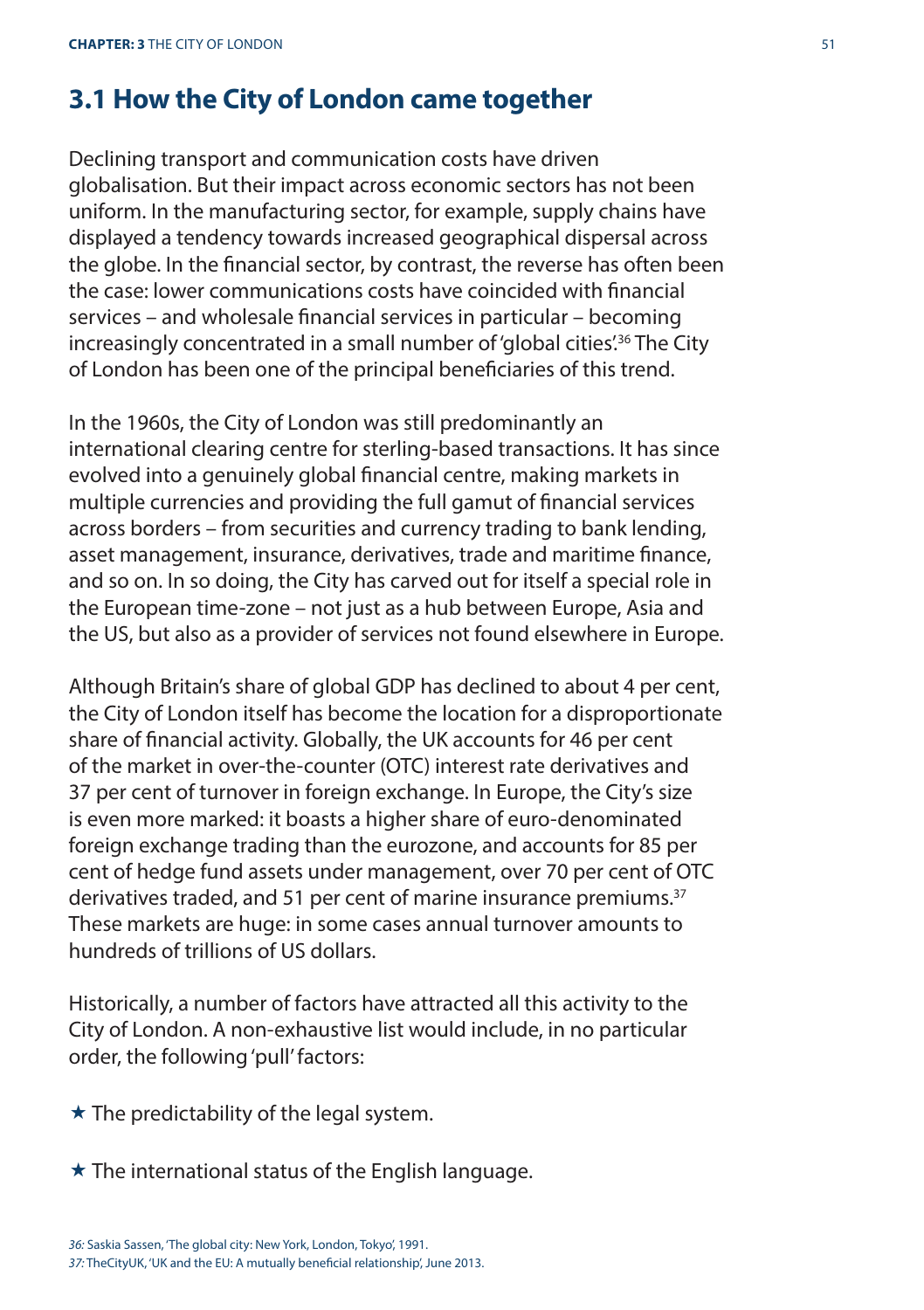$\star$  A generally accommodating regulatory environment.

 $\star$  A critical mass of expertise, both in finance and in ancillary services such as accountancy and law.

- $\star$  A tradition of openness to foreign firms and migrants.
- $\star$  The perceived integrity of London's markets and participants.
- $\star$  A market infrastructure able to support high levels of financial activity.

These 'pull' factors can combine to form a virtuous circle. For example, an international bank's principal reason for moving to London might be the legal system and the market infrastructure already in existence. But by setting up in the City, it brings more skilled workers, which provides more talent for the pool of labour. This renders the City more attractive to other banks.

The City also benefitted from the decision by governments to dismantle controls on the flows of cross-border capital in Europe, in which the development of the single market for financial services played a role. After the breakdown of the Bretton Woods system in the 1970s, the United States, Germany, Canada and the UK unilaterally removed controls on foreign capital. But capital controls were only removed at the EU level in 1988, after the introduction of the single market programme.

As part of that programme, the EU's introduction of the single banking licence allowed a bank based in one member-state to set up a branch in another, yet continue to be regulated by authorities at home. Member-states agreed to common prudential and regulatory minimum standards, to prevent a race to the bottom. Nevertheless, the impact was largely deregulatory: countries with higher levels of regulation feared that they would lose financial activity to less regulated financial centres, and so they reduced restrictions on the trading of shares and securities, foreign direct investment in the financial sector, and bank mergers and acquisitions. By 1998, all EU member-states had opened their financial sectors to the degree that the US, Germany, the UK and Japan had in the 1970s and 1980s.<sup>38</sup>

In 1999, the introduction of the euro provided a further spur to financial integration. The City of London became the largest financial

<sup>38:</sup> According to an index collated by Menzie Chinn and Hiro Ito, based upon IMF measures of financial openness. See their 'What matters for financial development? Capital controls, institutions, and interactions', Journal of Development Economics, 2006.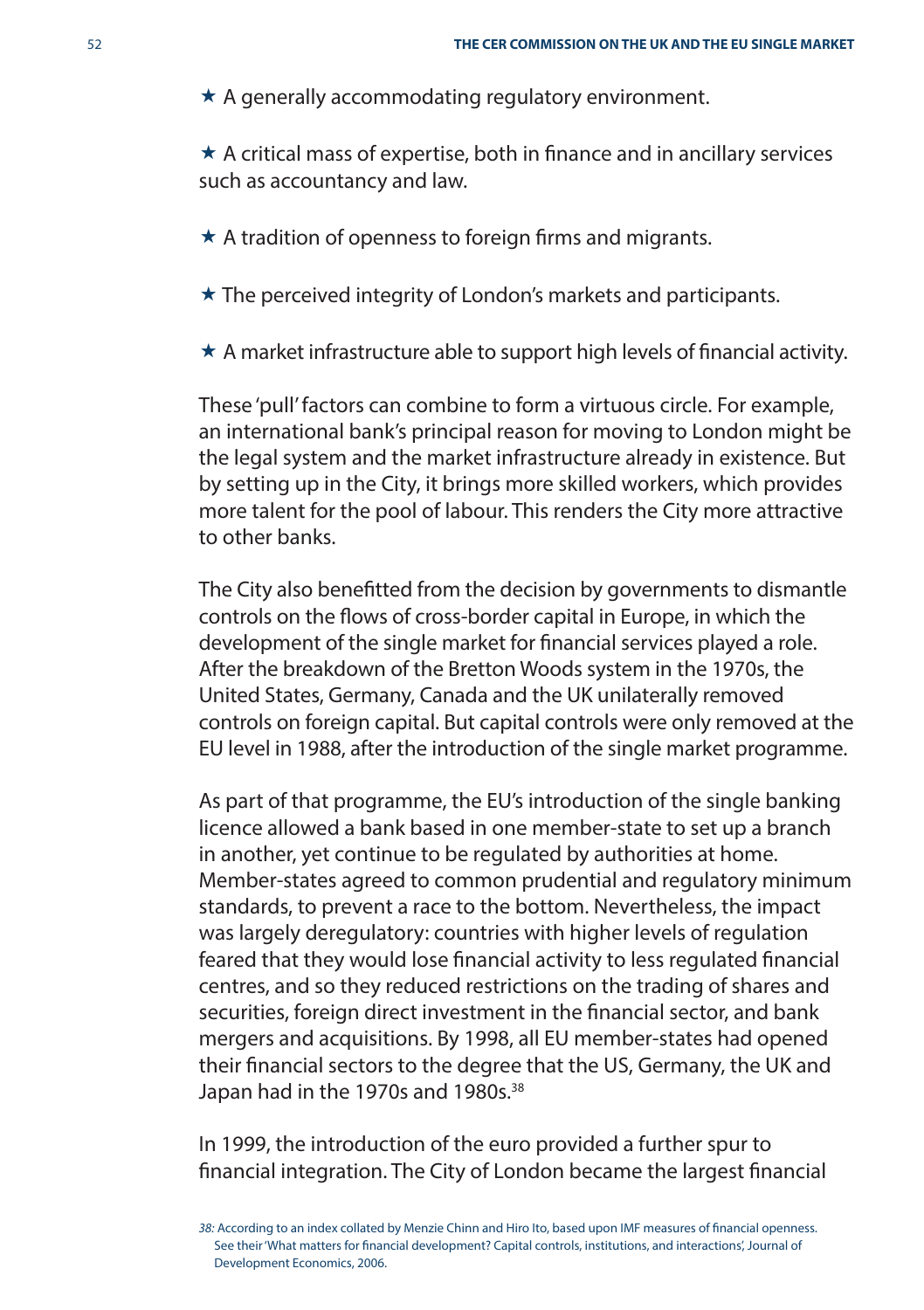centre for euro-denominated trading, despite the UK choosing not to join the single currency. The British government won access to the eurozone's payments system, TARGET, for banks based in the UK, and in so doing established the principle that institutions based in the single market, but not in the eurozone, should have equal rights to conduct transactions in the common currency.

The principal effect of EU membership for the City has been to provide new European markets for banks and other financial firms based in the UK. But most of the increase in cross-border finance has been conducted in wholesale markets – between financial institutions themselves, rather than between banks and consumers. London is the EU's largest wholesale financial centre and the rest of the EU has an interest in its financial stability. Furthermore, the euro crisis has prompted the single currency's members to set up a banking union, to shore up a shaky eurozone financial system. As Britain is not a member of the euro, the tension over financial regulation between the single market and the eurozone has important implications for the UK's decision about EU membership.

## **3.2 The City's role in the European financial system**

The rationale for the fourth freedom of the single market – the free movement of capital – is twofold. First, by allowing financial institutions to move into new markets, it is intended to raise the level of competition, and so drive down prices for consumers. Second, international capital flows allow savings to go to where they may be most profitably invested, giving savings-constrained but potentially fast-growing countries more capital to invest.<sup>39</sup> How much integration has occurred in retail and inter-bank markets, and with what economic consequences?

### Retail markets

The single market programme has not transformed Britain's retail banking market, which has become more concentrated in recent years, not less. Four large banks became dominant mortgage and business lenders in the decade before the financial crisis: HSBC, Barclays, Lloyds group and Royal Bank of Scotland group. A series of mergers and acquisitions led to a less diverse banking sector, and the market share of the largest banks rose between 1997 and 2007. Since the crisis, the Spanish bank Santander has increased its share of the British retail

<sup>39:</sup> See, for example, Dirk Schoenmaker and Wolf Wagner, 'The impact of cross-border banking on financial stability', Tinbergen Institute Discussion Paper, 2011; Claudia Buch et al, 'Cross-border diversifi cation in bank asset portfolios', International Finance, 2009; and Barba Navaretti et al, 'Multinational banking in Europe: Financial stability and regulatory implications', Economic Policy, 2010.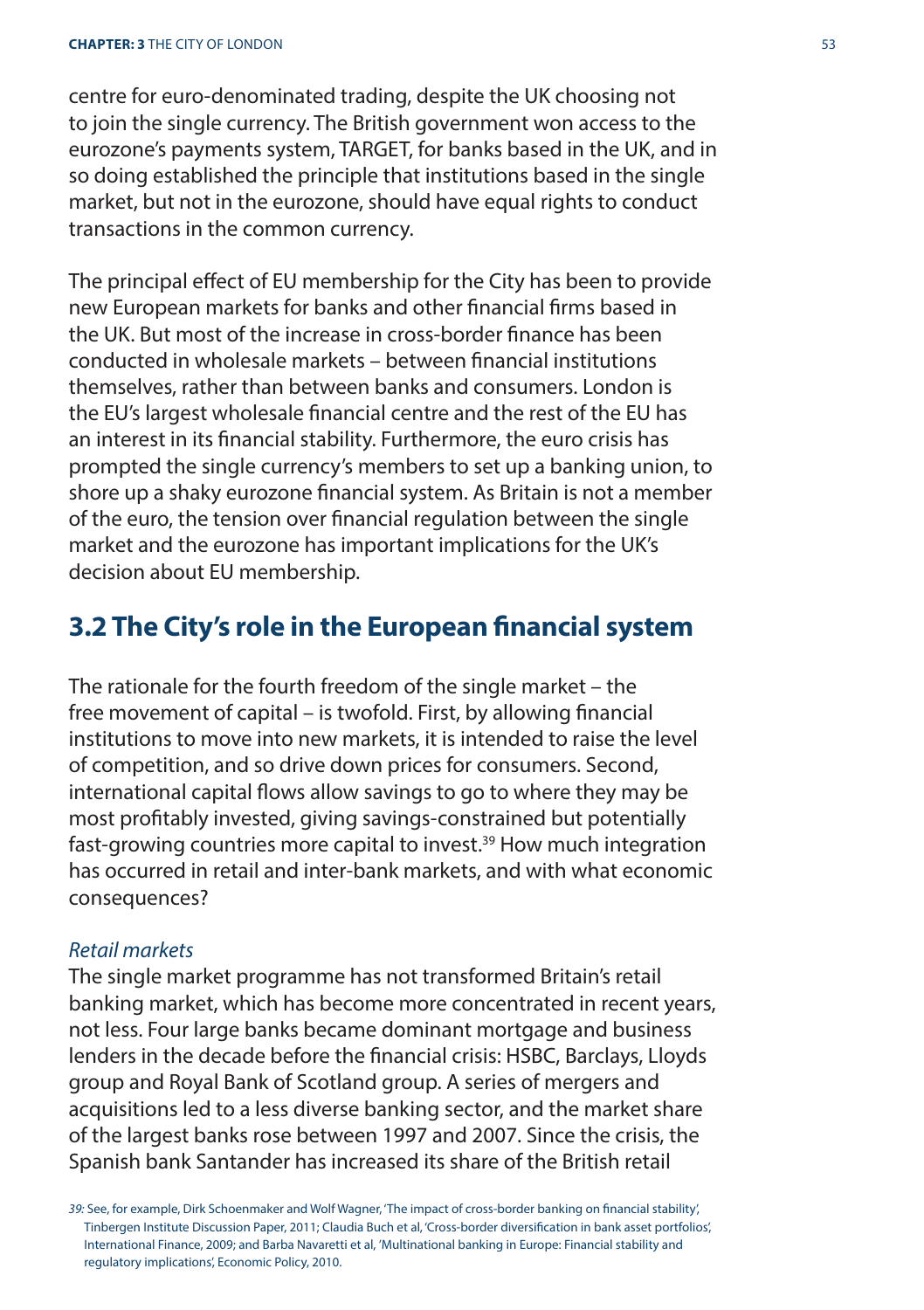market by taking over three smaller banks, and Lloyds was broken into two by the government, after its bail-out in 2009. But retail finance now exhibits similar levels of concentration to those seen immediately before the crisis (see Chart 3.1).



#### Wholesale markets

For Britain, the biggest impact of the single market has been on the City of London as an international financial centre. The development of the single market, as well as the reduction in barriers to capital flows across the developed world, led to larger cross-border flows of savings looking for investments, and the growth of European bond and equity markets. The British government and its officials were leading advocates for the single market programme, and its architects: the advantages of a liberalised European financial system for the City of London were obvious. UK-based banks now preside over a quarter of all EU banking assets.40

As well as being the largest global financial centre in the EU, the City of London is also at the centre of the eurozone's financial system. Over the last economic cycle, the City integrated faster with the eurozone than with markets elsewhere. Chart 3.2 shows British banks' lending to the eurozone, the rest of the EU and European Economic Area, the US, Japan and developing countries, as a proportion of their respective

40: International Monetary Fund, 'Technical note on financial integration and fragmentation in the European Union'. March 2013.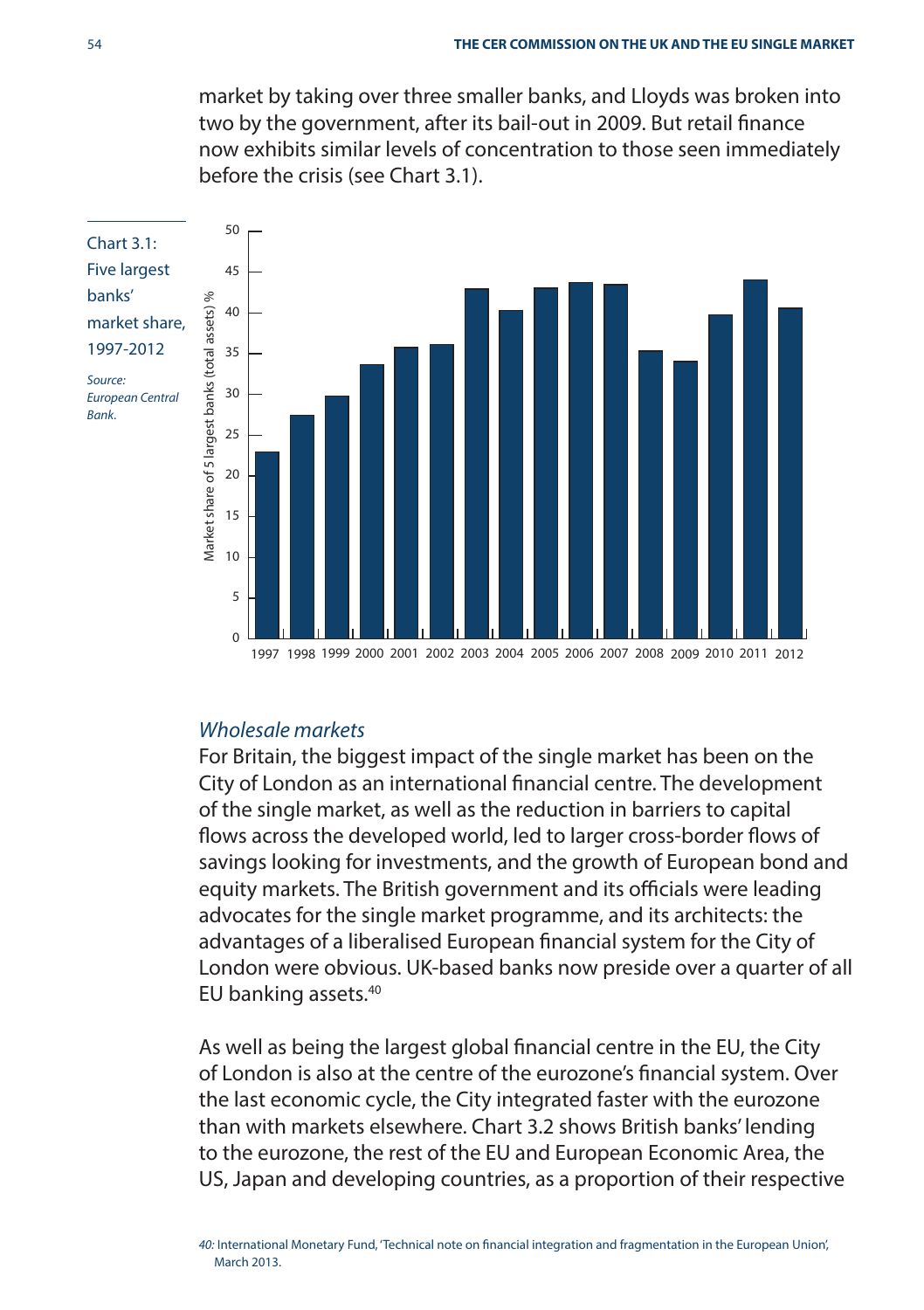GDPs.41 UK-based banks built up heavy exposures to both the eurozone and other EU member-states, with the scale of flows growing much faster than GDP between 1999 and 2008. The financial integration between the UK and the eurozone was five times greater than with the US, adjusted for economic size, in the depths of the euro crisis in 2012.



Chart 3.2: UK banks' international assets as a proportion of GDP

Source: CER analysis of Bank of International Settlements and World Bank Data.

Since the eurozone got into difficulty, however, UK bank lending, particularly to countries in the eurozone's so-called periphery, has fallen sharply (see Chart 3.3).<sup>42</sup> A significant part of the financial integration between the introduction of the euro and the crisis seems to have been cyclical, rather than structural. Before the crisis, EU banks underpriced macroeconomic risks in the eurozone's periphery, by failing to consider what might happen if their current-account deficits proved unsustainable, and paid the penalty. (Current-account deficits mean that countries are borrowing from abroad – they are investing more than they are saving – and when lending dries up, current accounts are forced back towards balance.)

41: By controlling for GDP, this provides a more accurate assessment of financial integration than gross figures. 42: The 'peripheral' eurozone countries in this paper are Greece, Italy, Ireland, Portugal, Spain, as well as Slovenia, Cyprus and Estonia after they joined the euro in 2007, 2008 and 2011 respectively.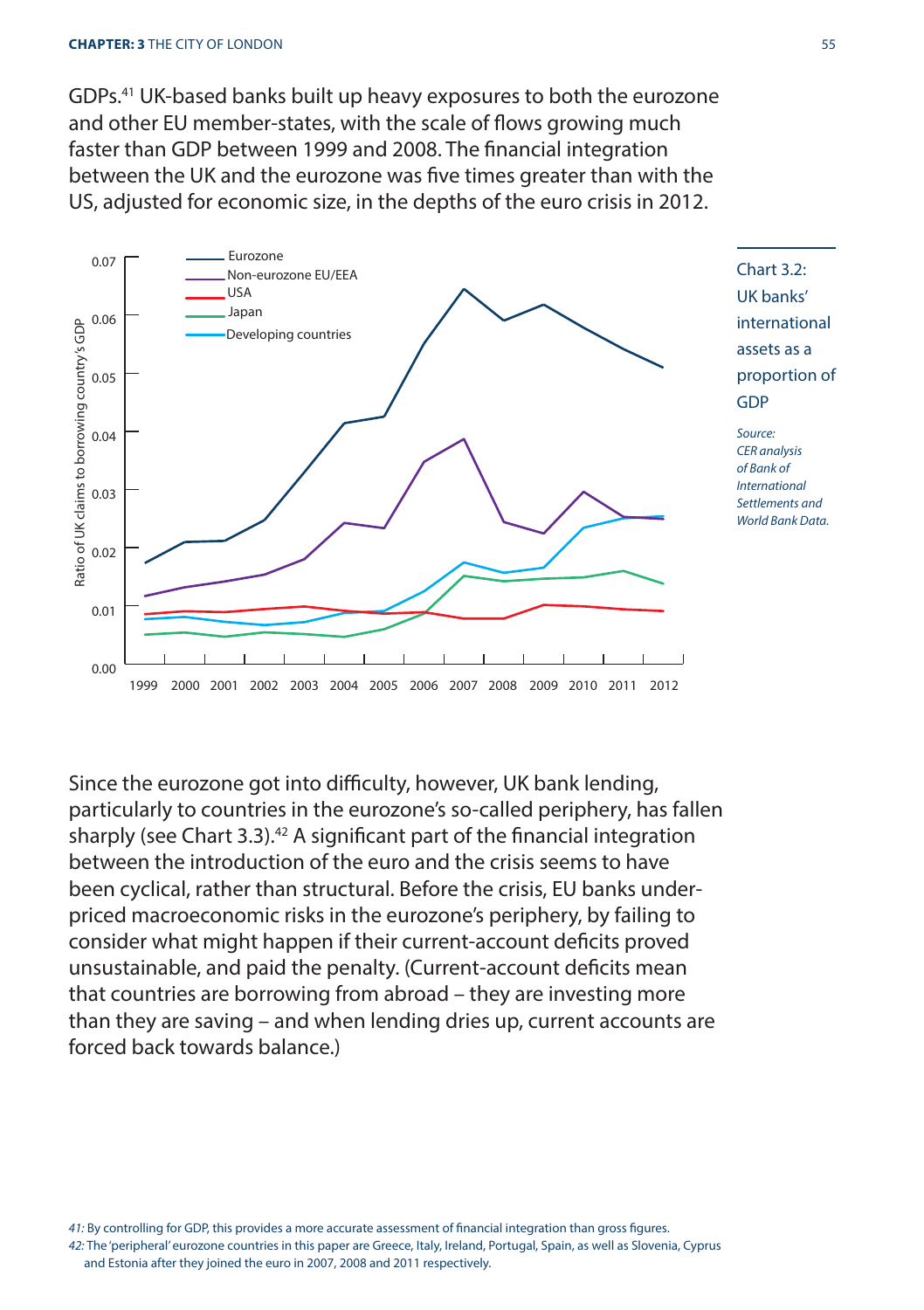

Despite the decline in cross-border lending since the start of the euro crisis, the City remains at the heart of the eurozone's financial system. And it is still highly integrated with the US (see Chart 3.4): in the coming decades the City's largest markets will continue to be the US and the rest of the EU. The implication: the US and the rest of the EU have an interest in ensuring the City's financial stability, and vice versa. International regulation is being strengthened, and the UK, EU and the US are becoming less tolerant of financial centres outside their jurisdiction that may impose risks on the financial system as a whole.

As the City of London is at the core of Europe's financial system, but sits outside the eurozone, some compromise between the UK's single market interests and eurozone financial stability must be found. The free movement of capital within the EU's financial system requires memberstates to share sovereignty over financial regulation. But negotiations between the UK and the eurozone will continue to be fraught – perhaps even more so, once the ECB takes over the supervision of the largest eurozone banks, which constitutes one 'pillar' of the eurozone's banking union. Will the banking union render the UK's position in the EU untenable?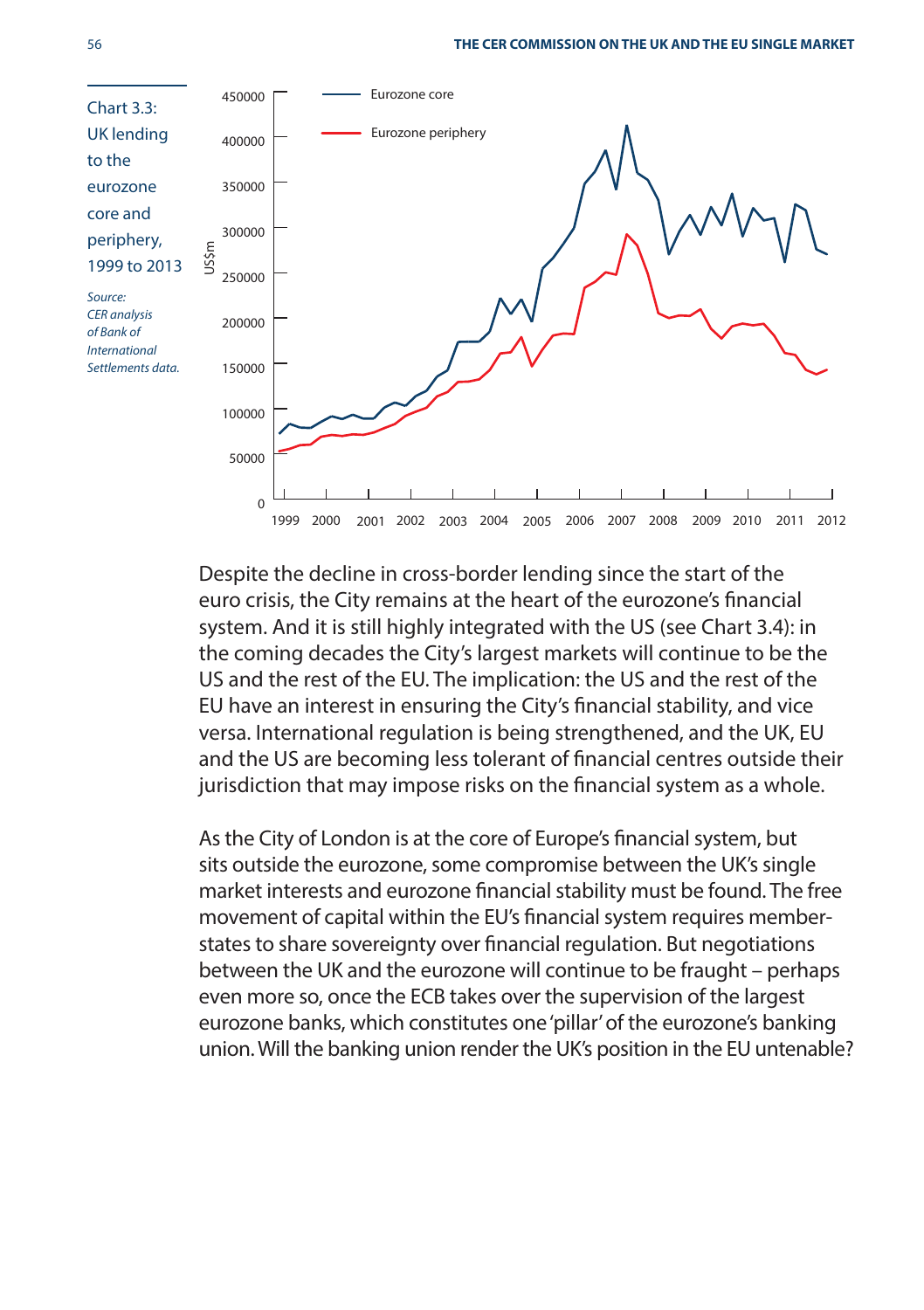

## **3.3 Britain and the banking union**

To tackle cross-border financial instability, nation-states face a choice. There is a trilemma in international financial economics – between financial stability, internationalised finance and national sovereignty.<sup>43</sup> It is possible to have two of these options, but not three. Financial stability and cross-border finance require rules that are agreed internationally. Equally, poorly co-ordinated national rules and the globalisation of financial markets can result in financial instability. After the crisis, the member-states of the EU, and those of the G20, recognised that international rules were too lax before the crisis, and that national regulatory competition to give financial centres a competitive advantage increased threats to the stability of the global financial system.

Britain faces the same trilemma as other countries, but more acutely, since it is home to one of the world's largest financial centres, and is outside the eurozone, but in the EU. It could seek to leave the EU, and then engage in regulatory competition to encourage more financial firms to set up in the City – but at the risk of reducing financial stability. And other countries would inevitably argue that the City threatened the world's financial system, and seek to reduce the threat by preventing British-based banks from having access to their markets.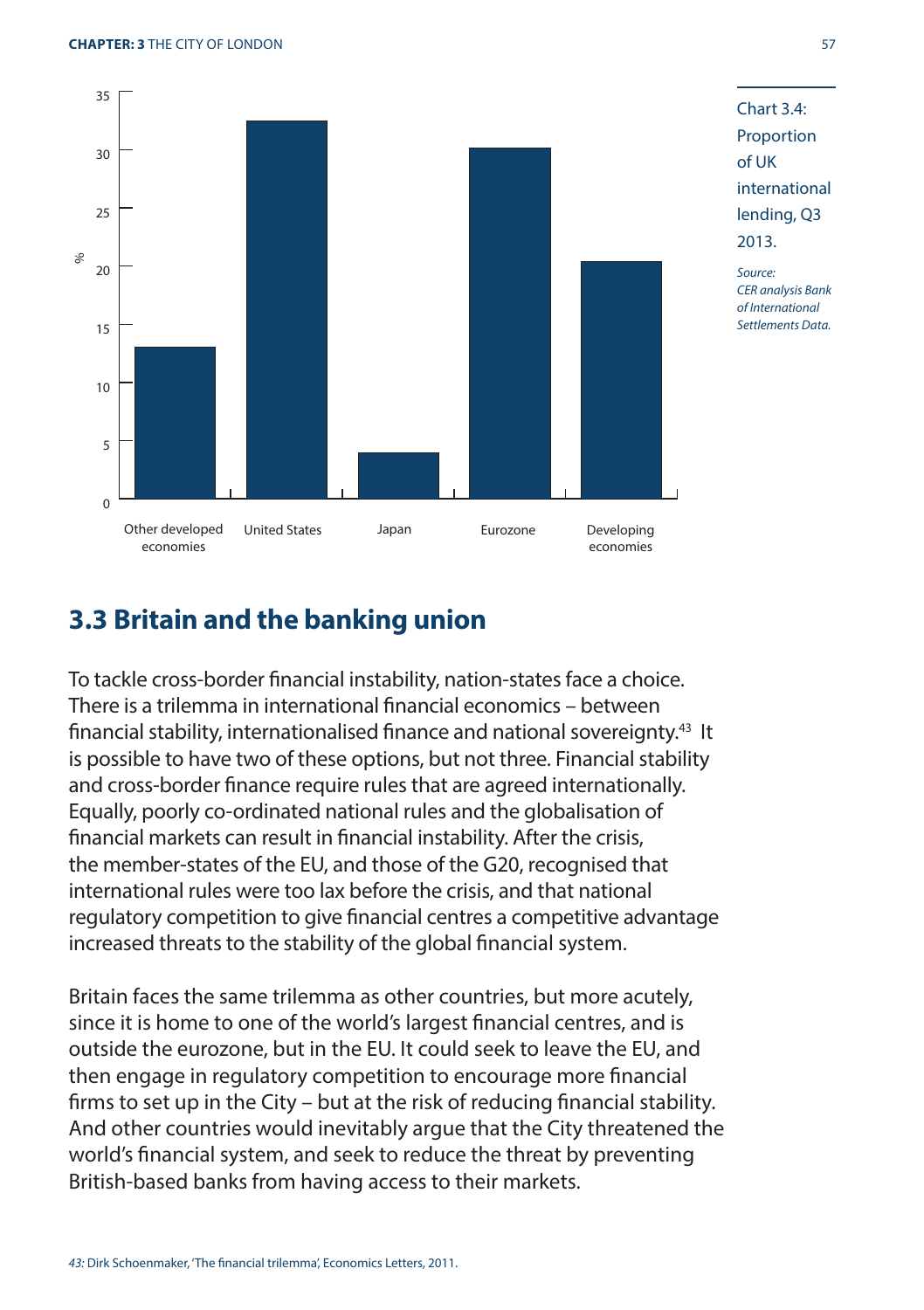As the City is distrusted by many eurozone politicians, and 'Anglo-Saxon' finance is considered by some to be one of the causes of the eurozone's problems, the eurozone is even more unwilling to allow British authorities wide latitude to regulate and supervise the eurozone's largest financial centre. Furthermore, eurozone member-states have agreed to pool sovereignty over banking supervision – and, to a lesser extent, the closure or rescue of failed banks. The UK's position on the banking union is that it is necessary to put the eurozone on a more

**"**In recent years, British regulators have shown little desire to give the City a competitive advantage.**"**

stable footing. But it also wants to maintain regulatory sovereignty, and protect its interests in the single market, despite the City's role as a eurozone financial centre<sup>44</sup>

Thus, if the City is to remain open to international capital flows with its banks having access to international interbank markets, its investors buying financial assets in other countries, and its hedge funds providing investment services for international clients – then it must be willing to cede sovereignty over financial regulation.

As it happens, British regulators have shown little desire in recent years to design regulation to give the City a competitive advantage. Before the crisis, the Financial Services Authority was legally required to consider the City's competitiveness when drafting rules. This is no longer the case: Britain has, in many ways, been leading the charge towards stricter prudential regulation. The authorities have forced banks to raise capital and to hold more liquidity; banks are now required to draw up recovery and resolution plans (so-called 'living wills'); and the government has agreed to implement most of the recommendations of the Vickers Commission, which will force banks to ring-fence their retail operations from their trading and investment arms<sup>45</sup>

By contrast, many EU countries have been slower to force their banks to raise capital. The EU directive that aligns the way in which banks across the EU should be resolved was agreed at the end of 2013, well after British rules had been changed. (The British considered it a success for their resolution system, which already included many of the same provisions that the EU directive requires.46) And the EU is only now implementing the 2012 Liikanen report's suggestions for ring-fencing operations – although the timeline for implementation is very similar to Britain's.

44: Philip Whyte, 'What a banking union means for Europe', CER essay, December 2012. 45: Independent Commission on Banking, 'Final report', September 2011. 46: Deloitte, 'European requirements on recovery and resolution', June 2012.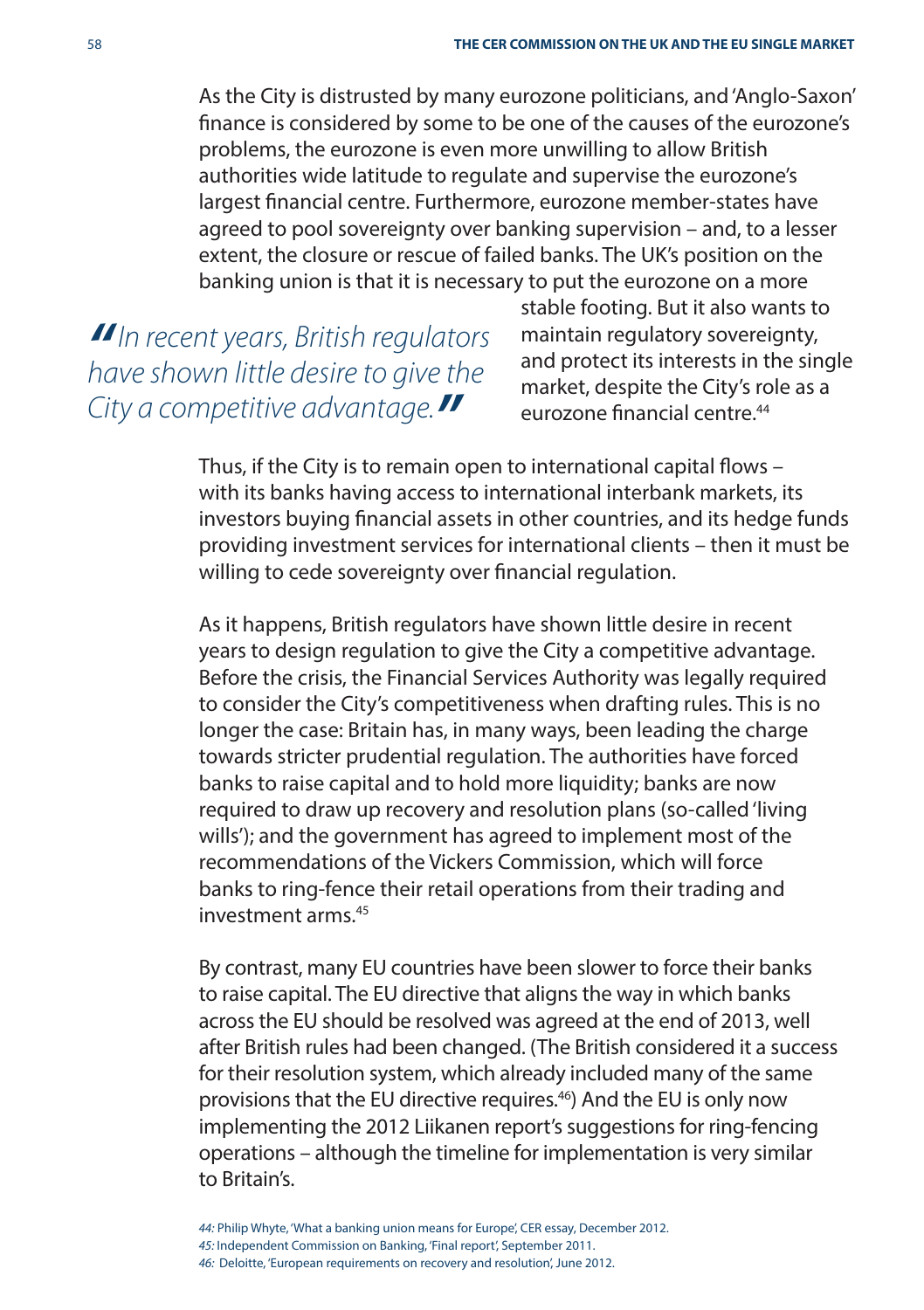This is not to say that all recent EU proposals have been welcomed by the City – or the UK government. The draft Alternative Investment Fund Managers Directive (AIFMD), when it was originally proposed by the Commission in 2010, imposed limits on the ability of non-European funds to provide services in the EU. These funds had little to do with the financial crisis, many Britons argued, and the UK government successfully pushed for some (but not all) of the restrictions in the directive to be eased. In addition, the ECB has tried to force clearing houses that settle large volumes of euro-denominated trades to relocate to the eurozone. The British government has taken the ECB to the European Court of Justice (ECJ) over its location policy, arguing that the move violates the free movement provisions governing the single market in the EU treaties. It has also gone to the ECJ over eleven eurozone member-states' plans for a financial transactions tax – a small tax on financial trading – that would raise a disproportionate amount of money from business carried out in London; and also the EU's limits on bank staff 's bonuses, which the British government voted against in the European Council.

In March 2014, the EU reached agreement on banking union. The UK, while it opted out, had hoped for a more centralised structure for the eurozone than was ultimately agreed. While the ECB has taken over the supervision of the 130 largest banks in the eurozone (although it has ultimate supervisory responsibility for all banks), the provision for closing a failed bank is complex, requiring assent from the ECB, the Commission and the member-states. The common fund to finance the closure of banks is small and will take eight years to reach full capacity.

This leaves the UK in a potentially uncomfortable position: the eurozone financial system may not be much more stable than it is now, which poses further risks to the European economy, the UK included. But supervisory authority will be concentrated in the hands of the ECB, which will thereby wield considerable influence on supervisory and regulatory policy throughout the EU. And the British government fears that financial regulation will be made to satisfy the interests of the eurozone, rather than the EU as a whole.

As a result, many in the City fear a new regulatory assertiveness on the part of the eurozone. There are certainly areas in which it is easy to envisage conflict. The resolution of a eurozone headquartered bank with large operations in the City of London is one. The eurozone and the UK government may have opposing interests when it comes to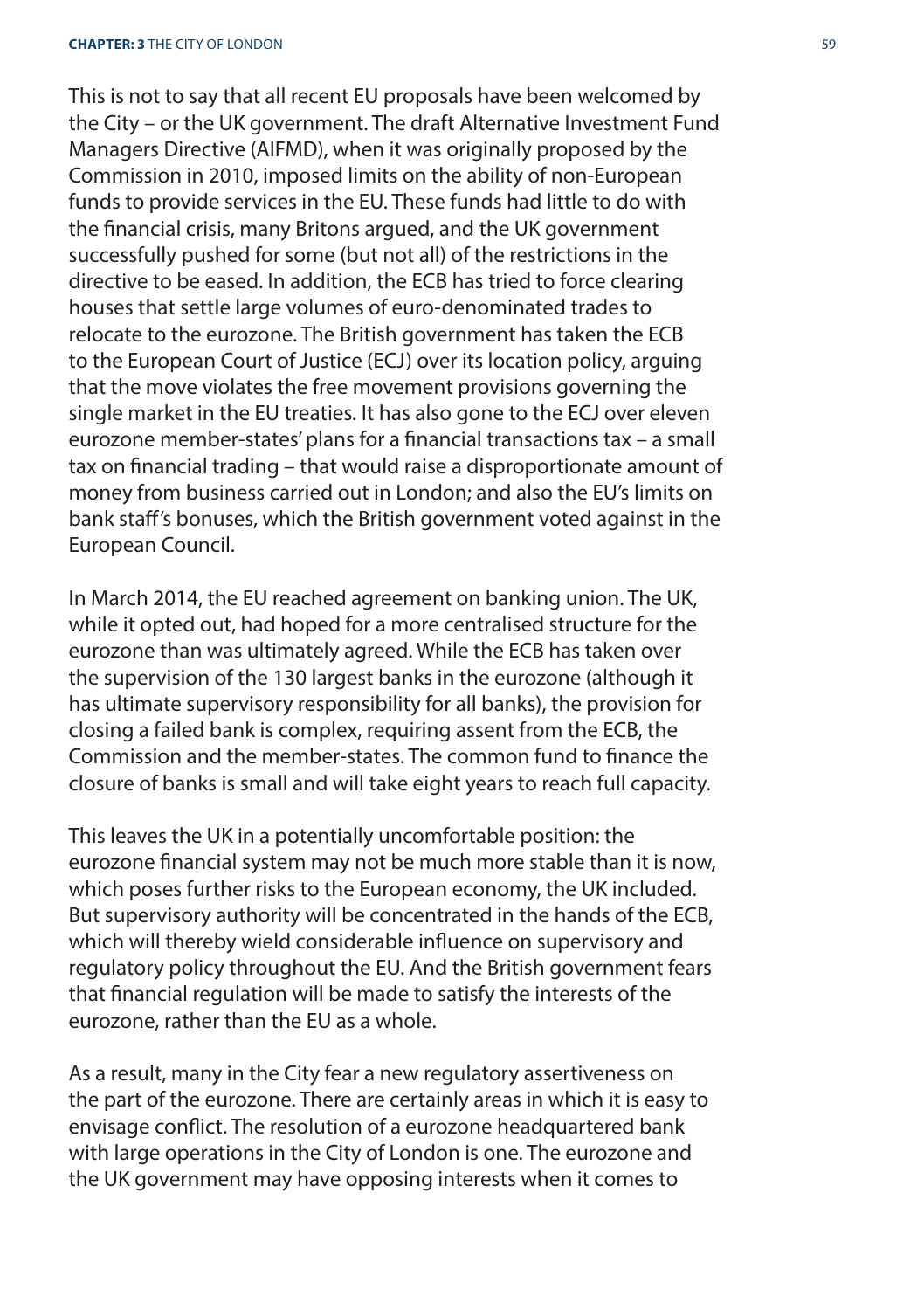resolution: eurozone authorities will seek control of the bank's assets, even if a part of its balance sheet is under the Bank of England's jurisdiction. There are unresolved questions about how banks that get into trouble in London will access ECB liquidity. The eurozone memberstates may seek to impose caps on the exposure of a eurozone bank to its sovereign, in an attempt to break the link between governments and banks. They might demand that UK banks do the same.

However, these moves would hardly amount to an unbearable threat to the City's competitiveness – and hence a reason for Britain to leave the EU. The regulatory focus on both sides of the Channel has been on bank safety; and the difference in regulatory philosophy between the UK and the eurozone is not as wide as is often implied. There have been few attempts to roll back the freedoms of the single market, the ECB's location policy aside. The financial transactions tax may never come into being, since the participants are divided on how comprehensive it should be, and the Council's legal service has concluded that the tax infringes EU treaties. (On April 30<sup>th</sup> 2014, the ECJ ruled that the British government's case against the tax was premature, as the memberstates involved had not yet decided on how the tax would work. Yet the judges said that this did not stop another challenge once the details had been finalised.)

The British government has won a 'double majority' voting system in the European Banking Authority, which sets the rules for the EU, so that any measure requires a majority of both eurozone members and those outside. If more EU member-states join the euro, this rule will have to be revisited, as it would end up granting the UK disproportionate power over financial regulation. Should the euro 'outs' eventually consist of just Denmark and the UK, which have opt-outs, the UK would have a veto on all financial rules. But most of the 10 non-eurozone member-states will not join the single currency for many years, and in the medium term, the double majority system will prevent eurozone interests from assuming precedence over those of the single market. Finally, while the UK is a member of the EU, it has recourse to the European Court of Justice, which may determine whether eurozone-inspired regulations violate the single market's principles.

The days when the UK set the agenda on EU financial regulation are over. Eurozone policy-makers will focus on the single currency's financial stability, and extending the single market will be less of a priority. This may make life uncomfortable for Britain in some ways,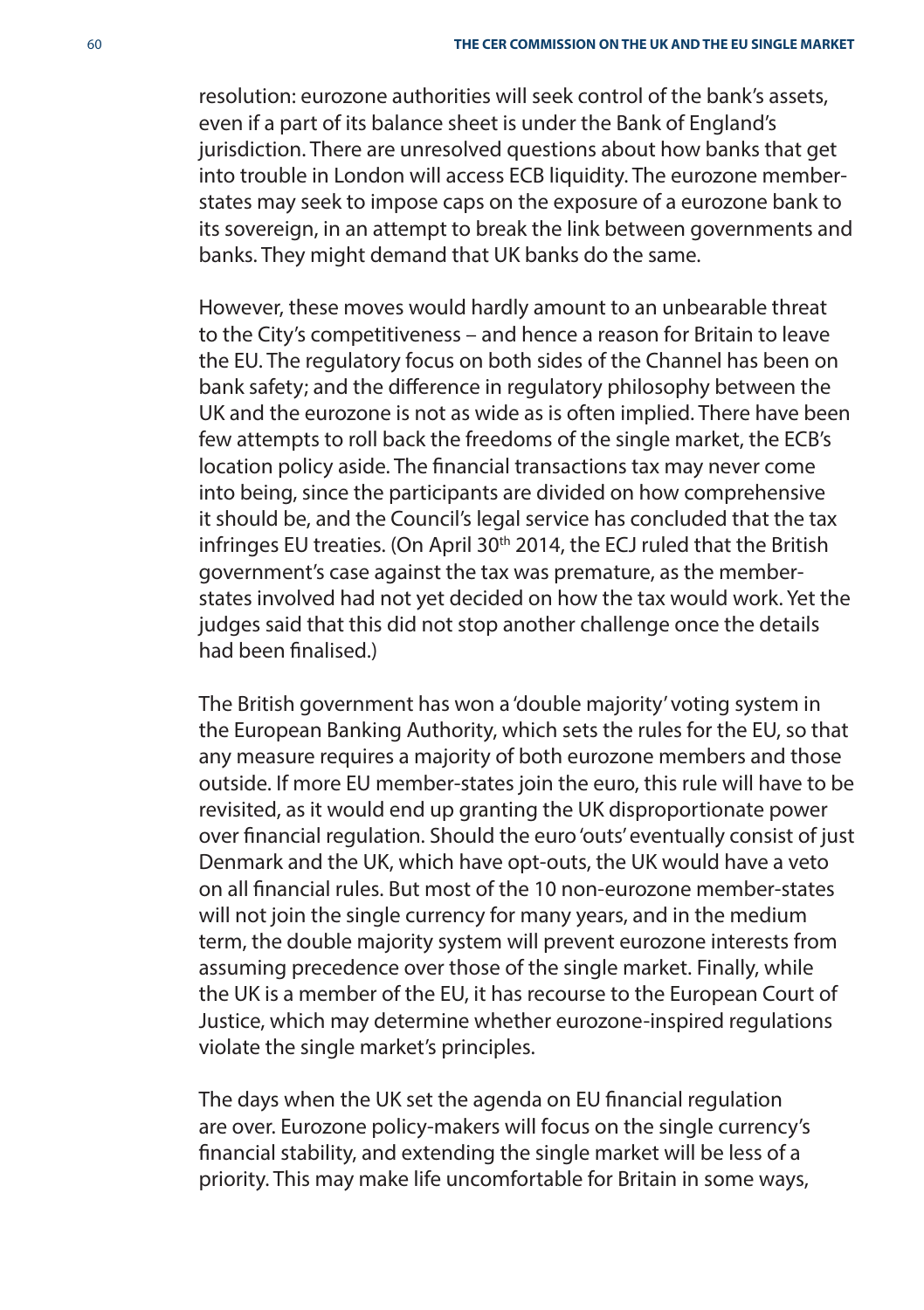but it is difficult to arque that eurozone financial integration poses an unbearable threat to the City. Insofar as it makes the European financial system safer, it is to be welcomed.

### **3.4 The City and Brexit**

But what might be the consequences for the City if the UK chose to leave the EU? British eurosceptics argue that even outside the EU, the City's deep and liquid capital markets, legal regime, time zone, language and historic trading ties would give it a formidable competitive advantage. Pro-Europeans argue that it would be a disaster for the City's competitiveness.

Both positions take it as axiomatic that the fate of the City of London should be an important factor in any decision about EU membership. The UK has a strong comparative advantage in financial and related business services, and it has a large trade surplus in this sector. It is in ordinary times an important source of tax revenue for the British treasury, although the cost of recapitalising the banks in the aftermath of the financial crisis has revealed the size of taxpayers' exposure to banks that are too big to fail. It is perhaps unrealistic to expect Britain not to seek regulatory advantage for a major exporting industry based within its borders. But it is likely that, upon leaving the EU, the City of London would be less open to the rest of the world, not more, unless it signed up to EU rules.

Advocates of a British exit believe that an EU exit would not be a disaster for the City. This is probably true at least in the short term. Much of the City's business is global, rather than merely regional. It is the world's largest centre for foreign exchange trading. And, like New York and Tokyo, it is a hub for trade in securities for firms all over the world.

Upon exit, there might be some competitiveness gains for the City if the UK rescinded some rules that it considers damaging. The recent rule limiting bankers' bonuses to double their annual salary would be one. Britain might choose lower capital requirements for insurers than the EU has imposed under the Solvency II directive.

However, marginally lower regulatory costs would have to be set against reduced access for City-based firms to EU markets. In any exit negotiation with the EU, the UK would have to make a bargain, because the EU insists that, in exchange for access to EU markets,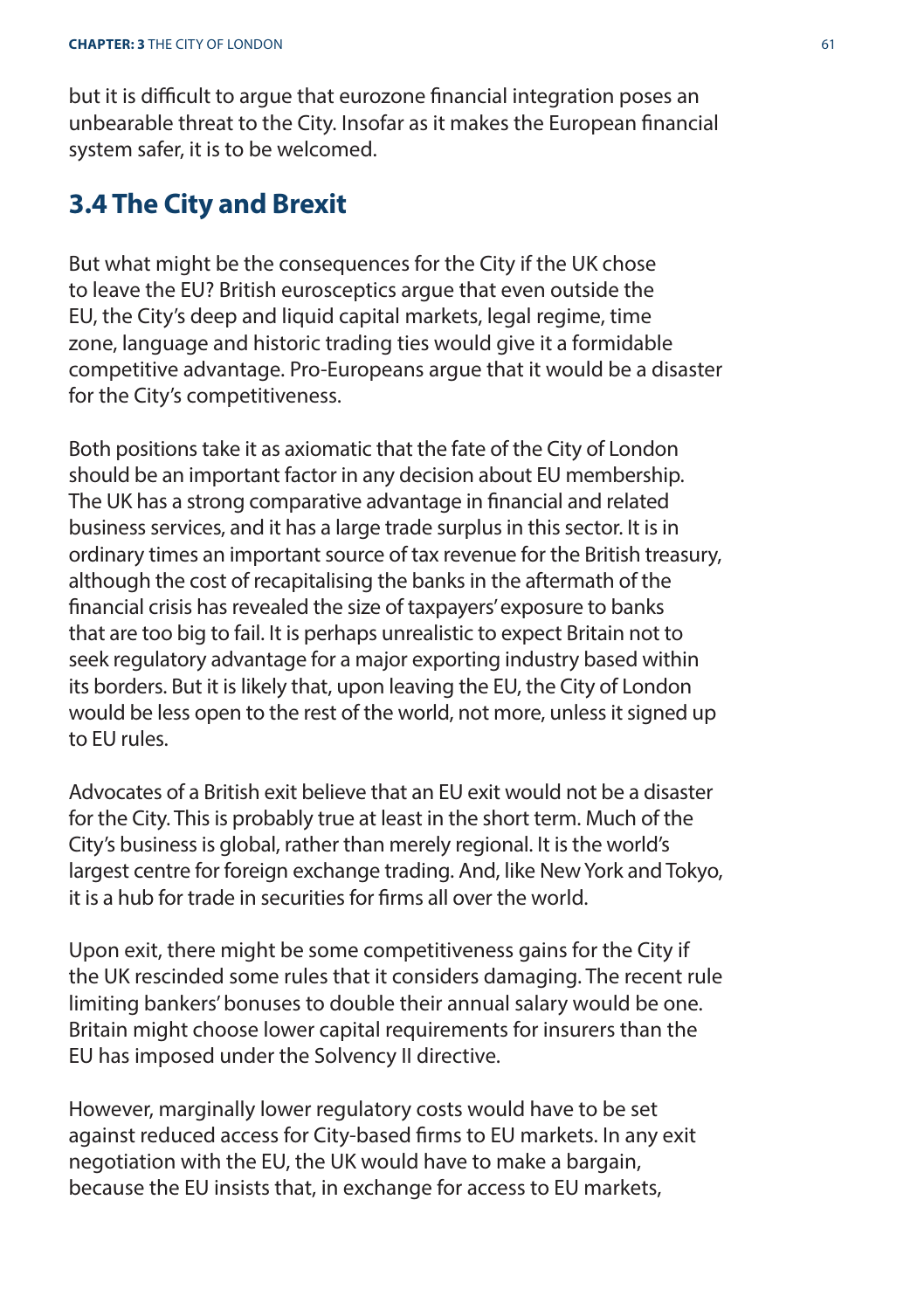so-called third countries – those outside the club – must have regulation and supervision of their financial sectors that is equivalent to that of the EU.

The EU is in the process of tightening rules on third country access. To comply with the new Markets in Financial Instruments Directive (MIFID II), third-country firms that want to sell services to ordinary consumers will have to open a branch within EU borders. This branch must be regulated and supervised by that country's authorities, in co-operation with the supervisors of the host country. Firms will only be allowed to set up branches if the European Securities and Markets Authority (ESMA) recognises the regulations of the country of origin as equivalent to the EU's. ESMA must also accept that the country of origin's supervisors have the ability to supervise the firm abroad (which is expensive and administratively difficult). The branch will also have to meet EU capital requirements, and if the bank's home country changes its regulations or fails to supervise the branch effectively, the bank will no longer be free to operate in the EU.<sup>47</sup>

After strong pressure from the British government, the Commission's first proposal for testing the equivalence of regulation has been watered down. In its original form, the directive insisted upon 'line-byline' equivalence tests for third country rules. In its final, agreed form, ESMA will test whether the regulatory outcomes of third countries are likely to be equivalent.

If Britain leaves the Union, banks from other EU countries will face a difficult choice. Currently, many use a branch in the City of London as a base. The UK is by far the largest centre for foreign branches in the EU (see Chart 3.5): as a centre of wholesale markets, many banks from elsewhere in the EU make London their centre of European operations. Many choose to establish branches, rather than fully capitalised subsidiaries supervised and regulated by the UK authorities, because it reduces funding costs. (Each subsidiary must comply with the capital and liquidity rules of the country it operates in, which makes intra-bank transfers of funds difficult. Branches need only comply with their home country rules, and are supervised jointly by their home authorities and those of their host.)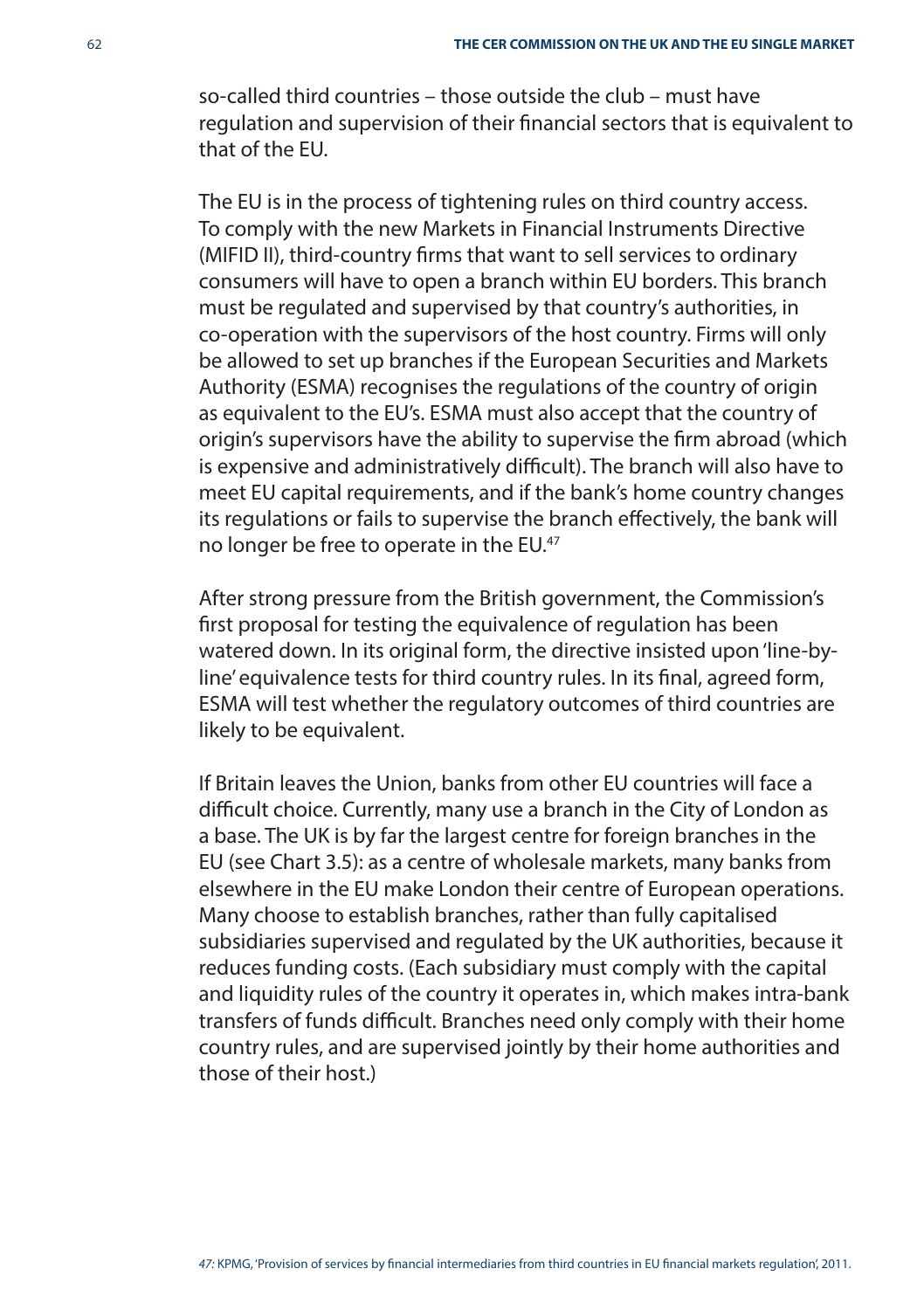



approach to branch supervision', February 2014.

If Britain leaves, the EU will treat it as a third country' For British banks to continue to be able to sell investment services or retail products to clients in the EU, British rules and supervisory requirements would have to be deemed equivalent. And as a non-member, the UK would not have the power to stop the EU tightening the rules on third country access by insisting upon line-by-line equivalence tests. There would be a risk that it could lose access to the single market, or sign up to EU rules without any say in how they were drafted.

The UK could, of course, still allow EU banks to set up branches in London and recognise EU member-states' rules as equivalent to its own. But banks from outside the EU would no longer be free to set up a subsidiary in London, and then branch out to other EU memberstates. (In order to use a banking 'passport' and branch out into other member-states, a non-EU bank must set up a subsidiary somewhere in the EU.) To continue to maintain a range of operations across the EU, they would have to set up another subsidiary, probably in Paris or Frankfurt. And they would have to satisfy three regimes under MIFID II: that of their home country; any further supervisory requirements that the British authorities required as a condition for setting up a subsidiary in London; as well as the supervisory requirements of the EU memberstate in which they established their EU subsidiary.

It is impossible to know with any sort of precision how large the impact a British exit would have on the location decisions of non-EU banks,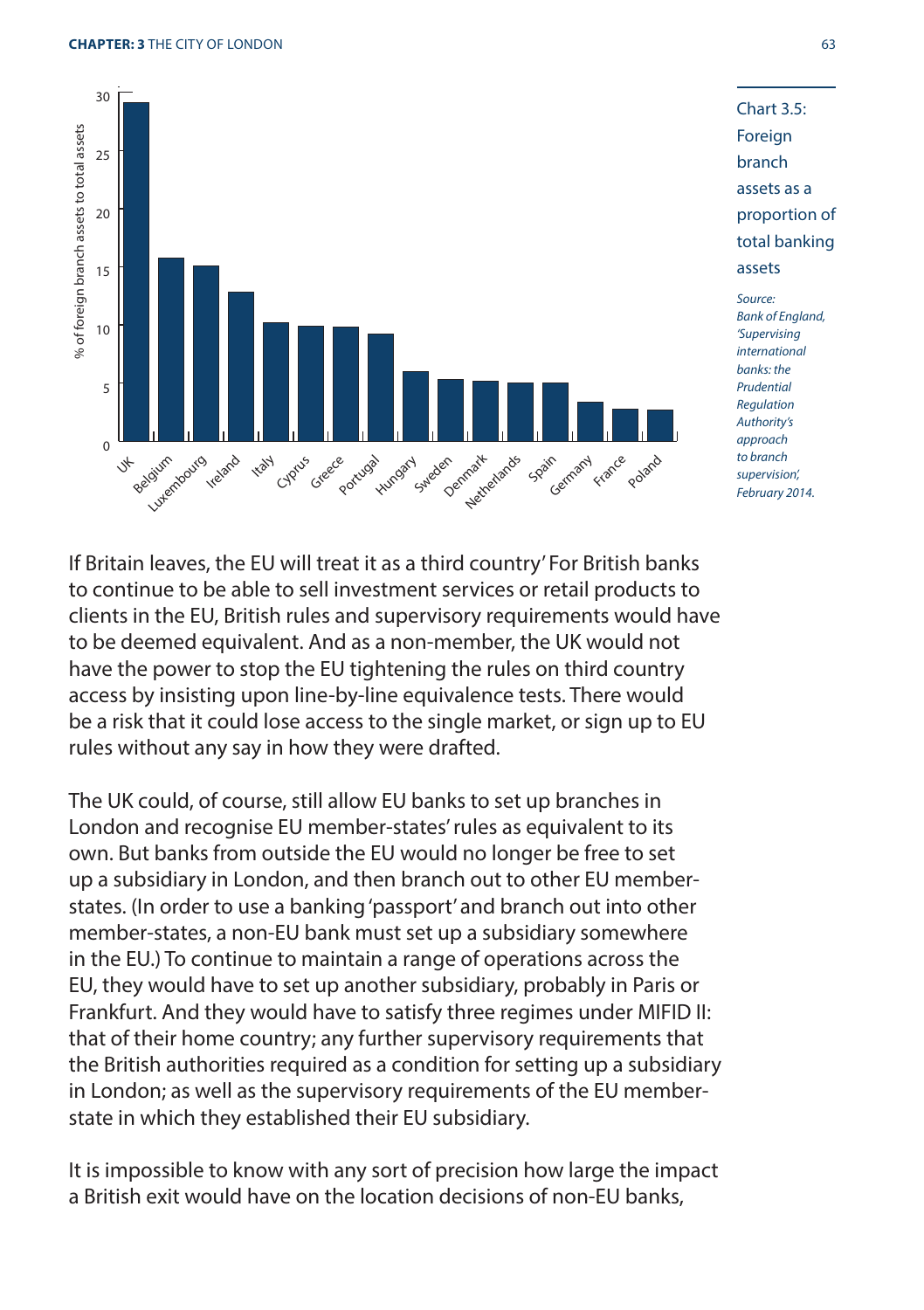as much depends upon future decisions on third country access. As the City of London would continue to be an international centre for wholesale financial markets, some non-British banks might continue to bear the increased supervisory costs of three different supervisory regimes. But this might not be the case. Many banks might instead choose to restructure their operations to reduce the regulatory burden, and this might entail moving some of their business from London to the EU.

There are two areas of financial activity where more precision is possible about the consequences of exit: euro-denominated trading, and hedge and private equity funds serving clients in the EU.

The ECB would be highly likely to force clearing houses that settle euro-denominated trades to relocate to the eurozone, should the British leave. As noted above, the British government is taking the ECB to the ECJ over its location policy, arguing that it violates the rules of the single market. Outside the EU, it would have no such recourse. And the text of the ECB's location policy gives it wide latitude to deal with 'offshore' centres, as the City would be in the event of British exit. It says that 'key technical facilities' and information systems of any clearing house with a large proportion of euro-denominated business must be located in the eurozone. The ECB argues that it must be able to ensure that clearing houses are managing risk effectively, in order to safeguard eurozone payments systems and derivatives markets. The policy says that the ECB may 'grant an exception', but as it has been unwilling to do so for Britain when it is in the EU, it is unlikely to offer one to the City as an offshore centre

Nor would the UK gain much regulatory sovereignty over hedge and private equity funds by leaving the EU. The AIFMD requires hedge and private equity funds to comply with EU capital requirements, pay guidelines, and other rules if they are based outside the EU's borders. Those funds that wanted to continue to market their funds in the EU would have to comply with these rules should Britain leave (under the AIFMD, non-EU regulations must be equivalent for cross-border provision of services to be legal).48

The UK would be likely to find itself in a similar situation to that of Switzerland. Swiss financial institutions only have limited access to the EU, and must set up branches and subsidiaries inside the union – usually in London – in order to be able to sell services to EU customers.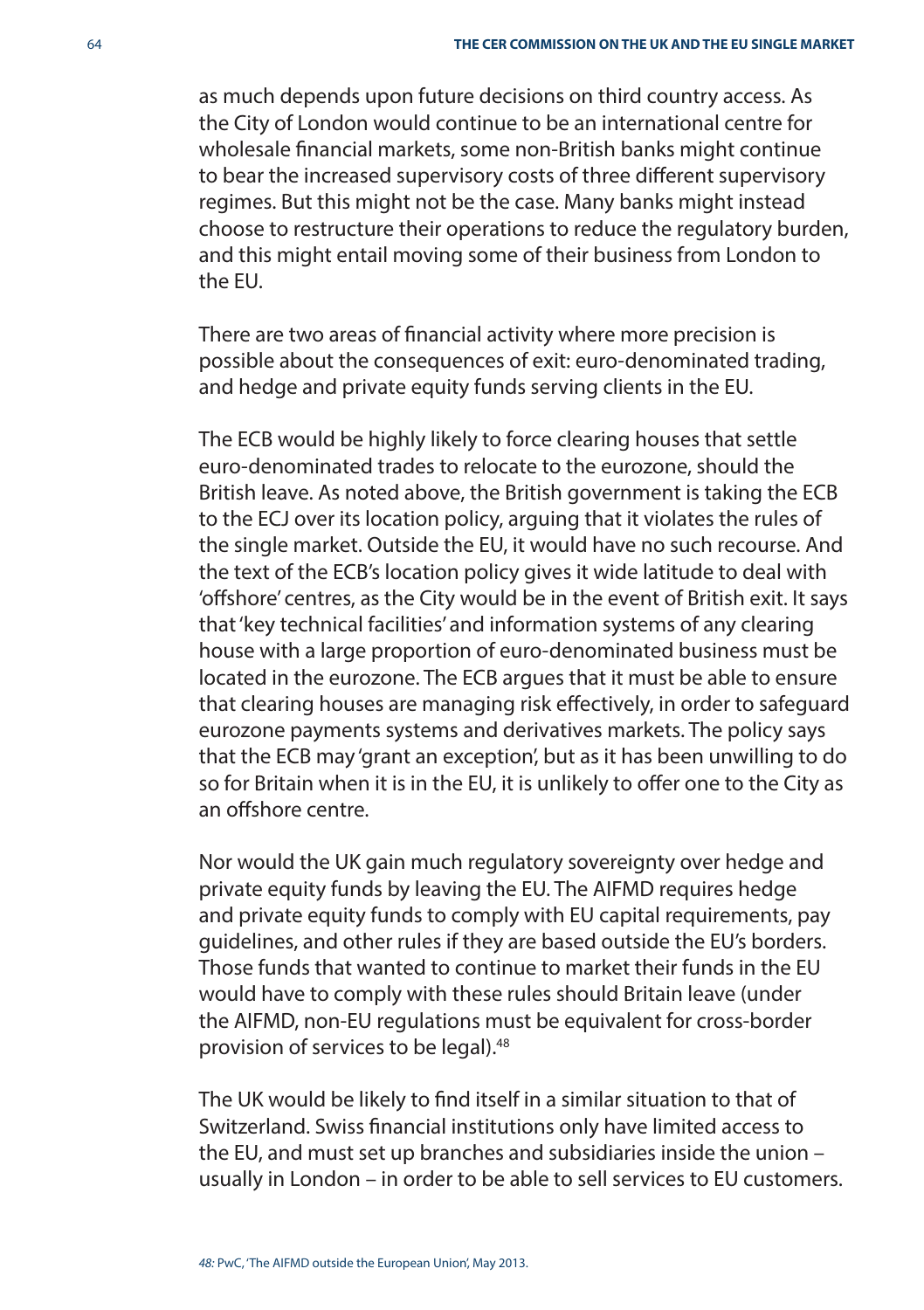#### **CHAPTER: 3** THE CITY OF LONDON 65

To maintain their limited right to sell services across the Swiss border, they must constantly update their regulations to ensure that they are seen as equivalent by the EU. In order to maintain the City's market access, the UK would come under heavy pressure to do the same upon exit.<sup>49</sup>

The regulatory sovereignty that would supposedly flow from leaving would, in short, be largely illusory: in order to maintain access to EU financial markets, the UK would have to align its regulations with the EU. It would have no influence on the design of those rules, so it might even lose regulatory sovereignty upon leaving, since the EU makes third countries sign up to EU rules in exchange for market access. As Britain would not be represented in the Council or the European Parliament, such restrictions would be more likely to happen. And as it would no longer be a member of the EU, the UK would not be able to use the ECJ to defend its single market rights.

Finally, it cannot be taken for granted that the UK would be more outward-facing and laissez-faire upon leaving. The British authorities' regulatory stance towards the financial sector has changed dramatically since the financial crisis: a British exit would probably not lead to a bonfire of red tape. And since hostility to immigration from the EU is one reason for Britain's equivocation about its EU membership, and the City's pre-eminence is partly founded upon its skilled foreign labour, banks may find it more difficult to bring in skilled workers if Britain decides to leave the Union.

In sum, the City of London is at the core of the EU's financial system, and indeed that of the eurozone. Its interests lie in a comprehensive banking union to strengthen the eurozone's financial system, and strong EU institutions – the Commission and the ECJ – to ensure that eurozone integration does not lead to regulatory protectionism. Leaving the EU would deprive Britain of guaranteed access to these institutions.

There are two priorities for the UK government in its negotiations over the City's European status. First, it must ensure that the domestic, European and global financial systems are stable. As finance is internationalised, financial stability requires co-ordination with the EU and the G20. Second, for good or bad reasons, British politicians will inevitably want to maintain the competitiveness of the City of London. Both require it to trade regulatory sovereignty for financial stability and market access.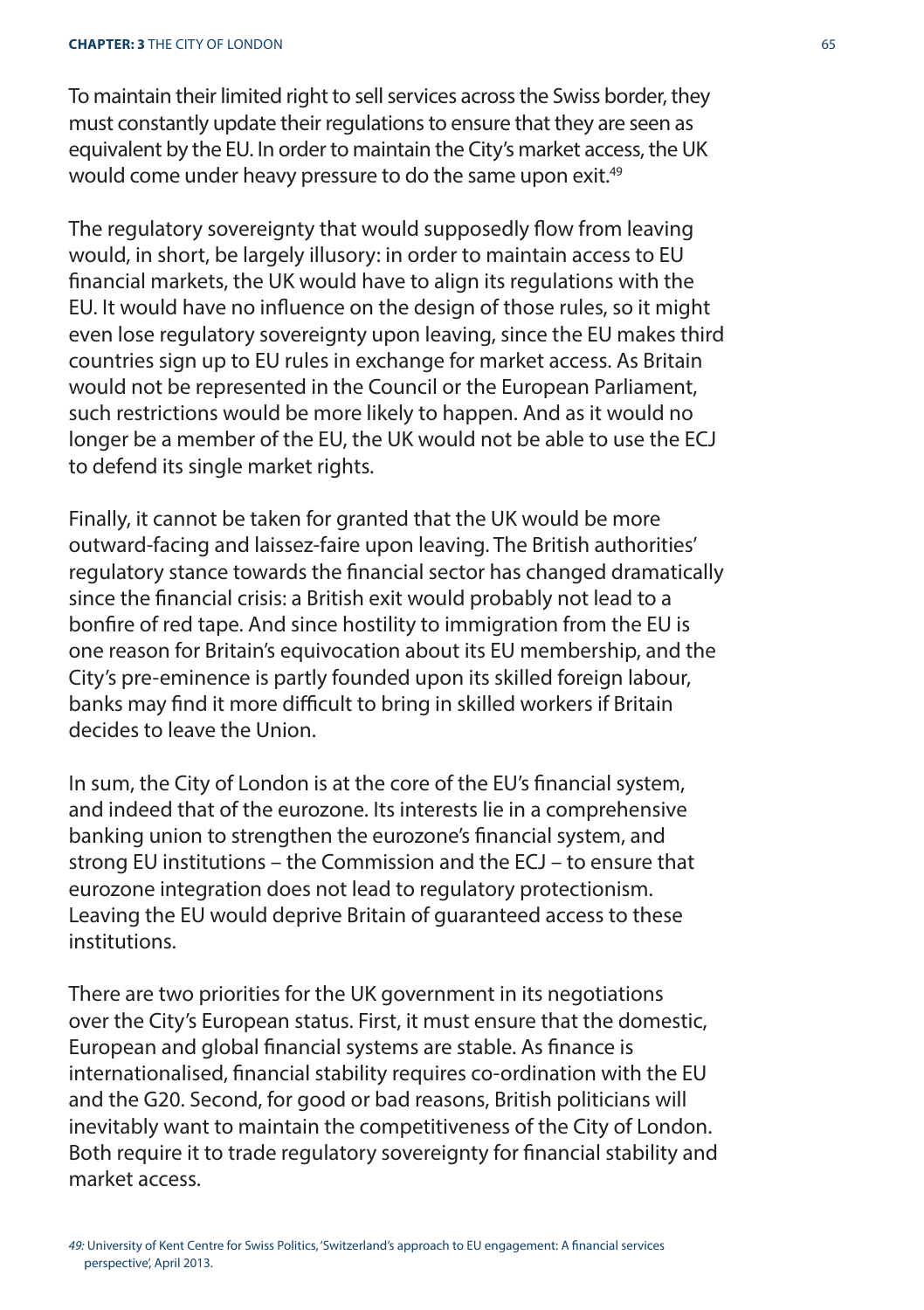Britain's eurosceptics are right that the City would not collapse in the event of an EU exit. Its central role in foreign exchange and securities trading, in insurance and asset management, and in financial law and accountancy services would continue, as would its position as the location of choice for many leading private equity and hedge funds. But some activity would be lost if Britain left the EU; and the costs of an EU exit would outweigh the (largely illusory) benefits of sovereignty. The EU's new regimes for third countries are making the choice a stark one: third countries must either maintain standards at EU levels, or lose access to the EU market. It is difficult to believe that this principle would not apply should the EU and the UK negotiate a British exit.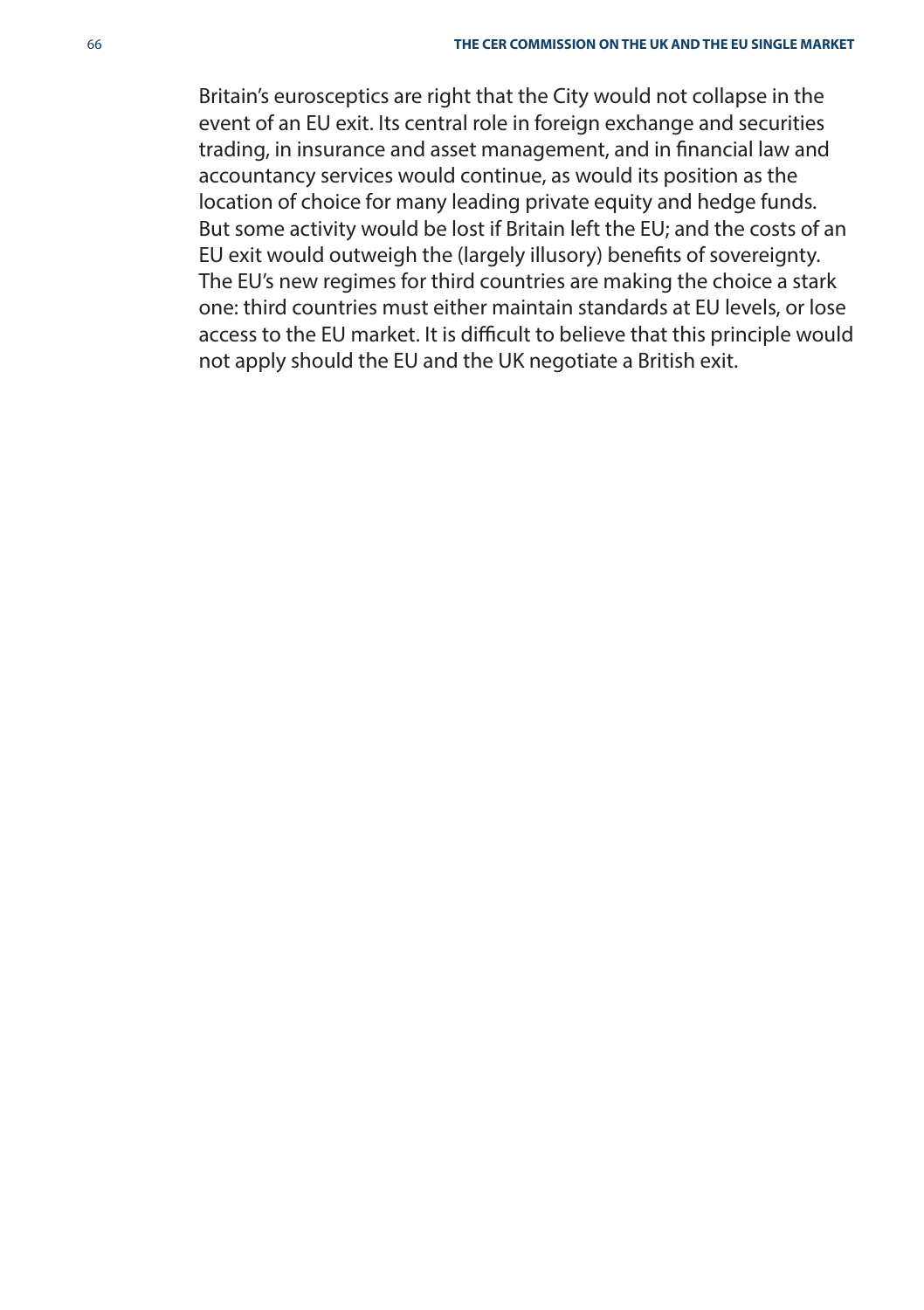# Chapter 4 Migration

Britain's EU immigrants are a boon, not a burden. They are young and more likely to be in work than Britons, and thus pay more in taxes than they take out in benefits and public services. They do, however, push up housing costs  $- a$ problem Britain must confront.

Contrary to popular opinion, EU immigrants are far less likely to take up benefits than the British population. 'Benefit tourism' is a canard: the great majority of EU immigrants come to Britain to work. Being net contributors to Britain's public finances, they help the country to deal with the costs of an ageing society.

If Britain left the EU, future British governments would be more likely than not to curb immigration from the rest of Europe. But as baby-boomers retire and jobs are created at the high- and low-skilled ends of Britain's labour market, demand for immigrant labour is likely to grow, not shrink.

The free movement of people – one of the 'four freedoms' of goods, capital, services and labour – is a fundamental principle of the EU's single market. Member-states open their labour markets to immigrants, knowing that the others will reciprocate. However, since the EU's enlargement to the east in 2004, many Britons feel that the reciprocal arrangement has broken down: free movement is no longer perceived to be an arrangement that works for the mutual benefit of both Britons and other Europeans.

EU migration will be a central issue in a referendum campaign, and so this chapter considers the extent to which Britons' fears about EU migration are supported by economic evidence; what the potential demand for EU labour over the next decade might be; and how closed Britain might become to immigration if it leaves the EU.

In Britain's last referendum campaign on membership of the then European Economic Community (EEC) in 1975, its free migration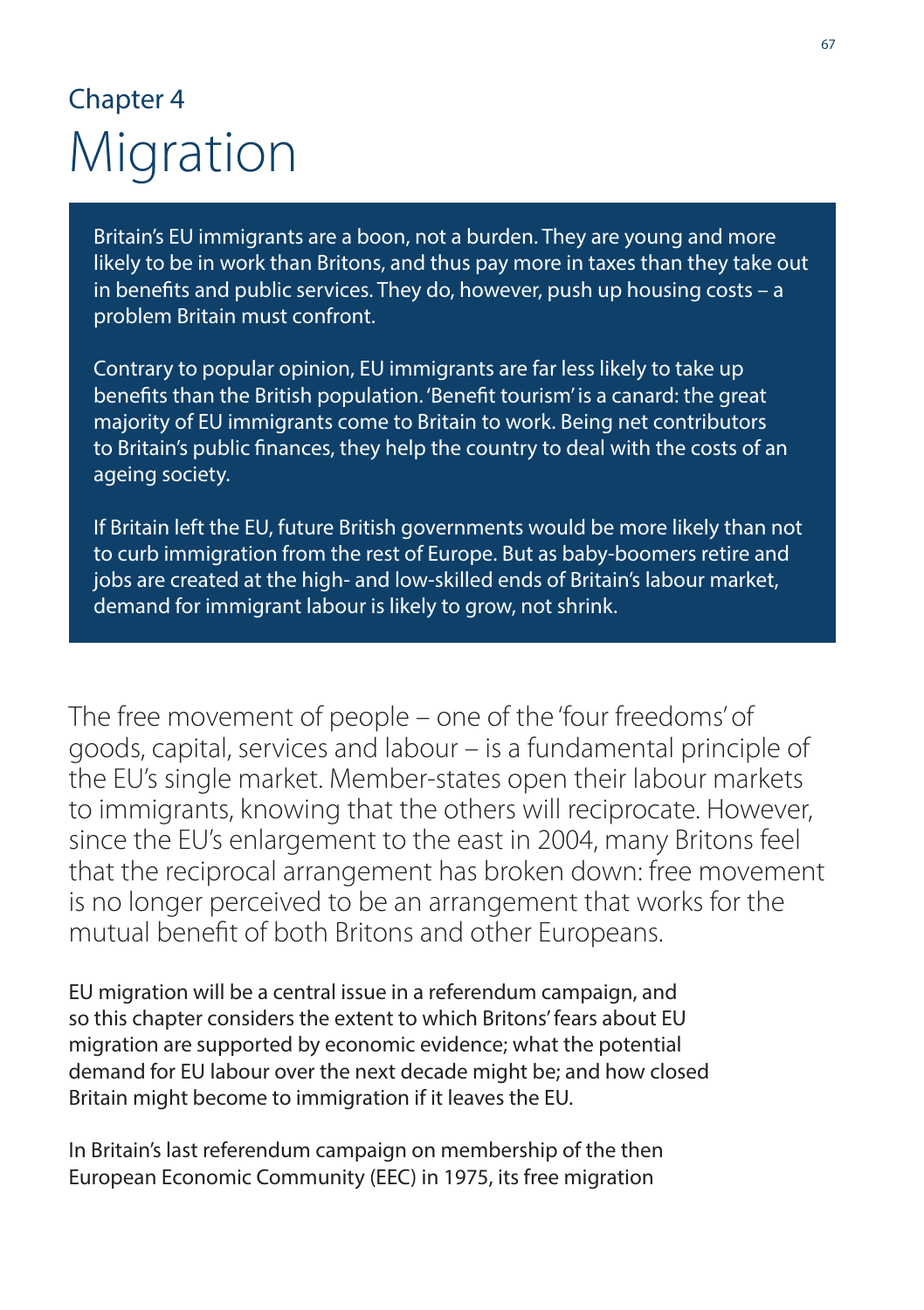rules barely featured. Most of the other member-states were wealthier than Britain, and few people thought that European migrants would come to Britain in large numbers looking for work. Anti-immigrant sentiment may have been prevalent at the time, but it centred primarily on non-European migrants from Britain's former colonies.

Since 2004, however, the free movement of European labour has become highly controversial. The UK, expecting the resulting influx to be relatively modest, was one of just three EU countries not to impose transitional restrictions on migrants from the member-states that joined in that year (the so-called A8). In the event, migration from the

**"** Since 2004, the free movement of European labour has become highly controversial.**"**

A8 was much larger than the UK had expected: there are around 1.1 million people from these countries in the UK, some 660,000 of whom are in work $50$ 

On average, per capita income in the eight new member-states is around one-third that of Britain at market exchange rates. (Romania and Bulgaria, whose workers gained access to the British labour market in January 2014, are poorer still.) Such large income disparities make the UK an attractive destination for A8 immigrants. Many A8 workers are employed in British jobs that pay the minimum wage, or just above, but their earnings are much higher than they would receive at home. In addition, EU rules require member-states to offer European immigrants broadly similar access to state benefits and services. As a result, many Britons believe that immigrants from the EU take jobs from British workers, or reduce their pay, and that they unfairly receive financial benefits and public services, funded by British taxpayers. Does the evidence support these views?

### **4.1 EU migrants and Britons' employment prospects**

The EU's free movement rules are based on liberal economic theory: if a worker can earn more money in another country, it is better for the worker and the foreign employer for migration to be unhindered. Migratory flows expand Europe's economy as a whole, as workers move to where they may be most productively employed. Yet migration poses a dilemma for the British government. While immigration might make the country's economy larger, it may have no impact on the incomes of the pre-existing British population – or it may, in theory, reduce it. The government is caught between competing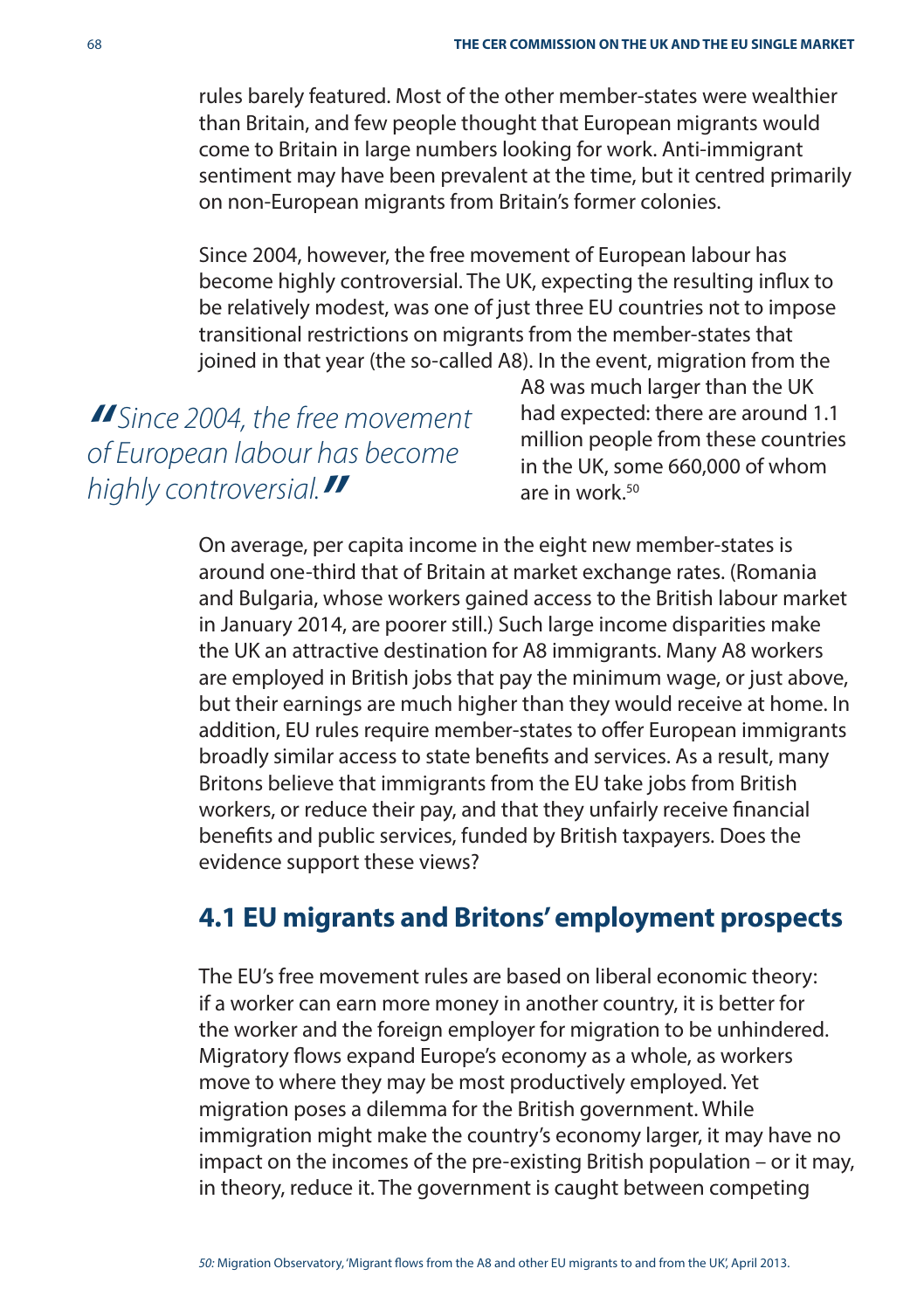priorities: that of boosting economic output and helping businesses (which like to have a larger supply of labour from which to choose), and that of protecting workers, whose individual prospects may worsen as a result of immigration. In short, immigration may raise national income, but the economic case should rest on its impact on Britons' incomes.

Increased immigration inevitably raises output, unless every immigrant displaces a British worker. More people will be working in Britain, so output should be higher. The higher tax take from immigrant labour allows more government spending or lower tax rates. Yet the costs or benefits of immigration for the British population are not easily measured by its effects on economic output alone. If migrants depressed Britons' wages or pushed up the native unemployment rate, even if output were higher as a result of immigration, the average British worker could be worse off .

Therefore, a central question for any cost-benefit analysis will be whether EU migrants take jobs from Britons, or reduce their wages: in essence, are immigrants competing with Britons or are they complementary to them? If they are complementary, immigrants will make the host population more productive, by doing work that Britons do not want to do or do not have the skills for, or by introducing new ideas or technology. They may free British workers to specialise. This process would then raise the wages of immigrants and British workers, who would both become more productive.

In practice, of course, both competition and specialisation happen at once. Some workers will lose out, as immigrants will always compete against some native workers. But if immigrants are on average complementary, it makes economic sense to let them in, as it will raise the productivity, and thus the average income of the host population. With those principles in mind, are EU immigrants competing with British workers, or complementary to them?

The number of people in England and Wales who were born elsewhere in Europe stands at around 2.7 million. Of these, 1.6 million come from the old EU-15, and the European Economic Area countries – Norway, Liechtenstein and Iceland – whose citizens are all free to work in the UK. (Henceforth, this group will be referred to as 'western Europeans'.) The remaining 1.1 million come from the A8 countries.<sup>51</sup>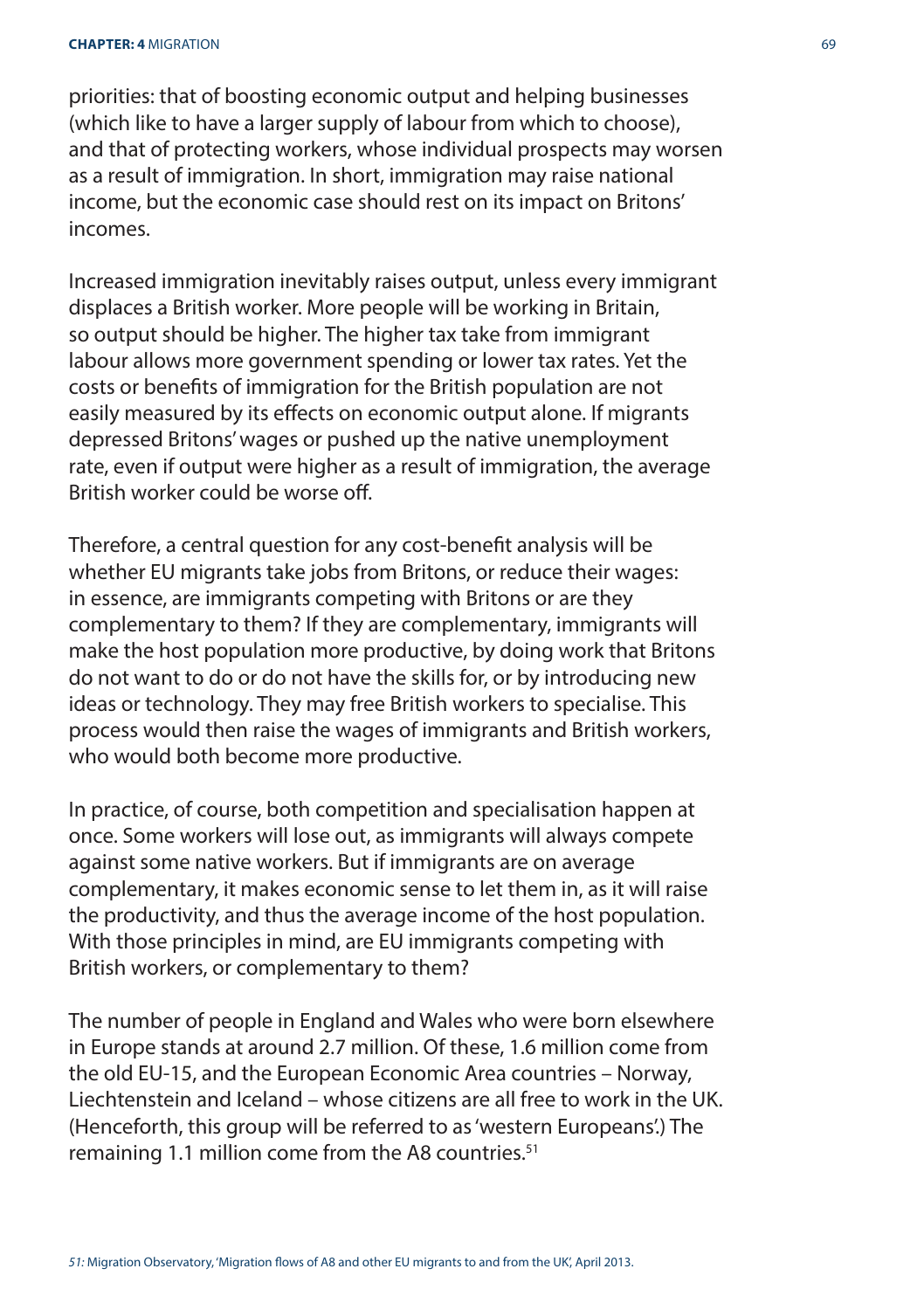These two groups of immigrants have different average ages and levels of education. Western Europeans are slightly younger than the average Briton – 51 per cent are under 40 years old, compared to 49 per cent of British people. A8 immigrants are much younger: 53 per cent are under 30, and 85 per cent are under 40 years old.<sup>52</sup>

Both western European and A8 immigrants are more highly educated than the average Briton – more have finished secondary education, and more have university degrees.<sup>53</sup> But their involvement in the British labour market is very different.

A8 immigrants migrated to Britain in very large numbers from 2004, adding approximately 2 per cent to the labour force between 2004 and 2011. Compared to western Europeans, many did not speak English well, and being young, many lacked marketable skills in the British labour market, despite being comparatively highly educated.

So the majority found jobs in low-skilled, low-paid work. Chart 4.1 shows the proportion of Britons, western Europeans and A8 nationals in different occupations. In rough terms, the more highly-skilled and better-paid jobs are on the left, and the lower-skilled jobs on the right. Western European immigrants tend to be working in more highly skilled jobs than the average Briton. Sixteen per cent of western Europeans direct or own businesses, compared to 10 per cent of Britons. A higher proportion work in sectors such as science, technology and engineering, or work as public service professionals such as doctors, teachers and nurses, than Britons. By contrast, a higher proportion of A8 nationals work in skilled trades (especially construction) than do Britons, and an even higher proportion work in low-skilled manufacturing, construction and services jobs.

52: Office of National Statistics, Labour Force Survey, 2012 data.

53: Madeleine Sumption and Will Somerville, 'The UK's new Europeans: Progress and challenges five years after accession' Equality and Human Rights Commission report, 2009.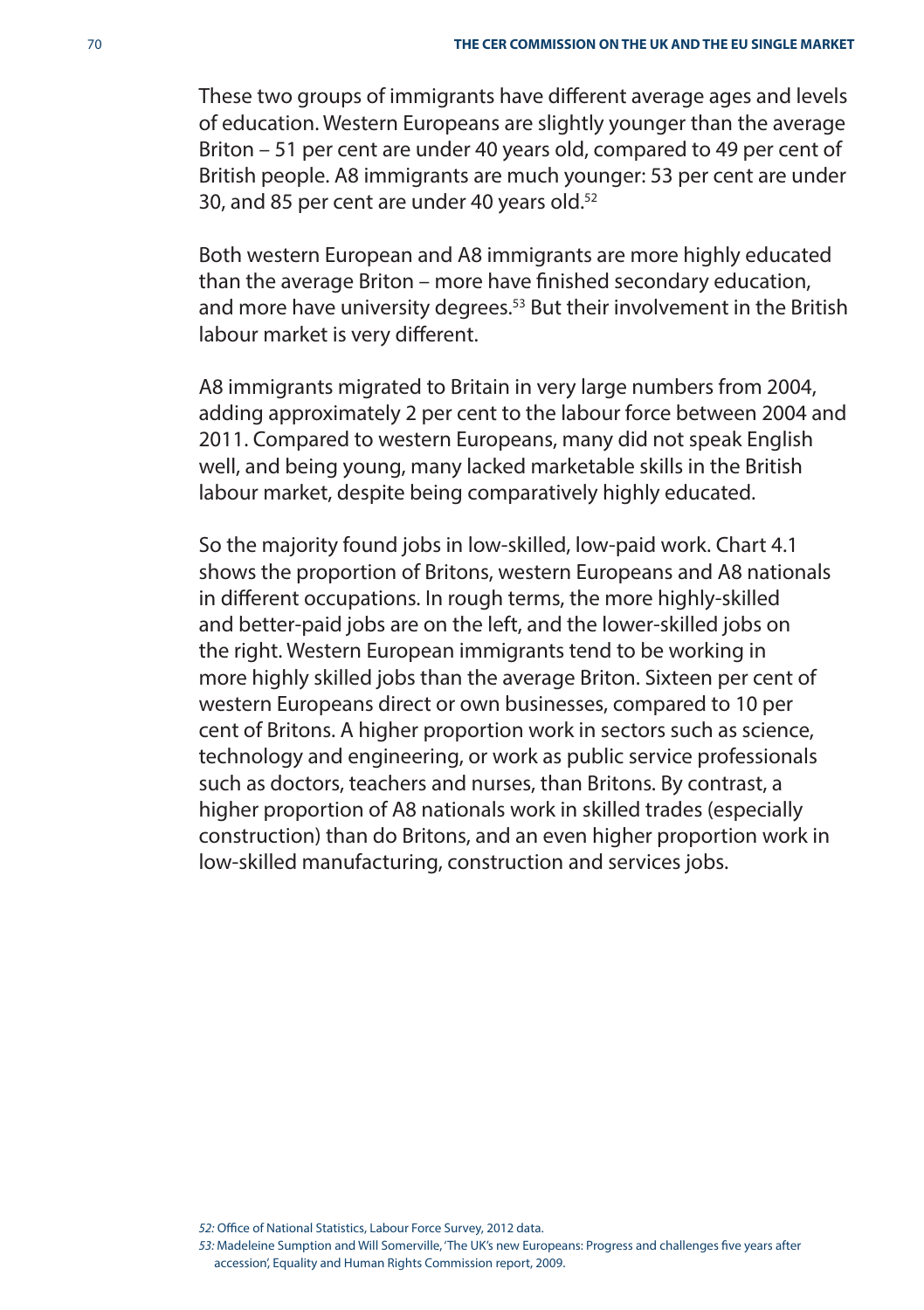

Has this influx of higher- and low-skilled workers put downward pressure on the wages and job prospects of British graduates and low-skilled workers?

Various econometric studies, which are listed in Table 4.1, have found little evidence that the large flows of A8 immigrants after 2004 increased unemployment among Britons. Similarly, little evidence has been found that A8 migration has reduced Britons' average wages, or the wages of the poorly paid. One study found that A8 immigration is associated with higher average wages. Another found a small negative impact on employment of British nationals. But both are outliers.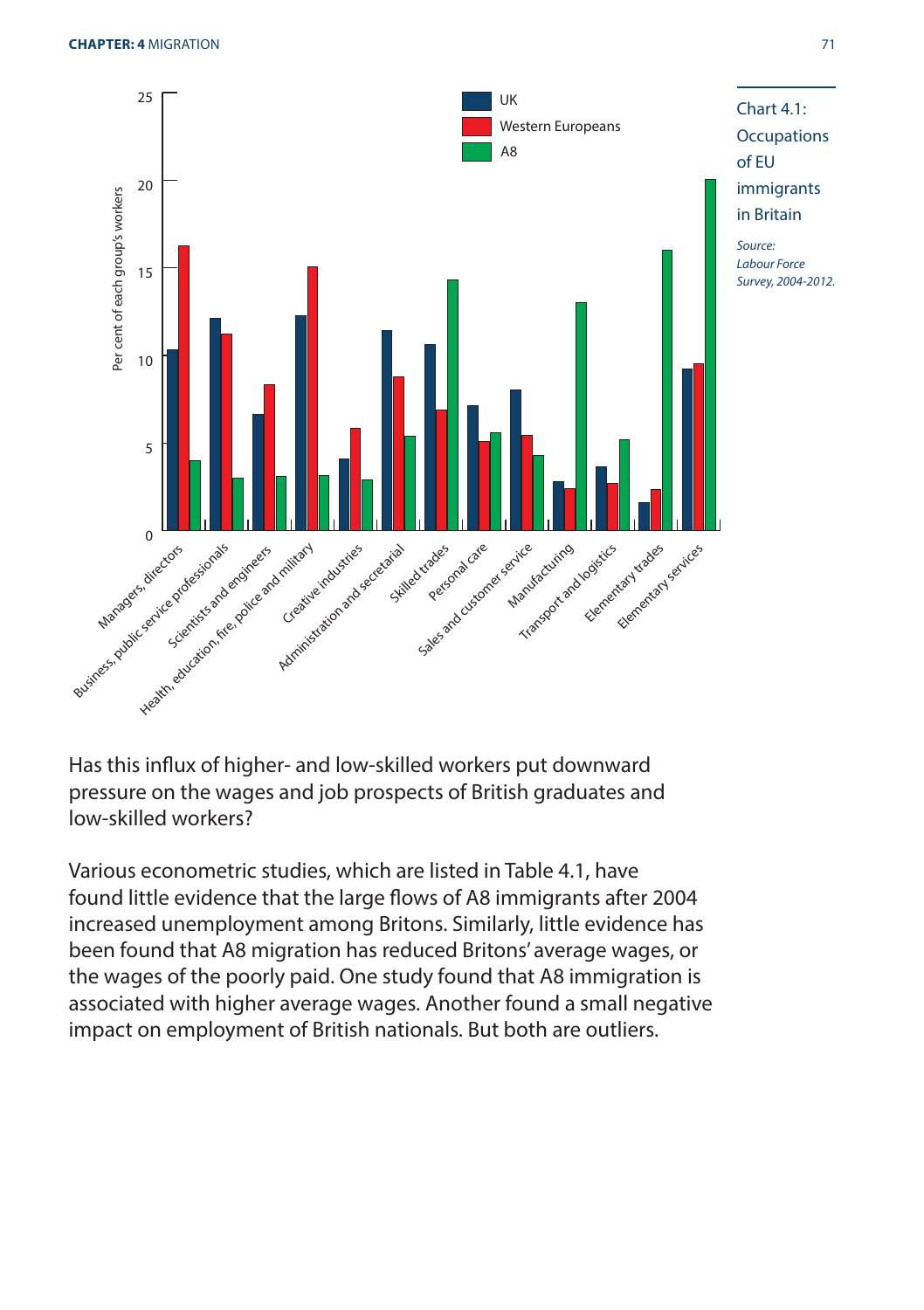| <b>Table 4.1:</b><br>Impact of A8<br>immigrants<br>on Britons'<br>employment<br>and average<br>wages,<br>and on the<br>UK wage<br>distribution<br>Source:<br><b>Migration</b><br><b>Advisory</b><br>Committee,<br>'Analysis of<br>the impacts of<br>migration, 2012. | <b>Study</b>                              | Employment/<br>wages | <b>Estimated impact</b>                                                                                                                                                                                                    |
|----------------------------------------------------------------------------------------------------------------------------------------------------------------------------------------------------------------------------------------------------------------------|-------------------------------------------|----------------------|----------------------------------------------------------------------------------------------------------------------------------------------------------------------------------------------------------------------------|
|                                                                                                                                                                                                                                                                      | Portes and French<br>(2005)               | Employment           | A 1 percentage point increase in<br>A8 Worker Registrations in local<br>authorities is associated with a<br>0.09 per cent increase in native<br>unemployment in that area.                                                 |
|                                                                                                                                                                                                                                                                      | Gilpin et al. (2006)                      | Employment           | Not statistically significant.                                                                                                                                                                                             |
|                                                                                                                                                                                                                                                                      | Lemos and Portes<br>(2008)                | Employment           | Not statistically significant.                                                                                                                                                                                             |
|                                                                                                                                                                                                                                                                      | Lemos (2010)                              | Employment           | Not statistically significant.                                                                                                                                                                                             |
|                                                                                                                                                                                                                                                                      | Migration<br>Advisory<br>Committee (2012) | Employment           | Not statistically significant.                                                                                                                                                                                             |
|                                                                                                                                                                                                                                                                      | <b>Lemos and Portes</b><br>(2008)         | Average<br>wages     | Not statistically significant.                                                                                                                                                                                             |
|                                                                                                                                                                                                                                                                      | Lemos (2010)                              | Average<br>wages     | A 1 percentage point increase<br>in the A8 migrant-working age<br>population ratio is associated<br>with an increase in natives'<br>average wage of approximately<br>3.4 per cent.                                         |
|                                                                                                                                                                                                                                                                      | Lemos and Portes<br>(2008)                | Wage<br>distribution | Not statistically significant.                                                                                                                                                                                             |
|                                                                                                                                                                                                                                                                      | Lemos (2010)                              | Wage<br>distribution | An increase of 1 percentage<br>point in the A8 migrant-working<br>age population ratio is associated<br>with a 3.9 per cent increase in<br>the wages of workers in the 60 <sup>th</sup><br>percentile of the distribution. |

These findings are in line with studies that have examined the impact of both EU and non-EU immigrants, not just A8 workers, on Britons' employment prospects. The majority of these studies also found that immigration in total had only small effects on native employment and on average wages. They did find, however, that it increased wage inequality slightly.<sup>54</sup>

54: Christian Dustmann et al found that 10,000 immigrants reduced wages of the bottom 10 per cent of earners by about £1 per year, but increased average wages by £4 per year, and the top 10 per cent of earners' wages by £5 per year ('The effect of immigration along the distribution of wages', UCL Centre for Research and Analysis of Migration, 2008). Stephen Nickell and Jumana Salaheen found larger impacts in particular occupations: in semi- or unskilled occupations, 10,000 low-skilled immigrants reduced wages by about £8 per year ('The impact of immigration on occupational wages: Evidence from Britain', Federal Reserve Bank of Boston, 2008).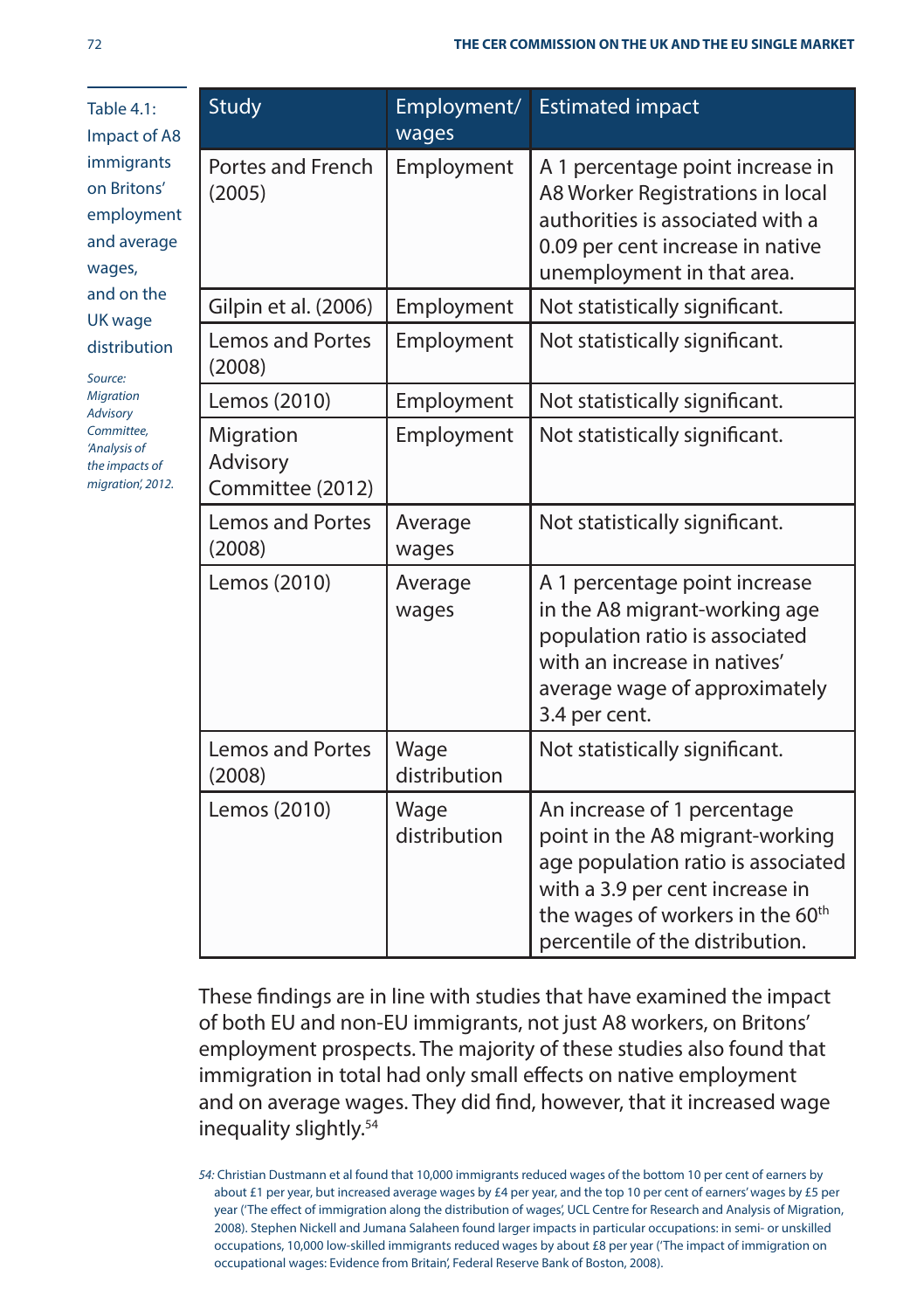A8 immigration, then, has had little discernible effect on British workers' wages. What about western Europeans? Policy-makers and analysts have paid less attention to them. Unlike A8 immigrants, the inflow of western Europeans has been slow and steady, with an average annual net immigration rate of 23,000 between 1991 and 2013.<sup>55</sup> This has endowed the British economy with a slowly growing stock of highly skilled workers. One cause of long-run economic growth is the quality of the human capital stock: the more highly skilled the workforce, the higher its productivity, which raises output. Thus western European immigration has had a positive impact on British GDP.

But what impact has this had on the employment prospects for highly skilled natives? While direct evidence on the impact of western Europeans on the UK economy is hard to come by, the evidence for high-skilled immigrants in general suggests that they are complementary to, and not substitutes for, British workers, and are thus likely to raise their wages.

The strongest reason why highly skilled immigrants are complementary is that they bring with them knowledge and technical expertise that allows British workers to become more productive. In the United States, for example, skilled natives are more likely to work as managers and executives, while skilled immigrants are more likely to work as scientists, engineers and statisticians. These skills are in short supply in the domestic labour market.<sup>56</sup> As Chart 4.1 above shows, the same is true of Britain. Highly skilled immigrants also bring in knowledge and technology that makes firms more productive. For example, highly skilled immigrants work disproportionately in developing and deploying information technology, which tends to raise the productivity of other workers.57 Multinational companies operating in Britain bring in workers from other countries in intra-company transfers to a greater degree than elsewhere in the EU. This allows firms to make use of the worker's knowledge about their home country's market.<sup>58</sup>

As A8 migration does not appear to reduce the wages of the host population, and high-skilled immigration from western Europe is likely to slightly increase Britons' productivity (and therefore wages), migration from the EU has been beneficial to the UK economy, although the effects on Britons' incomes are likely to have been small. But will Britain continue to wring benefits from EU immigration? To make such a judgement, some assessment of the future path of the demand for skills in the UK is needed.

56: Giovanni Peri and Chad Sparber, 'Task specialisation, immigration, and wages', 2008.

<sup>55:</sup> Office of National Statistics, Long-term international migration data.

<sup>57:</sup> David Autor et al, 'Computing inequality: Have computers changed the labour market?', 1998; Timothy Bresnahan et al, 'Information technology, workplace organization and the demand for skilled labor: Firm-level evidence', 2003.

<sup>58:</sup> Marion Frenz and Grazia letto-Gillies, 'The impact on innovation performance of different sources of knowledge', 2009.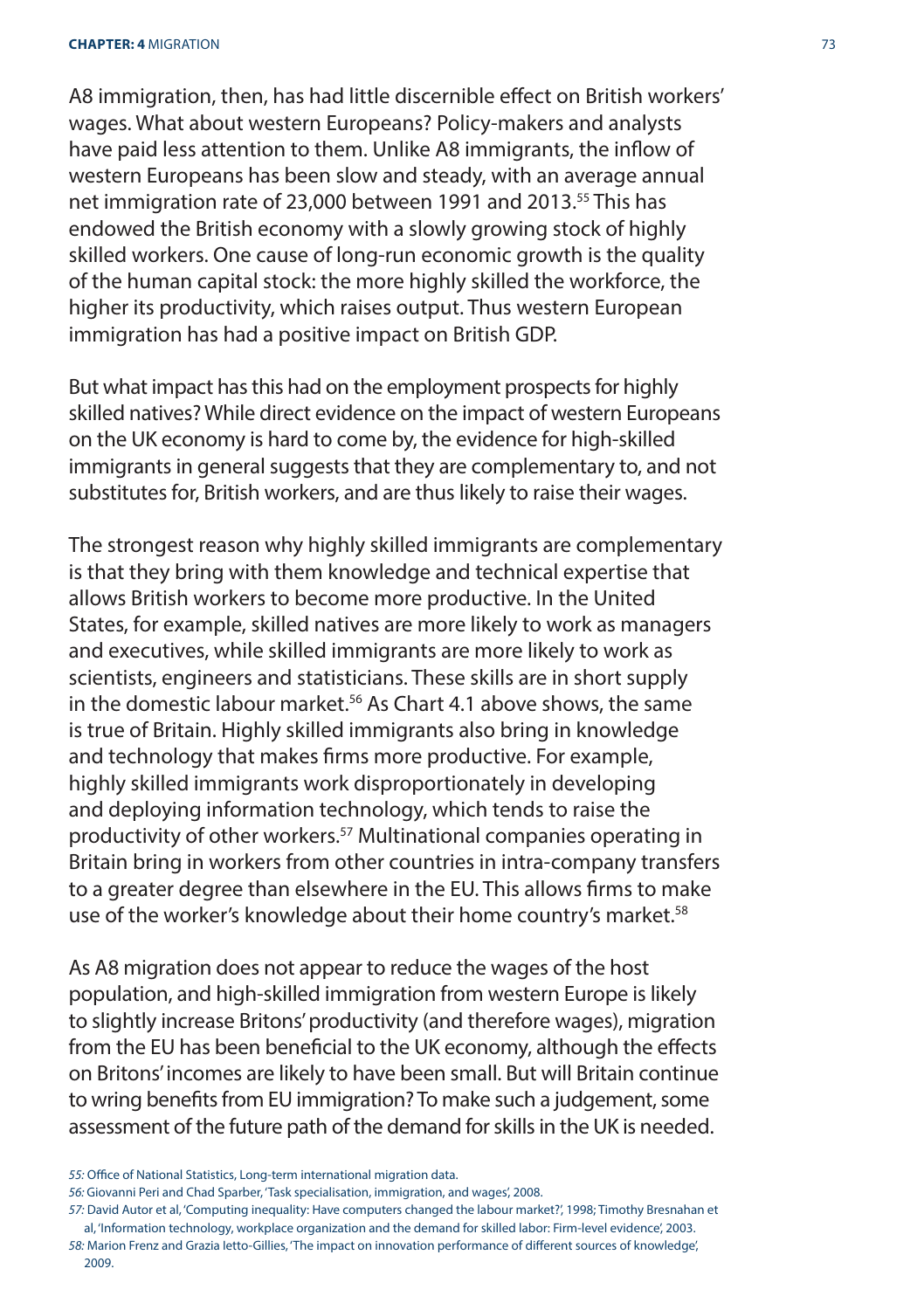#### **4.2 The changing shape of the UK labour market**

Over the last three decades, the British labour market has 'hollowed out'. Most new jobs have been created at the upper end of the skills scale, and in low-skilled services work. Technological change and trade are the main causes. The microchip has enormous disruptive power, replacing semi-skilled labour with information technology and machinery. For instance, employment in book-keeping and skilled manufacturing, which computers and computerised machinery can do more productively, has been in decline. Many manufacturing jobs have been lost to countries with lower wages. Meanwhile, the number of highly skilled jobs has been on the rise. So has work in services such as personal care, retail and hospitality. Such work is not easily replaced with technology (see Chart 4.2).

Chart 4.2: Growth in jobs by occupation, 1981-2008

Source: Craig Holmes and Ken Mayhew, 'The changing shape of the UK job market and its implications for the bottom half of earners', Resolution Foundation, March 2012.



As demand for high-and low-skilled work has been growing, so has the demand for immigrants from the rest of the EU who can do the work. Typically, western Europe provides a supply of workers in highly skilled managerial, financial and public services occupations, while the A8 supplies workers for lower-skilled jobs in construction, manufacturing, and services.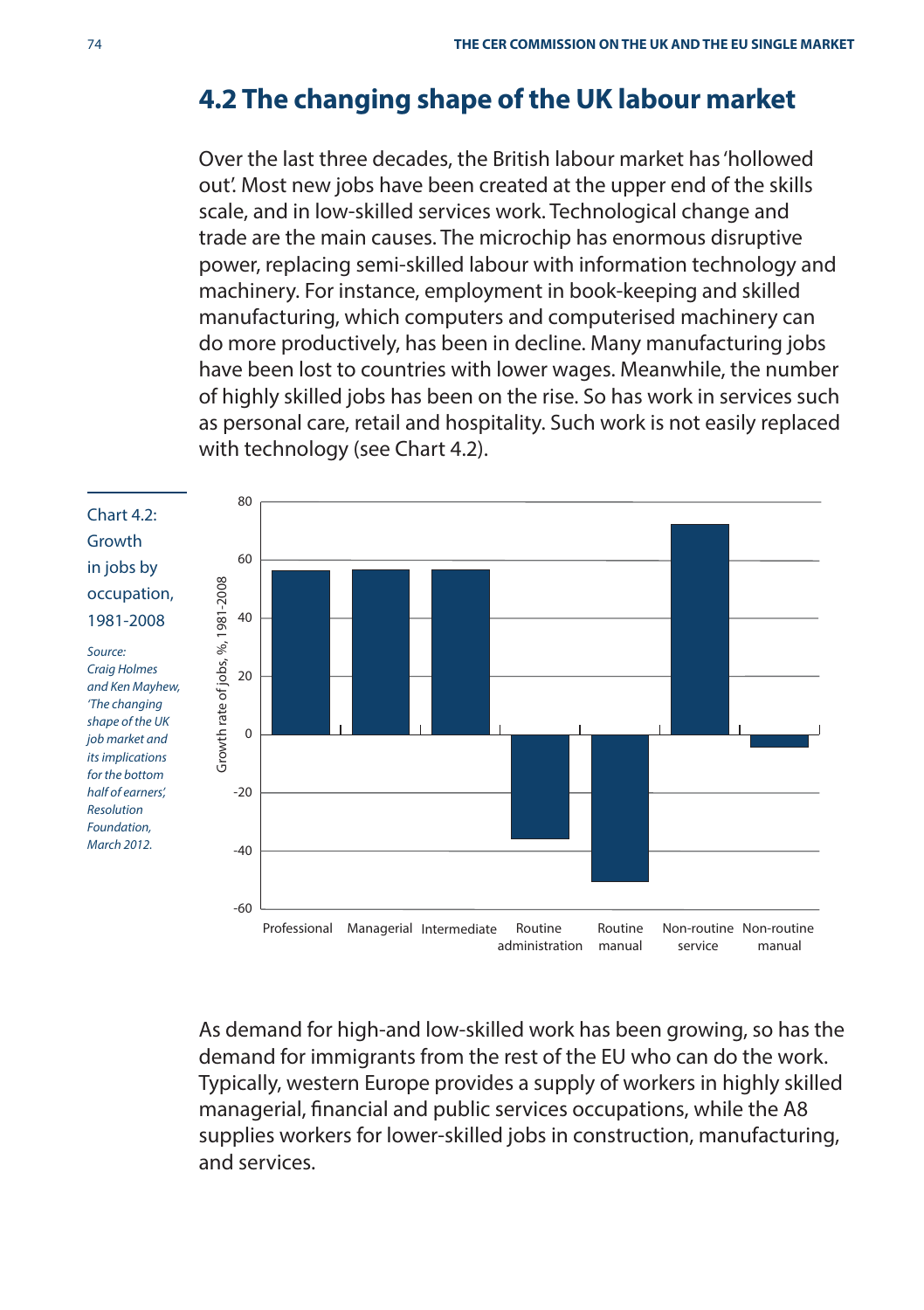It is difficult to predict the future patterns of demand for skills. But there is little reason to believe that this pattern of demand for immigrant labour will change. If anything, it is likely to get stronger, if British demographic change is taken into account. The UK Commission on Employment and Skills estimates that 1.5 million jobs are going to be created by 2020 in management, business, science and technology, and in the public services – occupations in which western Europeans are highly represented (see Chart 4.3). The number of new low-skilled jobs, apart from those caring for the increasing ranks of the elderly, will decline: manufacturing and administration will see further job losses over the next decade.

However, the chart also shows how many workers will be needed to replace retirees in different sectors. Britain's baby boom generation is on the verge of retirement, leaving behind a smaller working age population. Some jobs will have to be filled by immigrants. Demand for workers to replace retirees will be strong in low-skilled administration and services, in manufacturing, and in skilled trades, occupations in which A8 nationals are over-represented. In these sectors, babyboomers will retire so fast that they will outstrip the rate at which employment in these sectors is falling. Meanwhile, western Europe is one source of workers to replace highly skilled retirees, as well as filling new jobs created in skilled sectors of the economy.



 $Charf 43$ Job creation and the replacement of British retirees, 2010-2020 Sources:

UK Commission on Employment and Skills, 'Working futures, 2010- 2020', 2012.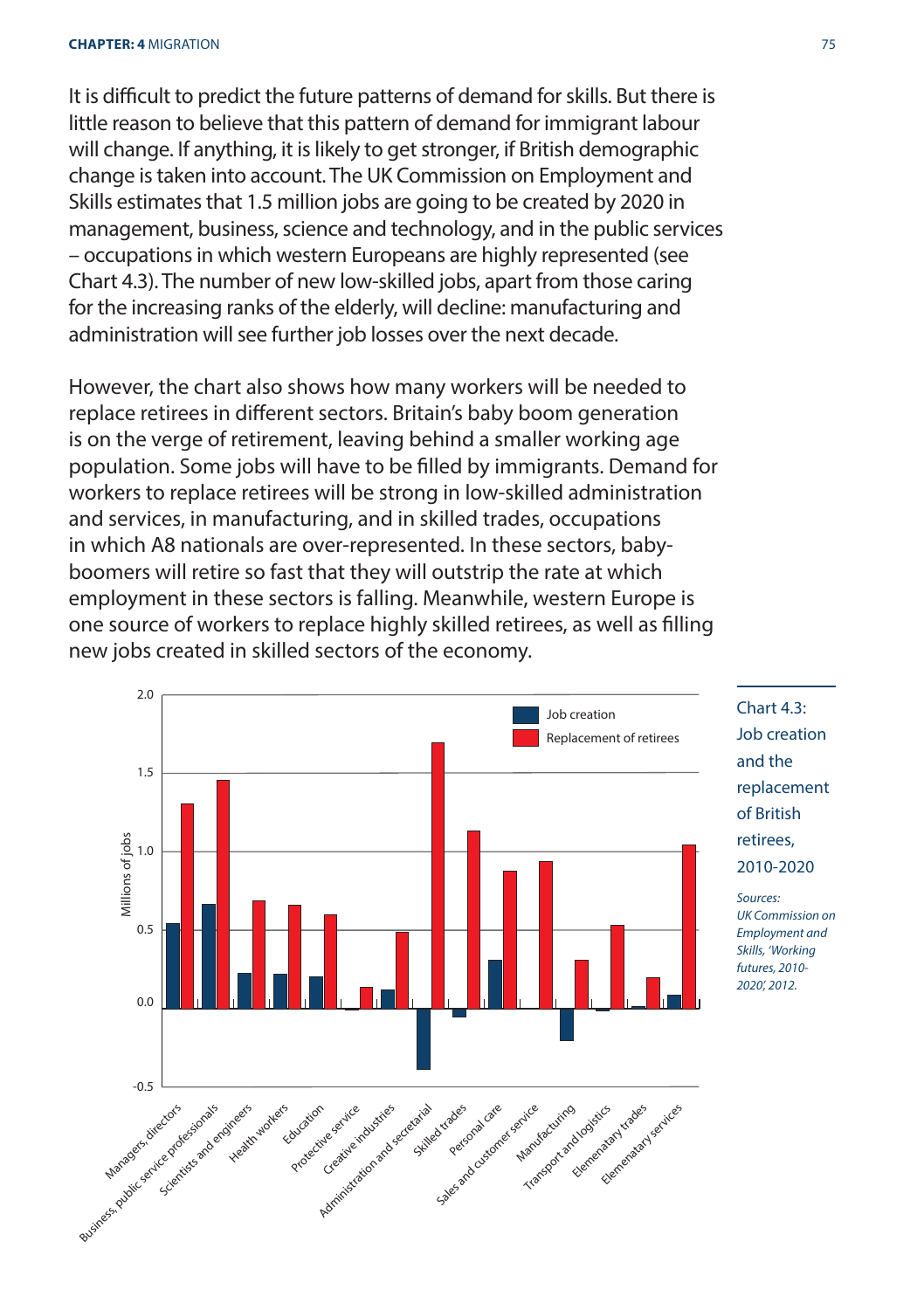Despite public hostility, the evidence suggests that immigrants from the EU improve the wage prospects of the host population on average, and employers are likely to become more reliant on EU immigrants as the country ages.

#### **4.3 The impact of European immigration on housing and public services**

The benefits identified above must nonetheless be set against the impact on public services and housing. EU immigrants' fiscal impact is benign: they are net contributors to the British treasury. In its 2013 International Migration Outlook, the OECD lists three factors that determine whether an immigrant is a net contributor or net beneficiary. First, the age of immigrants: young immigrants of working age are likely to be net contributors until they are between 40 and 45 years of age, as they receive little health or pension expenditure (two of the three biggest expenditure items for most governments, including Britain's). Second, their employment rate: if the immigrant employment rate is higher than the native population's, then they are less likely to receive welfare benefits – and if immigrants have come to work, rather than to be reunited with their families, they are more likely to be net

**"** EU immigrants' fiscal impact is benign: they are net contributors to the British treasury.**"**

contributors. And third, their skill level: if immigrants are highly skilled, they are more likely to be employed, pay more in taxes, and receive fewer benefits

EU immigrants are on average younger than Britons; they are more likely to be in employment; and they are overwhelmingly in Britain to work rather than to join a family member. On average, therefore, they are net contributors to Britain's public finances. Christian Dustmann and Tommaso Frattini of University College London found that EU migrants contributed 34 per cent more in taxes than they received in benefits between 2001 and 2011.<sup>59</sup> According to the UK's fiscal watchdog, the Office for Budget Responsibility (OBR), this net contribution will be large in the future. It projects that debt would be 40 percentage points higher in 2062 if net migration is reduced to zero from 140,000 per year (the OBR's central estimate). $60$ 

However, those immigrants from the A8 that settle in the UK, rather than returning home after a short period of work, are young and

59: Christian Dustmann and Tommaso Frattini, 'The fiscal effects of immigration to the UK', UCL Centre for Research and Analysis of Migration, November 2013. 60: Office for Budget Responsibility, 'Fiscal sustainability report', July 2013.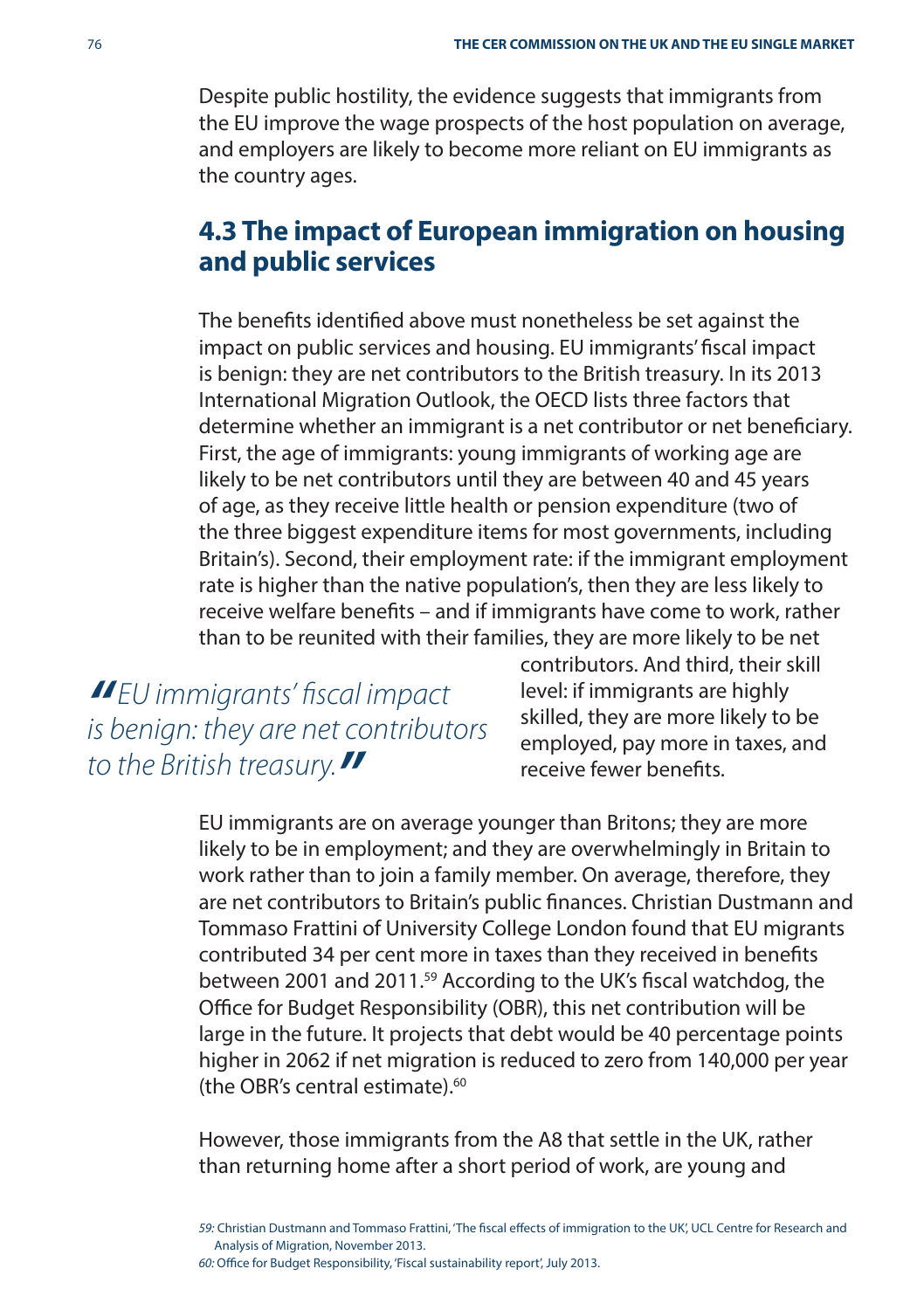increasingly having children. Immigrants from other countries are also contributing to a baby boom. This boom will raise education spending for immigrants' children, and it will raise demand for housing.

Britain's population has grown by 20 million since 1960; a rise of nearly 50 per cent.<sup>61</sup> Immigrants and their higher birth rate make up the majority of this population growth. While immigration is one reason for the large increase in the number of British households, so too is the rise in the number of British households headed by one adult: Britons are increasingly living on their own, or as single-parent families. Meanwhile, the country has failed to build enough housing to keep up with demand, especially in fast-growing areas like London and the south-east of England. As a result, house prices and rents have risen faster than incomes, putting downward pressure on Britons' living standards, as an increasing proportion of their disposable income is spent on housing.

Until the accession of the Central and East European member-states in 2004, immigration from the EU made up a small part of Britain's population growth. Since then, however, net immigration from the EU has made up 45 per cent of the total net inflow.<sup>62</sup> A8 countries will be poorer than Britain for many years, and so incentives for people to move to Britain will remain strong. Immigration has also picked up from peripheral eurozone countries – Spain, Ireland and Portugal, in particular – where unemployment is high. Thus EU immigration will continue to raise demand for British housing in the future.

But by how much? Using the UK Department of Communities and Local Government's (DCLG) data on housing demand, which are based upon assumptions about fertility, life expectancy and immigration, it is possible to make a rough estimate.<sup>63</sup> According to their (very conservative) assumptions, long-term net immigration to England, where the vast majority of immigrants live, will be 157,000 per year to 2033. This translates into an extra 83,000 extra households formed each year by migrants, each of which needs somewhere to live. If we assume that EU net migration continues at the average rate seen between 2004 and 2012 – 87,000 per year – the DCLG's assumptions about the number of immigrants per household suggest 46,000 extra EU immigrant households a year. That is 20 per cent of all household formation in England.

However, recent studies of the impact of immigration on local house prices has found that it has caused them to fall.<sup>64</sup> There are two reasons.

<sup>61:</sup> World Bank, World Development Indicators.

<sup>62:</sup> Migration Observatory, 'The impact of migration on UK population growth', 2012.

<sup>63:</sup> DCLG, 'Household projections, 2008 to 2033', 2010. Data for England only.

<sup>64:</sup> Filipa Sá, 'Immigration and house prices in the UK', 2011 and Nils Braakman, 'Immigration and property prices in England and Wales', 2013.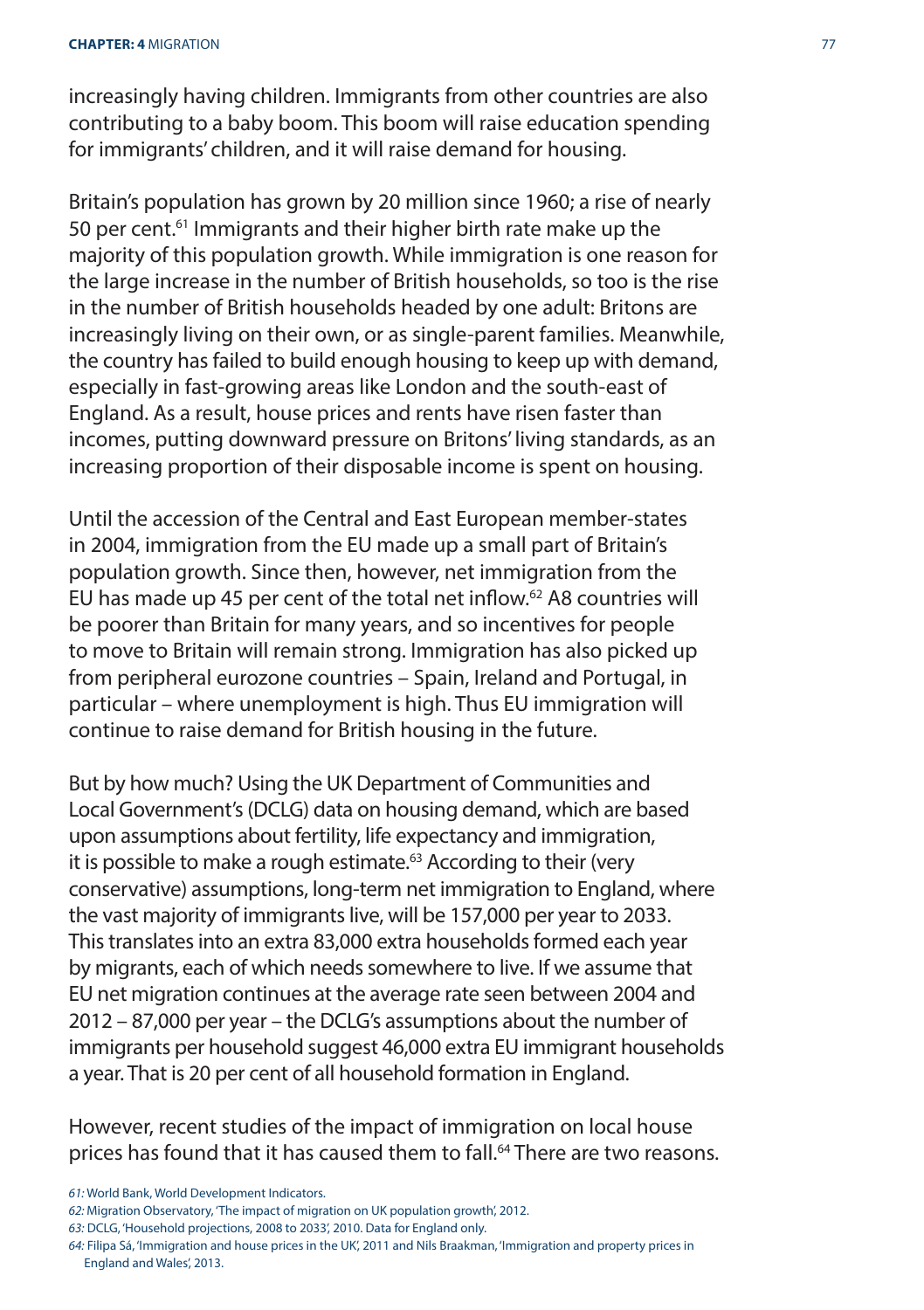First, migrants tend to live in more cramped conditions than do Britons. Second, the researchers found that when immigrants move into a local area, Britons move away, and so demand for housing falls in the short term. However, Britons will push up prices in the areas they move to, and in the long run, migrants are likely to move into less crowded accommodation. This will push up housing costs – unless Britain builds more houses – especially in the south-east of England. It is impossible to say whether this effect will be larger than the productivity gains that arise from EU immigration, but the rise in housing costs may erode immigration's benefits in the long term, if housing supply does not match rising demand.

The British government does not systematically record migrants' use of public services: neither the NHS nor the British school system record their users' country of birth. It is therefore not possible to know how much pressure immigration puts on these services in regions with high levels of immigration. Fast rates of population growth in some regions are likely to raise demand above supply, if investment in capacity lags behind. But immigration can help to improve the supply of public services as much as it raises demand for them. The NHS makes heavy use of skilled immigrant labour, for example.

So what policy should the government pursue? The most rational would be to take advantage of the labour market benefits of EU immigration by keeping the border open to them; liberalise planning laws to ensure housing supply matches demand; and use some of the extra revenues that immigration brings to invest in public services and infrastructure to ease congestion costs.

The government's dilemma – keeping borders open for economic reasons, or closing them to soothe public hostility – is likely to become more acute, not less. These policies will be politically challenging, requiring the government to confront a hostile public and media, and challenge the privileged position of homeowners, whose interests lie in higher house prices. But these policies would maximise the benefits that EU immigration brings.

#### **4.4 Closing the drawbridge**

If Britain leaves the EU it will recover the ability to restrict immigration from the rest of Europe. What would be the probable implications of a British exit for its labour market – and for Britons living elsewhere in the EU?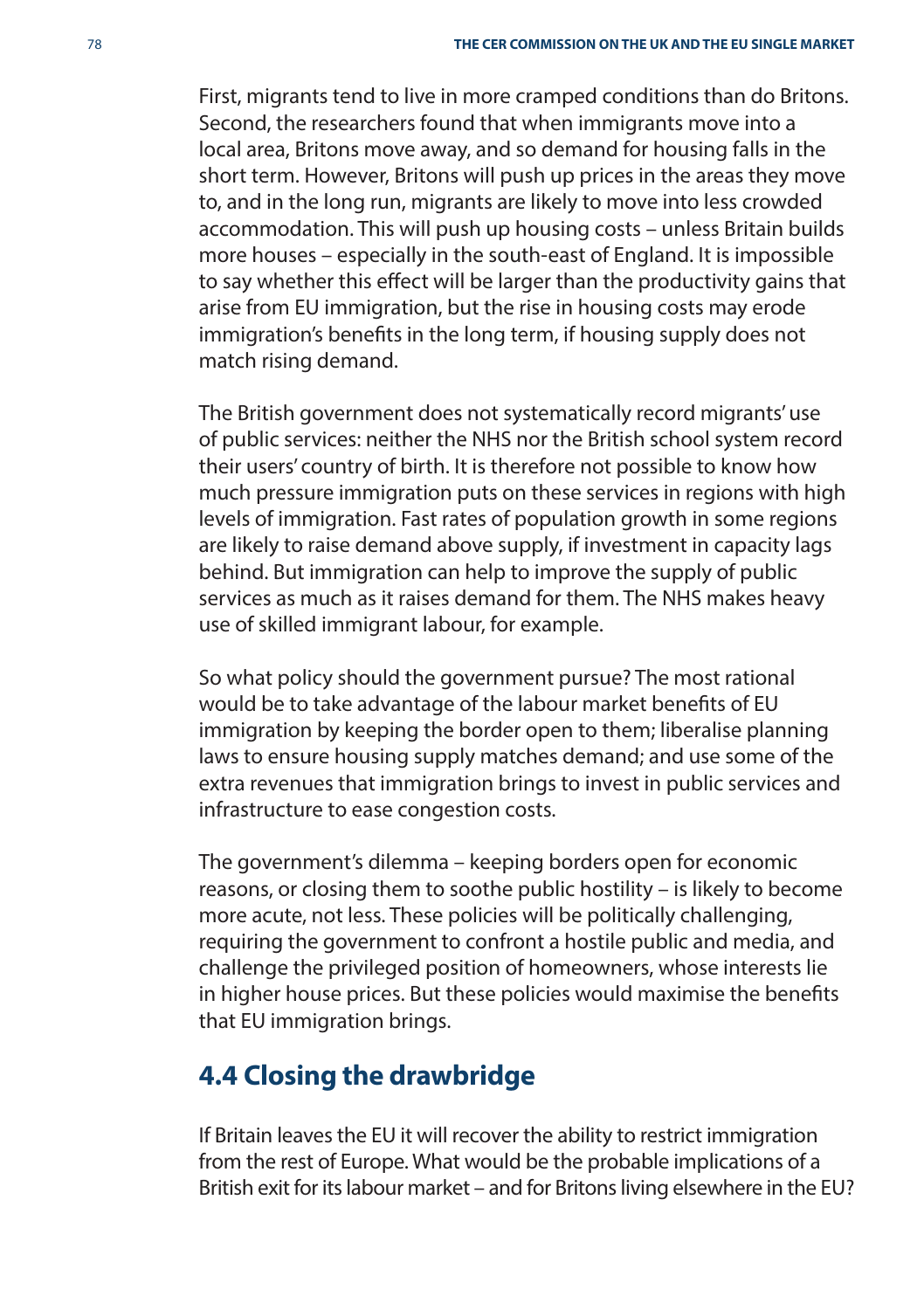If, upon leaving the EU, the UK's immigration policies were set with the needs of its economy in mind, the British government would allow free immigration from the EU to continue. This would maintain the inflow of labour that employers demand, providing workers to fill newly created jobs and replace retirees. As low-skilled immigrants from the rest of the EU do not displace British workers, and higher-skilled workers probably make them richer and more productive, this would be rational. If Britain joined the EEA, it would have to sign up to free migration in order to have full access to the single market, as the group's other members currently do.

Upon exit, it would be sensible to allow all EU migrants in Britain to remain. This would help to secure the rights of Britons living abroad. However, the government would probably redirect EU immigrants through Britain's current immigration system for non-EEA migrants. After all, immigration has been one of the main reasons for rising British antipathy to EU membership. This system allows entry by awarding would-be immigrants 'points' for possessing certain qualifications, skills and capital.

There are five 'tiers' within the system, of which the first three are relevant to this analysis. Tier 1 allows very highly skilled people entry if certain conditions are met. Entrepreneurs must hold £200,000 in cash in a bank account. Investors must show they can invest £1 million or more in the UK. Other Tier 1 migrants must be scientists, engineers or artists who have very good qualifications and show that their careers have been highly successful. At the time of writing, the quota for this tier is 500 people a year. If the UK were to leave the EU and reroute highly skilled Europeans through Tier 1, it would have many fewer entrepreneurs, scientists, engineers and managers, unless it increased the quota.

Tier 2 deals with skilled migrants – such as teachers and lawyers – whose job usually requires a university degree. Would-be immigrants must have an offer for a job earning more than £20,000, and the employer must have advertised the job to UK residents and found no one suitable. Migrants earn extra points if their job is on the list of occupations in short supply, drawn up by the government's Migration Advisory Committee. At present, only 20,000 visas may be given through Tier 2 annually. There is no limit on the number of intra-company transfers conducted under Tier 2, but transferees must earn more than £40,000. The total number of visas issued each year is around 30,000.65 Yet 34,500 graduate immigrants from the rest of the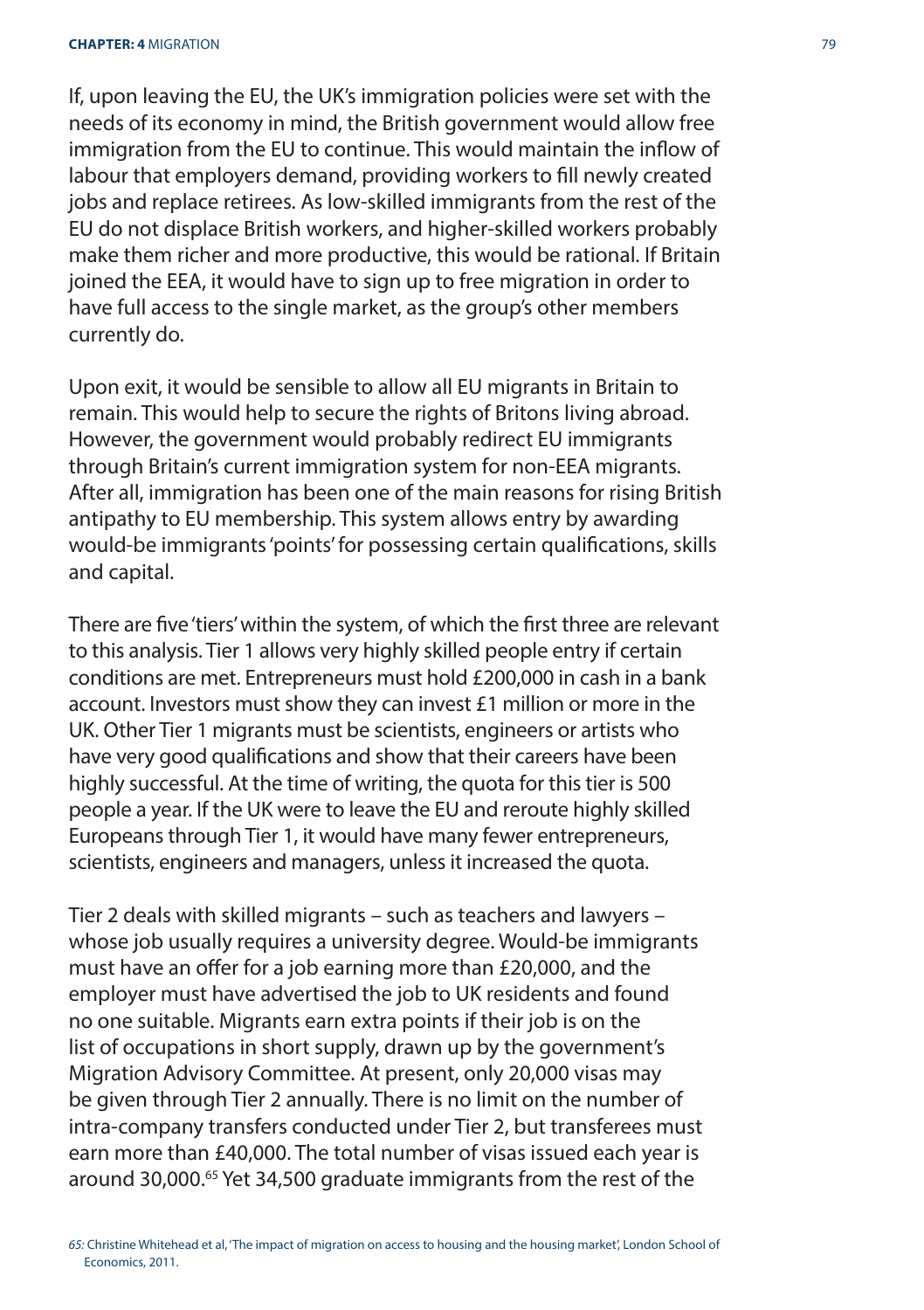EU come to Britain each year. (150,000 immigrants have come to the UK each year from the EU, on average, since 2004.<sup>66</sup> Twenty-three per cent of these immigrants hold university degrees.67) If Britain made EU immigrants go through the Tier 2 route, and did not raise the quota, Britain would take in far fewer skilled immigrants than it currently receives.

The third tier governs low-skilled immigration. It is now closed, as the government says that Britain's demand for low-skilled workers is currently sated by immigration from the A8. It could re-open it upon leaving the EU, but as one rationale for leaving would be to reduce the inflow of A8 workers, this is unlikely.

The most plausible outcome of an EU exit must therefore be that Britain would be much more closed to immigrants of all skill levels than it is now. This would make the country worse off, and would require more tax rises and spending cuts to help deal with the costs of an ageing population.

It should also be remembered that over 1.8 million Britons live elsewhere in the EU. Spain and Ireland house around 400,000 each (Spain's figure is far higher if Britons who live there part-time are included), and there are 150,000 and 175,000 in Germany and France respectively.<sup>68</sup> Britain's EU membership is, of course, a major benefit to these migrants. The EU offers a much larger choice of jobs than the UK labour market alone, which leads to higher incomes and a better quality of life for many Britons who choose to live in other memberstates. It is also a major destination for British retirees: there are over 400,000 living in other EU member-states.<sup>69</sup>

But in the event that the UK decided to leave, some settlement would have to be negotiated with other EU member-states, to ensure that British emigrants could continue to live there. The outcome of such a negotiation may not be as straightforward as one might assume. Retired immigrants are on average a net drain on the public finances because of their heavy use of healthcare. In any bilateral negotiations between Britain and these four countries, the fact that free migration is more costly for France, Germany, Spain and Ireland than it is for Britain would not go unnoticed, and Britons abroad may find that access to healthcare becomes more expensive: currently, the Spanish government pays for British migrants' visits to GPs.

66: Office of National Statistics, Long-term International Migration Survey data. 67: Office of National Statistics, Labour Force Survey data. 68: World Bank, Global Bilateral Migration Database, and Office of National Statistics, NOMIS data. 69: CER analysis of Department of Work and Pensions state pensions data.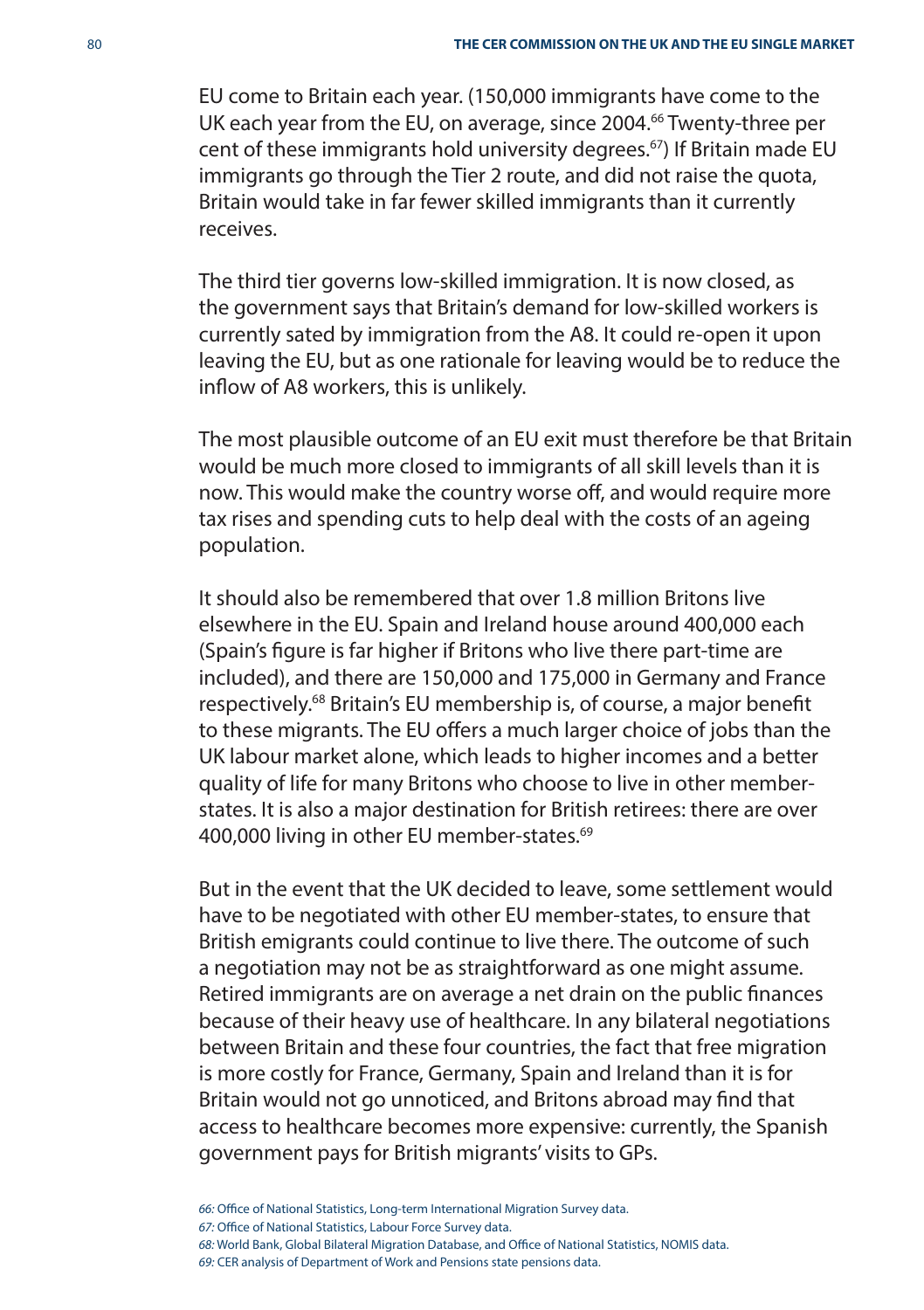#### **CHAPTER: 4** MIGRATION 81

Britain could negotiate free movement with western European countries bilaterally, to allow existing migrants to stay and future migrants to move unhindered. This would probably be the simplest solution, if the UK were to insist on closing the door to the A8. But Britain cannot control the outcome of such negotiations, which may lead to migration opportunities for Britons being curtailed.

In summary, leaving the EU would make it easier for future governments to restrict immigration. This may have some political benefits, but it would have harmful economic effects. Many Britons presume that EU migration is zero-sum: a job taken by an immigrant is one less for a British national. The idea that immigration might have benefits – that, for example, an immigrant might raise native workers' income – is rarely considered.

Yet economists have found little evidence that immigration from the A8 endangers Britons' employment prospects. The impact of highly skilled workers from western Europe is positive: they are likely to raise the productivity of the British workforce. Demand for immigrant labour is likely to be robust in the future. And both immigrant groups are net contributors to the public finances.

However, EU immigration will be a significant cause of rising housing costs in the future, unless the government manages to ensure more houses are built. While EU immigrants are net contributors to the public finances, they also raise the demand for school places.

If Britain left the EU, it would almost certainly reduce immigration in a period when demographic and economic change makes access to European labour a significant benefit. And it might endanger the residency rights of over one million Britons living on the continent and in Ireland. Ultimately, Britain must decide whether the economic benefits of free EU migration are a reason to stay in Europe. The evidence shows that they are.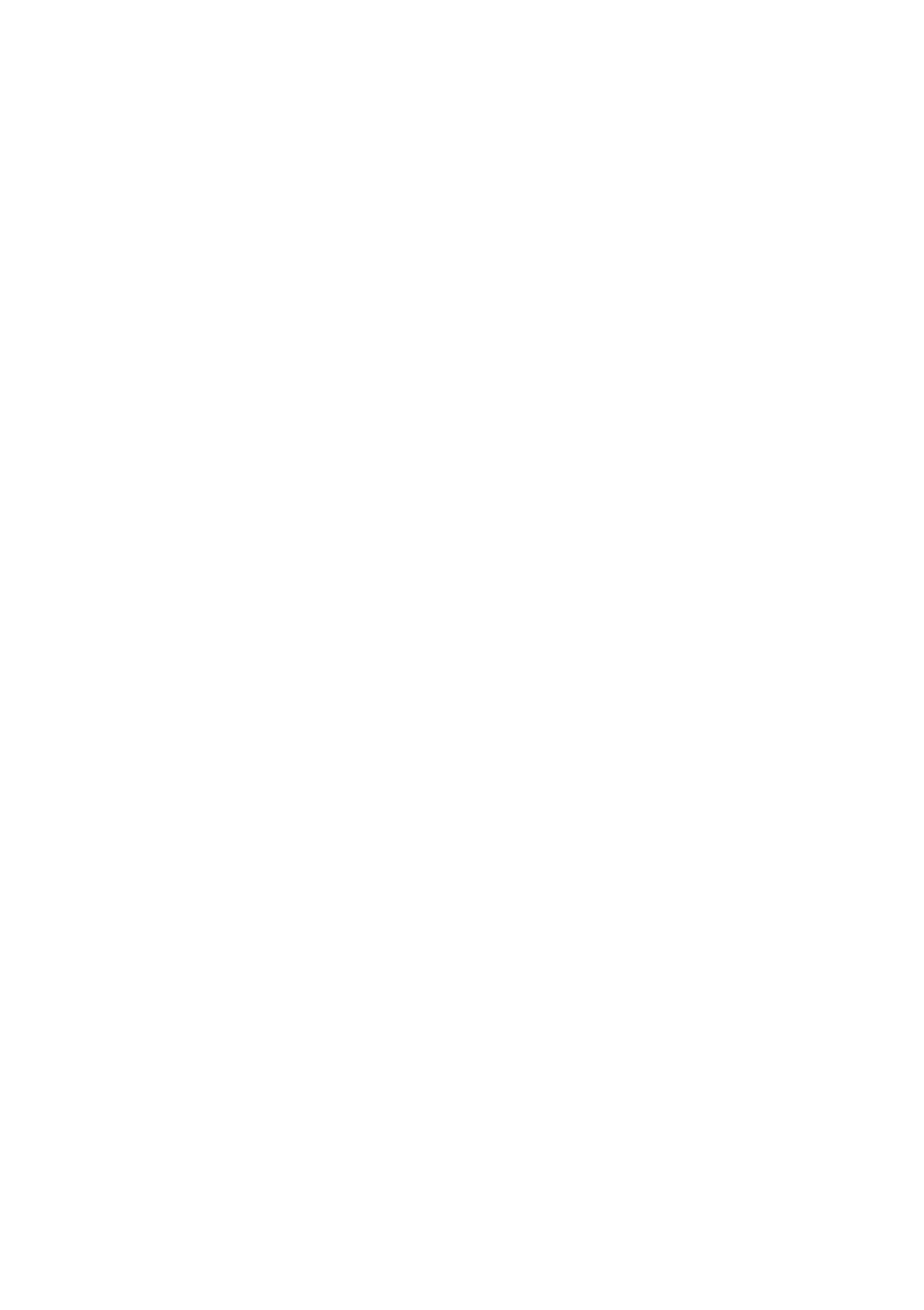## Chapter 5 The EU budget

Each year, Britain's net contribution to the EU budget will be 0.5 per cent of its GDP between 2014 and 2020. The economic effects of the EU spending in the UK are mixed. The budget's farm subsidies push up food prices and lead to environmental damage. But EU economic development funds boost growth in poorer regions of the UK, and British scientists and researchers win more EU funding than any other member-state.

If Britain left the EU's orbit entirely, it would save 0.5 per cent of its GDP. But if it seeks continued access to the single market along Norwegian or Swiss lines, it will have to make a contribution to development funds. If the UK were to withdraw to the EEA and pay into the EU budget on the same basis as Norway, it would reduce its contribution by 9 per cent. If it were successful in negotiating an agreement like Switzerland's, its contribution would fall by 55 per cent.

Outside the EU, the British government would find it difficult to cut farm subsidies and development funds. All OECD countries subsidise their agricultural sectors. And Wales and Northern Ireland are large net beneficiaries of the EU budget: if EU spending were not replaced by funds from Westminster upon exit, their economies would shrink.

The EU budget is one of the few areas in which the benefits of a British exit are easily quantifiable. By far its largest components are the Common Agricultural Policy (CAP) and structural funds, which each constitute around 40 per cent of the total. First introduced in 1963, the CAP was the fruit of a bargain between West Germany and France after the Treaty of Rome. West German manufacturers would have access to French markets, while in exchange, West Germany would help to subsidise French farmers' incomes. While it was sold as a way to align the six founders' various national subsidy schemes, and thus promote fair competition, France was a large net beneficiary: inefficient farms were supported by a system of quotas and subsidies that raised European food prices. Since the 1990s, the system has been reformed to reduce its costs to consumers and the environment, but it still raises food prices, damages the environment and hampers economic development in poor countries outside Europe.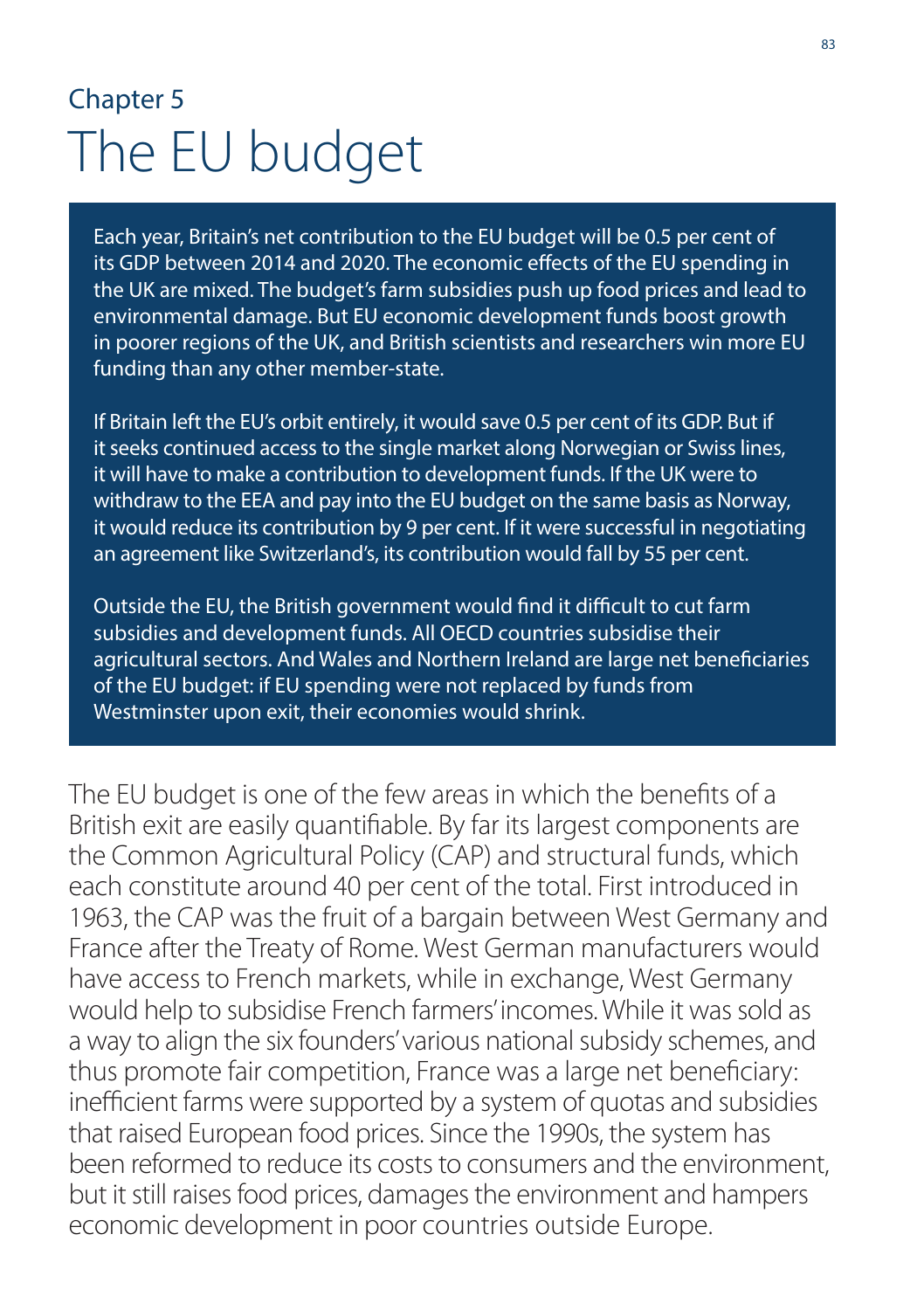Structural funds are spent on the economic development of the EU's poorest regions. From the start, the architects of the EU recognised that the four freedoms might have a centripetal effect: the most efficient producers would win larger market shares as national markets were opened to foreign competition. These producers would have higher profits, invest more, and pay their workers higher wages, concentrating wealth in the regions that were already most advanced. To counteract these forces, the EU provides money from the budget to invest in infrastructure, and to a lesser degree, education and training in poorer regions.

#### **5.1 Ending British participation in the EU budget**

Britain has been a net contributor to the EU budget in every year since it joined (bar one - 1973). It has a small and relatively efficient agricultural sector. While it has quite severe regional disparities of economic development, it is a richer member-state than the EU average, which means that its net contribution to the EU budget has risen to 0.5 per cent of GDP. Over the next budget period, between 2014 and 2020, the UK's net contribution will amount to £7 to 8 billion each year.

**"** Britain has been a net contributor to the EU budget in every year since it joined (bar one  $-1973$ ).

Therefore, if the UK left the EU entirely, Britain would save 0.5 per cent of GDP per year. And upon exit, the government could decide to raise consumers' incomes further

by reducing tariffs and quotas on agricultural produce imported from outside the UK to zero. In 2012, the EU's tariffs and quotas raised agricultural prices by 18.6 per cent, according to the OECD.<sup>70</sup>

Britain could also abolish farm subsidies. Since the late 1990s, quotas and subsidies linked to farm output have been cut, as they resulted in surplus 'mountains' of butter and 'lakes' of wine, and distorted prices. They have been replaced with direct payments to farmers, largely based upon farm size (see Chart 5.1). Subsidies that are not linked to production are less distorting of prices. But they reduce efficiency: farmers do not have to constantly improve productivity to remain competitive. Many do not use the highest-yielding crops on their land, and invest less than they should in new technology.<sup>71</sup> Subsidies and tariffs also encourage over-production in Europe – the latter by rendering agricultural imports to the EU more expensive – when

70: OECD Producer and consumer support estimates database.

71: OECD, 'Agricultural policy monitoring and evaluation: OECD countries and emerging economies, European Union', 2013.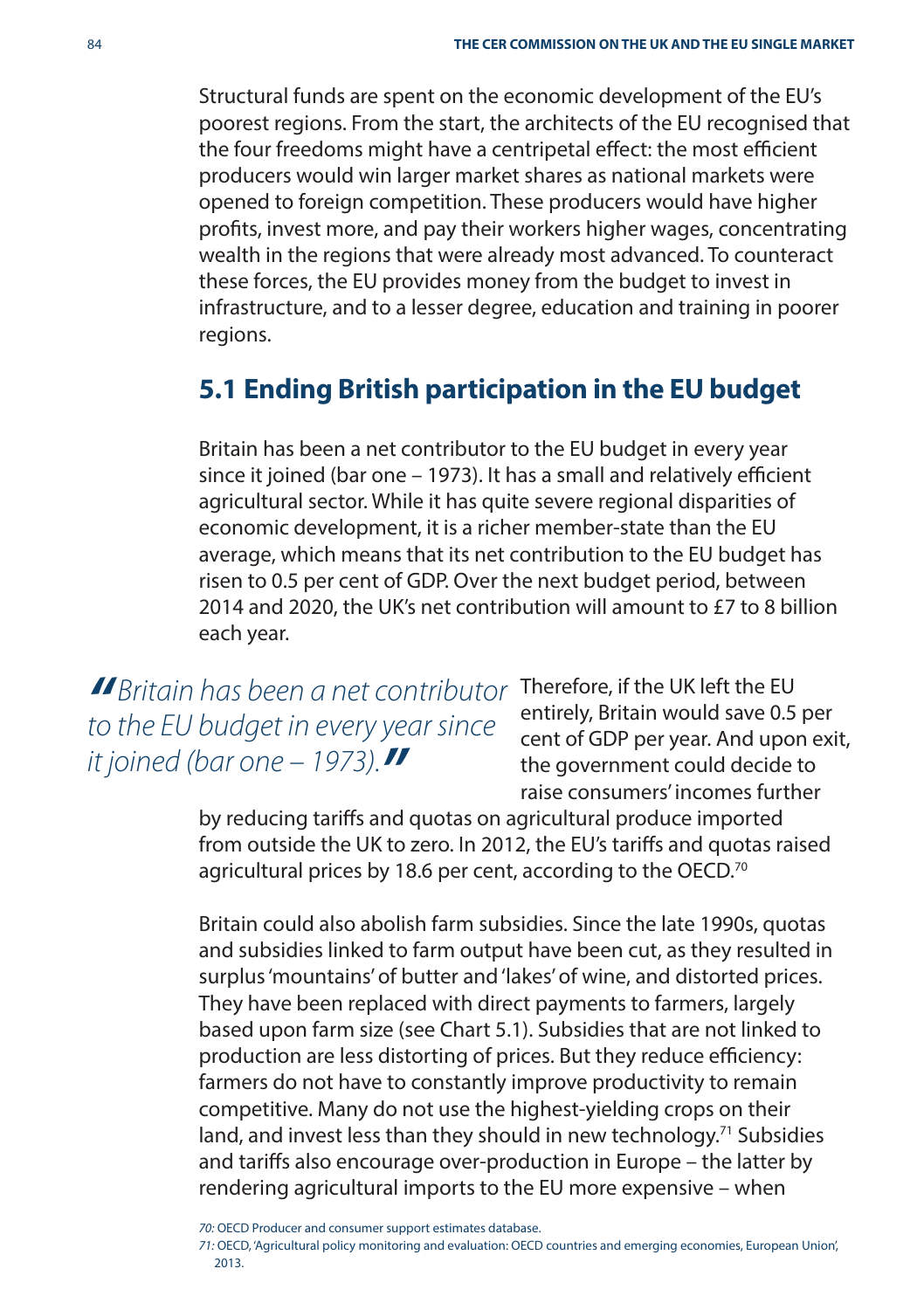the environment would be better served by allowing land to return to the wild.72 And they hamper economic development in those poor countries outside the EU that have a comparative advantage in agricultural exports.73 However, all countries in the OECD subsidise their farmers to a certain degree, and it is unlikely that Britain would cut subsidies to zero if it left the EU.



Chart 5.1: EU farm subsidies by type

Source: OECD agricultural policies and support data.

Upon exit, the UK would face a choice over whether to replace the EU's structural funds with national regional development spending. Some academics have criticised the EU's structural funds in the past for failing to generate additional growth.74 But their studies' method was based upon a comparison of EU regional spending with countries and regions that did not make similar investments. As growth rates in poorer European regions were no better than poorer regions in countries outside the EU, they concluded that regional spending is a failure. But they were hardly comparing like with like: countries and regions outside Europe have very different characteristics to those in the Union. More recent studies have focussed on regions that were poorer, but ineligible for 'convergence' funds as they were just over the GDP per capita limit that the EU sets (75 per cent of the EU average). Researchers then compared them with regions that fell below the limit.

<sup>72:</sup> Ian Bateman et al, 'Bringing ecosystem services into economic decision-making: land use in the United Kingdom', Science, July 2013.

<sup>73:</sup> Dirk Willem te Velde et al, 'The EU's common agricultural policy and development', Overseas Development Institute, November 2012.

<sup>74:</sup> Xavier Sala-i-Martin, 'Regional cohesion: Evidence and theories of regional growth and convergence', European Economic Review, 1996; and Michele Boldrin and Fabio Canova, 'Europe's regions: Income disparities and regional policies', Economic Policy, 2001.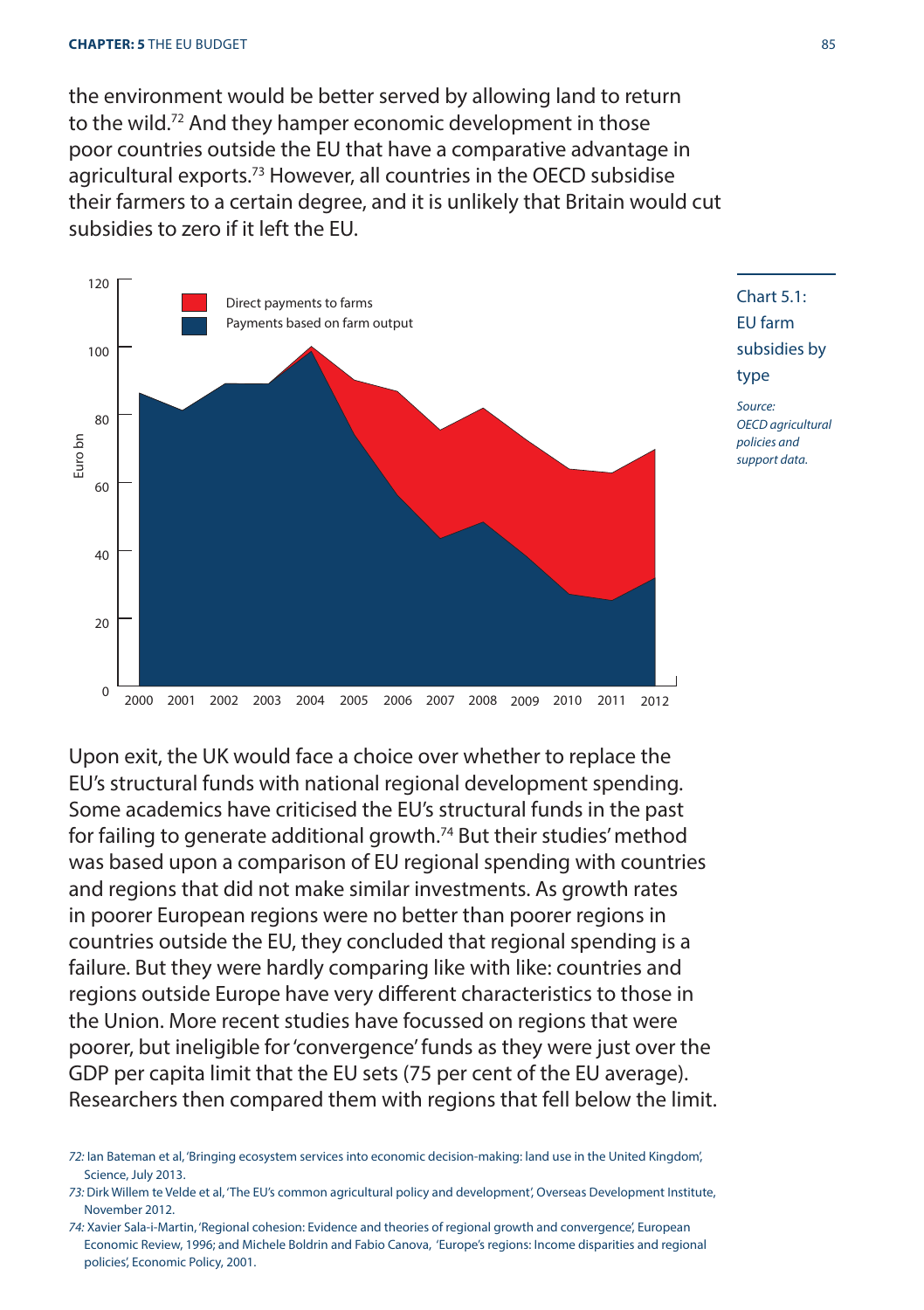Their conclusion: EU structural funding does raise regional growth.75 Sascha Becker and colleagues at the University of Warwick found that, on average, one euro of EU investment translated into €1.20 of regional GDP growth. However, there was wide variation in how much growth EU investment generated. The best performers were regions in countries that were well governed, and had high educational standards – namely, poor regions in richer, western member-states, like the UK.76

**"**Northern Ireland and Wales will be large net beneficiaries in the next EU budget.**"**

It would be sensible for Britain to cut agricultural subsidies if it left the EU. The case for regional investment is less clear cut. Given that regional investment raises

regional output, it might be economically rational to replace EU funds with British ones. Critics of regional policy, however, would point out that educating and training people in poorer regions of the UK and encouraging them to move to areas where there are more job opportunities would be a more productive use of public money than investment in infrastructure.<sup>77</sup> A reorientation of any repatriated funds away from infrastructure towards education might bring the highest return on public investment.

#### **5.2 The regional impact of ending EU spending in Britain**

However, policy decision-making rarely rests upon pure economic analysis. Farm subsidies and infrastructure investment by their nature are regional expenditures, and so the pain of reducing this spending will be concentrated in certain areas. This means that people in those areas will urge Westminster to replace EU funds with national spending if the UK leaves the Union.

Which areas would suffer the largest losses if EU subsidies and spending were not replaced? Northern Ireland, Scotland and Wales will receive much more subsidy per head than England under the current round of CAP funding. Northern Ireland receives four times as much CAP spending per capita as England, and Scotland and Wales receive three times as much. (See Table 5.1.) In the budget negotiations, the Council agreed to reorientate funding towards the least developed regions of

76: Sascha Becker, 'EU structural funds: Do they generate more growth?', Chatham House, December 2012.

<sup>75:</sup> Maaike Beugelsdijk and Sylvester Eijffinger, 'The effectiveness of structural policy in the European Union', Journal of Common Market Studies, 2005; and Sjef Ederveen et al, 'Funds and Games: The Economics of European Cohesion Policy', CEPS, 2002.

<sup>77:</sup> Henry Overman and Stephen Gibbons, 'In unequal Britain who you are is much more important than where you live in determining earnings', British Politics and Policy at LSE blog, November 2011. http://eprints.lse.ac.uk/39565/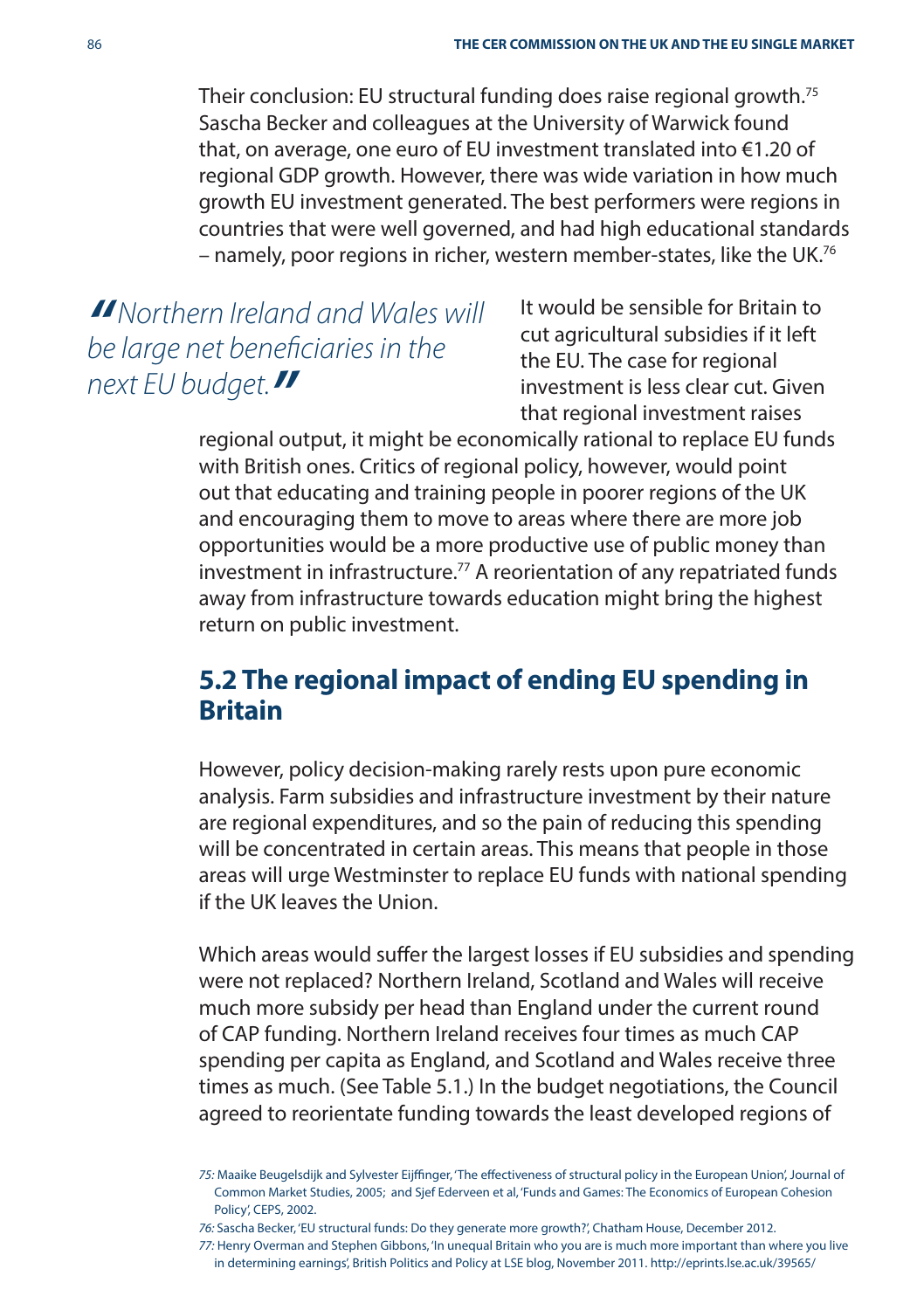#### **CHAPTER: 5** THE EU BUDGET 87

the EU – defined as those with a GDP per capita below 75 per cent of the EU average – which are mostly in the eastern member-states. As West Wales and the Welsh Valleys are the only two British regions that qualify, the devolved Welsh government will receive more EU funds per head than Scotland, Northern Ireland or England.

|                                         | England  | <b>Northern</b><br><b>Ireland</b> | Scotland                | <b>Wales</b> | Table 5.1:<br>CAP and                                                                                                                  |
|-----------------------------------------|----------|-----------------------------------|-------------------------|--------------|----------------------------------------------------------------------------------------------------------------------------------------|
| CAP total spending                      | £2,184 m | £317 m<br>£145<br>f54m            | £614 $m$<br>£96<br>f95m | £353 m       | structural<br>funds<br>spending<br>per year,<br>2014-2078<br>Sources:<br>Alan Matthews.<br>'The CAP budget<br>in the MFF.<br>capreform |
| CAP spending per<br>capita              | £31      |                                   |                         | £96          |                                                                                                                                        |
| Structural funds total<br>spending      | £735 m   |                                   |                         | £255 m       |                                                                                                                                        |
| Structural funds<br>spending per capita | £13      | £30                               | £18                     | £83          |                                                                                                                                        |

It is possible to work out which of the constituent countries of the UK will be a net contributor or net beneficiary from the EU budget.<sup>79</sup> Each country's net contribution can be estimated by first, working out what proportion of tax they pay to the Treasury, and thus how much of the UK's contribution to the EU they pay – and second, how much European spending they receive.<sup>80</sup>

The results are in Table 5.2. Overall, the UK's net contribution will be 0.5 per cent of its GDP over the period. England's net contribution will be larger than the UK's. Scotland's account with the EU will be roughly in balance. But Northern Ireland and Wales will be large net beneficiaries, receiving annual payments from the EU budget of £151 million and £838 million. Were the UK to leave the EU, Northern Ireland and Wales would be likely to ask Westminster for continued agricultural support and development funding.

78: Tables 5.1 and 5.2 update tables on EU budget winners and losers in the House of Commons Library's research paper, 'Leaving the EU', July 2013, p. 38.

79: This method is the same as that of the House of Commons Library team, but projects it forward to the 2014-20 period. It takes the average GVA growth of each country between 1997 and 2012, and projects that forward into the 2014-20 period.

80: Each country's payment to the EU is calculated by dividing the UK's contribution to the EU by how much private sector economic output that country generates (which offers an estimate of how much each country contributes to the UK tax take).

eu; House of Commons Library, 'CAP Reform 2014-20: EU Agreement and Implementation in the UK and in Ireland', November 2013; UK Department of Business, Innovation and Skills, 'Making European funding work better for the UK economy', January 2013.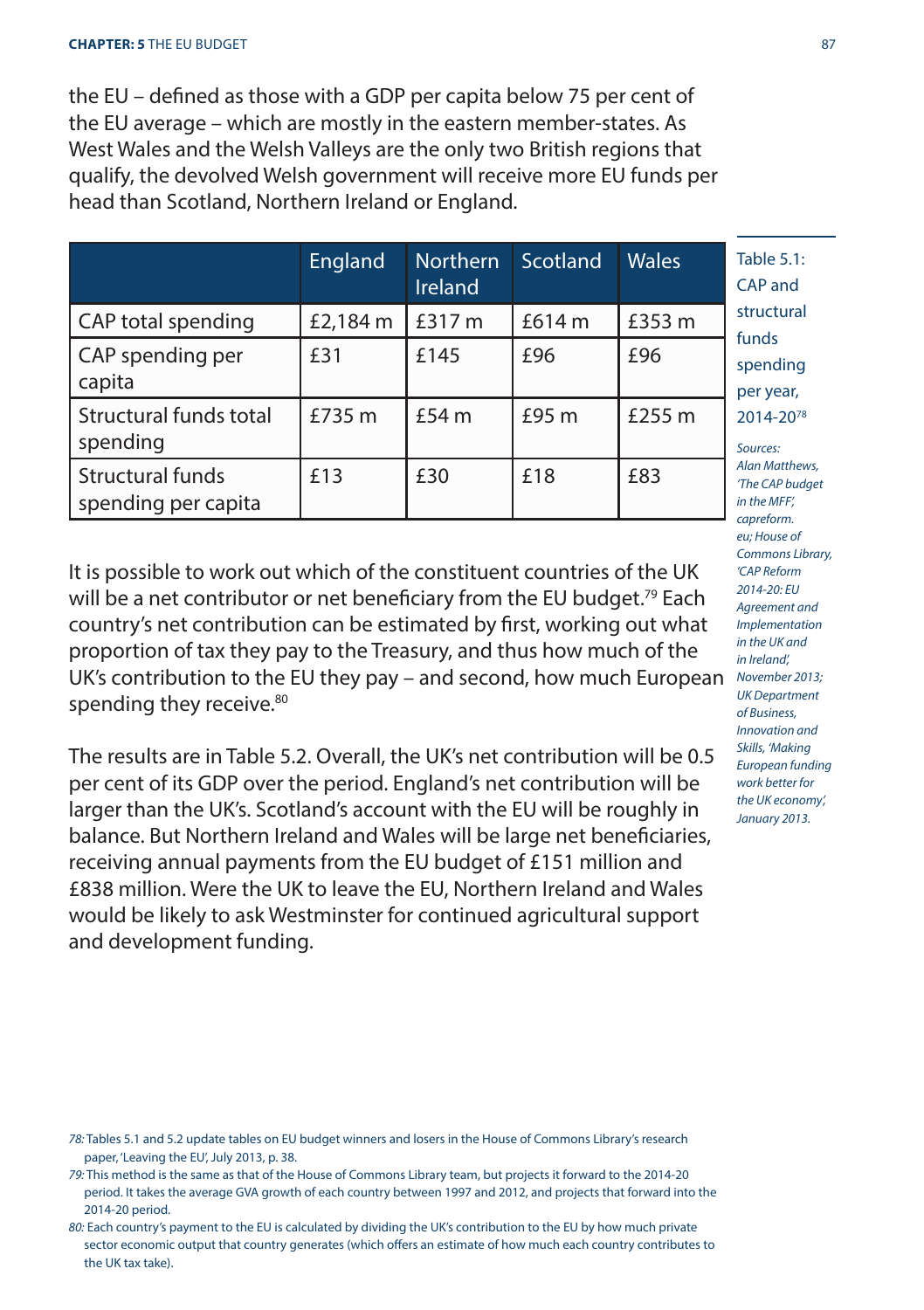| <b>Table 5.2:</b><br>Annual net                                                                                  |                                   | UK.       | England   | Northern<br>Ireland | Scotland | <b>Wales</b> |
|------------------------------------------------------------------------------------------------------------------|-----------------------------------|-----------|-----------|---------------------|----------|--------------|
| contributions                                                                                                    | Gross payments, m                 | £16,907   | £14,582   | £567                | £1,417   | £340         |
| to the EU<br>budget, by                                                                                          | Less UK rebate, m                 | $-E3,844$ | $-E2,436$ | $-E310$             | $-E592$  | $-E507$      |
| UK country,<br>2014-20                                                                                           | Less public sector<br>receipts, m | $-E5,078$ | $-£3,217$ | $-£409$             | $-E781$  | $-E670$      |
| Sources:<br><b>HM Treasury,</b><br>'European<br>Union finances!<br>2013; Office of<br><b>National Statistics</b> | Net contribution, m               | £7,985    | £8,930    | $-£151$             | £44      | $-E838$      |
|                                                                                                                  | Net contribution<br>per capita    | £117      | £154      | $-E84$              | £8       | $-E273$      |

Furthermore, if the UK were to retain some links with the EU in order to benefit from access to the single market, it would find it difficult to avoid payments to the EU budget. The Swiss and Norwegian models of association with the EU come with fiscal costs. If the UK were to join the EEA, it would leave the CAP, but EEA member-states participate in other EU programmes, such as research and policing. EEA memberstates also contribute to the development of the member-states that joined the EU after 2004, as does Switzerland. In recent years, Norway has paid £524 million annually (£106 per capita) and Switzerland £420 million (£53 per capita).<sup>81</sup> Since the UK net contribution amounts £117 per capita, if it withdrew to the EEA and paid into the EU budget on the same basis as Norway, it would reduce its contribution by 9 per cent. If it were successful in negotiating an agreement like Switzerland's, its contribution would fall by 55 per cent. (Of course, the Swiss have much less access to the single market than the EEA states.)

The UK wins a bigger share of research funding than any other member-state. Researchers based in the UK received 16 per cent of EU R&D funding, and 20 per cent of its grants for scientific research in the last budget period – the country contributed 11 per cent of the EU's total budget.<sup>82</sup> Should Britain leave, more research funding will have to be made available to make up the shortfall, to avoid damage to the country's scientific base.

In sum, as with all other areas, the EU insists that the prize – access to the single market – comes at a cost. To trade freely with the EU, Switzerland and Norway must make contributions to the EU's spending priorities. Some of these priorities, such as the CAP, make little economic sense. However, if Britain seeks a looser relationship with the EU, but one which includes full access to the single market, it will have to pay for it.

Workplace-based GVA data.

<sup>81:</sup> House of Commons Library, 'Leaving the EU', July 2013.

<sup>82:</sup> Russell Group, 'Response to the Government Review of the Balance of Competences between the UK and EU: Research and development', 2013.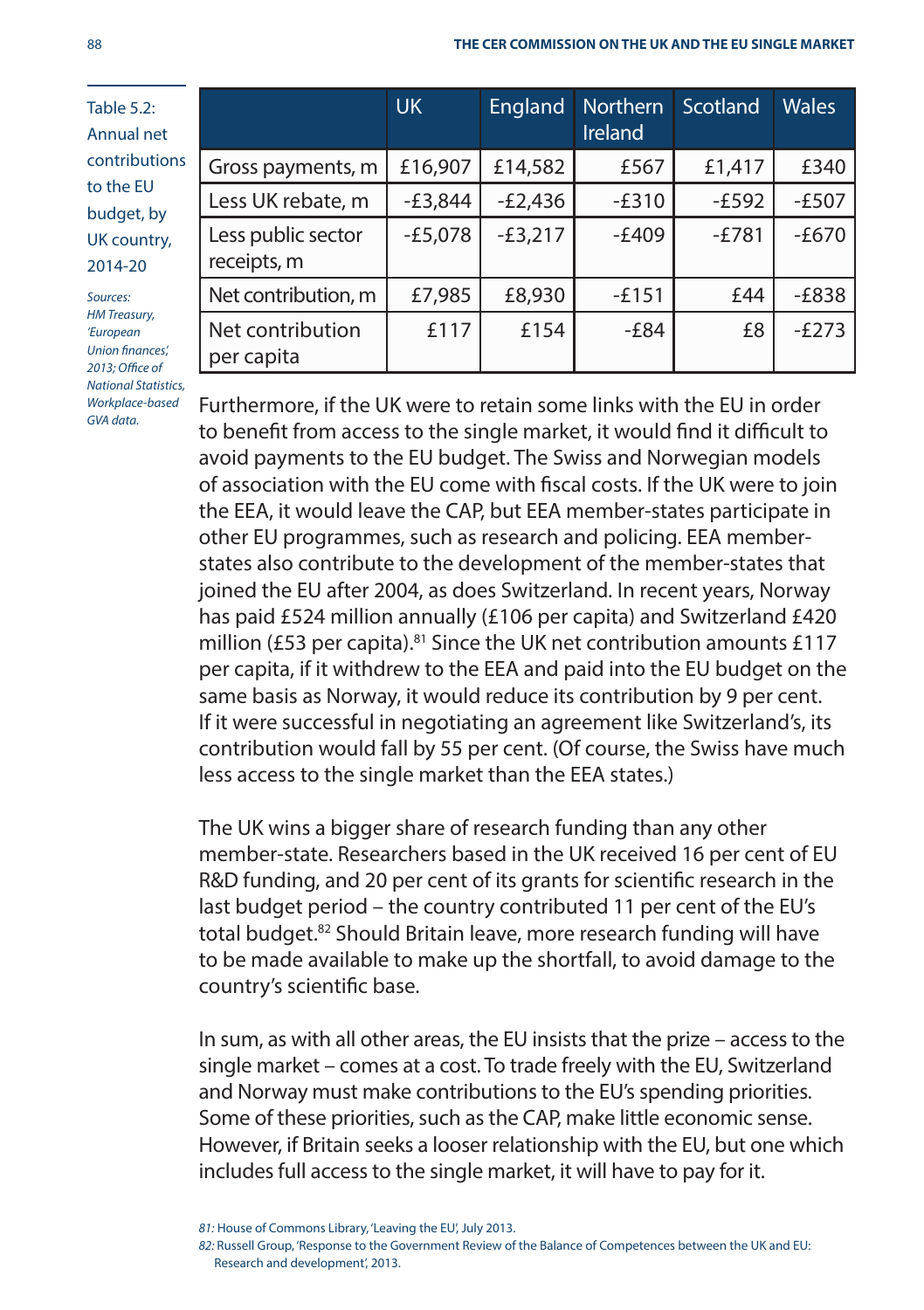# Conclusion

Britain is deeply divided over its membership of the EU. Most business people and economists see access to EU markets as beneficial. The government does too, hence its attempts to defend Britain's interests against the eurozone, which it fears may gang up on EU countries that are not members of the currency union. But many Conservative parliamentarians, some business leaders and many voters would prefer Britain to withdraw, arguing that Britain's economy would be liberated by doing so, and that the UK could in any case negotiate access to European markets if it were outside the Union.

This report has shown these assumptions to be doubtful. The tradeoff that the UK must make is quite simple: it is between regulatory sovereignty – which would not transform Britain's growth prospects – and unimpeded access to the EU's single market.

Eurosceptics are wrong to say that the EU offers little market access for a good deal of red tape, or that it constrains Britain's trade with fastgrowing economies outside Europe. The EU has no tariffs and quotas on internal trade, while common rules have further reduced trade costs. These policies work: Britain's membership of the EU has led to increased trade with the other member-states. At the same time, there is no evidence that membership of the EU constrains Britain's trade with the rest of the world.

The EU's efforts to promote trade in services have been half-hearted – a shame for Britain, given that it has a comparative advantage in this sector. Nonetheless, the UK is the largest recipient of foreign direct investment in the EU – and much of this investment in the services sector. Half of Britain's FDI stock is owned by companies with headquarters in other EU countries. A sizeable chunk of the rest is from non-European companies who seek a base for their European operations in a lightly-regulated economy. The EU's single market has brought sizeable benefits to Britain that it could not have won without sharing some sovereignty in the European institutions.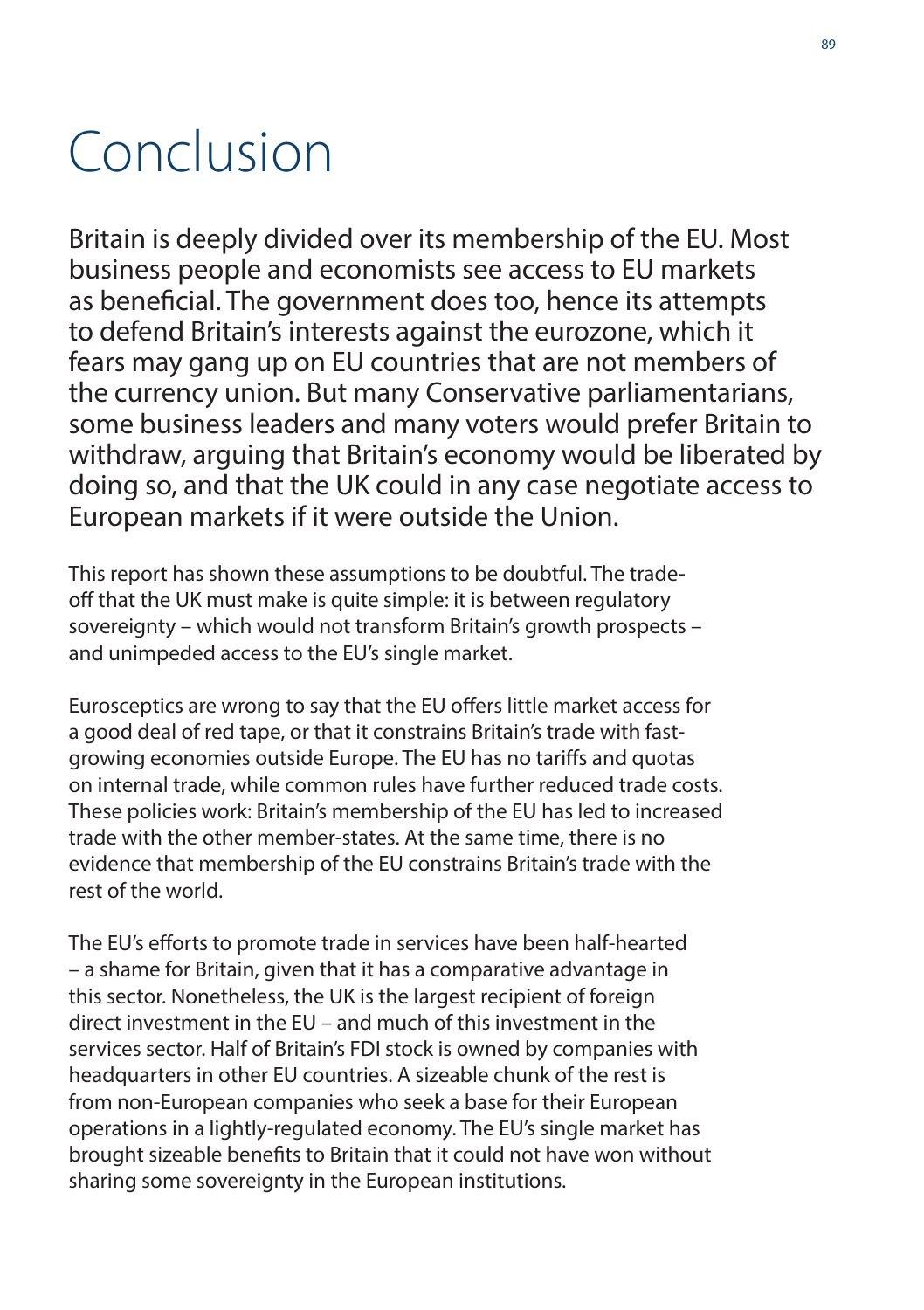If it leaves the EU, the UK will have to negotiate terms. Britain will face an invidious choice: access to the single market, but less influence on the rules that govern it; or freedom from the rules, but loss of access to the single market. If Britain joins the EEA, it will have to sign up to all new single market rules with little hand in their drafting. Even Switzerland, which has a set of bilateral agreements with the EU, has limited access to those areas of the single market whose rules it cannot stomach, such as financial services. Britain could trade with the EU under WTO rules in order to regain regulatory sovereignty. But its exporters would face EU tariffs, and would have to comply with EU product standards if they wanted to sell their wares on the continent. And as Britain has one of the least regulated economies in the world, according to the OECD, any economic gains from repealing the EU's rather limited social legislation would be small.

The UK would be free to negotiate trade agreements with countries outside the EU. But it would not inherit the EU's existing bilateral trade agreements that are already in existence: it would have to negotiate new ones. So, upon exit, it would have less access to markets outside the EU, not more. And it is hard to believe that Britain would find it easy to forge new deals. To persuade a trading partner to start negotiating, it would need to be able to offer something attractive. Britain's economy is far smaller than the EU's – and would be less of a priority for the US or China. The UK is already very open to imports and inward investment, so it would have little to offer in return for its demands that other countries reduce tariffs and other trade barriers. Britain benefits from the EU's size in trade negotiations, which gives it something to bargain with.

The alternatives to EU membership are unsatisfactory: they either give Britain less control over regulation than it currently enjoys, or they offer more control but less market access. In a referendum, Britain will have to choose between national sovereignty and unimpeded access to EU markets. While membership of the EU is as much about broader, political questions as economics, the economic case for staying in the Union is strong.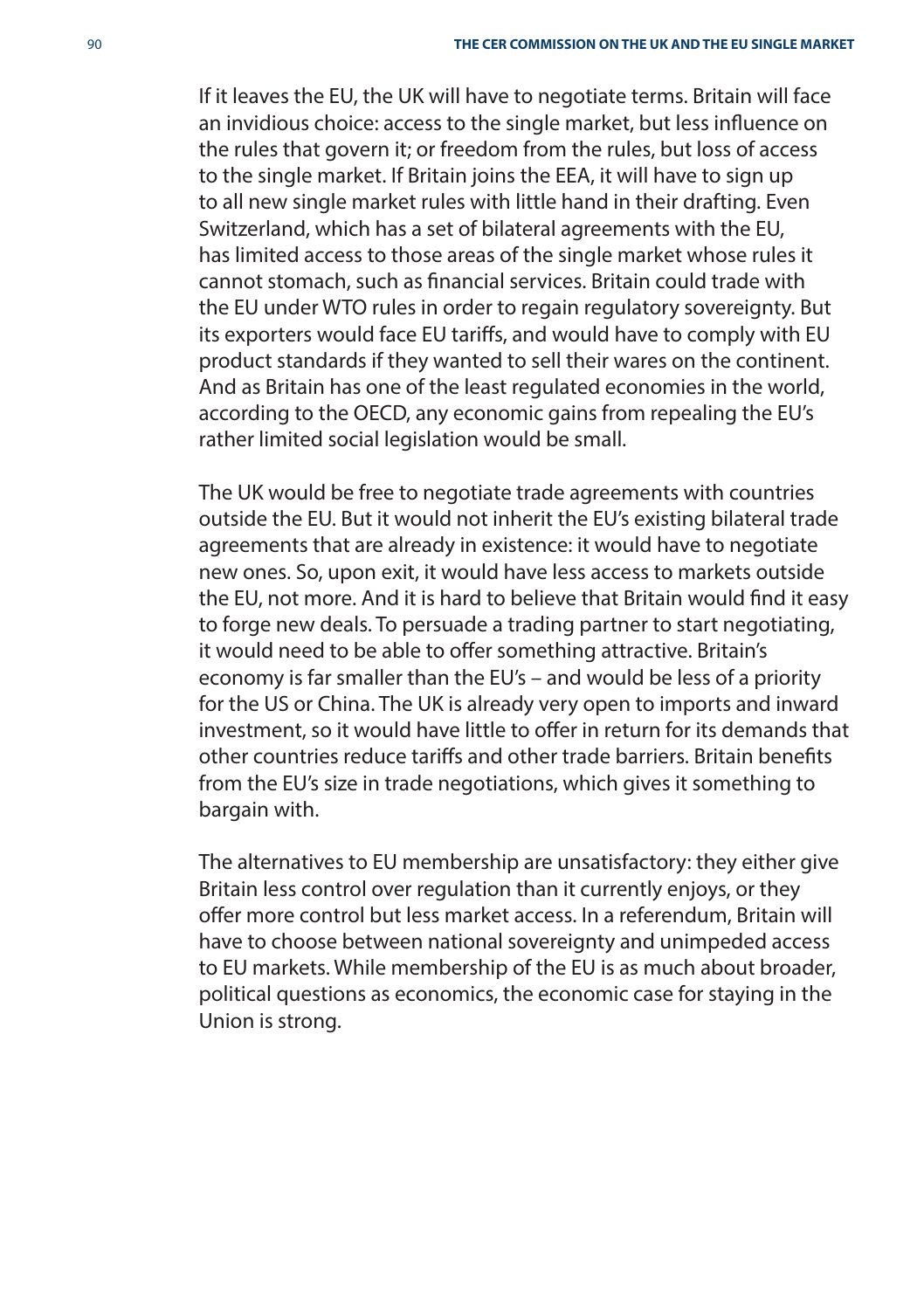# Appendix: The CER's gravity model

In the 1960s, Dutch economist Jan Tinbergen discovered that there is a close analogy between Newtonian physics and trade flows. Newton discovered that the gravitational force between two objects is proportional to their mass and the distance between them. Tinbergen found that trade flows between two countries are proportional to their GDP and the distance between them.

Since Tinbergen's discovery, trade economists have refined the gravity model so that it is possible to estimate the impact of trade agreements on the size of trade flows. There are two ways to do so.

One is to try to add as many determinants of trade into the model as possible, including population growth; measures of distance; whether one country has been the colony of another; whether two countries speak the same language; whether a country is landlocked; and so on. Once all of these factors are isolated, it is possible to determine whether trade between two countries that have signed a trade agreement is larger than the model predicts. This would provide evidence that EU membership is creating trade between the UK and the other members of the Union.

The problem with this approach is that it is very difficult to add all of the determinants of trade into the model. Some are unobservable. Trade between two countries is strongly affected by policy – such as the extent to which an economy is protected from foreign imports. The extent of protection is difficult to quantify. Without taking these effects into account, the model can produce biased results.

Therefore, the CER has used a 'fixed effects' model. We took panel data from 181 countries between 1980 and 2010. Using data for the same countries over many years, it is possible to control for the variables that affect trade that are not observable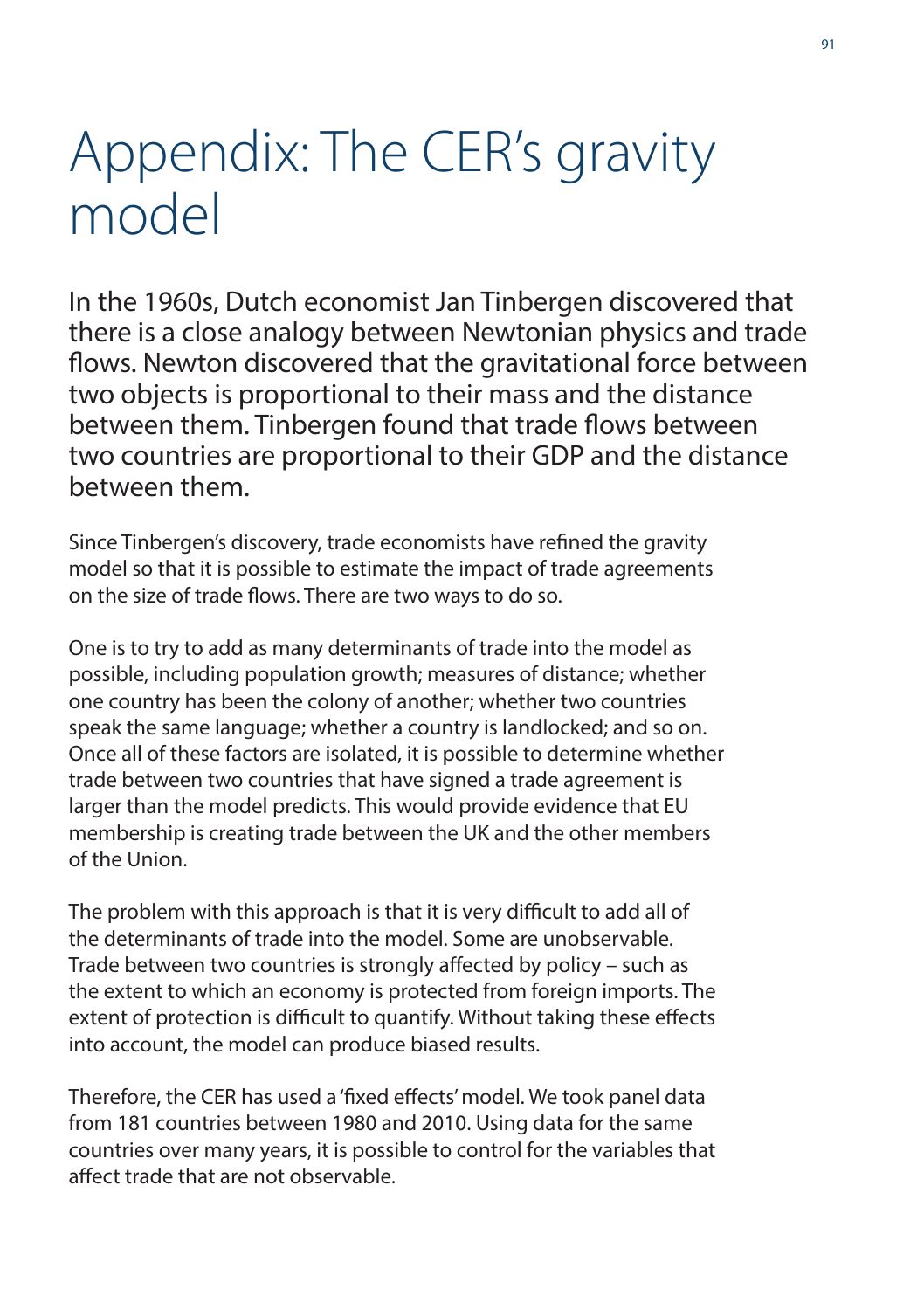The equation for the model is:

$$
ln(X_{ijt}) = \beta 1 ln(Y_{jt}) + \beta 2 ln(R_{jt}) + \beta 6 EU_j + \beta 7TT_j + u_{jt} + \epsilon_{ij}
$$

Where **X** is bilateral total trade in deflated US\$ between the UK and country j

**Y** is country j's GDP measured in constant 2005 US\$

**R** is the nominal exchange rate of country j's deviation from purchasing power parity

**EU** is a dummy variable for EU members, with new members coded as 1 the year they joined

**TT** is a dummy variable for the UK's 30 largest non-EU trade partners **u** signifies time-varying country-specific fixed effects **ε** is an error term

The data sources were: IMF Direction of Trade Statistics for trade data; World Bank Development Indicators for GDP in 2005 dollars; the Penn World Tables for the nominal exchange rate's deviation from purchasing power parity; and the CEPII Geodist database for the measures of distance, and the dummy variables for colony and common language. The IMF trade data was deflated using the Fund's US dollar GDP deflator

Standard errors were adjusted for heteroscedasticity.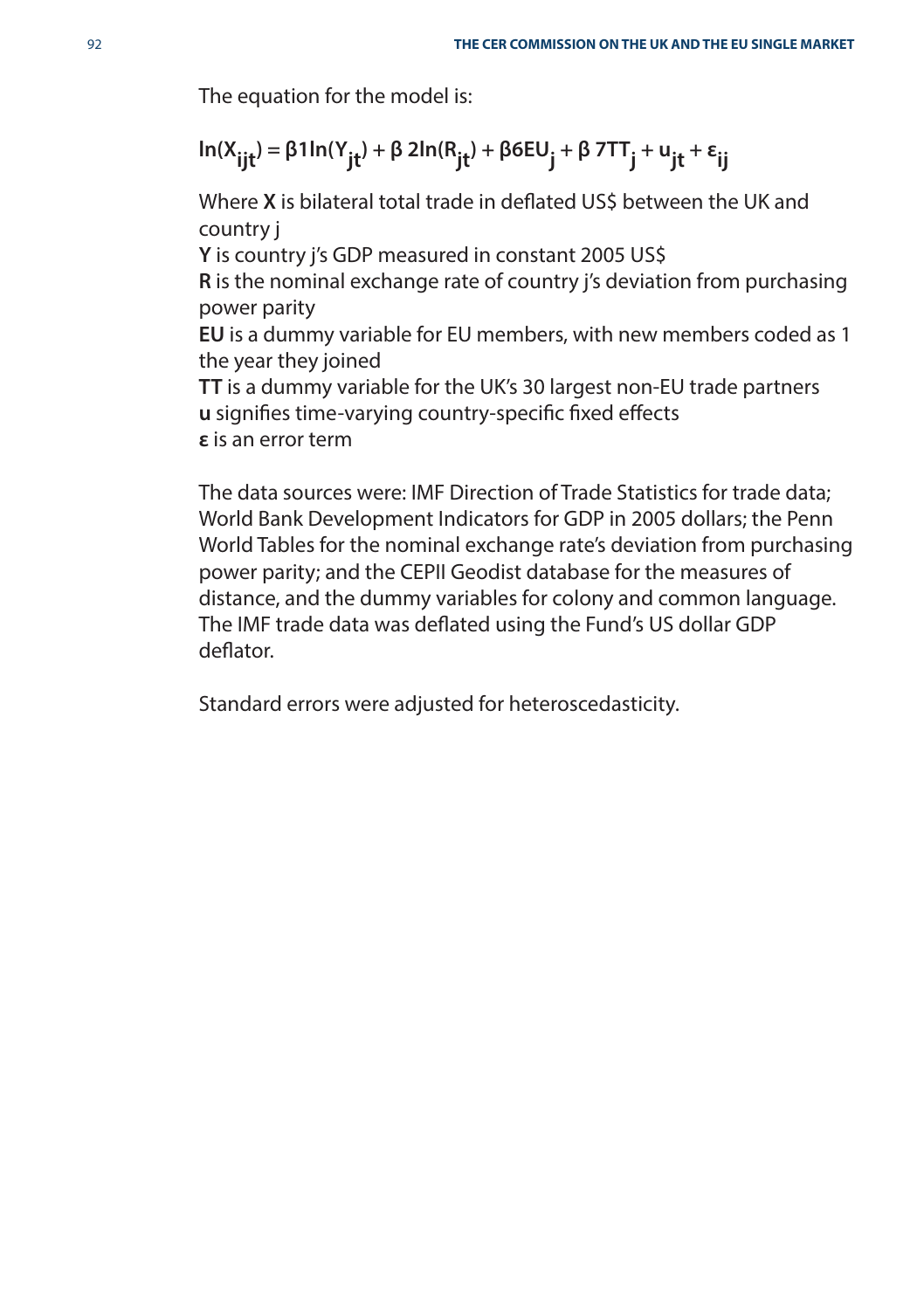#### Other publications

#### **\* How to finish the euro house**

Report by Philippe Legrain (June 2014)

#### **The consequences of Brexit for the City of London**

Policy brief by John Springford and Philip Whyte (May 2014)

#### **★ The green benefits of Britain's EU membership**

Policy brief by Stephen Tindale (April 2014)

#### **The EU and Russia: Uncommon spaces**

Policy brief by Ian Bond (April 2014)

#### **The Great British trade-off : The impact of leaving the EU on the UK's Priorities for EU development aid trade and investment**

Policy brief by John Springford and Simon Tilford (January 2014)

#### **Running into the sand? The EU's faltering response to the Arab revolutions**

Essay by Edward Burke (December 2013)

#### **Europe should regulate to promote carbon capture and storage** Policy brief by Stephen Tindale

#### (October 2013)  **The 2014 European elections: Why a partisan Commission president**

**would be bad for the EU**  Essay by Heather Grabbe, Stefan Lehne (October 2013)

#### **How to build a modern European Union**

Report by Charles Grant, with Katinka Barysch, Hugo Brady, David Buchan, Clara Marina O'Donnell, John Springford, Stephen Tindale and Philip Whyte (October 2013)

#### **Is immigration a reason for Britain to leave the EU?**

Policy brief by John Springford (October 2013)

#### **The future of Europe's economy: Disaster or deliverance?**

Report by Paul De Grauwe, George Magnus, Thomas Mayer and Holger Schmieding (September 2013)

#### **The trials and tribulations of European defence co-operation**

Policy brief by Clara Marina O'Donnell (July 2013)

#### **Can shale gas transform Europe's energy landscape?**  Policy brief by David Buchan

(July 2013)

#### Policy brief by Stephen Tindale (June 2013)

#### **The working time directive: What's the fuss about?**

Policy brief by Katinka Barysch (April 2013)

#### **Do Britain's European ties damage its prosperity?**  Essay by Philip Whyte

(March 2013)

#### **★ Britain's 2014 justice opt-out: Why it bodes ill for Cameron's EU strategy** Essay by Hugo Brady

(January 2013)

- **Asia's fading economic miracle**  Essay by George Magnus (January 2013)
- **★ How to expand renewable energy after 2020**

Policy brief by Stephen Tindale (December 2012)

#### **What a banking union means for Europe**

Essay by Philip Whyte (December 2012)

Available from the Centre for European Reform (CER), 14 Great College Street, London, SW1P 3RX Telephone: +44 (0) 20 7233 1199, @CER\_London, kate@cer.org.uk, www.cer.org.uk